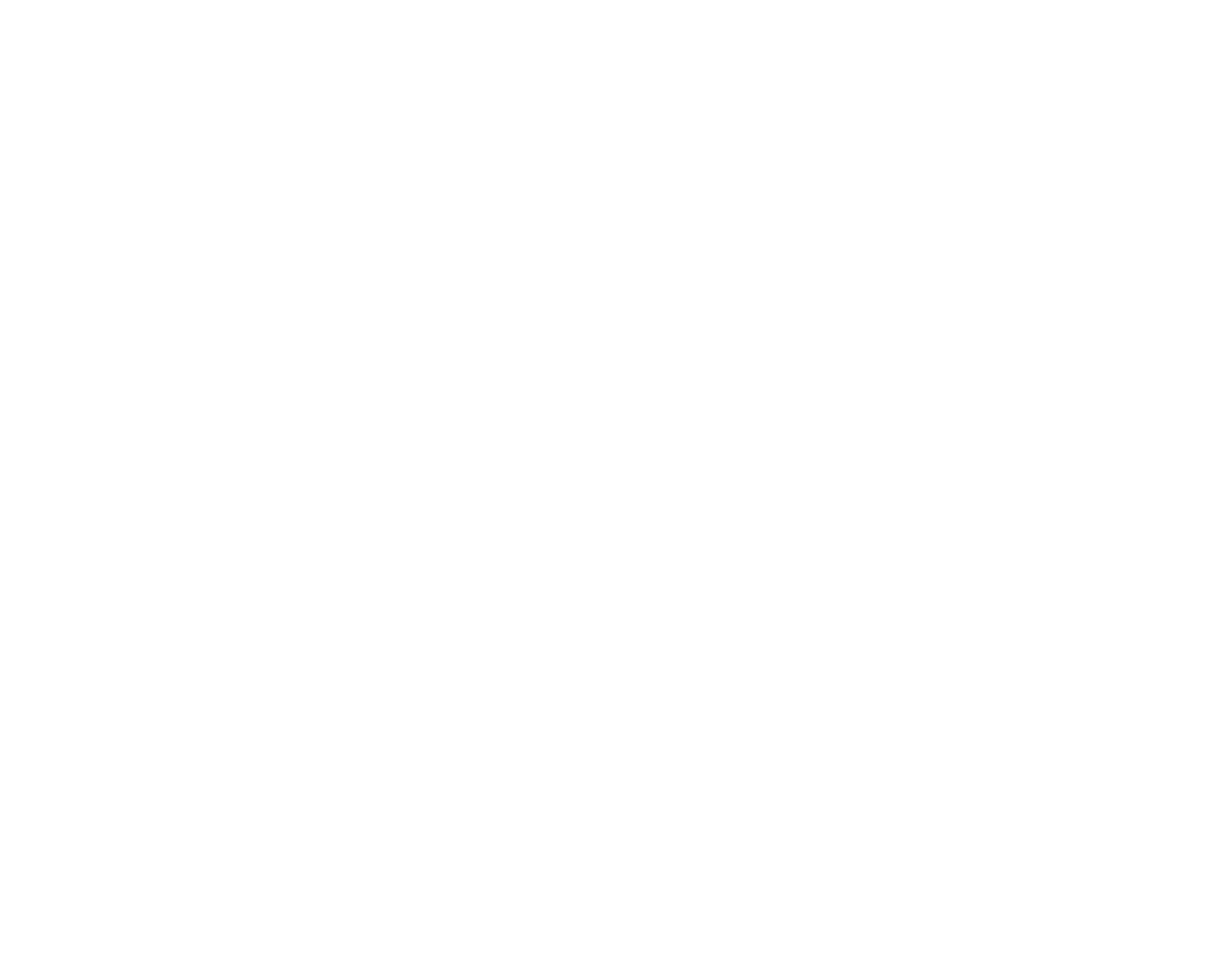| What does DSHS do well?                                                                                                                                                                             | What could DSHS do better?                                                                                                                        | <b>Additional Comments</b>                                                                                                                                                                                                                                                                                                                                                                                                                                                                                                                                                                                              | <b>Client Characteristics</b>                                        |
|-----------------------------------------------------------------------------------------------------------------------------------------------------------------------------------------------------|---------------------------------------------------------------------------------------------------------------------------------------------------|-------------------------------------------------------------------------------------------------------------------------------------------------------------------------------------------------------------------------------------------------------------------------------------------------------------------------------------------------------------------------------------------------------------------------------------------------------------------------------------------------------------------------------------------------------------------------------------------------------------------------|----------------------------------------------------------------------|
| If something comes up they are ready to help.                                                                                                                                                       | I don't know.                                                                                                                                     |                                                                                                                                                                                                                                                                                                                                                                                                                                                                                                                                                                                                                         | 35 year old Caucasian male<br>using program(s) X.                    |
| My case reviews are simple.                                                                                                                                                                         | They could work with Molina a little more to<br>provide more medications for children.                                                            | Molina should pay for more service - DSHS<br>should work closer with that organization.                                                                                                                                                                                                                                                                                                                                                                                                                                                                                                                                 | 38 year old African American<br>female using program(s)<br>CEHMSZ.   |
| The medical coverage.                                                                                                                                                                               | They could have more dental vendors that<br>accept medical coupons. Also, have more<br>alcohol treatment programs that accept medical<br>coupons. | It's good.                                                                                                                                                                                                                                                                                                                                                                                                                                                                                                                                                                                                              | 34 year old<br>Hispanic/Caucasian female<br>using program(s) CEHMSB. |
| You get information that you need, services that<br>you need. It takes too long to get someone on<br>the phone. Should not take 10-15 minutes to get<br>someone to talk to you.                     | Fix the phone; don't keep people on hold so long.                                                                                                 | Keep up the good work.                                                                                                                                                                                                                                                                                                                                                                                                                                                                                                                                                                                                  | 29 year old Caucasian male<br>using program(s) EHMS.                 |
| They give good service with alcohol treatment.                                                                                                                                                      | Not applicable.                                                                                                                                   | Nope.                                                                                                                                                                                                                                                                                                                                                                                                                                                                                                                                                                                                                   | 21 year old Caucasian male<br>using program(s) EMS.                  |
| The fact that the people really do try to help me.<br>They are knowledgeable in the DSHS programs<br>and they give me needed information.                                                           | Some additional accounting for hardship and<br>stress that the spend-down causes.                                                                 | When I was on the regular medical assistance<br>program things were MUCH better for me. The<br>spenddown has been a struggle and has<br>GREATLY increased my stress level. I feel<br>that it has contributed to my mental illness by<br>causing such a high level of stress in my life.<br>I've been in a mania since I was put on the<br>spend-down program, and have had to work<br>very hard with my doctor to keep myself<br>together. Recently, I ended up in the hospital<br>and I genuinely believe that the change in my<br>medical assistance benefits contributed greatly<br>to me having to be hospitalized. | 58 year old Caucasian female<br>using program(s) HM.                 |
| Medical coupons are a huge help.                                                                                                                                                                    | It be great to have more Russian speaking<br>people.                                                                                              | None.                                                                                                                                                                                                                                                                                                                                                                                                                                                                                                                                                                                                                   | 33 year old Caucasian female<br>using program(s) EHM.                |
| I don't know.                                                                                                                                                                                       | I don't know.                                                                                                                                     | I just want to thank DSHS for helping me.                                                                                                                                                                                                                                                                                                                                                                                                                                                                                                                                                                               | 51 year old Caucasian male<br>using program(s) EHMV.                 |
| Do actions via mail, etc. That way, I don't have<br>to travel to the CSO.                                                                                                                           | Not applicable.                                                                                                                                   | None.                                                                                                                                                                                                                                                                                                                                                                                                                                                                                                                                                                                                                   | 43 year old Caucasian female<br>using program(s) EHMS.               |
| They were pretty quick at getting me into<br>treatment. I believe that helped me<br>tremendously. Medical assistance was a hassle<br>when I got out of hospital. But, most has worked<br>out great. | No suggestions.                                                                                                                                   | I think it is really neat that you are doing this<br>survey and I hope I win. DSHS works great<br>and does a good job. I think it is good that you<br>make people go to WorkSource.                                                                                                                                                                                                                                                                                                                                                                                                                                     | 46 year old Caucasian female<br>using program(s) EMS.                |
| They do get back to you in 24 hours and they are<br>good about answering any questions I have<br>about forms.                                                                                       | Send out information on all resources available<br>to people in need.                                                                             | None.                                                                                                                                                                                                                                                                                                                                                                                                                                                                                                                                                                                                                   | 8 year old Hispanic/Other<br>Race male using program(s)<br>CEHMZ.    |
| 2007 Client Survey Comments                                                                                                                                                                         |                                                                                                                                                   |                                                                                                                                                                                                                                                                                                                                                                                                                                                                                                                                                                                                                         | Page 2 of 99                                                         |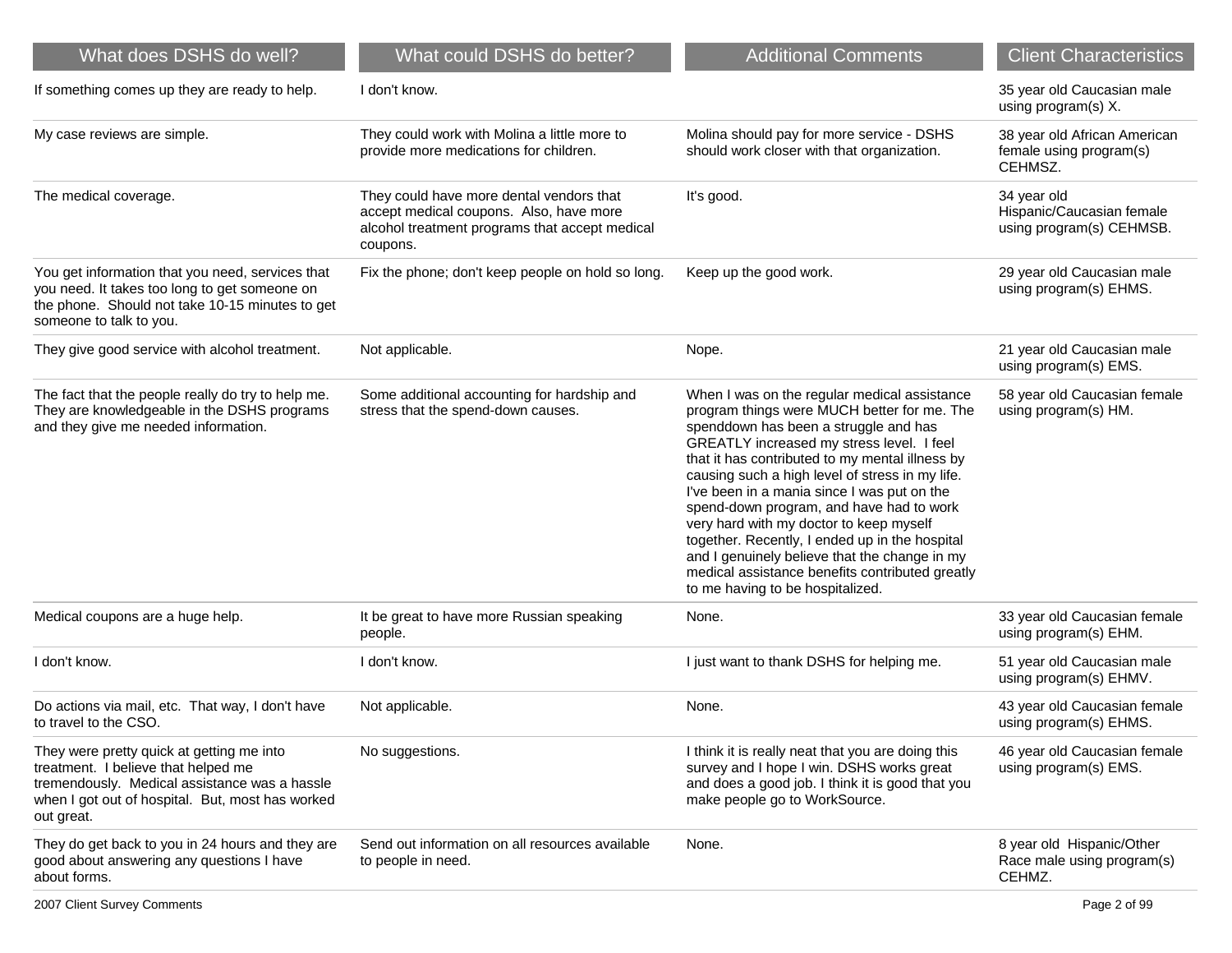| What does DSHS do well?                                                                                                                                                                                                    | What could DSHS do better?                                                           | <b>Additional Comments</b>                                                                                                                                                                                                                                                 | <b>Client Characteristics</b>                                              |
|----------------------------------------------------------------------------------------------------------------------------------------------------------------------------------------------------------------------------|--------------------------------------------------------------------------------------|----------------------------------------------------------------------------------------------------------------------------------------------------------------------------------------------------------------------------------------------------------------------------|----------------------------------------------------------------------------|
| I like the set up when I go in. No long lines. I<br>like using the computers.                                                                                                                                              | Not applicable.                                                                      | Thank God that DSHS is there to help.                                                                                                                                                                                                                                      | 51 year old Caucasian female<br>using program(s) EMS.                      |
| Attentive staff.                                                                                                                                                                                                           | Need more staff.                                                                     | None.                                                                                                                                                                                                                                                                      | 33 year old Caucasian female<br>using program(s) EHMZ.                     |
| That I can get most of everything I need over the<br>phone.                                                                                                                                                                | Go into detail more when I ask a question.                                           | DSHS has been wonderful for me!                                                                                                                                                                                                                                            | 52 year old Caucasian male<br>using program(s) MS.                         |
| The best thing is that they helped me become a<br>better person by getting me off the streets -<br>putting a person to work - stopping the cycle of<br>violence and drug addiction. Also, good about<br>planned parenting. | DVR takes a long time because they have a very<br>long waiting list.                 | It's all been good. DSHS has come a long way<br>since my mom was on DSHS.                                                                                                                                                                                                  | 35 year old Caucasian male<br>using program(s) SV.                         |
| It is a necessity for me right now. I really don't<br>want to be on it.                                                                                                                                                    | I don't know.                                                                        | None.                                                                                                                                                                                                                                                                      | 51 year old Caucasian male<br>using program(s) EHMZ.                       |
| The fact I can get my Medicaid coupon which<br>gets my medications for free.                                                                                                                                               | I cannot think of anything.                                                          | None.                                                                                                                                                                                                                                                                      | 48 year old Caucasian female<br>using program(s) HM.                       |
| It is a great service.                                                                                                                                                                                                     | Make it easier to contact DSHS personnel by<br>phone. Don't put us on hold for ever. | None.                                                                                                                                                                                                                                                                      | 9 year old Caucasian male<br>using program(s) HM.                          |
| They are helpful, and have helped me with my<br>problems.                                                                                                                                                                  | Increase the food allotment for clients.                                             | None.                                                                                                                                                                                                                                                                      | 37 year old Caucasian female<br>using program(s) EHM.                      |
| Services they provide.                                                                                                                                                                                                     | I don't know.                                                                        | No.                                                                                                                                                                                                                                                                        | 44 year old Caucasian male<br>using program(s) HM.                         |
| They are willing to help those who are willing to<br>help themselves.                                                                                                                                                      | Improve communication in these form letters.                                         | None.                                                                                                                                                                                                                                                                      | 21 year old<br>Hispanic/Caucasian female<br>using program(s) EHM.          |
| My caseworkers.                                                                                                                                                                                                            | Be more responsive.                                                                  | None.                                                                                                                                                                                                                                                                      | 56 year old American Indian<br>female using program(s) EHM.                |
| Not applicable.                                                                                                                                                                                                            | Maybe keep the office open at later hours or on<br>weekends.                         | When I went to a doctor, he told another doctor<br>that he was making me worse so that he could<br>continue billing DSHS for service. The other<br>doctor said maybe he should start doing that.<br>(Client cannot remember doctor's name. She<br>overheard them talking.) | 23 year old Caucasian female<br>using program(s) EHMZ.                     |
| The help.                                                                                                                                                                                                                  | Nothing I can think of.                                                              | None.                                                                                                                                                                                                                                                                      | 63 year old<br>Hispanic/American Indian<br>male using program(s)<br>ADEHM. |
| That they like to help with my needs.                                                                                                                                                                                      | Nothing.                                                                             | I really appreciate the help that you have given<br>me.                                                                                                                                                                                                                    | 38 year old Caucasian female<br>using program(s) EMSZ.                     |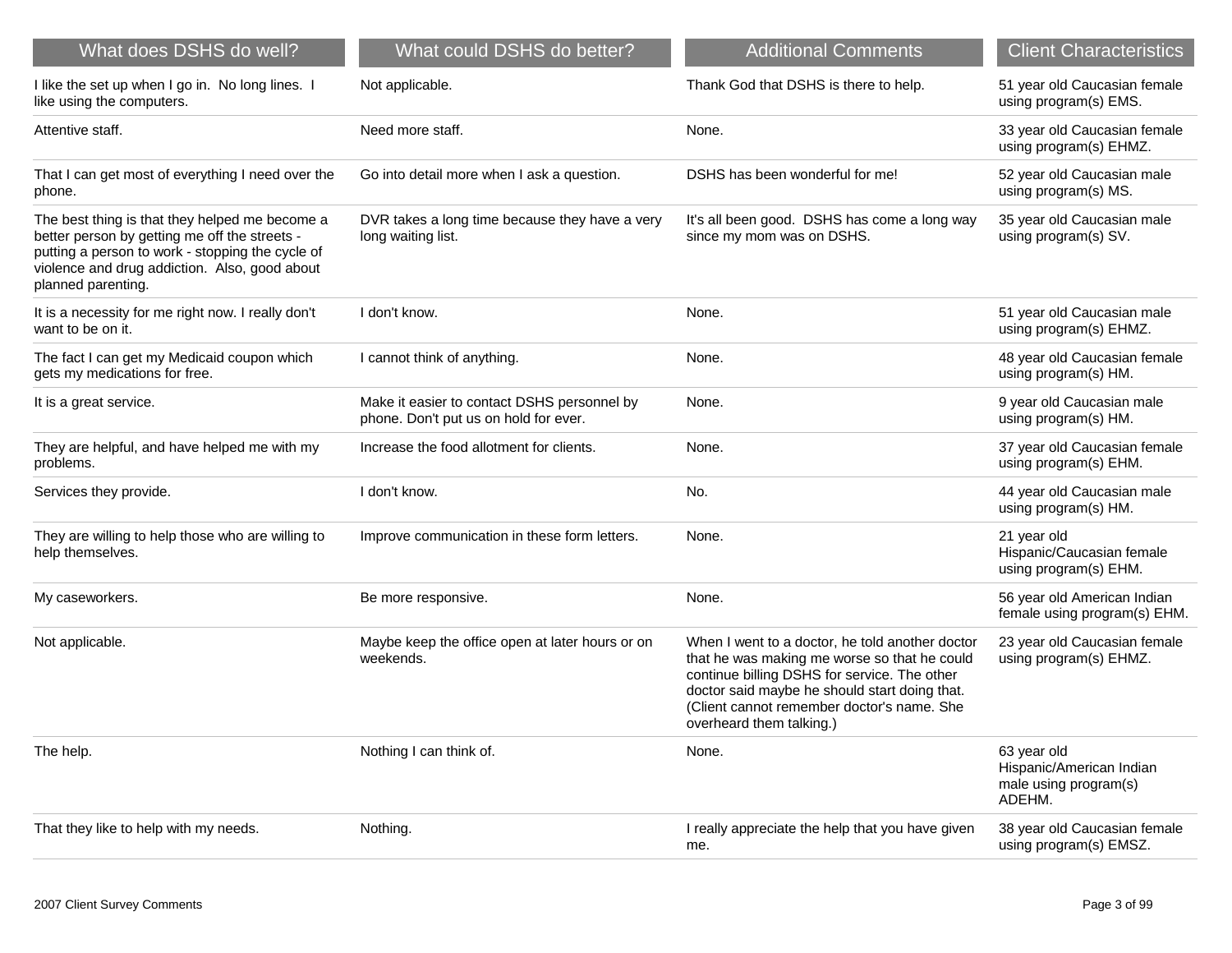| What does DSHS do well?                                                                                                       | What could DSHS do better?                                                                                                                                                         | <b>Additional Comments</b>                                                                                                                                                                                                               | <b>Client Characteristics</b>                                      |
|-------------------------------------------------------------------------------------------------------------------------------|------------------------------------------------------------------------------------------------------------------------------------------------------------------------------------|------------------------------------------------------------------------------------------------------------------------------------------------------------------------------------------------------------------------------------------|--------------------------------------------------------------------|
| They have improved in delivering services                                                                                     | Encourage people to participate in offering<br>suggestions for improvements, both employees<br>and clients by offering, incentives for them to<br>participate.                     | None.                                                                                                                                                                                                                                    | 37 year old Asian American<br>female using program(s) HV.          |
| They always have been there when I needed<br>helped. They helped me in any way possible.                                      | I am satisfied.                                                                                                                                                                    | Happily, happily, happily.                                                                                                                                                                                                               | 47 year old Caucasian male<br>using program(s) EMS.                |
| They send me my med card and I don't have to<br>do repeat visits.                                                             | Add dental work to the plan.                                                                                                                                                       | No comment.                                                                                                                                                                                                                              | 48 year old Caucasian female<br>using program(s) CEMS.             |
| Help you in time of need, when you need it the<br>most.                                                                       | Too much paperwork for \$10 in food stamps and<br>too often.                                                                                                                       | Help with an attorney getting assistance for my<br>son.                                                                                                                                                                                  | 80 year old Caucasian female<br>using program(s) AEM.              |
| Their friendliness and the willingness to help. "Is<br>there anything more we can do for you before<br>you leave the office?" | Have more people at the counter in Chehalis<br>office.                                                                                                                             | None.                                                                                                                                                                                                                                    | 7 year old Caucasian female<br>using program(s) EHM.               |
| The receptionist at Newport CSO is a good<br>listener and cares for everyone.                                                 | I would like it if they would work harder with<br>individuals and families on hardships.                                                                                           | I would like to see more coordination between<br>DVR and other DSHS departments when<br>working with people with disabilities. I would<br>like to see more effort in training and funding<br>so we can get the jobs they want us to get. | 48 year old Caucasian female<br>using program(s) DEHMV.            |
| DSHS staff at the Capitol Hill office seem to be<br>more personable and more flexible with us.                                | Do more screening on the single mother who is<br>collecting, but not being productive in society -<br>who is just using the system. Illegals need to be<br>screened closer.        | None.                                                                                                                                                                                                                                    | 12 year old Caucasian male<br>using program(s) EHM.                |
| The people really try to help the clients.                                                                                    | When they have clients where their situation and<br>needs stay the same, stop the paperwork. No<br>need to redo everything every 6 months to a year<br>as things have not changed. | Do not stop DSHS transportation. Never take<br>that out. The people really need this. Need to<br>go back to local transportation.                                                                                                        | 55 year old American Indian<br>female using program(s)<br>AEHM.    |
| Nothing.                                                                                                                      | Not go by a person's gross income in<br>determining grant and food allotment. Need to<br>allow for income deductions and go by the<br>amount of income you actually get.           | None.                                                                                                                                                                                                                                    | 47 year old Caucasian female<br>using program(s) AEMZ.             |
| Medical services.                                                                                                             | More than \$58.00 a month to purchase the things<br>that you need. Investigate the places that they<br>send the people to stay. Provide better food in<br>the facilities.          |                                                                                                                                                                                                                                          | 85 year old Caucasian female<br>using program(s) AM.               |
| I like the help to support my kids.                                                                                           | Have better customer service skills.                                                                                                                                               | None.                                                                                                                                                                                                                                    | 31 year old African American<br>female using program(s)<br>CEHMVZ. |
| It is easy to get a replacement card if you lose it -<br>they are pretty understanding.                                       | Hire more workers to shorten the waiting time<br>when clients visit the CSO.                                                                                                       | No. I think it is a great idea that you are doing<br>this survey.                                                                                                                                                                        | 36 year old Caucasian male<br>using program(s) EMSX.               |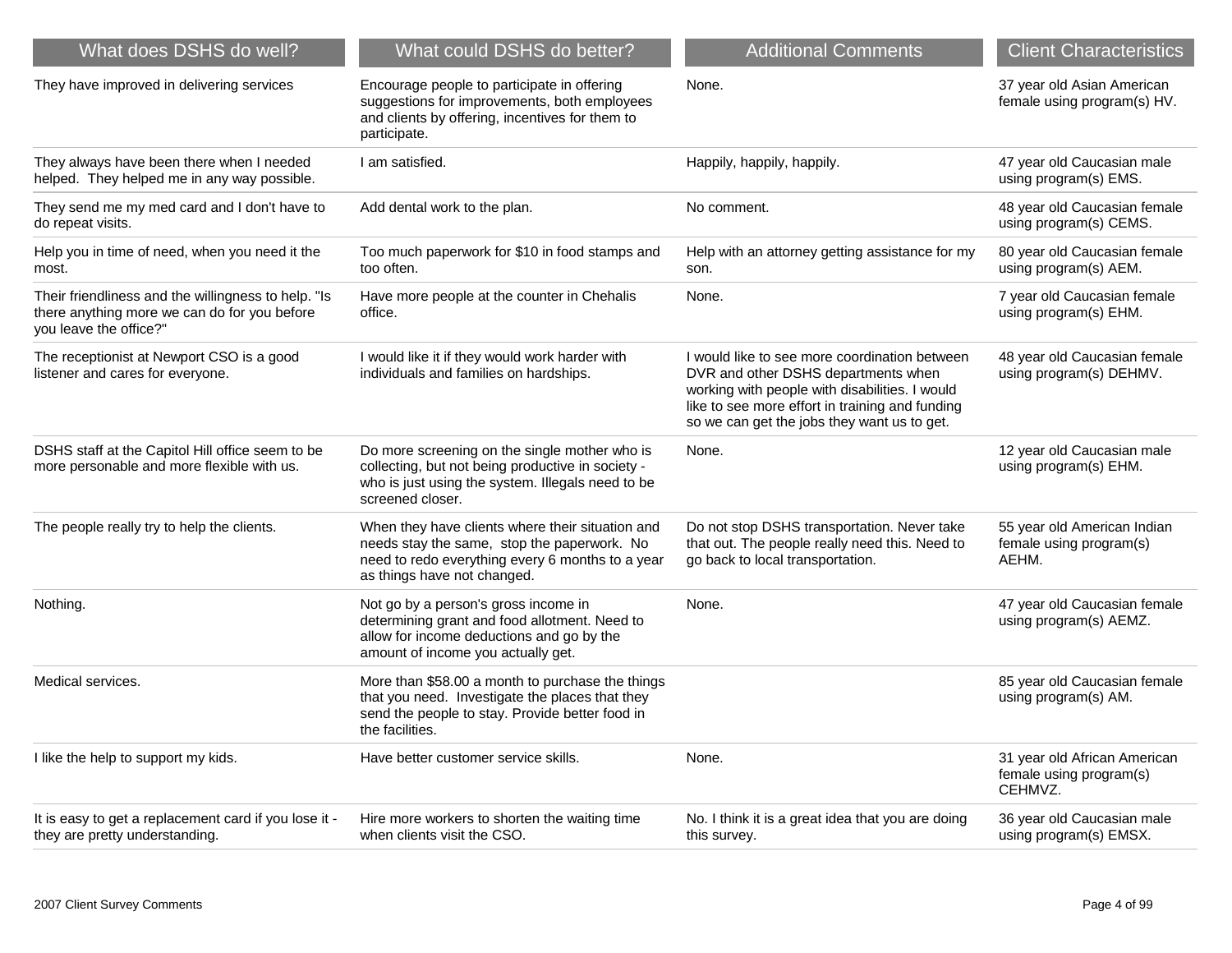| What does DSHS do well?                                                                                                              | What could DSHS do better?                                                                                                                                         | <b>Additional Comments</b>                                                                                                                                                                                                                                                                                                                      | <b>Client Characteristics</b>                                  |
|--------------------------------------------------------------------------------------------------------------------------------------|--------------------------------------------------------------------------------------------------------------------------------------------------------------------|-------------------------------------------------------------------------------------------------------------------------------------------------------------------------------------------------------------------------------------------------------------------------------------------------------------------------------------------------|----------------------------------------------------------------|
| I like their honestly and their responsiveness.                                                                                      | I don't know.                                                                                                                                                      | None.                                                                                                                                                                                                                                                                                                                                           | 75 year old Caucasian female<br>using program(s) AEHM.         |
| I like the fact they will do the interview over the<br>phone.                                                                        | Get rid of Compass Mental Health and fire<br>ParaTransit.                                                                                                          | They really need to work on services available<br>to clients who need mental health services.<br>The food stamps need to cover more than food<br>items, such as personal incidentals and<br>household cleaning supplies. The medical<br>program needs to provide full dental coverage.<br>Need more providers who accept the medical<br>coupon. | 32 year old Caucasian female<br>using program(s) EHM.          |
| I have no trouble getting the care that I need for<br>the girls.                                                                     | No complaints with DSHS.                                                                                                                                           | The groceries would be great.                                                                                                                                                                                                                                                                                                                   | 8 year old Caucasian female<br>using program(s) HMZ.           |
| Provide services needed for the care of my mom.                                                                                      | Cut budget and now mother is unable to attend<br>activities to improve her activities for social<br>improvement. Cognitive activities and physical<br>activities.  | There are a lot of people who misuse DSHS.<br>Some people should be not eligible for<br>services.                                                                                                                                                                                                                                               | 87 year old Asian American<br>female using program(s)<br>AEHM. |
| Peace of mind.                                                                                                                       | Seattle Mental Health does not talk to<br>Community Psychiatric Clinic.                                                                                            | I am glad that DSHS is getting feed back from<br>clients!                                                                                                                                                                                                                                                                                       | 57 year old Caucasian male<br>using program(s) EHMS.           |
| Short forms.                                                                                                                         | The forms need to state what they want and what<br>you need to have to do to complete it. If they<br>need to be signed on the other side it needs to<br>be stated. |                                                                                                                                                                                                                                                                                                                                                 | 61 year old Caucasian female<br>using program(s) AEHM.         |
| I like being able to do interviews over the phone.                                                                                   | I think for people who are pursuing an education,<br>to get off of the DSHS programs they need to<br>have more flexibility to help them obtain their<br>goals.     | None.                                                                                                                                                                                                                                                                                                                                           | 28 year old Asian American<br>female using program(s) EHM.     |
| They are very helpful and nice people. The staff<br>is very nice and very helpful.                                                   | Offer more programs for people who are already<br>in the system.                                                                                                   | None.                                                                                                                                                                                                                                                                                                                                           | 44 year old Caucasian female<br>using program(s) DEHM.         |
| They respond quickly.                                                                                                                | Have a better dental program.                                                                                                                                      | None.                                                                                                                                                                                                                                                                                                                                           | 60 year old Caucasian female<br>using program(s) AHM.          |
| Great, easy to talk to.                                                                                                              | Nothing. Everything is OK.                                                                                                                                         | Very interesting.                                                                                                                                                                                                                                                                                                                               | 67 year old Caucasian female<br>using program(s) AEM.          |
| I DON'T KNOW.                                                                                                                        | Cover more services with the medical coupons.                                                                                                                      | No, everything is great.                                                                                                                                                                                                                                                                                                                        | 56 year old Caucasian female<br>using program(s) HM.           |
| Got approved for assistance without any<br>problems.                                                                                 | Be more timely with notice of payment.                                                                                                                             | Services have been very easy to deal with.                                                                                                                                                                                                                                                                                                      | 87 year old Caucasian female<br>using program(s) AM.           |
| When I call I know that I am going to get the<br>information that I need and with the medical<br>coupons I get the help that I need. | I don't know of anything.                                                                                                                                          | Complete information or a booklet that<br>explains the programs offered by DSHS.                                                                                                                                                                                                                                                                | 74 year old Caucasian female<br>using program(s) AM.           |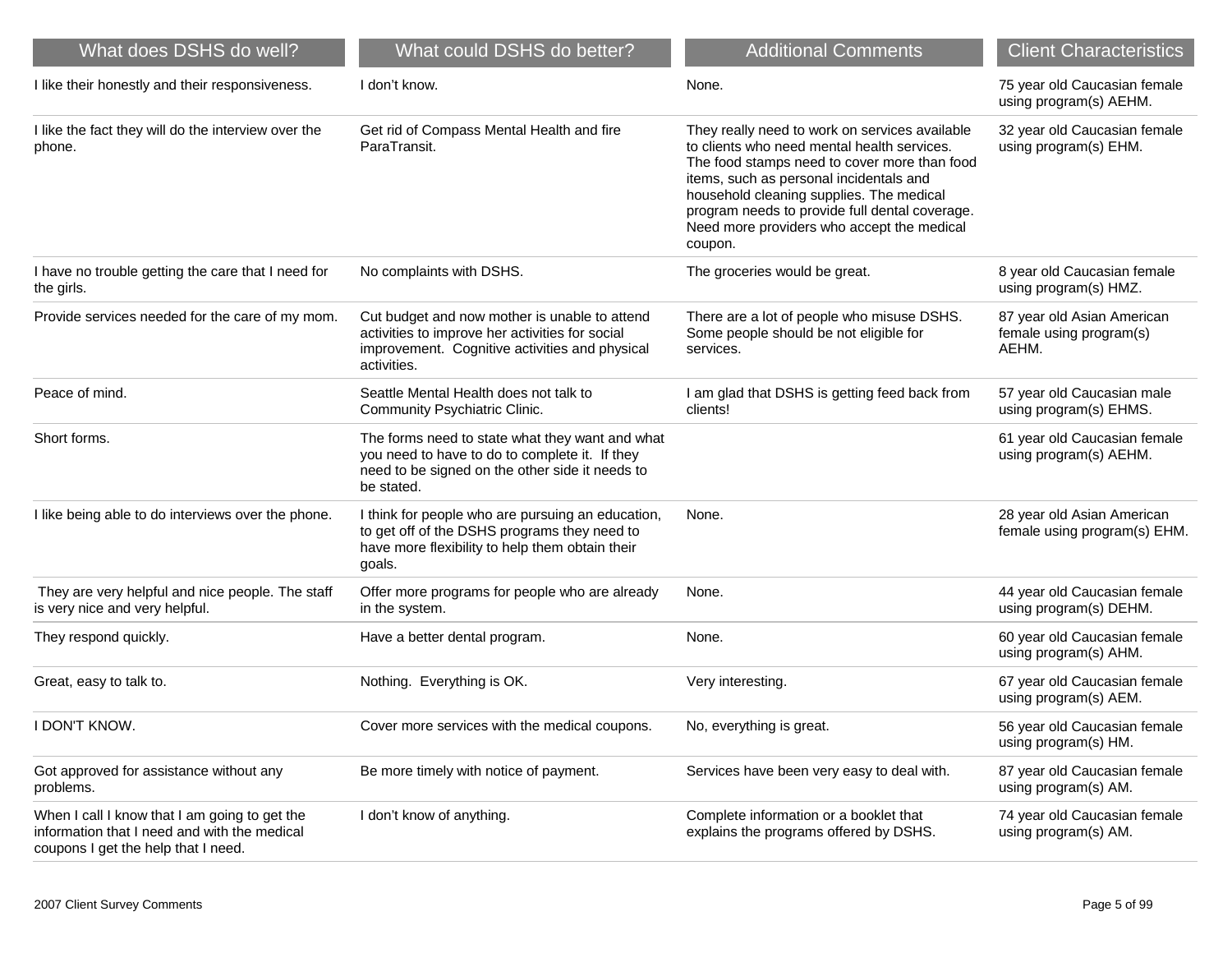| What does DSHS do well?                                                                                                                           | What could DSHS do better?                                                                                                                                                                                                                                         | <b>Additional Comments</b>                                                                                                                                                        | <b>Client Characteristics</b>                                   |
|---------------------------------------------------------------------------------------------------------------------------------------------------|--------------------------------------------------------------------------------------------------------------------------------------------------------------------------------------------------------------------------------------------------------------------|-----------------------------------------------------------------------------------------------------------------------------------------------------------------------------------|-----------------------------------------------------------------|
| That they let me make choices about where I live.                                                                                                 | Increase my allowance.                                                                                                                                                                                                                                             | None.                                                                                                                                                                             | 48 year old Caucasian female<br>using program(s) EHM.           |
| They are personable. They provide you the<br>services that you need.                                                                              | Information that is given to the caseworker needs<br>to be followed up with clients.                                                                                                                                                                               | Service has been great.                                                                                                                                                           | 92 year old Caucasian female<br>using program(s) AM.            |
| TASC worked well for me. They got me a bus<br>pass for every month. I didn't have to pay for my<br>UA.                                            | I know other clients that abuse the system. That<br>bothers me since I now work and they are not<br>working. They collect TANF, etc., and buy pot,<br>etc., with the money. I believe they should be<br>randomly drug tested if they receive public<br>assistance. | They need to monitor and drug test people on<br>public assistance.                                                                                                                | 23 year old Caucasian female<br>using program(s) S.             |
| Allowing me to do interviews over the phone.                                                                                                      | Quit sending out repetitious notices.                                                                                                                                                                                                                              | None.                                                                                                                                                                             | 62 year old Caucasian female<br>using program(s) EHM.           |
| The folks that they hire are pretty good.                                                                                                         | It would be neat if DSHS had an activity program<br>for folks like [Name Redacted] in Adult Family<br>Homes. (Guardian's comment)                                                                                                                                  | Happy that DSHS is doing the survey.                                                                                                                                              | 73 year old Hispanic/ male<br>using program(s) AHM.             |
| Nothing.                                                                                                                                          | They could investigate their cases more<br>thoroughly, especially when it comes to COPES.                                                                                                                                                                          | None.                                                                                                                                                                             | 42 year old American Indian<br>female using program(s)<br>EHMZ. |
| They help you to deal with your life at the time of<br>need and they help you beginning, in between,<br>and the end (and then some) of your life. | Not applicable.                                                                                                                                                                                                                                                    | DSHS does great work!                                                                                                                                                             | 44 year old Caucasian male<br>using program(s) EHMS.            |
| I like that they fix problems right away.                                                                                                         | Hire more people who speak foreign languages.                                                                                                                                                                                                                      | None.                                                                                                                                                                             | 47 year old Caucasian male<br>using program(s) EHM.             |
| They are there when you need them.                                                                                                                | The staff for childcare office at the Puyallup office<br>were much too slow in putting the information<br>into the system to pay the child support. Because<br>of this I lost my job, the best job I ever had.                                                     | The staff at the Puyallup CSO are extremely<br>rude. In the ten years I have dealt with them, I<br>have had only one worker who was nice and<br>considerate.                      | 9 year old Caucasian male<br>using program(s) CEHMZ.            |
| The medical help.                                                                                                                                 | I don't know.                                                                                                                                                                                                                                                      | None.                                                                                                                                                                             | 59 year old American Indian<br>female using program(s) HM.      |
| I like the way they answer questions.                                                                                                             | Less waiting on the telephone line - sometimes I<br>have to wait for 30 minutes to talk to someone.                                                                                                                                                                |                                                                                                                                                                                   | 57 year old Caucasian female<br>using program(s) EHMX.          |
| They are compassionate. DSHS is a beneficial<br>agency when people are in crisis.                                                                 | Improve funding, redefine terms such as<br>'substantial income." DSHS calls some income<br>substantial but my total income is under national<br>poverty level. Rules are clear but hard to<br>accept. Staff are very good but staff's hands are<br>tied.           | I am glad that they do this survey - you as a<br>survey taker makes me feel that you are<br>listening. I am thankful to have the DSHS<br>system even with all of its limitations. | 47 year old Caucasian female<br>using program(s) EHMS.          |
| We are able to get the medical we need and the<br>prescriptions.                                                                                  | Take in consideration the economics of the state<br>we live; don't assume everyone lives in public<br>housing.                                                                                                                                                     | The working poor should have the same<br>benefits and opportunities as newly arrived<br>immigrants.                                                                               | 10 year old Caucasian male<br>using program(s) CEHMZ.           |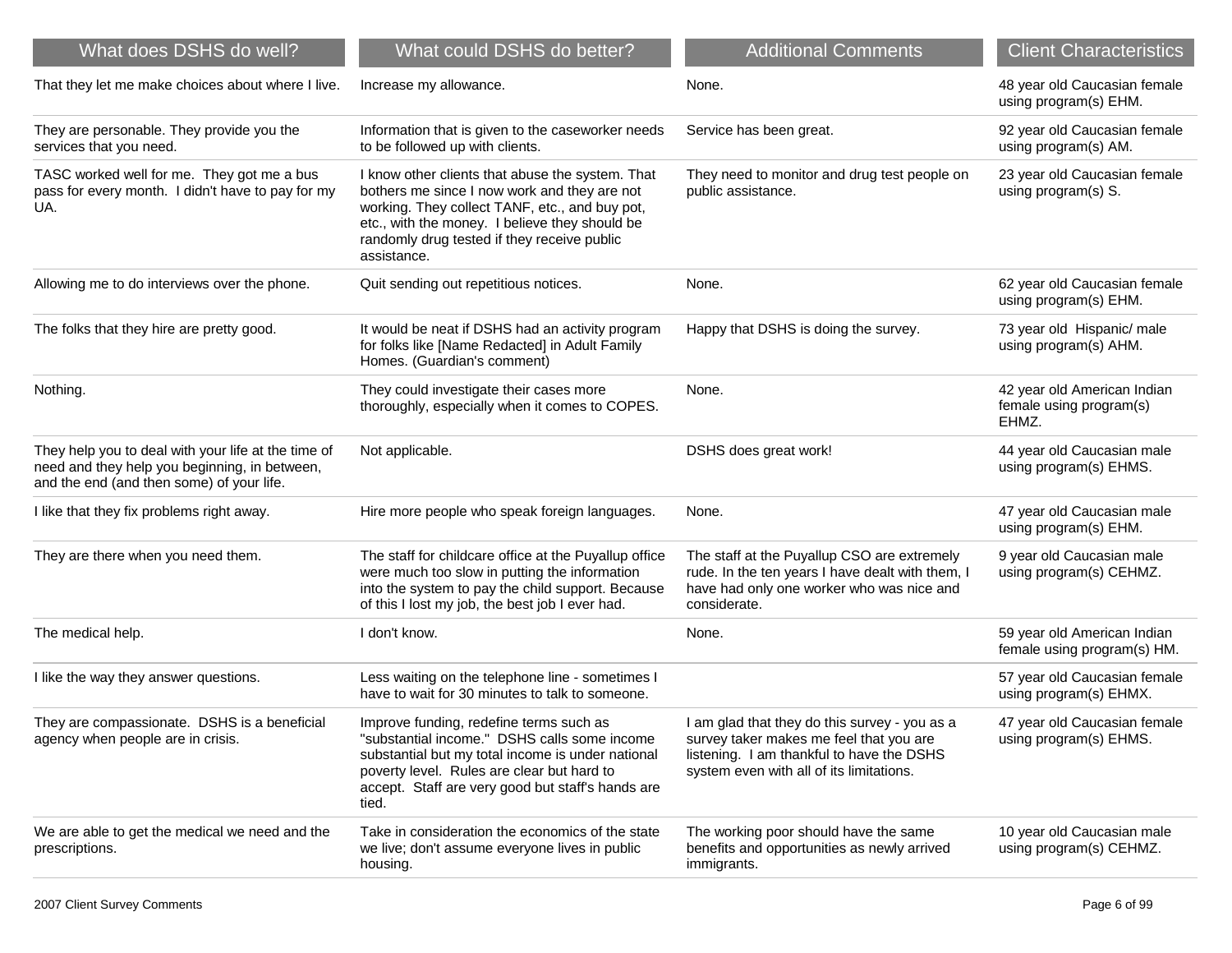| What does DSHS do well?                                                                                                                                                                  | What could DSHS do better?                                                                                                                                                                                                                  | <b>Additional Comments</b>                                                                                                                                                  | <b>Client Characteristics</b>                               |
|------------------------------------------------------------------------------------------------------------------------------------------------------------------------------------------|---------------------------------------------------------------------------------------------------------------------------------------------------------------------------------------------------------------------------------------------|-----------------------------------------------------------------------------------------------------------------------------------------------------------------------------|-------------------------------------------------------------|
| When I have a question or a problem I get an<br>answer. They get back to me and let me know<br>the answer right away.                                                                    | Nothing.                                                                                                                                                                                                                                    | None.                                                                                                                                                                       | 47 year old Caucasian female<br>using program(s) AM.        |
| Staff is very personable and knowledgeable.                                                                                                                                              | Less paperwork and more staff.                                                                                                                                                                                                              | Survey was well put together and was within a<br>good time limit. Person conducting the<br>interview was very helpful.                                                      | 54 year old Caucasian male<br>using program(s) EMS.         |
| It easy to apply for and get the services with the<br>exception of mental health.                                                                                                        | Increase funding to the mental health services so<br>that there can be more providers.                                                                                                                                                      | In hopes that it can improve overall services, I<br>appreciate being involved in the survey. It not<br>about the drawing.                                                   | 47 year old Caucasian male<br>using program(s) AEHM.        |
| That help is available.                                                                                                                                                                  | Like to see less turnover in staff at the CSO.                                                                                                                                                                                              | None.                                                                                                                                                                       | 27 year old Caucasian female<br>using program(s) DHM.       |
| He likes the casemanager.                                                                                                                                                                | Nothing.                                                                                                                                                                                                                                    | Nothing.                                                                                                                                                                    | 47 year old Caucasian male<br>using program(s) DEHM.        |
| That you don't have to deal with them often.                                                                                                                                             | Hate to go to the office. Move the line quicker so<br>that you don't have to wait 45 minutes to 1hr to<br>see who you want to see. If you don't see that<br>person within one hour you won't get to see them<br>until 4-5 in the afternoon. | Hope I don't have to go to the office. It takes<br>too long to explain what I want and for them to<br>understand it,                                                        | 74 year old Caucasian female<br>using program(s) AEM.       |
| I don't know.                                                                                                                                                                            | Not sure. Understanding the review forms better.                                                                                                                                                                                            | Not at this time.                                                                                                                                                           | 53 year old Caucasian male<br>using program(s) AEM.         |
| I like the personal care services.                                                                                                                                                       | Nothing.                                                                                                                                                                                                                                    | None.                                                                                                                                                                       | 65 year old American Indian<br>male using program(s) AEHM.  |
| Nothing.                                                                                                                                                                                 | I think in person process at the CSO could be<br>quicker.                                                                                                                                                                                   | Nothing.                                                                                                                                                                    | 7 year old Caucasian male<br>using program(s) CEHMZ.        |
| I like getting a live person to talk to.                                                                                                                                                 | Follow up on complaints.                                                                                                                                                                                                                    | None.                                                                                                                                                                       | 11 year old Other Race<br>female using program(s)<br>EHMZ.  |
| I think the best part is that I was able to combine<br>my late husband's SS, and kind of pick and<br>choose what was necessary for my growing<br>children. It worked beautifully for me. | Expand the DASA facilities because the need<br>has become so great in this area - Everett.                                                                                                                                                  | I am extremely grateful that DSHS was there<br>for me and my family. It has allowed us to<br>have some sort of present and future.                                          | 52 year old Caucasian female<br>using program(s) EHMS.      |
| Not applicable.                                                                                                                                                                          | When I have gone to a DSHS appointment it<br>seems like I sit there for a long time. There are<br>kids running all over and it is very chaotic.                                                                                             | None.                                                                                                                                                                       | 57 year old American Indian<br>female using program(s) EMS. |
| DSHS are very fair people and very<br>understanding. I deal with the Belltown Office.<br>Tracy Sherhart was particularly good.                                                           | It needs to have more employees so that the<br>employee/client ratio is better.                                                                                                                                                             | They have really helped me a lot to stay above<br>water. It is nice to know that there are people<br>out there that care and they do their jobs very<br>well. I feel lucky. | 26 year old Caucasian female<br>using program(s) EHMS.      |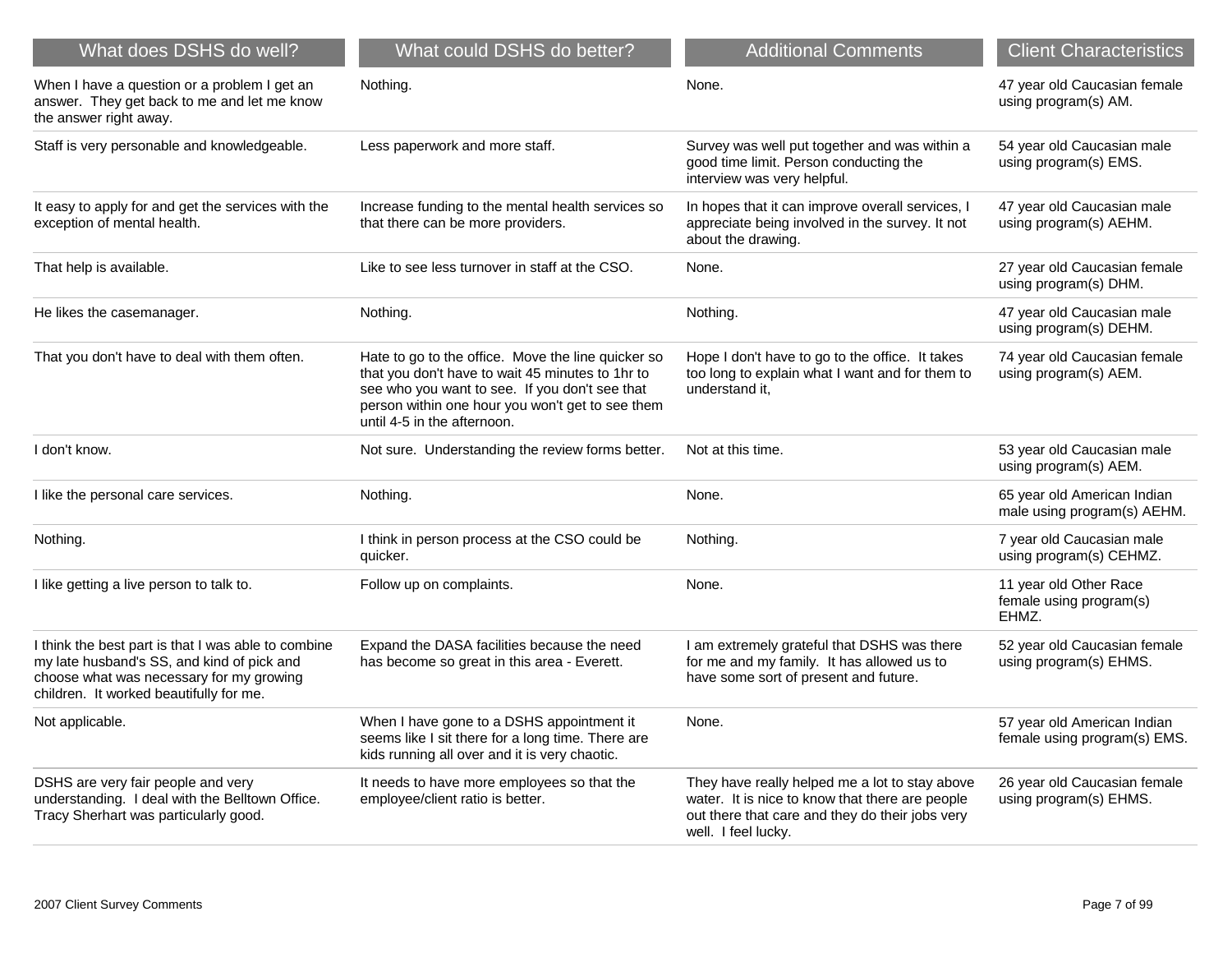| What does DSHS do well?                                                           | What could DSHS do better?                                                                                                                                              | <b>Additional Comments</b>                                                                                                                                                                                                                                                                                                                                                                                                                                                                                                                                                                                                                                                                                                                                                                                                                                                                                                                                                                                                                                      | <b>Client Characteristics</b>                                     |
|-----------------------------------------------------------------------------------|-------------------------------------------------------------------------------------------------------------------------------------------------------------------------|-----------------------------------------------------------------------------------------------------------------------------------------------------------------------------------------------------------------------------------------------------------------------------------------------------------------------------------------------------------------------------------------------------------------------------------------------------------------------------------------------------------------------------------------------------------------------------------------------------------------------------------------------------------------------------------------------------------------------------------------------------------------------------------------------------------------------------------------------------------------------------------------------------------------------------------------------------------------------------------------------------------------------------------------------------------------|-------------------------------------------------------------------|
| Good program.                                                                     | Communications with workers. Explanation of<br>benefits. Workers are also in a hurry when you<br>do finally get to talk to them.                                        | Nothing.                                                                                                                                                                                                                                                                                                                                                                                                                                                                                                                                                                                                                                                                                                                                                                                                                                                                                                                                                                                                                                                        | 92 year old Caucasian female<br>using program(s) AM.              |
| Nothing                                                                           | They can give me more income. They cut your<br>food stamps every time you get a raise.                                                                                  |                                                                                                                                                                                                                                                                                                                                                                                                                                                                                                                                                                                                                                                                                                                                                                                                                                                                                                                                                                                                                                                                 | 41 year old African American<br>female using program(s)<br>AEHM.  |
| Nothing stands out.                                                               | They could have you come (to DSHS offices) on<br>odd days or even days, so there wouldn't be so<br>many people; most things aren't emergencies.                         | With Child Support, a lot of the time I wasn't<br>working and I still had to meet my (monthly<br>payment) obligation, which was \$800 per<br>month. I always thought if I was with the family<br>and wasn't working the family would feel it, and<br>wondered why just because I wasn't with the<br>family they always had to be protected.<br>Fortunately, my (former) wife and I have<br>always been able to talk about things, and<br>when I absolutely needed it she gave the<br>money back. But some people aren't so lucky,<br>and after a while there's no digging out. I felt<br>they (Child Support) should give me a situation<br>I can be in that I can recover from. Another<br>thing, we were living in Colorado when the<br>child support was started, and there were<br>times I could have asked for a hearing to<br>change the payment amount, at least for a<br>while, but I couldn't afford to travel to Colorado<br>and the hearing had to be there. So that<br>doesn't seem right - the people with the least<br>money can't get a hearing. | 48 year old African American<br>male using program(s)<br>EMSVX.   |
| They help me with my medical.                                                     | Worker could spend more time with the client<br>when they come in.                                                                                                      | None.                                                                                                                                                                                                                                                                                                                                                                                                                                                                                                                                                                                                                                                                                                                                                                                                                                                                                                                                                                                                                                                           | 40 year old Caucasian female<br>using program(s) EHMV.            |
| The help when I needed it.                                                        | Need more staff.                                                                                                                                                        | None.                                                                                                                                                                                                                                                                                                                                                                                                                                                                                                                                                                                                                                                                                                                                                                                                                                                                                                                                                                                                                                                           | 12 year old Caucasian female<br>using program(s) EHMZ.            |
| There are so many medical options available for<br>treatment.                     | Expand the number of clinics that accept the<br>medical coupons.                                                                                                        | Some clinics I feel treat Medicaid clients<br>differently. Unprofessional, or more harshly<br>with less respect.                                                                                                                                                                                                                                                                                                                                                                                                                                                                                                                                                                                                                                                                                                                                                                                                                                                                                                                                                | 19 year old Caucasian female<br>using program(s) MS.              |
| Just that it was really convenient to use.                                        | Be more friendly in the DSHS office. Show<br>respect and treat everyone like they are a<br>millionaire.                                                                 | Nothing really.                                                                                                                                                                                                                                                                                                                                                                                                                                                                                                                                                                                                                                                                                                                                                                                                                                                                                                                                                                                                                                                 | 32 year old Caucasian male<br>using program(s) MS.                |
| I like the courtesy and the kindness that they<br>show. Also, they show sympathy. | Do a better job of shadowing probationary<br>employees. Sometimes, when new staff come<br>on board, they start cancelling services when<br>they shouldn't be cancelled. | We need help with prescriptions.                                                                                                                                                                                                                                                                                                                                                                                                                                                                                                                                                                                                                                                                                                                                                                                                                                                                                                                                                                                                                                | 40 year old Hispanic/Other<br>Race male using program(s)<br>CEMS. |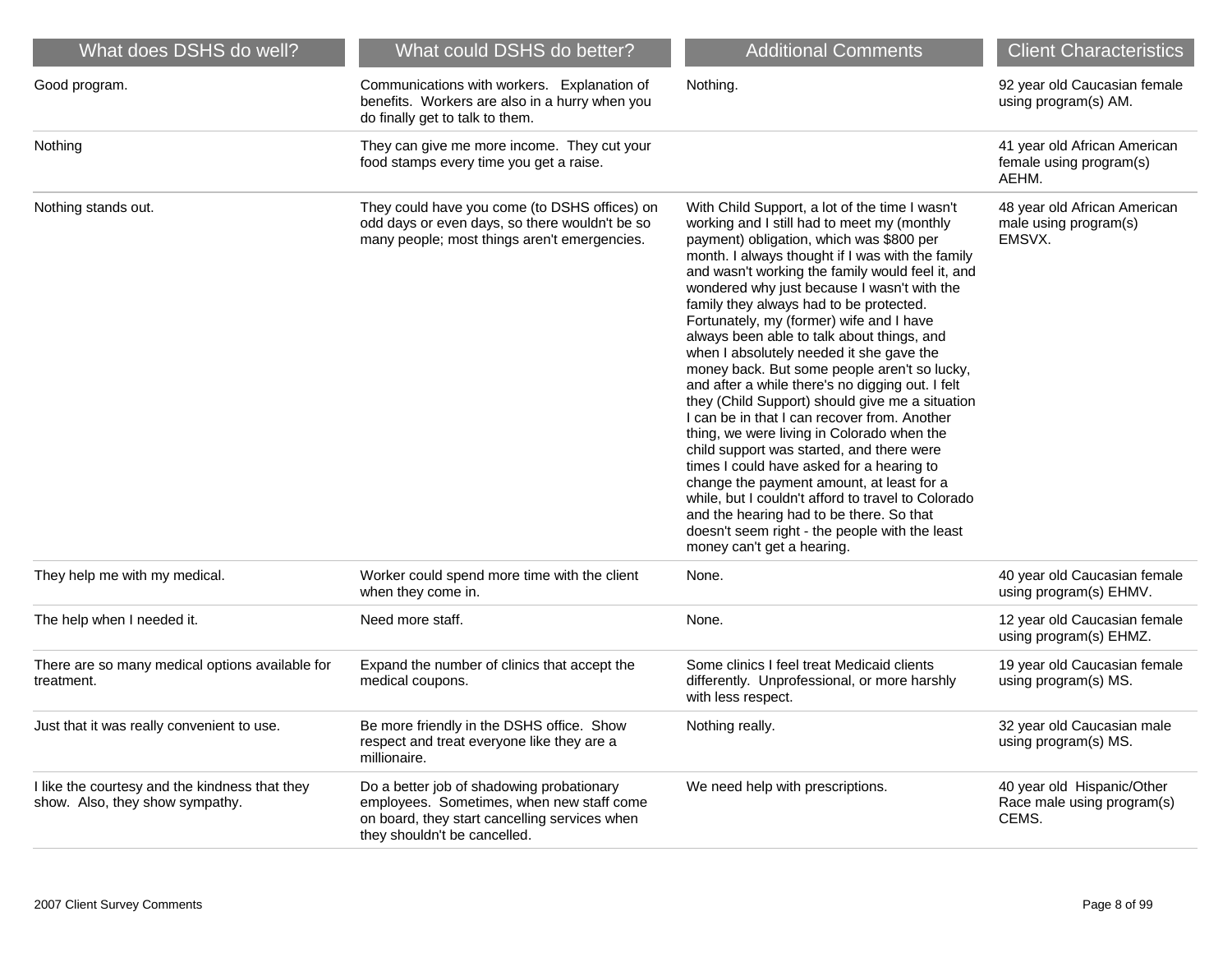| What does DSHS do well?                                                                    | What could DSHS do better?                                                                                                           | <b>Additional Comments</b>                                                                                                                                | <b>Client Characteristics</b>                                   |
|--------------------------------------------------------------------------------------------|--------------------------------------------------------------------------------------------------------------------------------------|-----------------------------------------------------------------------------------------------------------------------------------------------------------|-----------------------------------------------------------------|
| Very easy to get assistance. I don't have to do<br>much.                                   | It would be good to be informed about what they<br>do.                                                                               | None.                                                                                                                                                     | 83 year old Caucasian female<br>using program(s) AEM.           |
| It's pretty organized, helpful and helped me out.                                          | Get people into programs quicker - into actual<br>treatment quicker.                                                                 | Nothing.                                                                                                                                                  | 32 year old Caucasian male<br>using program(s) EMS.             |
| I love aging and long term care.                                                           | More food stamps. More money from SSI.                                                                                               | With the amount of food stamps that I receive,<br>it is impossible to get the proper amount of<br>food for a whole month and stay on my<br>diabetic diet. | 41 year old Caucasian male<br>using program(s) AEHM.            |
| They are very helpful to me.                                                               | I like that they make sure the kids are in a safe<br>environment.                                                                    | None.                                                                                                                                                     | 6 year old Caucasian female<br>using program(s) CEHMZ.          |
| They are helpful and they do try their best in<br>most instances.                          | Not applicable.                                                                                                                      | No.                                                                                                                                                       | 10 year old Caucasian female<br>using program(s) EHMZ.          |
| Provides medical care and services.                                                        | Better communication.                                                                                                                |                                                                                                                                                           | 55 year old Caucasian female<br>using program(s) AEHM.          |
| The convenience of the location of the CSO.                                                | Not have to double up on paperwork when you<br>are receiving services from more than one<br>program with the CSO.                    | None.                                                                                                                                                     | 42 year old Caucasian female<br>using program(s) EHM.           |
| When you need services - medical assistance,<br>food stamps - you can go and talk to DSHS. | Trust a little more.                                                                                                                 | When someone cannot make an appointment,<br>trust them as to the reason why.                                                                              | 22 year old Caucasian female<br>using program(s) EHM.           |
| Need the assistance badly because of my eye<br>sight.                                      | More money than \$58.00/mo.                                                                                                          | So grateful to be able to get medical<br>assistance.                                                                                                      | 76 year old Caucasian female<br>using program(s) AM.            |
| For the most part, they are kind and caring.                                               | They need to cut down on the redundant<br>paperwork in the reviews, and lengthen the time<br>between reviews for medical assistance. | None.                                                                                                                                                     | 60 year old Caucasian female<br>using program(s) EHMZ.          |
| Being able to talk to a live person.                                                       | Monitor their clients closer, and be more<br>selective in DVR area for employment selections<br>for their clients.                   | Need better mental health services.                                                                                                                       | 21 year old Caucasian female<br>using program(s) DEHMV.         |
| You enjoy some of the workers that work for<br>DSHS.                                       | All programs should work together.                                                                                                   |                                                                                                                                                           | 39 year old Caucasian female<br>using program(s) AEHMZ.         |
| That you don't have to deal with them too often.                                           | Respond quicker. They move at a snails pace.                                                                                         |                                                                                                                                                           | 48 year old Caucasian female<br>using program(s) AEM.           |
| They are real helpful in helping me find other<br>community resources.                     | They need more help at the front desk at the<br>CSO.                                                                                 | None.                                                                                                                                                     | 11 year old Caucasian male<br>using program(s) CEHMZ.           |
| They provide assistance when you are eligible<br>for it.                                   | Nothing that I can think of.                                                                                                         | Nothing.                                                                                                                                                  | 41 year old American Indian<br>female using program(s)<br>AEHM. |
| Persistence. They care - they are there for you.                                           | Not applicable.                                                                                                                      | Not applicable.                                                                                                                                           | 27 year old African American<br>male using program(s) EHMS.     |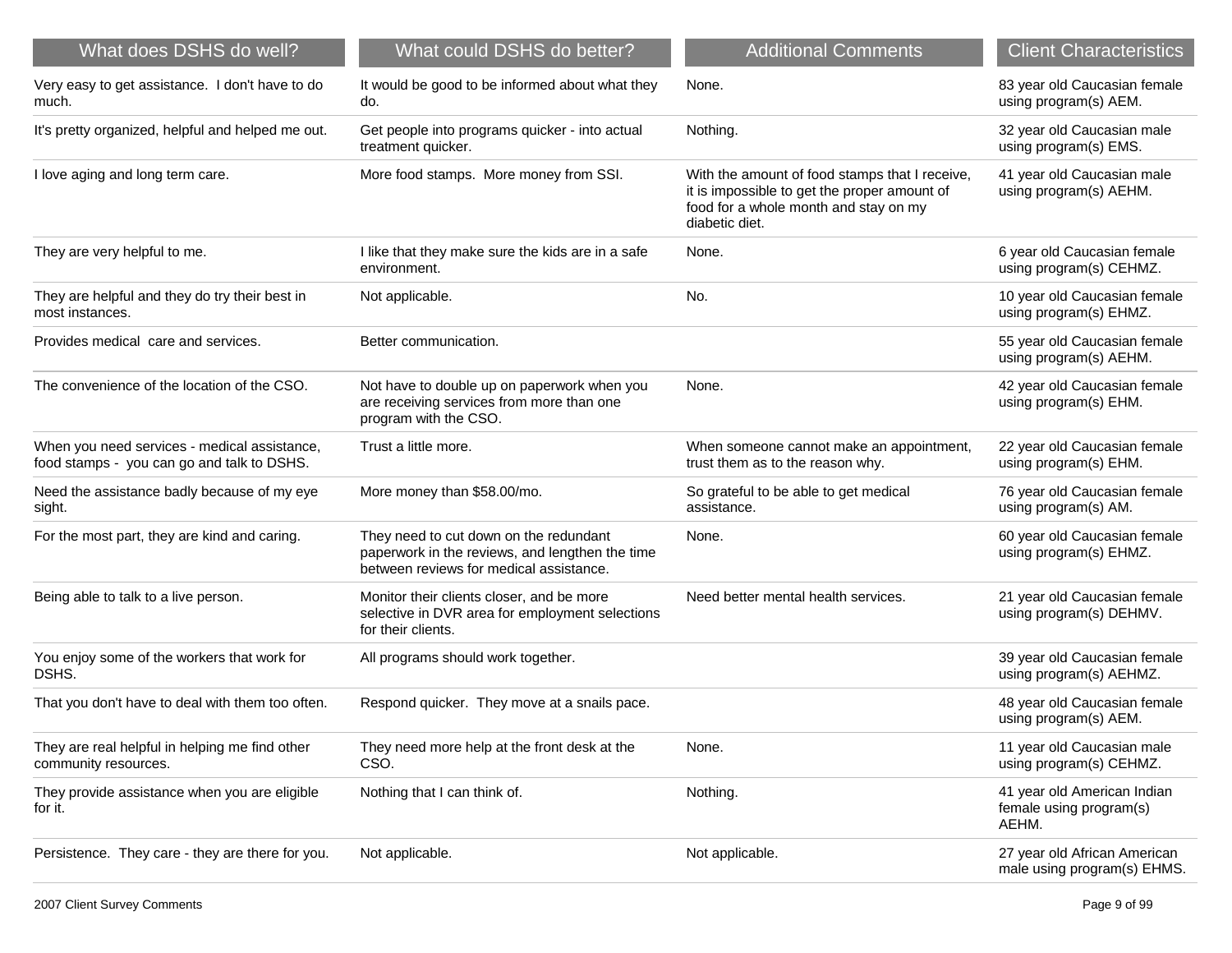| What does DSHS do well?                                                                                                                  | What could DSHS do better?                                                                                            | <b>Additional Comments</b>                                                                                                                                                                                                                                                                                                                                                                                                                                                                                                                                  | <b>Client Characteristics</b>                              |
|------------------------------------------------------------------------------------------------------------------------------------------|-----------------------------------------------------------------------------------------------------------------------|-------------------------------------------------------------------------------------------------------------------------------------------------------------------------------------------------------------------------------------------------------------------------------------------------------------------------------------------------------------------------------------------------------------------------------------------------------------------------------------------------------------------------------------------------------------|------------------------------------------------------------|
| The affordability of medical services to me.                                                                                             | Need more dental providers that accept the<br>coupon.                                                                 | None.                                                                                                                                                                                                                                                                                                                                                                                                                                                                                                                                                       | 34 year old Caucasian male<br>using program(s) EHMVX.      |
| The fact that they are very prompt about helping.<br>They have very good resources. They are willing<br>to help you in any way they can. | To make sure that people who need help get it.                                                                        | I have appreciated all of the services they've<br>given me. I'm a single parent and they have<br>been very helpful. They have made sure that I<br>got the food stamps as well as money at the<br>time to make sure that my son was taken care<br>of. I believe the number one priority is that<br>children and parents are taken care of and get<br>the services needed. They also take the time<br>to explain something if you didn't understand.<br>They are more than willing to get you the<br>assistance needed, and people are well taken<br>care of. | 31 year old Caucasian female<br>using program(s) AEHM.     |
| I think the workers in general are all really good.                                                                                      | Add more hours for aging and long term care.<br>They could coordinate the different programs<br>together better.      | Mental health is taking on new clients and not<br>able to deal with them in a good way. They<br>needed to come and evaluate someone and<br>never did that in time to avoid them going into<br>the hospital, and jail. They need to respond<br>differently.                                                                                                                                                                                                                                                                                                  | 59 year old Caucasian female<br>using program(s) AEHM.     |
| I like the mental health program the best.                                                                                               | I cannot think of any one thing. They do pretty<br>good job.                                                          | They have done a really good job.                                                                                                                                                                                                                                                                                                                                                                                                                                                                                                                           | 23 year old Caucasian female<br>using program(s) DHMV.     |
| I like that they help. Without them I wouldn't be<br>able to afford health care. I am very pleased with<br>the medical care.             | They could provide more dental services and<br>they could pay a higher rate so more doctors<br>would participate.     | We covered everything.                                                                                                                                                                                                                                                                                                                                                                                                                                                                                                                                      | 47 year old Caucasian male<br>using program(s) EHMS.       |
| They help me provide services for my children<br>that we would otherwise not be able to provide.                                         | Too much red tape, no one is working together<br>as a team in helping with services, other than<br>TANF.              | DSHS is overall a wonderful agency, but some<br>of the rules are archaic and need to be<br>reviewed.                                                                                                                                                                                                                                                                                                                                                                                                                                                        | 7 year old American Indian<br>female using program(s) DHM. |
| Lack of need to talk to someone. The system<br>works good.                                                                               | More surveys like this so that they can get more<br>input from the clients that use the services.                     |                                                                                                                                                                                                                                                                                                                                                                                                                                                                                                                                                             | 64 year old Caucasian female<br>using program(s) AEM.      |
| They get to me right away with medical coupons<br>and food stampsright away!                                                             | I don't know.                                                                                                         | No.                                                                                                                                                                                                                                                                                                                                                                                                                                                                                                                                                         | 18 year old Caucasian female<br>using program(s) EMSZ.     |
| They have been very accessible.                                                                                                          |                                                                                                                       | I'm very happy with the service we are getting.<br>It has been a very good experience working<br>with DSHS.                                                                                                                                                                                                                                                                                                                                                                                                                                                 | 96 year old Caucasian female<br>using program(s) AM.       |
| The people and the services.                                                                                                             | I don't know                                                                                                          |                                                                                                                                                                                                                                                                                                                                                                                                                                                                                                                                                             | 100 year old Caucasian<br>female using program(s) AM.      |
| I like my social worker - Dave Rowland.                                                                                                  | If you are on welfare yourself or disabled, DCS<br>still charges me child support even though I am<br>unable to work. | None.                                                                                                                                                                                                                                                                                                                                                                                                                                                                                                                                                       | 37 year old Caucasian male<br>using program(s) EHMSVX.     |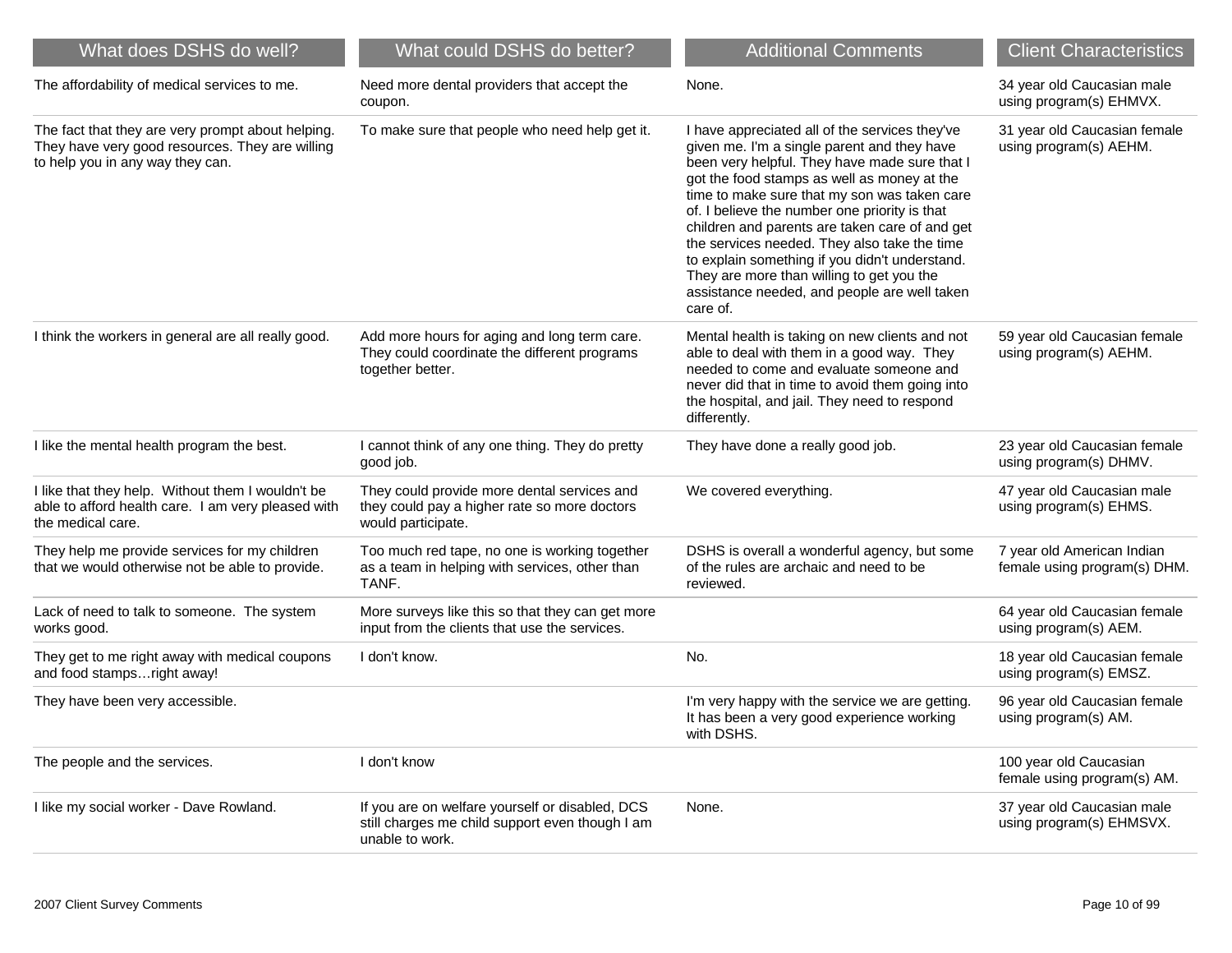| What does DSHS do well?                                                                                                     | What could DSHS do better?                                                                                                                                                                                                                                                                                                                                                                          | <b>Additional Comments</b>                                                                                  | <b>Client Characteristics</b>                                   |
|-----------------------------------------------------------------------------------------------------------------------------|-----------------------------------------------------------------------------------------------------------------------------------------------------------------------------------------------------------------------------------------------------------------------------------------------------------------------------------------------------------------------------------------------------|-------------------------------------------------------------------------------------------------------------|-----------------------------------------------------------------|
| I don't know.                                                                                                               | They could give me more time to set up childcare<br>when I have go to the CSO for an appointment.                                                                                                                                                                                                                                                                                                   | None.                                                                                                       | 33 year old Caucasian female<br>using program(s) CEMSB.         |
| I like that they help me as thoroughly as possible.                                                                         | Nothing.                                                                                                                                                                                                                                                                                                                                                                                            | I am glad this survey is being done, so that if<br>any improvements need to be done action can<br>be taken. | 37 year old<br>Hispanic/Caucasian male<br>using program(s) EHM. |
| When left phone calls also returned call<br>promptly. Love the social worker that my parents<br>have.                       | I don't know because I have been very happy<br>with them.                                                                                                                                                                                                                                                                                                                                           | I enjoyed talking to you.                                                                                   | 86 year old Caucasian female<br>using program(s) AM.            |
| Ask for help and you can get help.                                                                                          | Treat people with respect, call people back in<br>timely matter.                                                                                                                                                                                                                                                                                                                                    |                                                                                                             | 34 year old Caucasian female<br>using program(s) CEMSB.         |
| No hassles.                                                                                                                 | Help you get a new wheelchair.                                                                                                                                                                                                                                                                                                                                                                      | I hope I win the \$250.00 in groceries.                                                                     | 57 year old Caucasian male<br>using program(s) AM.              |
| Two wonderful caseworkers that take care of his<br>needs.                                                                   | Nothing.                                                                                                                                                                                                                                                                                                                                                                                            |                                                                                                             | 82 year old Caucasian male<br>using program(s) AM.              |
| We love the WorkFirst program.                                                                                              | The cash assistance grant standard needs to be<br>increased to a livable level.                                                                                                                                                                                                                                                                                                                     | None.                                                                                                       | 45 year old Caucasian male<br>using program(s) EHMS.            |
| It helped me control my DUI situation.                                                                                      | Their office is very disorganized. Capitol Hill<br>office in Seattle on 12th Avenue. They lost the<br>payment records after I paid.                                                                                                                                                                                                                                                                 | None.                                                                                                       | 28 year old Caucasian male<br>using program(s) S.               |
| I like that the programs were workable for me.                                                                              | I see no need to change anything.                                                                                                                                                                                                                                                                                                                                                                   | None.                                                                                                       | 53 year old Caucasian male<br>using program(s) HM.              |
| If it wasn't for the help of DSHS, [Name<br>Redacted] would be in poor shape. He is thankful<br>for the medical assistance. | There are a lot of prescriptions that DSHS does<br>not pay for. There needs to be an office in<br>Davenport to help assist the elderly people.<br>They can't easily go to Spokane to get<br>assistance.                                                                                                                                                                                             |                                                                                                             | 61 year old Caucasian male<br>using program(s) AM.              |
| They try to be helpful, open and courteous.                                                                                 | I can't think of anything.                                                                                                                                                                                                                                                                                                                                                                          | You were very courteous and helpful. Thank<br>you.                                                          | 75 year old Caucasian female<br>using program(s) AM.            |
| The mental health counseling and drug and<br>alcohol counseling I get is excellent.                                         | The people at the welfare office in Colville are<br>horribly abusive. They are mouthy and<br>belligerent. They should have some counseling<br>to learn how to deal with people in a more<br>positive way. They pick and choose who to be<br>nice to - their rudeness to some people is<br>horrible. They should have some counseling to<br>learn how to deal with people in a more positive<br>way. | Not applicable.                                                                                             | 40 year old Other Race<br>female using program(s)<br>CEHMSZ.    |
| People are courteous.                                                                                                       | Give the patients who are in assisted living<br>facilities a larger sum of money to live on each<br>month.                                                                                                                                                                                                                                                                                          |                                                                                                             | 80 year old Caucasian female<br>using program(s) AM.            |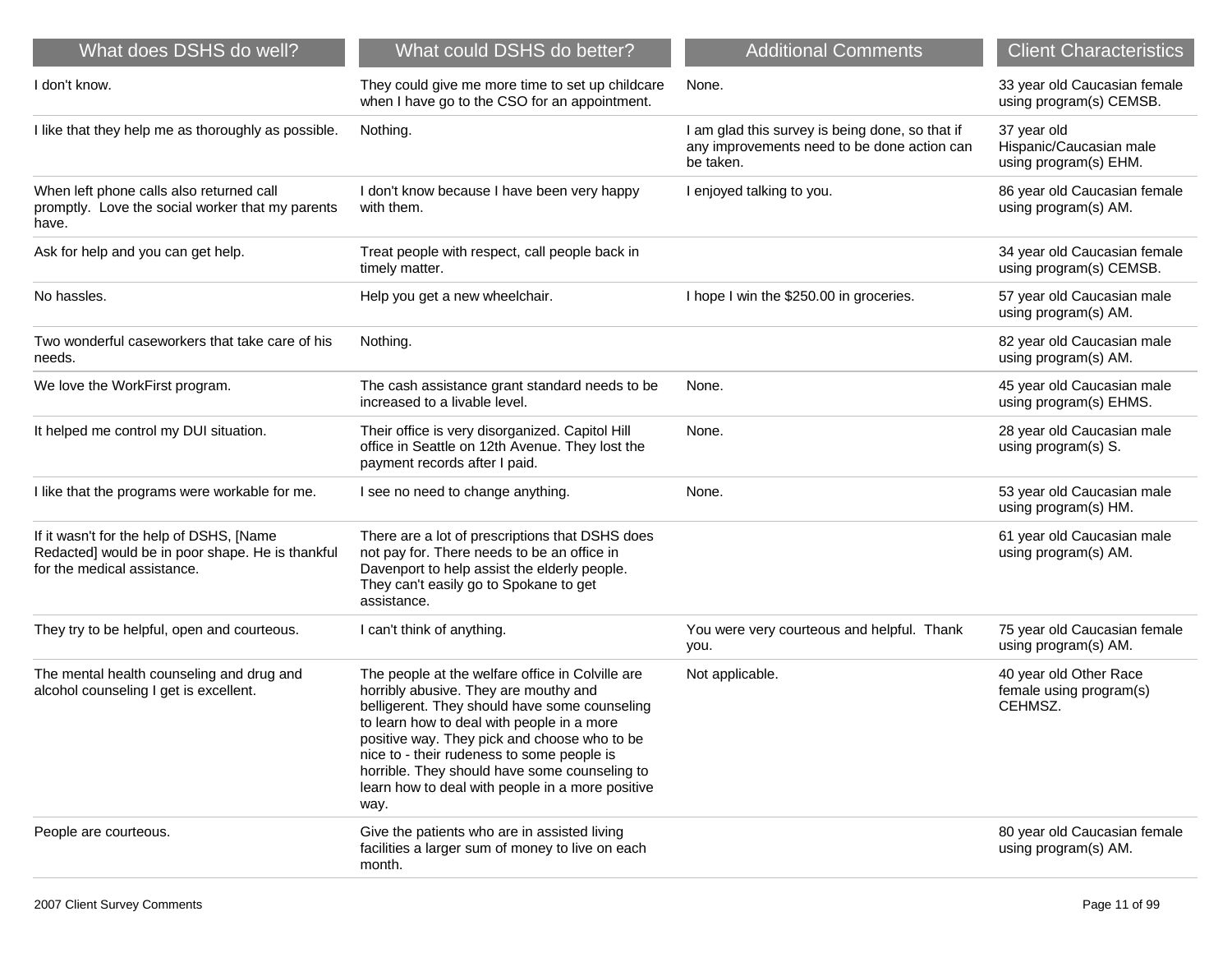| What does DSHS do well?                                                                                                            | What could DSHS do better?                                                                                                                                                    | <b>Additional Comments</b>                                                                                                                                                                                                                                       | <b>Client Characteristics</b>                                    |
|------------------------------------------------------------------------------------------------------------------------------------|-------------------------------------------------------------------------------------------------------------------------------------------------------------------------------|------------------------------------------------------------------------------------------------------------------------------------------------------------------------------------------------------------------------------------------------------------------|------------------------------------------------------------------|
| The fact that if you are not satisfied with<br>information, you can talk to a supervisor.<br>Benefits are available for my mother. | Better help with other items that are available for<br>our seniors. Don't be so single minded.                                                                                |                                                                                                                                                                                                                                                                  | 91 year old Caucasian female<br>using program(s) AM.             |
| Able to see a doctor and go to groups and get<br>the care that I need.                                                             |                                                                                                                                                                               | The service that DSHS provides is great, and<br>make it so that I can get the help that I need.                                                                                                                                                                  | 46 year old Caucasian male<br>using program(s) HM.               |
| I don't like to deal with DSHS.                                                                                                    | Help men. Most of the services are aimed at<br>people with children and/or families.                                                                                          | No.                                                                                                                                                                                                                                                              | 53 year old African American<br>male using program(s) HS.        |
| The front counter people - Ernest and his<br>partner - Puyallup Office.                                                            | Just help with mental issues. The MH<br>counselors won't take the medical coupons.                                                                                            | I think I should win.                                                                                                                                                                                                                                            | 27 year old Caucasian female<br>using program(s) EHMS.           |
| I really appreciated the courtesy I got from my<br>counselor in the treatment program. She was<br>great.                           | They should have more than one person<br>available to do the vouchers (for gas, rent, etc.).<br>Sometimes you need things right away, and help<br>comes too slow.             | My brother has diabetes, and is schizophrenic,<br>andwell, he has a lot of problems, and I don't<br>understand why he has a spenddown. He'd be<br>homeless if I didn't take him in. But I guess<br>that's about my brother, and not meso that's<br>all I'll say. | 35 year old Caucasian male<br>using program(s) S.                |
| Work with you real well.                                                                                                           | I don't care to receive bills that are not bills.<br>They are misleading. They have what the<br>charges are, what DSHS paid and then what you<br>paid and that is misleading. |                                                                                                                                                                                                                                                                  | 79 year old Caucasian female<br>using program(s) AEM.            |
| Nothing.                                                                                                                           | They could provide more information in writing<br>about services available and get rid of the phone<br>computer answering system.                                             | Nothing.                                                                                                                                                                                                                                                         | 52 year old African American<br>male using program(s) EMS.       |
| I don't know.                                                                                                                      | Be a little nicer.                                                                                                                                                            |                                                                                                                                                                                                                                                                  | 70 year old Caucasian female<br>using program(s) AEM.            |
| It is a difficult question to answer. I don't have an<br>answer.                                                                   | Get rid of the present administration.                                                                                                                                        | None.                                                                                                                                                                                                                                                            | 79 year old Caucasian male<br>using program(s) AEHM.             |
| Nothing.                                                                                                                           | I cannot think of anything.                                                                                                                                                   | None.                                                                                                                                                                                                                                                            | 10 year old African American<br>female using program(s)<br>EHMZ. |
| It was easy to get ADATSA services.                                                                                                | Works well the way it is structured.                                                                                                                                          | None.                                                                                                                                                                                                                                                            | 35 year old Caucasian male<br>using program(s) S.                |
| I don't know.                                                                                                                      | Increase funding for the programs; especially, for<br>TANF special needs like fixing a car, gas<br>voucher, clothing vouchers, etc.                                           | None.                                                                                                                                                                                                                                                            | 28 year old Caucasian female<br>using program(s) EHMZ.           |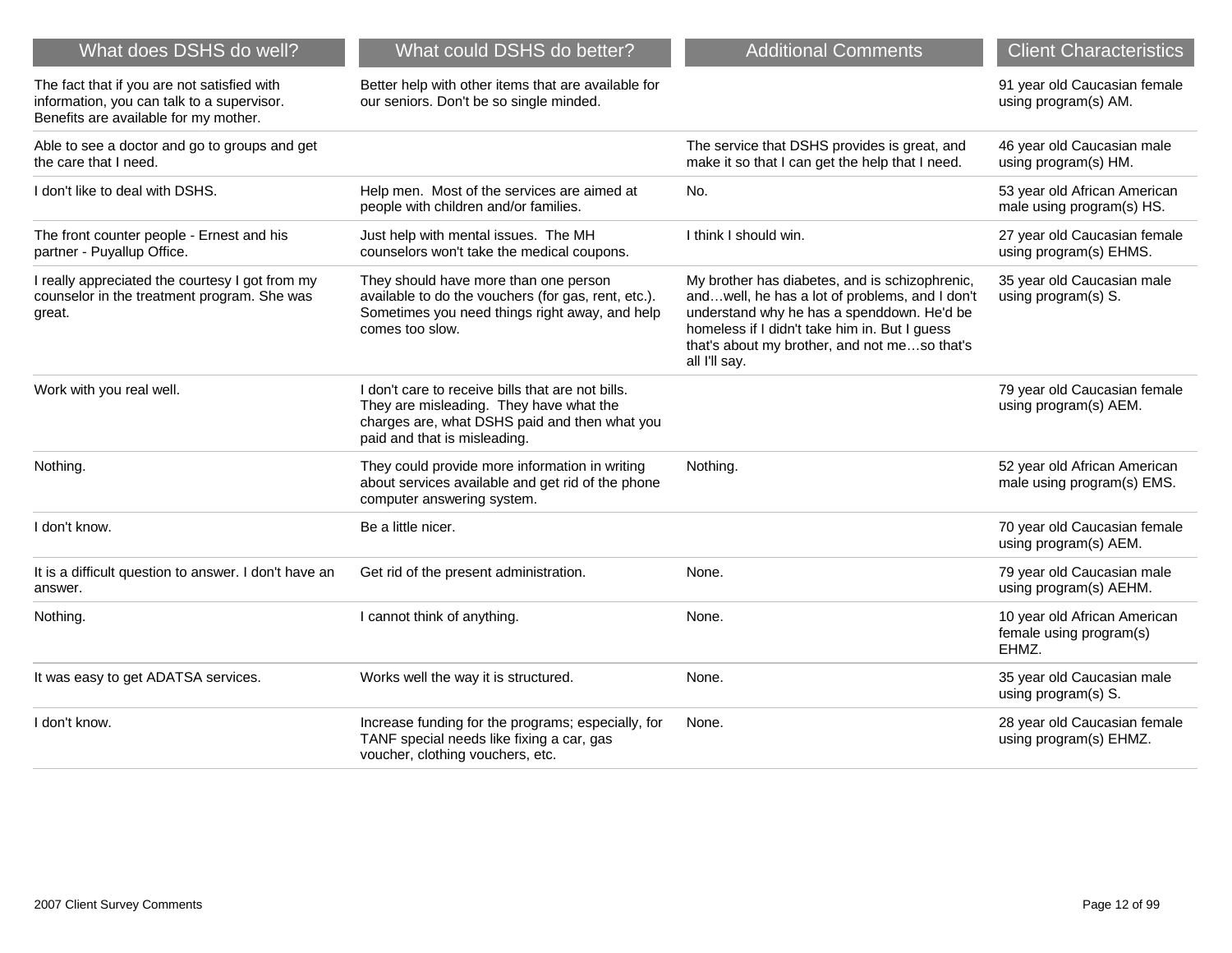| What does DSHS do well?                                                                                                                                                                                                                                                                                                           | What could DSHS do better?                                                                                                                                                                                            | <b>Additional Comments</b>                                                                                                                                                                                                                                                                                                                                                                                                                                                                                                                                                                                                                      | <b>Client Characteristics</b>                                       |
|-----------------------------------------------------------------------------------------------------------------------------------------------------------------------------------------------------------------------------------------------------------------------------------------------------------------------------------|-----------------------------------------------------------------------------------------------------------------------------------------------------------------------------------------------------------------------|-------------------------------------------------------------------------------------------------------------------------------------------------------------------------------------------------------------------------------------------------------------------------------------------------------------------------------------------------------------------------------------------------------------------------------------------------------------------------------------------------------------------------------------------------------------------------------------------------------------------------------------------------|---------------------------------------------------------------------|
| When I was having a hard time - I really couldn't<br>do it on my own. DSHS helped me as a stepping<br>stone to get back on my feet and become a<br>better person.                                                                                                                                                                 | I found it hard for certain staff to talk to me. The<br>ADATSA staff lady told me I wouldn't have an<br>appointment for 1.5 months. I told her I needed<br>help now! This happened at the White Center<br>office.     | I do appreciate all the services that I have<br>gotten and the good experiences that came<br>out of them. I wasn't told how Support<br>Enforcement worked and I have tried to<br>contact them within the past six months. I left<br>messages and my case number on their<br>message machine. The children's father is<br>working under the table and I wanted them to<br>follow up on it. They didn't follow up on my<br>information. I left messages once per week<br>and never got a call back - never heard from<br>anyone. I am very disappointed. The<br>children's dad makes a lot of money and<br>Support Enforcement doesn't follow up. | 23 year old<br>Hispanic/Caucasian female<br>using program(s) CEMSB. |
| They work with me very well in that I am 3 hours<br>away from my father and they have gone above<br>and beyond to be there after 5 if I could not get to<br>the office in time. Caseworker met me at the<br>facility to help me handle many tasks at one time<br>and get everything needed so my father could<br>have assistance. | Make sure that the paperwork for the client goes<br>to the EREP instead of the patient. Cancelled<br>him once because he competed the paperwork<br>incorrectly or threw it away when I should have<br>been contacted. | Glad the program is available for us.                                                                                                                                                                                                                                                                                                                                                                                                                                                                                                                                                                                                           | 81 year old Caucasian male<br>using program(s) AM.                  |
| I like that it has provided medical services that<br>we couldn't afford to pay ourselves.                                                                                                                                                                                                                                         | Simplify the regulations.                                                                                                                                                                                             | None.                                                                                                                                                                                                                                                                                                                                                                                                                                                                                                                                                                                                                                           | 94 year old Caucasian female<br>using program(s) AM.                |
| Even working full-time, I couldn't make it without<br>DSHS. They've fed us (respondent and her<br>children), they've given us medical care - I'm<br>grateful for that.                                                                                                                                                            | Nothing - I really appreciate all they've done for<br>me.                                                                                                                                                             | Just want to say again - they've helped me<br>make it. I don't know what I would have done<br>without them.                                                                                                                                                                                                                                                                                                                                                                                                                                                                                                                                     | 31 year old Caucasian female<br>using program(s) EHMSZ.             |
| The fact they are willing to help, and they do<br>what they say they're going to do.                                                                                                                                                                                                                                              | Not enough help available for dependent people<br>(people like me, who don't have kids).                                                                                                                              | Not applicable.                                                                                                                                                                                                                                                                                                                                                                                                                                                                                                                                                                                                                                 | 21 year old Caucasian female<br>using program(s) ES.                |
| The speedy process.                                                                                                                                                                                                                                                                                                               | Nothing I can think of at this time.                                                                                                                                                                                  | None.                                                                                                                                                                                                                                                                                                                                                                                                                                                                                                                                                                                                                                           | 29 year old Caucasian female<br>using program(s) EHMSV.             |
| The agency itself - not much. It is so structured<br>that they lose the person-to-person contact.                                                                                                                                                                                                                                 | Make it more humane: explain why they make<br>certain decisions and explain the options to you<br>that you have rather than stating on a form that<br>you have the right to appeal.                                   | I am alive today because of the services DSHS<br>provided. The options I had prior to DSHS<br>were looking at dying. I am very satisfied in<br>general with what DSHS has done.                                                                                                                                                                                                                                                                                                                                                                                                                                                                 | 49 year old Other Race male<br>using program(s) HS.                 |
| Able to provide assistance for my husband.                                                                                                                                                                                                                                                                                        | Less of red tape. Personal appearance. Need<br>to have people that care about the services<br>offered. People that know what services are<br>available.                                                               | Unhappy that I have received a form letter a<br>dozen times and they are also sending the<br>same letter to my husband. No consideration<br>for the spouse and her needs, and medical<br>needs, when income is being budgeted for<br>someone in an adult family home.                                                                                                                                                                                                                                                                                                                                                                           | 81 year old Hispanic/Asian<br>American male using<br>program(s) AM. |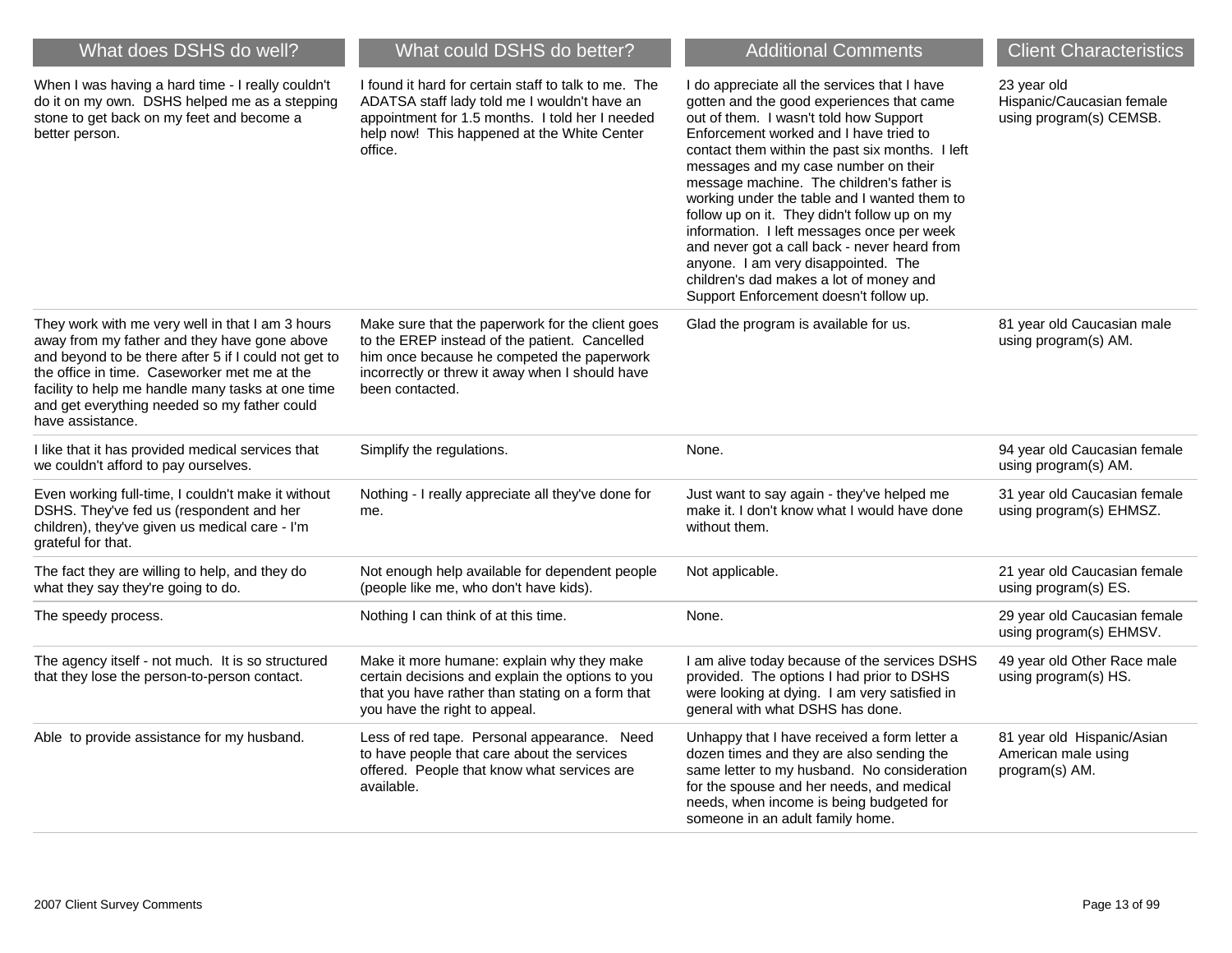| What does DSHS do well?                                                                                                                                                                                                   | What could DSHS do better?                                                                                                                                                                                                                                                     | <b>Additional Comments</b>                                                                                                                                                                                                                 | <b>Client Characteristics</b>                                     |
|---------------------------------------------------------------------------------------------------------------------------------------------------------------------------------------------------------------------------|--------------------------------------------------------------------------------------------------------------------------------------------------------------------------------------------------------------------------------------------------------------------------------|--------------------------------------------------------------------------------------------------------------------------------------------------------------------------------------------------------------------------------------------|-------------------------------------------------------------------|
| Drug and Alcohol treatment is available here,<br>unlike lot of places in the country. Staff are<br>committed to their clients, and are limited on the<br>help they can provide because of limited<br>resources available. | It would be great if clients had more input into the<br>process of their recovery.                                                                                                                                                                                             |                                                                                                                                                                                                                                            | 40 year old Caucasian male<br>using program(s) S.                 |
| They help the clients to find a place to go when<br>they have no where to go.                                                                                                                                             | They need to evaluate the clients better when<br>they assist them for placement and services.                                                                                                                                                                                  |                                                                                                                                                                                                                                            | 62 year old Caucasian male<br>using program(s) AM.                |
| Nothing.                                                                                                                                                                                                                  | Some workers need to stop acting like it is their<br>money.                                                                                                                                                                                                                    | None.                                                                                                                                                                                                                                      | 42 year old American Indian<br>male using program(s) CZ.          |
| Available for the seniors who are unable to get<br>medical assistance and chore services.                                                                                                                                 | So much paperwork involved to get assistance.<br>Elderly cannot understand all of it. They don't<br>want to make changes. They actually have to<br>reapply each time, and they should not have to in<br>order to continue assistance.                                          |                                                                                                                                                                                                                                            | 89 year old Caucasian female<br>using program(s) AM.              |
| I like working best with a caseworker who is<br>passionate about what they are doing; I have had<br>some wonderful caseworkers and others who<br>seemed burned out.                                                       | Better orientation to explain services that are<br>available through DSHS, like a booklet that<br>explains the services from each DIVISION.                                                                                                                                    | None.                                                                                                                                                                                                                                      | 5 year old African American<br>female using program(s)<br>CDEHMZ. |
| Sometimes I get services that are sometimes<br>helpful.                                                                                                                                                                   | Have more holistic doctors covered under the<br>medical coupon.                                                                                                                                                                                                                | I think it is very hard to find doctors that are<br>covered by the medical coupons. I think the<br>food stamp program needs to cover special<br>needs diets, and for special needs diets the<br>amount of food stamps should be increased. | 27 year old Caucasian female<br>using program(s) EHM.             |
| Good services, good response, workers are good<br>to work with.                                                                                                                                                           | Nothing.                                                                                                                                                                                                                                                                       |                                                                                                                                                                                                                                            | 64 year old Caucasian male<br>using program(s) AM.                |
| I like that they have patience with me and are<br>willing to listen.                                                                                                                                                      | Provide more help for kids and young adults.                                                                                                                                                                                                                                   | None.                                                                                                                                                                                                                                      | 62 year old American Indian<br>female using program(s)<br>EHMZ.   |
| The help that they give - the fact that they have<br>helped out in my life so much.                                                                                                                                       | Put more people at the front counter - the lines<br>are too long and you have to wait too long<br>sometimes.                                                                                                                                                                   | I am good.                                                                                                                                                                                                                                 | 34 year old Caucasian female<br>using program(s) CEMSZ.           |
| Provide me with services that I need.                                                                                                                                                                                     | Have the caseworker contact the clients every<br>three to six months to see if they need additional<br>services. Also have someone return the calls to<br>the caseworker in a timely matter. Bus services<br>does not run on weekends so I can go and pick<br>up my medicines. |                                                                                                                                                                                                                                            | 62 year old Caucasian female<br>using program(s) AHM.             |
| They provide the services needed.                                                                                                                                                                                         | Get more doctors and care places that will<br>accept the medical coupons.                                                                                                                                                                                                      |                                                                                                                                                                                                                                            | 63 year old Caucasian female<br>using program(s) AHM.             |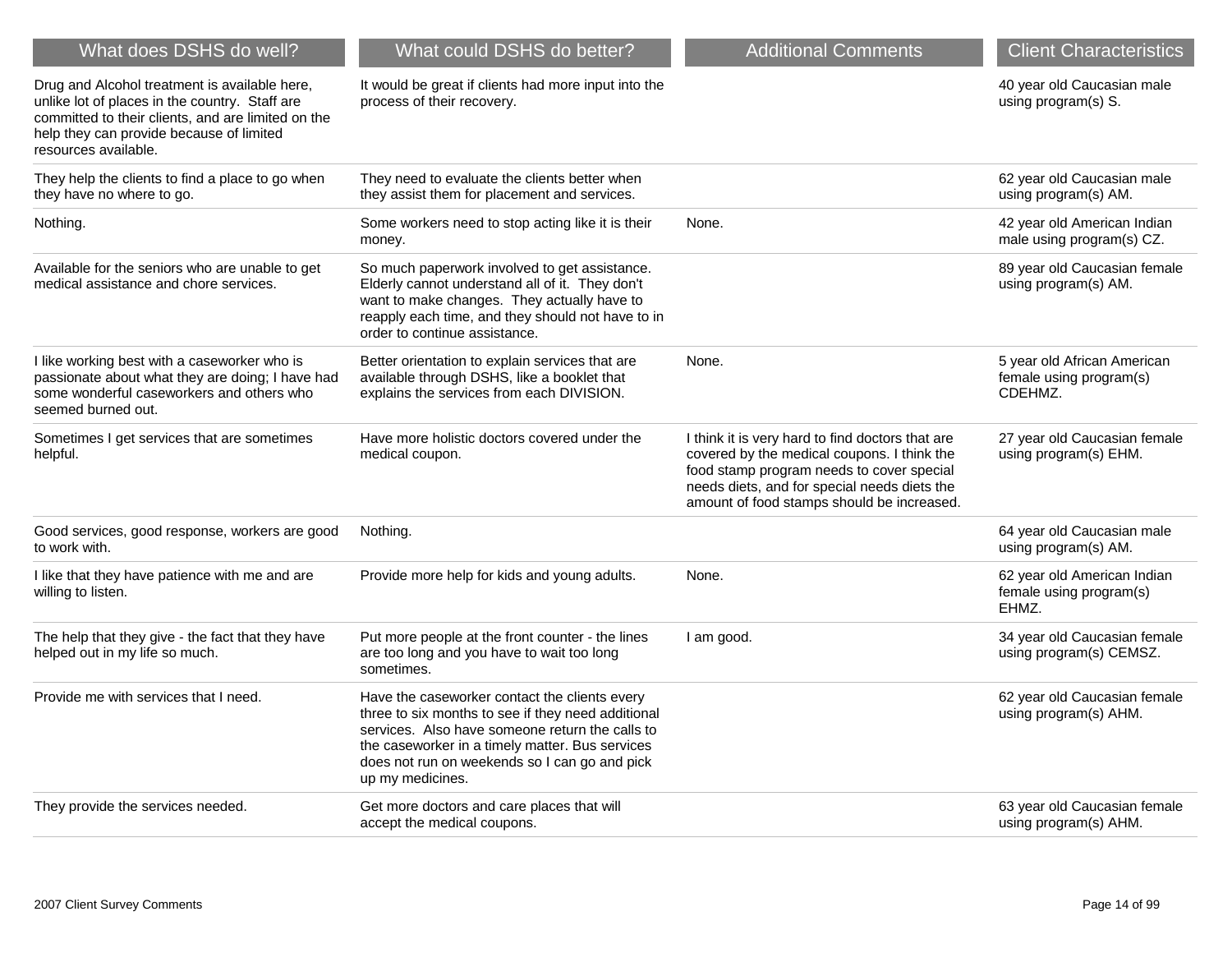| What does DSHS do well?                                                              | What could DSHS do better?                                                                                                                                                    | <b>Additional Comments</b>                                                                             | <b>Client Characteristics</b>                            |
|--------------------------------------------------------------------------------------|-------------------------------------------------------------------------------------------------------------------------------------------------------------------------------|--------------------------------------------------------------------------------------------------------|----------------------------------------------------------|
| They are nice, when you finally get ahold of<br>someone, and they do explain things. | Answer the phones with a live person, not a<br>machine. Also put the local phone numbers in<br>the phone book not just the 800 numbers.                                       | None.                                                                                                  | 38 year old Caucasian male<br>using program(s) DM.       |
| The help.                                                                            | When you are assigned a case manager, it<br>would be nice if the Department would provide a<br>business card to the client giving the worker's<br>phone number and extension. | None.                                                                                                  | 45 year old Caucasian female<br>using program(s) HM.     |
| That they pretty much leave us alone.                                                | The case managers could make contact once a<br>year by phone or in person; not, just by letter<br>when managers change.                                                       | None.                                                                                                  | 47 year old Caucasian female<br>using program(s) D.      |
| Without DSHS services he would not be able to<br>have medical needs met.             | Cover more medicine that Medicare D does not<br>cover.                                                                                                                        |                                                                                                        | 72 year old Caucasian male<br>using program(s) AHM.      |
| It provides services that are needed for the<br>elderly.                             | Everything is fine.                                                                                                                                                           |                                                                                                        | 98 year old Caucasian male<br>using program(s) AM.       |
| Availability of services when I need them.                                           | Food assistance needs to be increased. Can't<br>live on the amount that they issue me. Money is<br>not much a month.                                                          |                                                                                                        | 80 year old Caucasian female<br>using program(s) AEHM.   |
| They have been very honest and not as<br>bureaucratic as I thought it would be.      | I don't know.                                                                                                                                                                 | None.                                                                                                  | 94 year old Caucasian female<br>using program(s) AM.     |
| They help me a lot.                                                                  | Nothing I see.                                                                                                                                                                | None.                                                                                                  | 27 year old Caucasian female<br>using program(s) CEHMSB. |
| Provide services, and are there when my family<br>needs help.                        | Not all families are the same and should not all<br>be treated the same. Everyone has different<br>needs.                                                                     |                                                                                                        | 29 year old Caucasian female<br>using program(s) EHMZ.   |
| Easy to deal with and have provided all services<br>necessary for my mom.            | Nothing.                                                                                                                                                                      |                                                                                                        | 82 year old Caucasian female<br>using program(s) AM.     |
| I usually get a complete answer in a relatively<br>short period of time.             | I think it would be good to shorten the waiting<br>period from time you first apply to when you are<br>seen.                                                                  | None.                                                                                                  | 12 year old Caucasian male<br>using program(s) CEHMZ.    |
| None.                                                                                | The workers shouldn't hold back information<br>about programs that could help us.                                                                                             |                                                                                                        | 8 year old Other Race male<br>using program(s) EHMZ.     |
| They help.                                                                           | Just listen a little more and have more trust.                                                                                                                                | none                                                                                                   | 8 year old Caucasian male<br>using program(s) CEHMZ.     |
| They came and saw me in the hospital. They<br>paid all my bills. They're just great! | I just went on SSI. I want my medical coupons<br>and my food stamps back. I have to talk to them<br>about that.                                                               | I just wish I could get my medical coupons<br>back. Other than that, they (DSHS) have been<br>awesome! | 45 year old Caucasian female<br>using program(s) EHMS.   |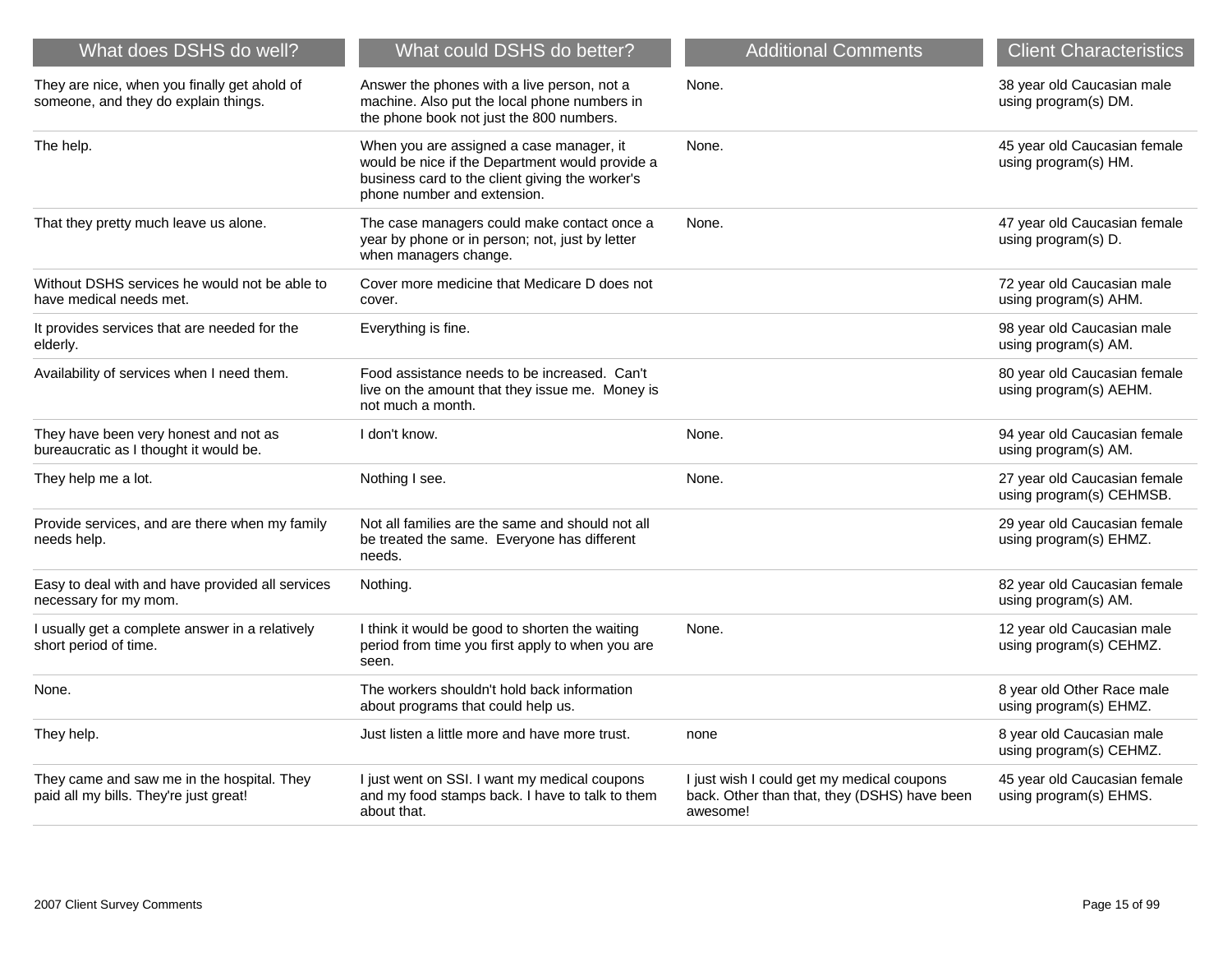| What does DSHS do well?                                                                                       | What could DSHS do better?                                                                                                                                                                                                                                                                                                         | <b>Additional Comments</b>                                                                                                                                                                                                              | <b>Client Characteristics</b>                                     |
|---------------------------------------------------------------------------------------------------------------|------------------------------------------------------------------------------------------------------------------------------------------------------------------------------------------------------------------------------------------------------------------------------------------------------------------------------------|-----------------------------------------------------------------------------------------------------------------------------------------------------------------------------------------------------------------------------------------|-------------------------------------------------------------------|
| Nothing.                                                                                                      | Less paperwork.                                                                                                                                                                                                                                                                                                                    | I went in (just got out of 60 day rehab) to<br>DSHS. I marked the box asking for help with<br>past medical bills - for October 2006. I need<br>coverage. Can I get it?                                                                  | 41 year old Caucasian female<br>using program(s) EMSB.            |
| I like the help.                                                                                              | They need to make adjustments to the programs<br>to allow the client to better their lives.                                                                                                                                                                                                                                        | None.                                                                                                                                                                                                                                   | 29 year old Caucasian female<br>using program(s) EHMZ.            |
| Lately the workers in the office have been<br>pleasant.                                                       | Nothing I see.                                                                                                                                                                                                                                                                                                                     | None.                                                                                                                                                                                                                                   | 32 year old Caucasian female<br>using program(s) EHM.             |
| They are knowledgeable and have answered my<br>questions.                                                     | They could be a little more open and candid.                                                                                                                                                                                                                                                                                       | None.                                                                                                                                                                                                                                   | 51 year old American Indian<br>male using program(s) AEHM.        |
| Prompt service.                                                                                               | Nothing that I know of.                                                                                                                                                                                                                                                                                                            | Without this assistance from DSHS, my son<br>wouldn't be functioning like this.                                                                                                                                                         | 31 year old Asian American<br>male using program(s) EHMS.         |
| The commitment by the staff to the client.                                                                    | I talk to DSHS staff over the phone and I have to<br>wait over 24 hours at times for a phone response.                                                                                                                                                                                                                             | I like what they did. I didn't have to go in to<br>start services. All was done in the hospital and<br>services started.                                                                                                                | 34 year old African American<br>male using program(s) AEMX.       |
| Their courtesy.                                                                                               | I don't see anything that needs to change.                                                                                                                                                                                                                                                                                         | None.                                                                                                                                                                                                                                   | 38 year old Caucasian female<br>using program(s) DM.              |
| They saw I had a need, and quickly met that<br>need. They were really polite, and didn't make<br>me feel bad. | DVR - I've been on their waiting list since 2004.<br>They need to have a program to help people be<br>more self-sufficient, to be employed and<br>independent. That's where money and energy<br>should be concentrated. It's not their (the DVR<br>staff's) fault; they just don't have the funding to<br>do what they need to do. | They (DSHS) went out of their way to help me.<br>I went from independent to dependent - they<br>gave me a caregiver, subsidized housing, food<br>stamps, surgery, chemo - I can't say how<br>much I appreciate it. Thank you very much! | 56 year old Caucasian female<br>using program(s) AEMV.            |
| My case manager.                                                                                              | They could have a better phone system.                                                                                                                                                                                                                                                                                             | None.                                                                                                                                                                                                                                   | 48 year old Caucasian female<br>using program(s) DV.              |
| Not sure.                                                                                                     | Be more available.                                                                                                                                                                                                                                                                                                                 | None.                                                                                                                                                                                                                                   | 37 year old African American<br>female using program(s)<br>EHMSV. |
| The help is OK.                                                                                               | Nothing.                                                                                                                                                                                                                                                                                                                           | None.                                                                                                                                                                                                                                   | 38 year old Caucasian male<br>using program(s) DEHM.              |
| I like they are there to help.                                                                                | I would like to see more explanation of what each<br>division of DSHS covers, and how to go about<br>getting these services.                                                                                                                                                                                                       | I would like to see a central source on<br>community and state resources that are<br>available for people with disabilities.                                                                                                            | 18 year old Caucasian female<br>using program(s) DM.              |
| The wait period in the CSO is relatively short<br>when you go in for an appointment.                          | I would like to see a financial worker covering the<br>reception desk in the CSO.                                                                                                                                                                                                                                                  | None.                                                                                                                                                                                                                                   | 11 year old Caucasian female<br>using program(s) DEM.             |
| Their concern for [Name Redacted] welfare.                                                                    | Need more staff, funding, and programs at DD.                                                                                                                                                                                                                                                                                      | None.                                                                                                                                                                                                                                   | 48 year old Caucasian male<br>using program(s) D.                 |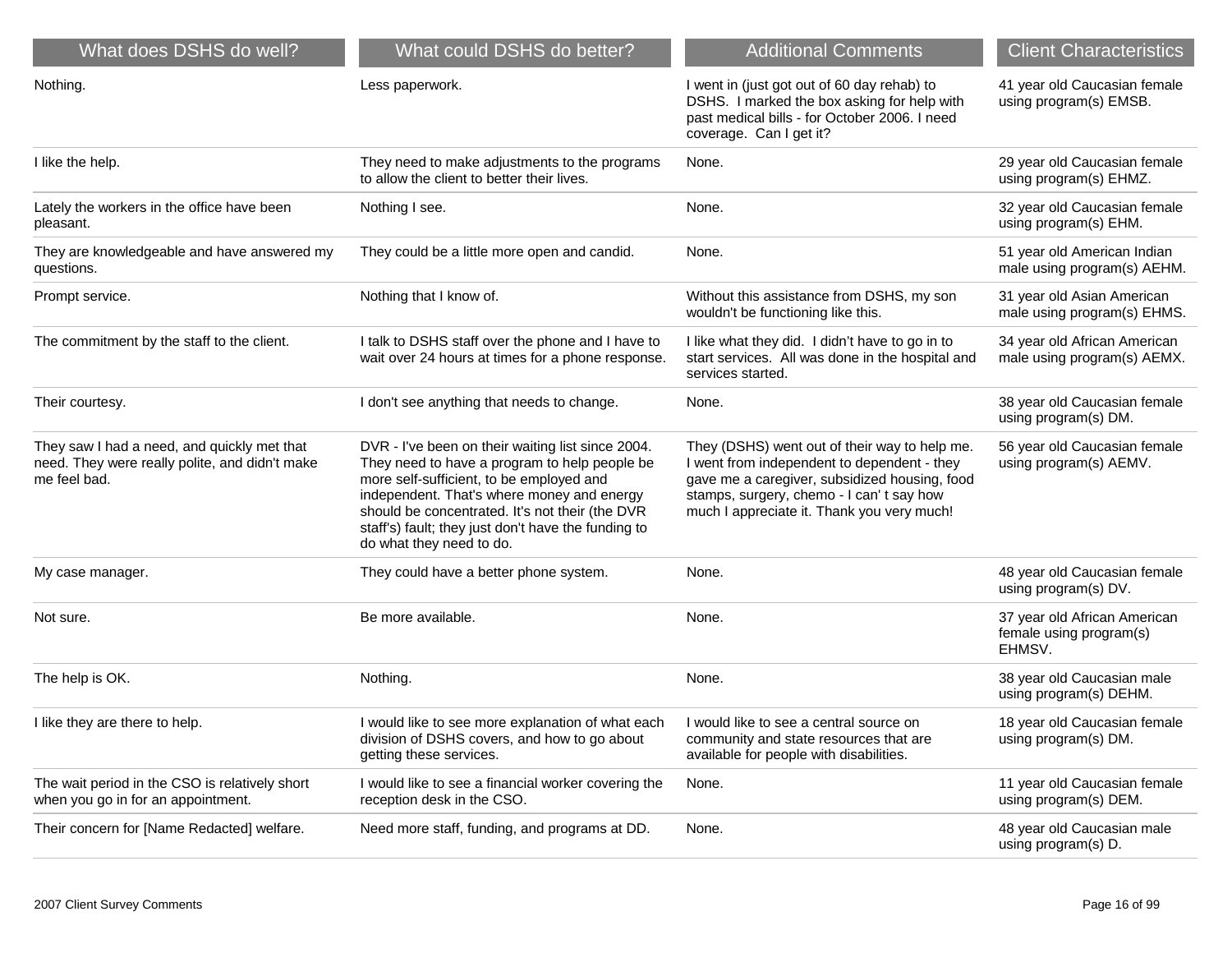| What does DSHS do well?                                                                  | What could DSHS do better?                                                                                                                                                                                                                                                                            | <b>Additional Comments</b>                                                                                                                                                                                                                                                                                                                                                                                                                                                                                        | <b>Client Characteristics</b>                                      |
|------------------------------------------------------------------------------------------|-------------------------------------------------------------------------------------------------------------------------------------------------------------------------------------------------------------------------------------------------------------------------------------------------------|-------------------------------------------------------------------------------------------------------------------------------------------------------------------------------------------------------------------------------------------------------------------------------------------------------------------------------------------------------------------------------------------------------------------------------------------------------------------------------------------------------------------|--------------------------------------------------------------------|
| That they do exist, and they will try to help you to<br>achieve your goals.              | Increase funding and the asset limits for the<br>programs.                                                                                                                                                                                                                                            | Increase communication between the different<br>DSHS divisions about the purpose and<br>functions of each division. so that there is a<br>clear understanding amongst the workers as<br>who covers what and how to work together to<br>get the services that the client needs.                                                                                                                                                                                                                                    | 45 year old Caucasian male<br>using program(s) DV.                 |
| They are friendly people who give quick attention<br>when needed.                        | Increase the income standards to qualify for<br>medical assistance.                                                                                                                                                                                                                                   | None.                                                                                                                                                                                                                                                                                                                                                                                                                                                                                                             | 2 year old Caucasian female<br>using program(s) DM.                |
| There are some good caring people that work in<br>the office.                            | More training for the clients that are on the<br>WorkFirst program. Can't make a living working<br>at McDonald's. Forces you to take a job even<br>though it may not provide you with enough<br>money to live on.                                                                                     |                                                                                                                                                                                                                                                                                                                                                                                                                                                                                                                   | 48 year old Caucasian male<br>using program(s) EV.                 |
| Provide services when needed.                                                            | When an emergency occurs, have some plan in<br>place to take care of or assist with problems due<br>to absence of caregiver.                                                                                                                                                                          | You have been a great help and thank you.                                                                                                                                                                                                                                                                                                                                                                                                                                                                         | 60 year old Caucasian female<br>using program(s) AM.               |
| Nothing                                                                                  | They could care a whole lot more.                                                                                                                                                                                                                                                                     | None.                                                                                                                                                                                                                                                                                                                                                                                                                                                                                                             | 22 year old<br>Hispanic/Caucasian female<br>using program(s) DEMZ. |
| They help people that can't work, or people that<br>are going through really hard times. | Booklet of what medical covers. Also what food<br>stamps cover. Farmers' Market to use food<br>stamps. Raise the amount of food stamps for<br>people on SSI. We get an increase in our<br>benefits but our food stamps go down. Rent<br>goes up and heating costs go up but the food<br>stamps don't. | The fact that you are on SSI and food stamps<br>does mean I am on welfare with kids, and we<br>should be treated just the same as everyone<br>else.                                                                                                                                                                                                                                                                                                                                                               | 32 year old Caucasian female<br>using program(s) EMV.              |
| Services provided.                                                                       | Listen better and try to be more personal when<br>needed.                                                                                                                                                                                                                                             |                                                                                                                                                                                                                                                                                                                                                                                                                                                                                                                   | 64 year old Caucasian female<br>using program(s) AEM.              |
| Basically the medical help.                                                              | Nothing that I can think of right now.                                                                                                                                                                                                                                                                | None.                                                                                                                                                                                                                                                                                                                                                                                                                                                                                                             | 22 year old Caucasian male<br>using program(s) DM.                 |
| The fact that they help me.                                                              | I don't think there is a need to change anything;<br>they do a pretty good job.                                                                                                                                                                                                                       | None.                                                                                                                                                                                                                                                                                                                                                                                                                                                                                                             | 51 year old Caucasian male<br>using program(s) EHMV.               |
| None.                                                                                    | Speed up the DVR program - shorten the waiting<br>list!                                                                                                                                                                                                                                               | My brother is temporarily living with me. He<br>was on GAU - supposed to be switched to<br>TANF since his wife ran off and he has his little<br>girl in his custody. DSHS cut off his food<br>stamps saying they didn't receive all the<br>paperwork. One DSHS staff person said that<br>the paperwork had been received on January<br>17 but in early February a different staffer said<br>they hadn't received all the paperwork. I called<br>425-438-4971. The baby was ill and needed<br>the medical coupons! | 41 year old Caucasian female<br>using program(s) EMV.              |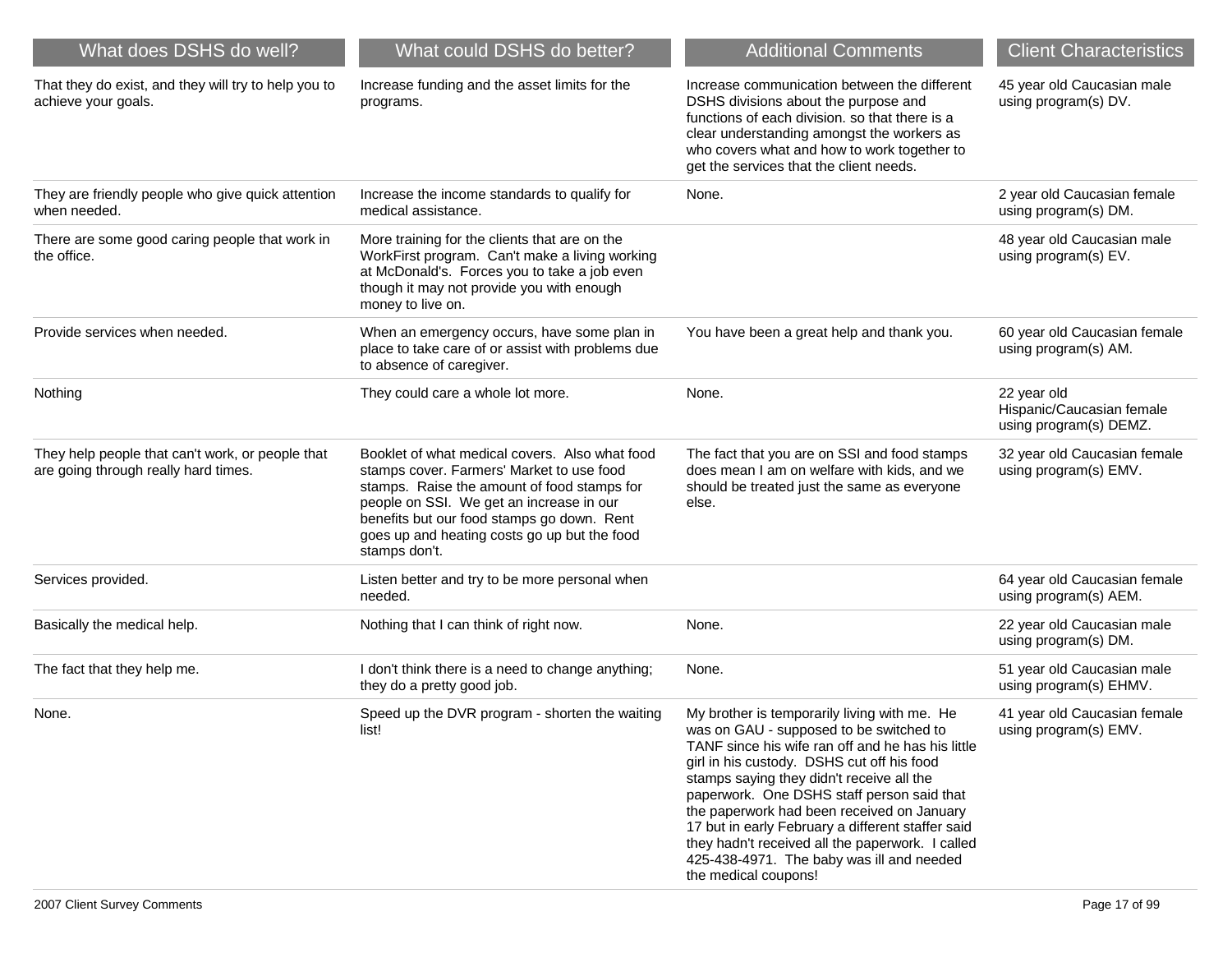| What does DSHS do well?                                                                                                | What could DSHS do better?                                                                                                                                                                                                                                                                                                                 | <b>Additional Comments</b>                                                                                                                                                                                                                                                                                                                                                                                                                                                                                                                                                        | <b>Client Characteristics</b>                                   |
|------------------------------------------------------------------------------------------------------------------------|--------------------------------------------------------------------------------------------------------------------------------------------------------------------------------------------------------------------------------------------------------------------------------------------------------------------------------------------|-----------------------------------------------------------------------------------------------------------------------------------------------------------------------------------------------------------------------------------------------------------------------------------------------------------------------------------------------------------------------------------------------------------------------------------------------------------------------------------------------------------------------------------------------------------------------------------|-----------------------------------------------------------------|
| The help I get. The resources I get.                                                                                   | Listen to the consumer and have better mental<br>health services available for people. Explain the<br>difference between why one client gets a certain<br>set of services and I get something different.<br>Why am I treated differently? The Mental Health<br>services in Washington State suck really bad<br>from my consumer viewpoint. | I like to see better improvement for all mental<br>health consumers.                                                                                                                                                                                                                                                                                                                                                                                                                                                                                                              | 49 year old Asian American<br>female using program(s)<br>EHMVZ. |
| I don't have any comment.                                                                                              | I have no comment since I haven't had a bad<br>experience.                                                                                                                                                                                                                                                                                 | No.                                                                                                                                                                                                                                                                                                                                                                                                                                                                                                                                                                               | 19 year old Caucasian male<br>using program(s) DMZ.             |
| They keep us informed about the goals [Name<br>Redacted] meets.                                                        | I don't know.                                                                                                                                                                                                                                                                                                                              | None.                                                                                                                                                                                                                                                                                                                                                                                                                                                                                                                                                                             | 5 year old Caucasian male<br>using program(s) D.                |
| They care and they want to make sure that<br>everything possible to be done is done.                                   | Can't think of anything.                                                                                                                                                                                                                                                                                                                   | No.                                                                                                                                                                                                                                                                                                                                                                                                                                                                                                                                                                               | 102 year old Caucasian<br>female using program(s) AM.           |
| The services they provide.                                                                                             | I think one of the things DSHS needs to do is to<br>respect the client at all times.                                                                                                                                                                                                                                                       | None.                                                                                                                                                                                                                                                                                                                                                                                                                                                                                                                                                                             | 7 year old Caucasian male<br>using program(s) DMZ.              |
| If I really need help, I can get it.                                                                                   | Get rid of the waiting list at DASA and get more<br>program information out to the general public so<br>one knows what is available before one comes to<br>DSHS.                                                                                                                                                                           | I think the survey is a good idea because<br>DSHS can improve services with the answers<br>given.                                                                                                                                                                                                                                                                                                                                                                                                                                                                                 | 44 year old Caucasian male<br>using program(s) EMS.             |
| I like the idea that it's there to help. It helps lots<br>of other people. It's good that we have some<br>place to go. | I think that there are a lot of baby-boomers in my<br>position that need help and resources for medical<br>assistance when we have drug or alcohol<br>problems.                                                                                                                                                                            | I was talking with a friend who has a friend that<br>works at DSHS. She was told that DSHS<br>sometimes has parties for staff members who<br>have the most client denials.                                                                                                                                                                                                                                                                                                                                                                                                        | 56 year old Other Race<br>female using program(s) S.            |
| I have a roof over my head because of DSHS.<br>Without DSHS I would be living on the street.                           | Don't cut people off benefits. I have a Fair<br>Hearing scheduled because DSHS wants to cut<br>off my \$339 per month benefits.                                                                                                                                                                                                            | I am thankful for DSHS help and services.<br>Without DSHS, I would likely be dead.                                                                                                                                                                                                                                                                                                                                                                                                                                                                                                | 48 year old Caucasian male<br>using program(s) EMVX.            |
| I like one-on-one interviews. Workers are great. I<br>like the personal contact.                                       | When you go to the local office you need to have<br>a real person to talk to and not the computers.<br>They cannot talk to you. Called the 1-800<br>number many times with no real results. Still had<br>to come to the office. Everyone is hiding in the<br>back. Impossible to talk to someone when you<br>first walk in.                | The department of DSHS should be closed as<br>it is a waste of taxpayers' money. The people<br>that really need the help are not helped.<br>Unless more effort is put into helping people, it<br>should be closed down. It was like pulling teeth<br>to get help for medical and DVR. For 4 years I<br>have been working with DVR and got<br>nowhere. The system and policies need to be<br>changed and a little more personable. I was<br>real happy to give my feedback regarding<br>services and I think that the survey is a great<br>idea. The person I talked to was great. | 40 year old Caucasian male<br>using program(s) EMV.             |
| Relative reliability on basic stuff.                                                                                   | Answer questions or have a good resources to<br>refer to.                                                                                                                                                                                                                                                                                  | It would be nice to have staff to talk to instead<br>of the voice mail or people who don't know how<br>to answer the questions.                                                                                                                                                                                                                                                                                                                                                                                                                                                   | 91 year old Caucasian female<br>using program(s) AHM.           |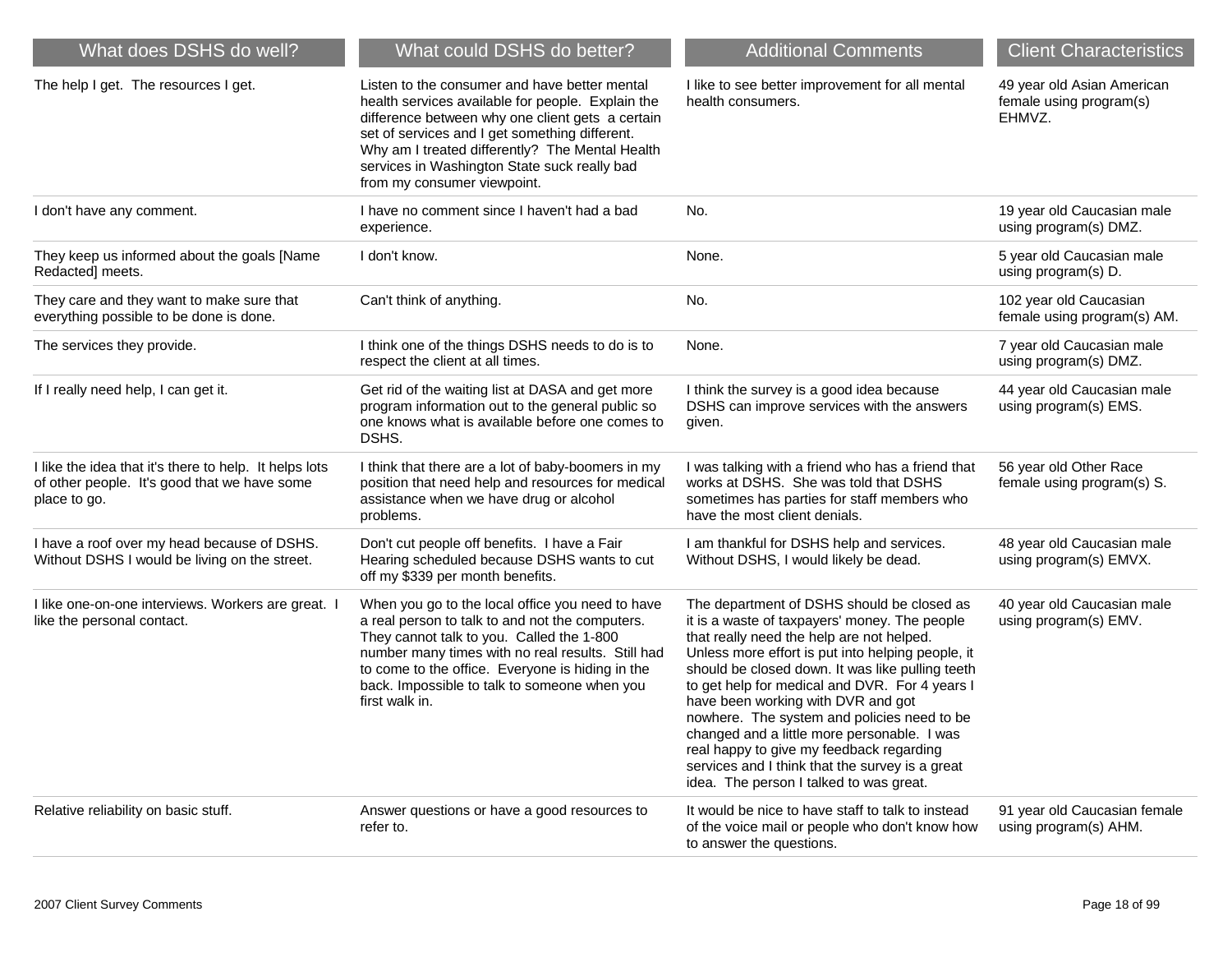| What does DSHS do well?                                                                                                                                                                     | What could DSHS do better?                                                                                                                                                                                  | <b>Additional Comments</b>                                                                                                                                                                                                                                                                                                                                                                        | <b>Client Characteristics</b>                                   |
|---------------------------------------------------------------------------------------------------------------------------------------------------------------------------------------------|-------------------------------------------------------------------------------------------------------------------------------------------------------------------------------------------------------------|---------------------------------------------------------------------------------------------------------------------------------------------------------------------------------------------------------------------------------------------------------------------------------------------------------------------------------------------------------------------------------------------------|-----------------------------------------------------------------|
| I like that they finally paid the hospital bill on<br>[Name Redacted].                                                                                                                      | I don't know, nor do I care.                                                                                                                                                                                | I think that when you have a severely disabled<br>child, DSHS should qualify the child for<br>medical regardless of the parents' incomes.<br>They could do this by helping pay medical<br>insurance premiums.                                                                                                                                                                                     | 5 year old Other Race male<br>using program(s) DM.              |
| They offer a ton of support, manpower, and<br>resources.                                                                                                                                    | I think they could make psychiatric care more<br>easily available.                                                                                                                                          | None.                                                                                                                                                                                                                                                                                                                                                                                             | 10 year old African American<br>male using program(s)<br>CDHMZ. |
| They have been incredibly helpful.                                                                                                                                                          | They could disseminate information better about<br>available resources in West Sound for disabled<br>children.                                                                                              | None.                                                                                                                                                                                                                                                                                                                                                                                             | 2 year old Caucasian male<br>using program(s) D.                |
| They have kept us well informed of what [Name<br>Redacted] is eligible for in services.                                                                                                     | Not cut pay to the caregivers.                                                                                                                                                                              | Keep up the good work they are now doing.                                                                                                                                                                                                                                                                                                                                                         | 8 year old Caucasian male<br>using program(s) DMZ.              |
| They seem to be very concerned with [Name<br>Redacted] needs                                                                                                                                | More pay for group home workers.                                                                                                                                                                            | None.                                                                                                                                                                                                                                                                                                                                                                                             | 46 year old Caucasian female<br>using program(s) DEHM.          |
| They were very supportive, flexible and listened<br>when we had concerns.                                                                                                                   | I don't know.                                                                                                                                                                                               | None.                                                                                                                                                                                                                                                                                                                                                                                             | 1 year old Caucasian male<br>using program(s) D.                |
| In my case, I put off taking action because I felt I<br>would be ashamed. DSHS staff helped me get<br>past that and proceed.                                                                | Focus a little more in encouraging people to<br>rehabilitate themselves. I went to a therapist who<br>was discouraged that people they saw didn't<br>want to get better.                                    | None.                                                                                                                                                                                                                                                                                                                                                                                             | 51 year old Caucasian female<br>using program(s) EMV.           |
| Nothing I can think of right now.                                                                                                                                                           | They could come up with a way to educate<br>people on what services are available.                                                                                                                          | None.                                                                                                                                                                                                                                                                                                                                                                                             | 36 year old Caucasian female<br>using program(s) DM.            |
| They are really hard workers. As soon as I call, if<br>I have a problem getting my food stamps or rent<br>money - they would work hard to find out what<br>was wrong & answer my questions. | My nurse practitioner at alcohol and drug<br>treatment put me on four antibiotics within three<br>days. They tried to kill to me! I had a deadly<br>allergic reaction and my liver experienced<br>problems. | Nope.                                                                                                                                                                                                                                                                                                                                                                                             | 23 year old American Indian<br>female using program(s) EMS.     |
| They are available to help us when we need it.                                                                                                                                              | Hire more staff so that DSHS can be more<br>available to more people.                                                                                                                                       | I have been on a DVR waiting list for two years<br>and I hope I am still on the list. I am still<br>awaiting any services that the counselor can<br>provide. DVR staff will not take phone calls<br>from me until they can provide services to me.<br>DVR staff have been instructed not to talk with<br>clients unless they can serve the client<br>currently. I think they need more DVR staff. | 54 year old Caucasian male<br>using program(s) EV.              |
| I like the CPS program best.                                                                                                                                                                | I would like for the Department to send out the<br>review forms the first of the month instead of the<br>25th of the month.                                                                                 | None.                                                                                                                                                                                                                                                                                                                                                                                             | 4 year old Caucasian male<br>using program(s) CDEM.             |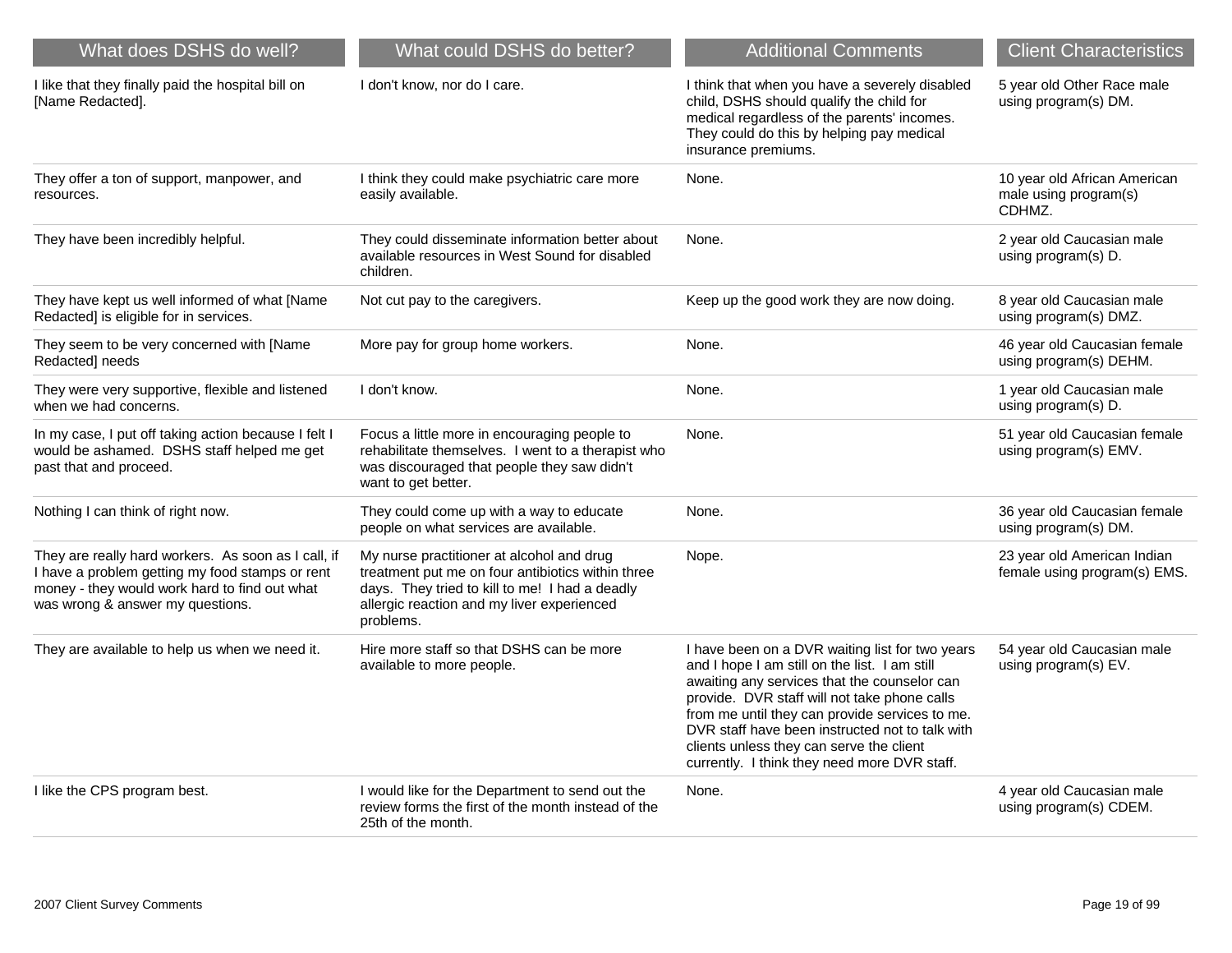| What does DSHS do well?                                                                                                                            | What could DSHS do better?                                                                                                                                                                                                                                                                                                                                                                                                                 | <b>Additional Comments</b>                                                                                                                                                              | <b>Client Characteristics</b>                                   |
|----------------------------------------------------------------------------------------------------------------------------------------------------|--------------------------------------------------------------------------------------------------------------------------------------------------------------------------------------------------------------------------------------------------------------------------------------------------------------------------------------------------------------------------------------------------------------------------------------------|-----------------------------------------------------------------------------------------------------------------------------------------------------------------------------------------|-----------------------------------------------------------------|
| They are helping me. I couldn't afford to keep<br>my husband at the facility without DSHS help. It<br>costs between \$4,000 and \$5,000 per month. | No comment.                                                                                                                                                                                                                                                                                                                                                                                                                                | No.                                                                                                                                                                                     | 86 year old Caucasian male<br>using program(s) AM.              |
| I have found the case managers are very<br>responsive to our needs.                                                                                | Secure more funding for the programs, and<br>reduce caseloads for case managers.                                                                                                                                                                                                                                                                                                                                                           | None.                                                                                                                                                                                   | 16 year old Caucasian female<br>using program(s) DM.            |
| Nothing.                                                                                                                                           | DSHS needs to accept my documentation bank<br>statements and I am losing benefits because of<br>this.                                                                                                                                                                                                                                                                                                                                      | No.                                                                                                                                                                                     | 36 year old Caucasian male<br>using program(s) AEHM.            |
| I like working with the program manager, who is<br>very helpful.                                                                                   | Need more medical providers who accept the<br>medical coupons.                                                                                                                                                                                                                                                                                                                                                                             | None.                                                                                                                                                                                   | 24 year old Caucasian male<br>using program(s) DEMV.            |
| They are actually able to help where they can.                                                                                                     | Not have as big a caseload for each case<br>manager.                                                                                                                                                                                                                                                                                                                                                                                       | No.                                                                                                                                                                                     | 71 year old Caucasian female<br>using program(s) AM.            |
| I like nothing.                                                                                                                                    | Train the staff to be more considerate and<br>compassionate.                                                                                                                                                                                                                                                                                                                                                                               | None.                                                                                                                                                                                   | 8 year old African American<br>male using program(s) DEMZ.      |
| Like the caseworker. He is very helpful.<br>Provided assistance whenever I needed it.                                                              | Nothing                                                                                                                                                                                                                                                                                                                                                                                                                                    |                                                                                                                                                                                         | 79 year old Caucasian female<br>using program(s) AM.            |
| Everyone's heart is in the right place.                                                                                                            | There could be a better system of relating<br>between DSHS offices such as DDD and the<br>CSO.                                                                                                                                                                                                                                                                                                                                             | No, I just think that everyone is trying to do the<br>best they can within the state's financial<br>constraints.                                                                        | 54 year old Caucasian male<br>using program(s) DEM.             |
| Most of the workers in the local offices try, even<br>though they are handicapped by the system.                                                   | Need more funding for the programs and more<br>workers to do the work.                                                                                                                                                                                                                                                                                                                                                                     | Need more providers that accept the medical<br>coupons. Also quit cutting back on the hours<br>for caregiving There is an urgent need for a<br>centralized list of available resources. | 20 year old Caucasian female<br>using program(s) DHM.           |
| They give me a lot of support. Financial,<br>medical, that kind of support.                                                                        | Lighten up on the pressure that they impose on<br>people that get caught up in the system. My<br>case was that I had back surgery and was barely<br>out of surgery in physical therapy. DSHS was<br>pushing me to get into work search and<br>threatened to reduce or cut my grant. This put<br>me under a lot of mental stress and pressure.<br>Some of my health issues got neglected because<br>of the push for me to get back to work. | I just hope that my comments are supported<br>and confirmed by other participants of this<br>survey regarding the pressure element.                                                     | 47 year old African American<br>male using program(s)<br>EMSVB. |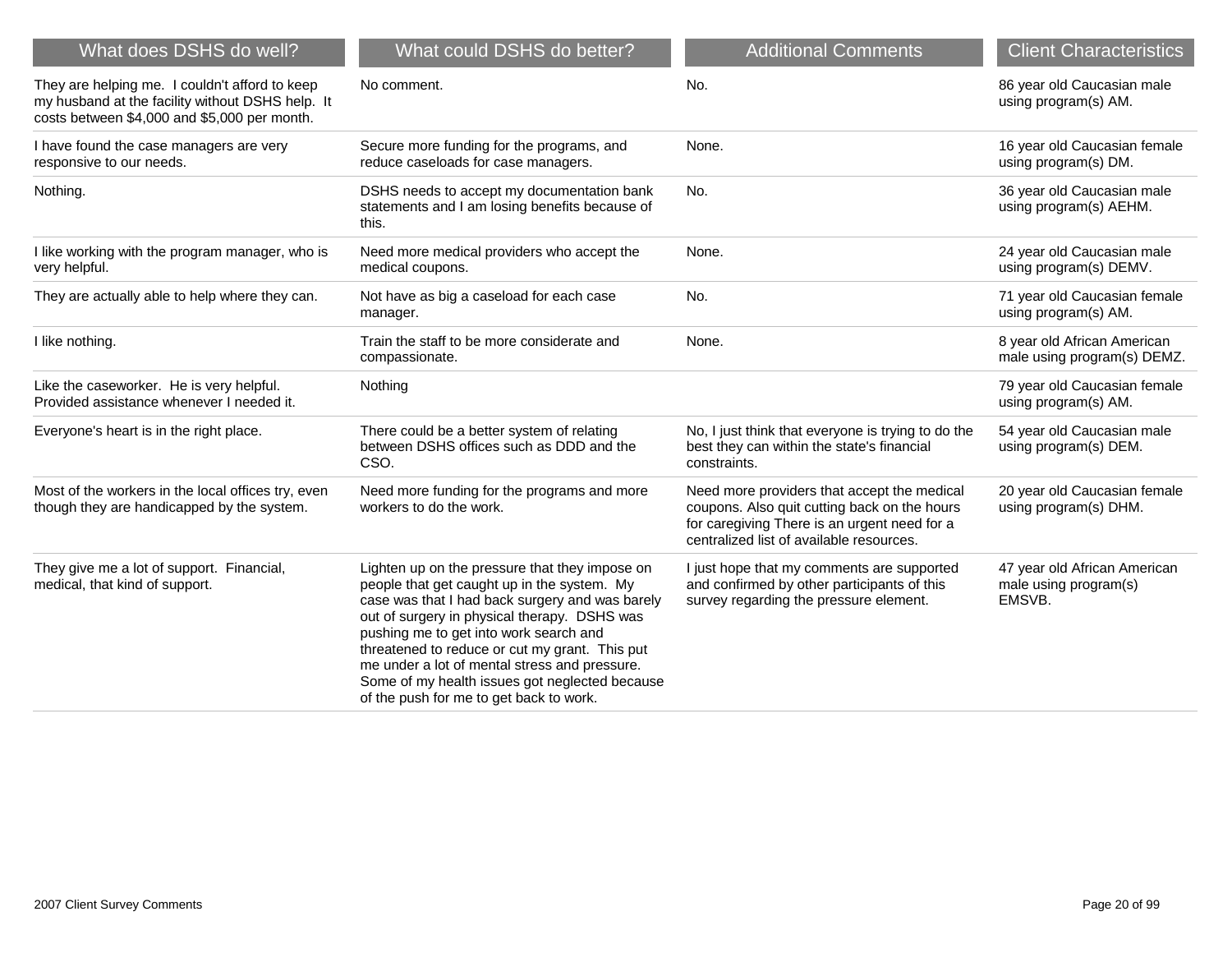| What does DSHS do well?                                                                                                                      | What could DSHS do better?                                                                                                                                                                                             | <b>Additional Comments</b>                                                                                                                                                                                                                                                                                                                                                                                                                                                                                                        | <b>Client Characteristics</b>                                         |
|----------------------------------------------------------------------------------------------------------------------------------------------|------------------------------------------------------------------------------------------------------------------------------------------------------------------------------------------------------------------------|-----------------------------------------------------------------------------------------------------------------------------------------------------------------------------------------------------------------------------------------------------------------------------------------------------------------------------------------------------------------------------------------------------------------------------------------------------------------------------------------------------------------------------------|-----------------------------------------------------------------------|
| The service that DSHS provides is very helpful to<br>people with limited resources, and to folks that<br>are disabled or have mental issues. | If possible, change the poverty level<br>determination for single people.                                                                                                                                              | I do believe that services provided by DSHS<br>are very excellent services and help people of<br>every race from top to bottom and those with<br>disabilities. This helps reduce the burden on<br>society as well. More than two years ago I felt<br>that I was rejected and bruised by negligence<br>of DSHS staff at the CSO. Sometimes my<br>award was cut off or reduced for seemingly no<br>reason. It was difficult to get a proper answer<br>and then I had to reapply. But now things are<br>better, as far as I can see. | 54 year old Asian American<br>male using program(s) EMV.              |
| I like that they come to us for the reviews.                                                                                                 | No, I don't think they need to change anything.                                                                                                                                                                        | None.                                                                                                                                                                                                                                                                                                                                                                                                                                                                                                                             | 50 year old Caucasian male<br>using program(s) DM.                    |
| Dealing with the CSO has been rewarding as<br>they are helpful.                                                                              | More staff manning the medical 800 number; so<br>that, there isn't such a long waiting period on<br>hold.                                                                                                              | None.                                                                                                                                                                                                                                                                                                                                                                                                                                                                                                                             | 39 year old Caucasian male<br>using program(s) DEM.                   |
| Workers that understand my needs and concerns<br>about the assistance that I get.                                                            | Increase the amount of personal money allowed<br>each month for personal needs. Soaps and<br>shampoo and clothes cannot be all provided with<br>the monthly allowance.                                                 | None.                                                                                                                                                                                                                                                                                                                                                                                                                                                                                                                             | 78 year old Caucasian male<br>using program(s) AM.                    |
| Think that the web site provides great information<br>regularly. People on the phone usually provide<br>results quickly.                     | When sending out letters asking for a response<br>date, be aware that letters will not be received by<br>case mangers often for as much as two weeks so<br>therefore information cannot get back in time<br>requested. |                                                                                                                                                                                                                                                                                                                                                                                                                                                                                                                                   | 33 year old Caucasian male<br>using program(s) HMS.                   |
| I like that they come up with a solution.                                                                                                    | I think they are doing a good job already.                                                                                                                                                                             | None.                                                                                                                                                                                                                                                                                                                                                                                                                                                                                                                             | 55 year old African American<br>female using program(s)<br>EHMSZ.     |
| The medical benefits and the food stamps.                                                                                                    | Simplify the application paperwork.                                                                                                                                                                                    | No.                                                                                                                                                                                                                                                                                                                                                                                                                                                                                                                               | 43 year old Caucasian male<br>using program(s) EHMSV.                 |
| No.                                                                                                                                          | Nothing.                                                                                                                                                                                                               | No.                                                                                                                                                                                                                                                                                                                                                                                                                                                                                                                               | 70 year old Caucasian female<br>using program(s) AEM.                 |
| I liked that they helped me financially with some<br>classes I had to take to reach my goal.                                                 | I don't know.                                                                                                                                                                                                          | I liked Pat Sparks in the Puyallup office. She<br>was always so enthusiastic when I came in.<br>When I left that office, I felt like anything was<br>possible.                                                                                                                                                                                                                                                                                                                                                                    | 61 year old Other Race<br>female using program(s) V.                  |
| I really cannot think of anything.                                                                                                           | Nothing I can think of at this time.                                                                                                                                                                                   | None.                                                                                                                                                                                                                                                                                                                                                                                                                                                                                                                             | 52 year old Caucasian male<br>using program(s) DM.                    |
| The help.                                                                                                                                    | I think they can help more with housing.                                                                                                                                                                               | None.                                                                                                                                                                                                                                                                                                                                                                                                                                                                                                                             | 45 year old Hispanic/Asian<br>American male using<br>program(s) DEHM. |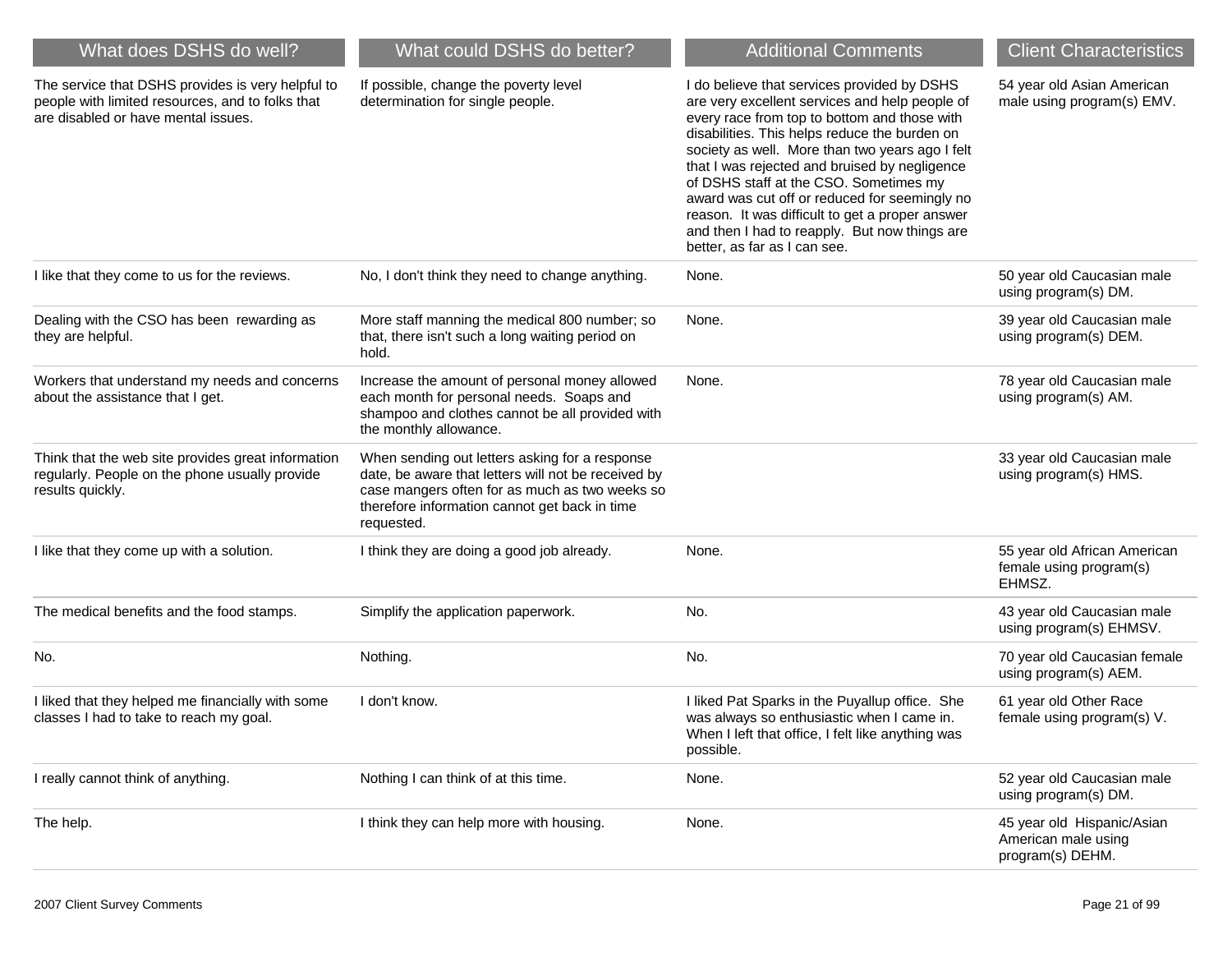| What does DSHS do well?                                                                                                                 | What could DSHS do better?                                                                                                                                                                                                                                                                                                                                                                                                                                                                                                                | <b>Additional Comments</b>                                                                                                                                                                                     | <b>Client Characteristics</b>                             |
|-----------------------------------------------------------------------------------------------------------------------------------------|-------------------------------------------------------------------------------------------------------------------------------------------------------------------------------------------------------------------------------------------------------------------------------------------------------------------------------------------------------------------------------------------------------------------------------------------------------------------------------------------------------------------------------------------|----------------------------------------------------------------------------------------------------------------------------------------------------------------------------------------------------------------|-----------------------------------------------------------|
| No.                                                                                                                                     | They could give me more foods stamps each<br>month.                                                                                                                                                                                                                                                                                                                                                                                                                                                                                       | No.                                                                                                                                                                                                            | 37 year old Caucasian female<br>using program(s) EHMV.    |
| I really like the personal care help we are<br>receiving for [Name Redacted].                                                           | Need more staff and funding for the programs.                                                                                                                                                                                                                                                                                                                                                                                                                                                                                             | There is a need for continuity of case<br>managers.                                                                                                                                                            | 10 year old Caucasian female<br>using program(s) DMZ.     |
| I especially like his case manager with DD.                                                                                             | Nothing.                                                                                                                                                                                                                                                                                                                                                                                                                                                                                                                                  | The DD case manager has been there<br>whenever we need her.                                                                                                                                                    | 28 year old Caucasian male<br>using program(s) DM.        |
| That they have the services that they can<br>provide. Without those services we would not<br>have been able to take care of our parent. | In particular, the DSHS financial communication<br>was not clear - there wasn't sometimes the<br>communication. For example, my name was on<br>client's coupon. The DSHS office never changed<br>the name and address on the coupons so they<br>would go to the correct place. The financial<br>worker didn't return phone calls in a timely<br>manner & we got forms in the mail that had to be<br>returned to DSHS in two days! DSHS staff did<br>not explain well what our share of medical bills<br>was. Communication was confusing. | I don't want the comments that I have made to<br>the negative to be taken as criticism. Without<br>DSHS help, my father-in-law wouldn't have<br>been able to live outside a nursing home as<br>long as he did. | 71 year old Caucasian male<br>using program(s) AM.        |
| The individual caseworkers and managers.                                                                                                | In the beginning, I was assigned one person as a<br>case manager. I don't think DSHS sometimes<br>realizes how much a problem that a client goes<br>through, and at times the caseworker gets a little<br>snooty.                                                                                                                                                                                                                                                                                                                         | appreciate the help that I have had to ask for.                                                                                                                                                                | 58 year old Caucasian male<br>using program(s) EMV.       |
| I think they are open to my suggestions.                                                                                                | I don't know.                                                                                                                                                                                                                                                                                                                                                                                                                                                                                                                             | None.                                                                                                                                                                                                          | 17 year old Caucasian male<br>using program(s) DM.        |
| They are nice people and help her.                                                                                                      | Everything is OK.                                                                                                                                                                                                                                                                                                                                                                                                                                                                                                                         | None.                                                                                                                                                                                                          | 33 year old Asian American<br>female using program(s) DM. |
| They are very pleasant and cooperative.                                                                                                 | Have more workers so people don't have to wait<br>for an hour in the lobby to see a caseworker.                                                                                                                                                                                                                                                                                                                                                                                                                                           | It was frustrating dealing with DVR. The people<br>were nice to me, but they didn't have anything<br>for me. It's hard to find work - I was a nurse all<br>my life, and now I'm in a wheelchair.               | 73 year old Caucasian female<br>using program(s) MV.      |
| No hassle.                                                                                                                              | Have a place DD children could go to for dances<br>and other activities.                                                                                                                                                                                                                                                                                                                                                                                                                                                                  | None.                                                                                                                                                                                                          | 35 year old Caucasian female<br>using program(s) DEM.     |
| None.                                                                                                                                   | The service when calling the 800 number on<br>back of medical coupons could be much better!!!                                                                                                                                                                                                                                                                                                                                                                                                                                             | No.                                                                                                                                                                                                            | 24 year old Caucasian female<br>using program(s) CEMSB.   |
| Helpful.                                                                                                                                | Nothing.                                                                                                                                                                                                                                                                                                                                                                                                                                                                                                                                  | Nope.                                                                                                                                                                                                          | 32 year old Caucasian male<br>using program(s) ES.        |
| The case managers have been really wonderful.                                                                                           | I think DD could be more proactive and visible to<br>the community.                                                                                                                                                                                                                                                                                                                                                                                                                                                                       | None.                                                                                                                                                                                                          | 7 year old Caucasian female<br>using program(s) D.        |
| The computer sign in.                                                                                                                   | None.                                                                                                                                                                                                                                                                                                                                                                                                                                                                                                                                     | None.                                                                                                                                                                                                          | 48 year old Caucasian female<br>using program(s) EHMV.    |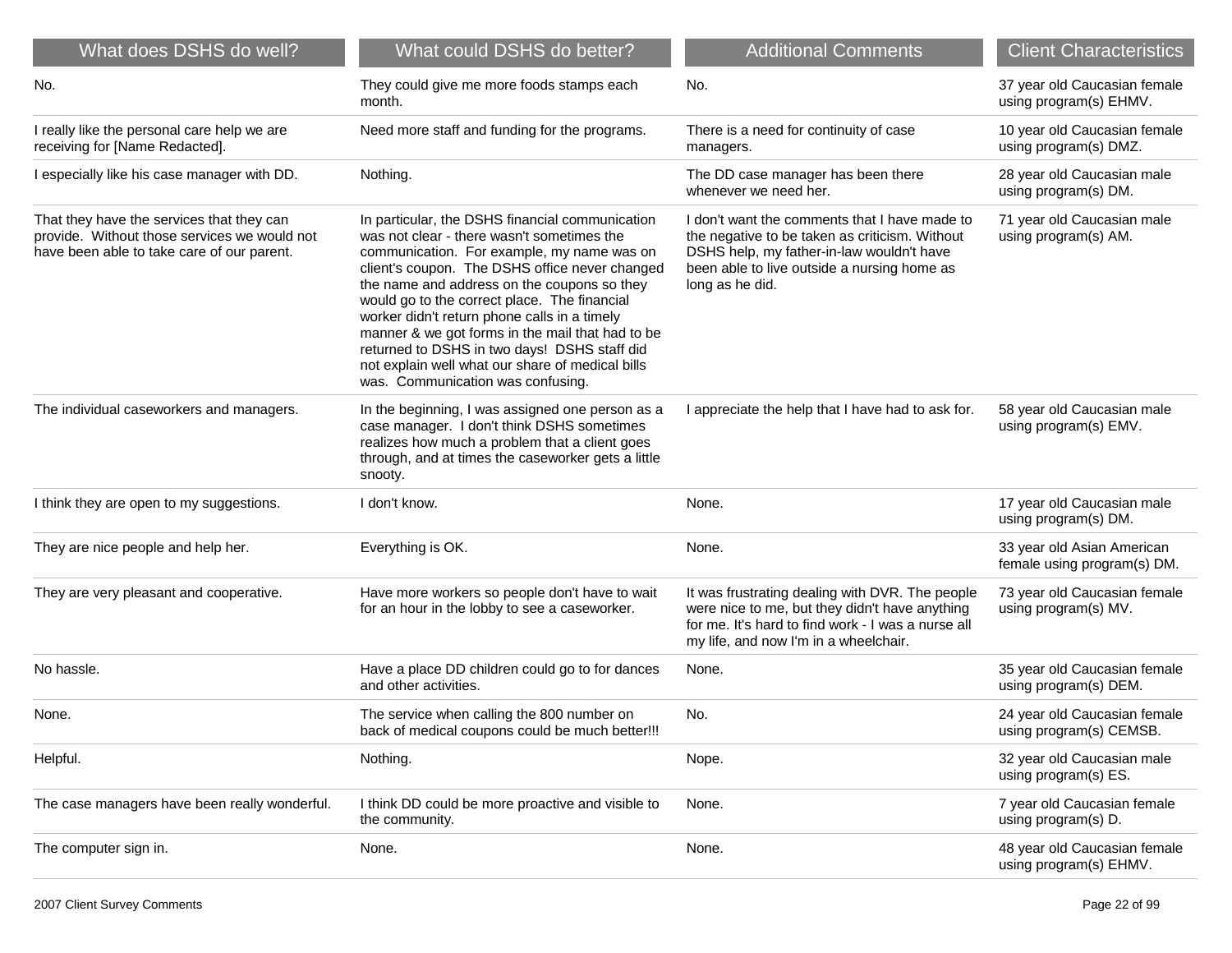| What does DSHS do well?                                                                                                          | What could DSHS do better?                                                                                                                                                                                                                              | <b>Additional Comments</b>                                                                                                                                                                                                                                                                                                                                                                                                                                                                                                                        | <b>Client Characteristics</b>                            |
|----------------------------------------------------------------------------------------------------------------------------------|---------------------------------------------------------------------------------------------------------------------------------------------------------------------------------------------------------------------------------------------------------|---------------------------------------------------------------------------------------------------------------------------------------------------------------------------------------------------------------------------------------------------------------------------------------------------------------------------------------------------------------------------------------------------------------------------------------------------------------------------------------------------------------------------------------------------|----------------------------------------------------------|
| I like having a DD case manager who has been<br>so helpful in guiding us.                                                        | I like to see consistency in keeping the same DD<br>casemanager. They change just about the time<br>they get to know us.                                                                                                                                | None.                                                                                                                                                                                                                                                                                                                                                                                                                                                                                                                                             | 20 year old Caucasian female<br>using program(s) DM.     |
| The help.                                                                                                                        | I would like to see DSHS actively listen to me<br>and my issues.                                                                                                                                                                                        | None.                                                                                                                                                                                                                                                                                                                                                                                                                                                                                                                                             | 1 year old Caucasian female<br>using program(s) CDEMZ.   |
| Being able to do paperwork in the mail. Being<br>able to get additional schooling to get my GED<br>easily.                       | Provide more information about what is covered<br>under each program as far as medical coverage<br>and dental coverage. Packet telling what<br>providers take what coupons. Dentists are real<br>hard to find, the right ones that takes my<br>coupons. | None.                                                                                                                                                                                                                                                                                                                                                                                                                                                                                                                                             | 23 year old Caucasian female<br>using program(s) CEHMSB. |
| Helping pay for personal hygiene products, like<br>diapers and toilet paper; helping us try and get<br>her and her husband jobs. | Helping people get medical things done - like my<br>teeth.                                                                                                                                                                                              | My babysitter is out of town for a month and<br>WorkFirst is trying to get me go to work but<br>that would put my daughter into childcare. She<br>can't go into childcare because we have to<br>watch her very carefully because her soft spot<br>closed up too early - we've learned it's<br>genetic. I'm having really bad dental problems<br>right now - I had a consult with oral surgeon,<br>he said we had to come up with \$1,020, the<br>insurance won't preauthorize it. I don't know<br>what to do - I'm going to the hospital tonight. | 22 year old Caucasian female<br>using program(s) CEMVZ.  |
| They have been real great as far as the food<br>stamp program and medical program.                                               | Support Enforcement never did anything about<br>establishing paternity and they have never<br>explained why. As a result, [Name Redacted] has<br>never received any child support.                                                                      | Overall, there is no comparison between<br>Washington and Arizona. Washington does a<br>much better job.                                                                                                                                                                                                                                                                                                                                                                                                                                          | 3 year old Caucasian male<br>using program(s) DEMZ.      |
| The case manager has been very responsive to<br>us.                                                                              | Resource e-news on what is new specific to each<br>client's needs, so that we don't have to go<br>through every service that is available.                                                                                                              | None.                                                                                                                                                                                                                                                                                                                                                                                                                                                                                                                                             | 15 year old Caucasian male<br>using program(s) D.        |
| I don't know.                                                                                                                    | I don't know.                                                                                                                                                                                                                                           | None.                                                                                                                                                                                                                                                                                                                                                                                                                                                                                                                                             | 6 year old Caucasian male<br>using program(s) DEHMZ.     |
| That you can get services even if you're older<br>than the hills.                                                                | Every time I turn around they want to review my<br>circumstances - my circumstances don't change.<br>I'm an old lady for heaven sakes!                                                                                                                  | I just want to say again that I don't understand<br>why you have to re-do your paperwork every<br>time you turnaround. I don't like that. But I do<br>like the people - the people are SO nice.                                                                                                                                                                                                                                                                                                                                                   | 67 year old Caucasian female<br>using program(s) MVZ.    |
| My DVR case manager, Rick, was outstanding.<br>He did excellent work.                                                            | I don't know.                                                                                                                                                                                                                                           | I think that this system lets women get away<br>with welfare fraud.                                                                                                                                                                                                                                                                                                                                                                                                                                                                               | 31 year old Caucasian male<br>using program(s) EMVX.     |
| I wish the workers would tell you what services<br>are available under the program.                                              | I am tired of them changing casemanagers so<br>often.                                                                                                                                                                                                   | None.                                                                                                                                                                                                                                                                                                                                                                                                                                                                                                                                             | 15 year old Caucasian male<br>using program(s) D.        |
| I don't know.                                                                                                                    | Nothing.                                                                                                                                                                                                                                                | None.                                                                                                                                                                                                                                                                                                                                                                                                                                                                                                                                             | 52 year old Caucasian female<br>using program(s) ADHM.   |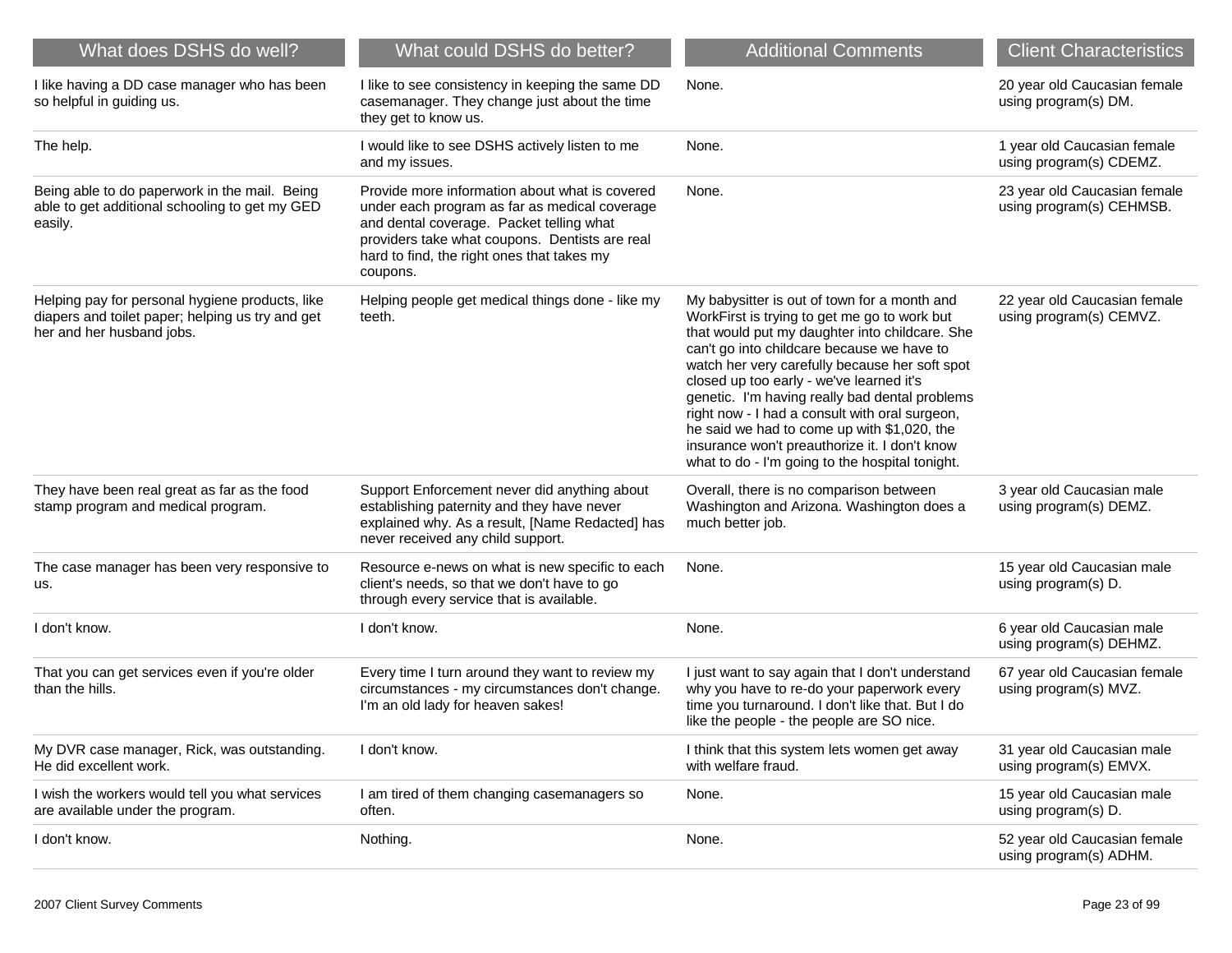| What does DSHS do well?                                                                                                                   | What could DSHS do better?                                                                                                                                                                                                                                                                                                                                                                                                                                                                                                                                                                                                                                                                                                                                                                                                                                                                          | <b>Additional Comments</b>                                                                                                                                                                                       | <b>Client Characteristics</b>                               |
|-------------------------------------------------------------------------------------------------------------------------------------------|-----------------------------------------------------------------------------------------------------------------------------------------------------------------------------------------------------------------------------------------------------------------------------------------------------------------------------------------------------------------------------------------------------------------------------------------------------------------------------------------------------------------------------------------------------------------------------------------------------------------------------------------------------------------------------------------------------------------------------------------------------------------------------------------------------------------------------------------------------------------------------------------------------|------------------------------------------------------------------------------------------------------------------------------------------------------------------------------------------------------------------|-------------------------------------------------------------|
| I like the fact that they do treat me with respect<br>and that they have allowed me the opportunity to<br>change my life.                 | I think that, on the food stamp program, I really<br>needed help and more than the \$50 monthly that<br>DSHS gave me. I was in between jobs and it<br>would have made transition easier for me if I had<br>been able to get more food stamps, and make<br>me suffer a lot less as I waited for my new job to<br>start.                                                                                                                                                                                                                                                                                                                                                                                                                                                                                                                                                                              | I think having the survey is an excellent<br>opportunity for me to express my gratitude for<br>the DVR program and for the assistance I have<br>gotten in previous years, especially from the<br>ADATSA program. | 50 year old Caucasian female<br>using program(s) EV.        |
| I am able to get food stamps and medical<br>coupons.                                                                                      | They lean too much to caregiver rights, rather<br>than client rights.                                                                                                                                                                                                                                                                                                                                                                                                                                                                                                                                                                                                                                                                                                                                                                                                                               | None.                                                                                                                                                                                                            | 52 year old Caucasian female<br>using program(s) DEM.       |
| I like that it is there if needed.                                                                                                        | Better funding for DD, so that services can be<br>provided promptly.                                                                                                                                                                                                                                                                                                                                                                                                                                                                                                                                                                                                                                                                                                                                                                                                                                | None.                                                                                                                                                                                                            | 2 year old Caucasian female<br>using program(s) DEM.        |
| I think ESA has gone to a rating system that is<br>based on a six month or one year evaluation<br>instead of month to month. That's good. | I think they need to abolish their paper system to<br>a fully automated system. DSHS spends a<br>fortune on sending out notices, etc. DSHS will<br>not accept scanned documents - why not? Other<br>agencies have converted to this methodology.<br>They will accept a FAX but not a scanned<br>document. For DVR, DVR is more than happy to<br>spend money on evaluators and doctors but<br>won't spend money on tuition. I think they have<br>their priorities wrong. Other states seem to do a<br>much better job. The problem doesn't seem to<br>be funding but priorities. Both ESA and DVR<br>have evaluators taking information during intake.<br>I think much of this could be done via a<br>computer. I would recommend DSHS hire<br>someone in computer science to evaluate the<br>DSHS system to improve it and make it more<br>cost effective. E-mail communication would also<br>help. | I think one of the single biggest things to do is<br>to stop sending and receiving so much paper.<br>Do it by computer. I realize that some folks<br>don't have a computer but let's move ahead.                 | 49 year old Other Race male<br>using program(s) EV.         |
| I don't know.                                                                                                                             | I don't know.                                                                                                                                                                                                                                                                                                                                                                                                                                                                                                                                                                                                                                                                                                                                                                                                                                                                                       | None.                                                                                                                                                                                                            | 47 year old Caucasian male<br>using program(s) HMV.         |
| That I get the services I need.                                                                                                           | Need more money and services. I need to be<br>reminded when it's time to re-apply. I try, but<br>sometimes I forget and I lose my services. It's<br>hard, but I try.                                                                                                                                                                                                                                                                                                                                                                                                                                                                                                                                                                                                                                                                                                                                | None.                                                                                                                                                                                                            | 43 year old Caucasian male<br>using program(s) EHMS.        |
| The fact that they help families in need.                                                                                                 | Better customer service skills and non-<br>judgmental type attitudes.                                                                                                                                                                                                                                                                                                                                                                                                                                                                                                                                                                                                                                                                                                                                                                                                                               | Thank you for what you have done.                                                                                                                                                                                | 25 year old Caucasian female<br>using program(s) EMSZ.      |
| Everyone's been friendly, prompt, and not rude.                                                                                           | I don't know.                                                                                                                                                                                                                                                                                                                                                                                                                                                                                                                                                                                                                                                                                                                                                                                                                                                                                       | Not applicable.                                                                                                                                                                                                  | 32 year old Caucasian female<br>using program(s) EMV.       |
| We like the DSHS services.                                                                                                                | Better translation services at ESA.                                                                                                                                                                                                                                                                                                                                                                                                                                                                                                                                                                                                                                                                                                                                                                                                                                                                 | Good help - thank you very much.                                                                                                                                                                                 | 13 year old African American<br>female using program(s) EM. |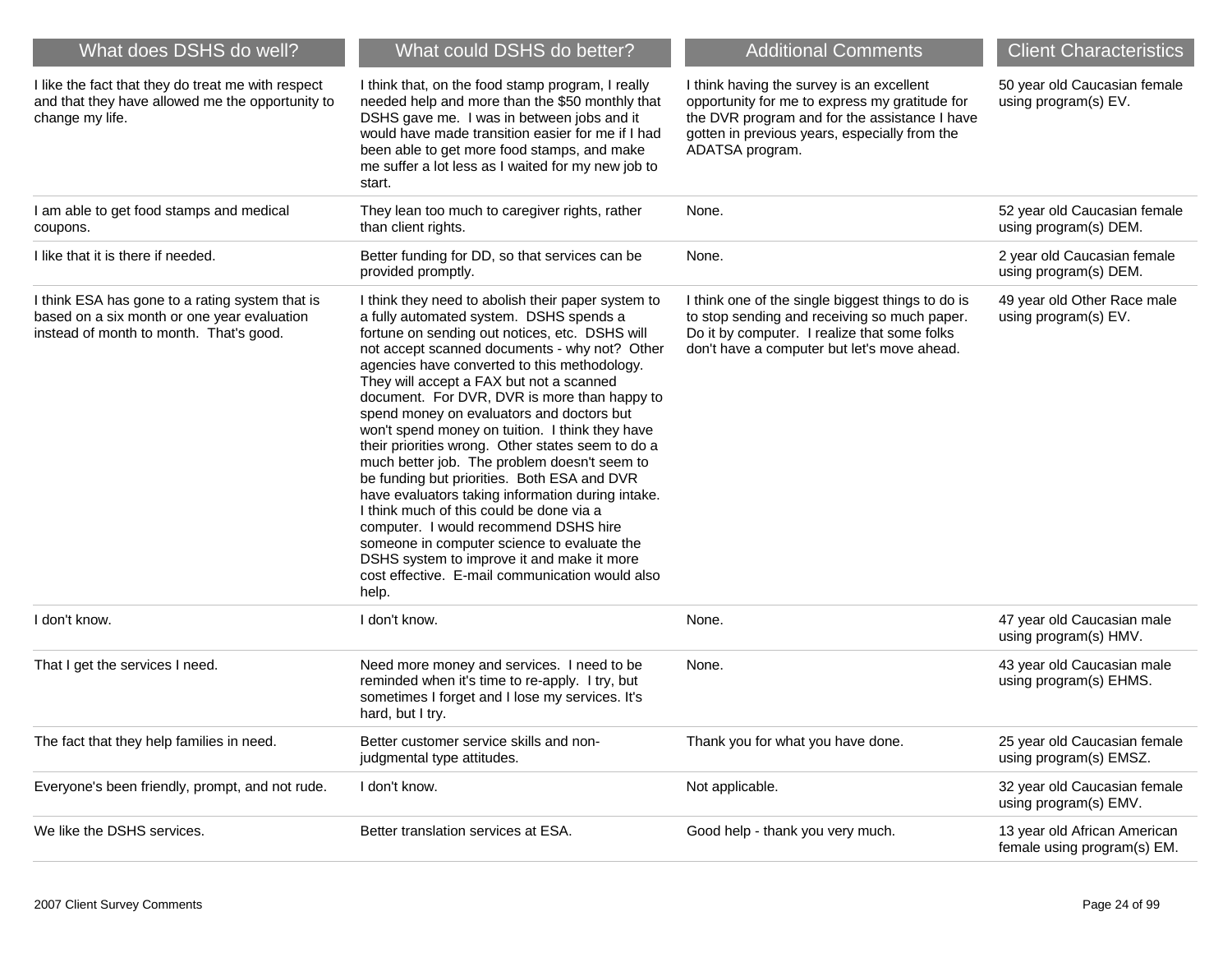| What does DSHS do well?                                                                                                                                                                                                                                                                | What could DSHS do better?                                                                                                                                                                                                                                    | <b>Additional Comments</b> | <b>Client Characteristics</b>                                     |
|----------------------------------------------------------------------------------------------------------------------------------------------------------------------------------------------------------------------------------------------------------------------------------------|---------------------------------------------------------------------------------------------------------------------------------------------------------------------------------------------------------------------------------------------------------------|----------------------------|-------------------------------------------------------------------|
| They were there when I needed them.                                                                                                                                                                                                                                                    | I don't know.                                                                                                                                                                                                                                                 | Not applicable.            | 44 year old Caucasian male<br>using program(s) EMV.               |
| They are courteous and they help me with money.                                                                                                                                                                                                                                        | Keep the lines down.                                                                                                                                                                                                                                          | I sure don't.              | 40 year old Caucasian male<br>using program(s) EHMSX.             |
| Nothing.                                                                                                                                                                                                                                                                               | When my wife and I were getting divorced, she<br>applied for DSHS assistance and couldn't get it<br>for three months. She needed help!                                                                                                                        | Nope.                      | 40 year old Caucasian male<br>using program(s) SX.                |
| The fact that the delivery of services is fast.                                                                                                                                                                                                                                        | When I call the Burien clinic, it is hard to get<br>ahold of anyone to talk to.                                                                                                                                                                               | None.                      | 3 year old Caucasian male<br>using program(s) DMZ.                |
| The help that I receive from them.                                                                                                                                                                                                                                                     | It takes too long for completed application and<br>other paperwork to be processed by DSHS -<br>sometimes two weeks!                                                                                                                                          | None.                      | 22 year old Caucasian female<br>using program(s) EMSB.            |
| I like that DD services are available to children<br>without regard to the parents' income.                                                                                                                                                                                            | Nothing.                                                                                                                                                                                                                                                      | None.                      | 4 year old Caucasian female<br>using program(s) D.                |
| They help when I need it.                                                                                                                                                                                                                                                              | I don't know.                                                                                                                                                                                                                                                 | None.                      | 21 year old<br>Hispanic/Caucasian female<br>using program(s) DMV. |
| Most of the people are very friendly and helpful<br>and I can get the assistance that I need.                                                                                                                                                                                          | Treat clients as individuals and not as a group.<br>Everyone's problems are not the same.                                                                                                                                                                     | None.                      | 8 year old Caucasian male<br>using program(s) CEMZ.               |
| The help                                                                                                                                                                                                                                                                               | They need to be more careful when they enter<br>the address.                                                                                                                                                                                                  | None.                      | 15 year old Caucasian male<br>using program(s) DEMZ.              |
| Able to get help.                                                                                                                                                                                                                                                                      | More money and food stamps and a dentist that<br>treats me good when I use the medical coupons.<br>Have the doctors respect her and try to make<br>things easier for her with the language problem.                                                           | None.                      | 17 year old Asian American<br>male using program(s) EM.           |
| Case manager is a very nice and attentive<br>person.                                                                                                                                                                                                                                   | My mom lives with me and I am her caregiver. I<br>do a lot of extra cleaning and cooking for her and<br>don't get any money for that. On the other hand,<br>if she lived separately, I would be paid for that<br>extra job. I work more but my hours get cut. |                            | 50 year old Caucasian female<br>using program(s) AEM.             |
| That I can talk to a live person and I can go to<br>the office and talk face-to-face with a person if I<br>have to. Regarding my child support, I get paper<br>reports consistently and can ask for a meeting if I<br>have questions. Issues are always open for<br>discussion at DCS. | No comment.                                                                                                                                                                                                                                                   | Nope.                      | 3 year old Caucasian male<br>using program(s) DZ.                 |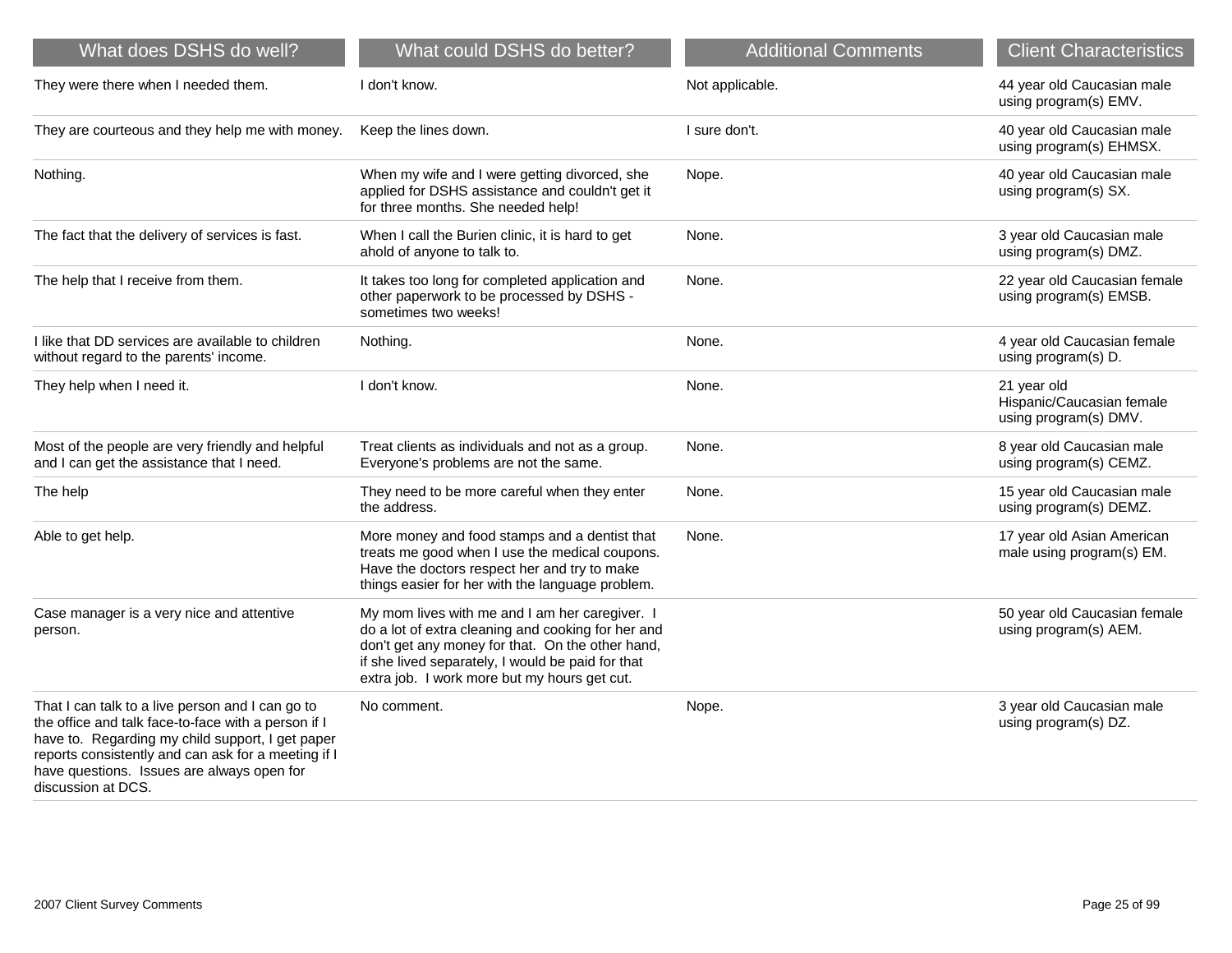| What does DSHS do well?                                                                                                                                                     | What could DSHS do better?                                                                                                                                                                                                                                                         | <b>Additional Comments</b>                                                                                                                                                                                    | <b>Client Characteristics</b>                                    |
|-----------------------------------------------------------------------------------------------------------------------------------------------------------------------------|------------------------------------------------------------------------------------------------------------------------------------------------------------------------------------------------------------------------------------------------------------------------------------|---------------------------------------------------------------------------------------------------------------------------------------------------------------------------------------------------------------|------------------------------------------------------------------|
| I like the signing in on the computer! I never had<br>to wait more than five minutes. People were<br>always extremely kind and gracious.                                    | I was most grateful for the opportunity to receive<br>food stamps. After I started getting<br>unemployment benefits, my food stamps were<br>reduced to \$10 per month. Maybe a high<br>amount of money would have been better!!                                                    |                                                                                                                                                                                                               | 40 year old Caucasian male<br>using program(s) ES.               |
| The help with medications.                                                                                                                                                  | Approve the request for a new electric wheel<br>chair.                                                                                                                                                                                                                             | None.                                                                                                                                                                                                         | 23 year old Caucasian female<br>using program(s) ADHM.           |
| Nothing.                                                                                                                                                                    | Listen to the client more.                                                                                                                                                                                                                                                         | None.                                                                                                                                                                                                         | 45 year old Caucasian female<br>using program(s) CEHMSZ.         |
| No.                                                                                                                                                                         | The CSO calls me and doesn't leave me a<br>message. They ask for my newborn son's SSN<br>and I don't know who called me.                                                                                                                                                           | No.                                                                                                                                                                                                           | 21 year old American Indian<br>female using program(s)<br>CEMSX. |
| No.                                                                                                                                                                         | Give more opportunities and more service to<br>clients at DVR.                                                                                                                                                                                                                     | My daughter is in the custody of my ex-wife.<br>She is on medical assistance, but I don't get a<br>copy of her medical coupons anymore. It is<br>very difficult and unhandy when taking her to<br>the doctor. | 50 year old Caucasian male<br>using program(s) DV.               |
| I like that they do their work accurately.                                                                                                                                  | I believe the services are good.                                                                                                                                                                                                                                                   | None.                                                                                                                                                                                                         | 20 year old Asian American<br>female using program(s) DEM.       |
| Her casemanager has had experience with other<br>individuals who have the same type of disability<br>as [Name Redacted], which gives me confidence<br>that she understands. | I don't know.                                                                                                                                                                                                                                                                      | None.                                                                                                                                                                                                         | 14 year old Caucasian female<br>using program(s) DM.             |
| Able to care for people with disabilities.                                                                                                                                  | Upgrade the staff. Provide information as to<br>where and who will accept medical coupons, like<br>what dentists will take the medical coupons.                                                                                                                                    | No.                                                                                                                                                                                                           | 33 year old Caucasian male<br>using program(s) DM.               |
| They seem to be genuinely concerned about<br>[Name Redacted].                                                                                                               | More explanation of services DD covers.                                                                                                                                                                                                                                            | None.                                                                                                                                                                                                         | 7 year old Caucasian male<br>using program(s) DM.                |
| Nothing much.                                                                                                                                                               | I liked the Comet program but it is being<br>discontinued. They were going to put me in<br>Columbia River Mental Health. They want<br>medical coupons and I don't have them - I am<br>Medicare eligible only.                                                                      | I just wish it was easier to qualify for medical<br>coupons. I have severe dental problems that<br>need to be taken care of.                                                                                  | 47 year old Caucasian male<br>using program(s) EHMSV.            |
| When it came down to it - at least I can at least<br>have my medical needs paid for now.                                                                                    | I got fired before DVR could give me services.<br>There was a long waiting list. I tried to get dental<br>services via DSHS medical assistance and<br>couldn't get them. Due to my MS, I have to be<br>put to sleep to have dental work done and I have<br>to pay for that myself. | None.                                                                                                                                                                                                         | 45 year old Caucasian female<br>using program(s) HMV.            |
| They are always available to answer any of my<br>questions.                                                                                                                 | No suggestions.                                                                                                                                                                                                                                                                    | None.                                                                                                                                                                                                         | 11 year old Caucasian male<br>using program(s) DM.               |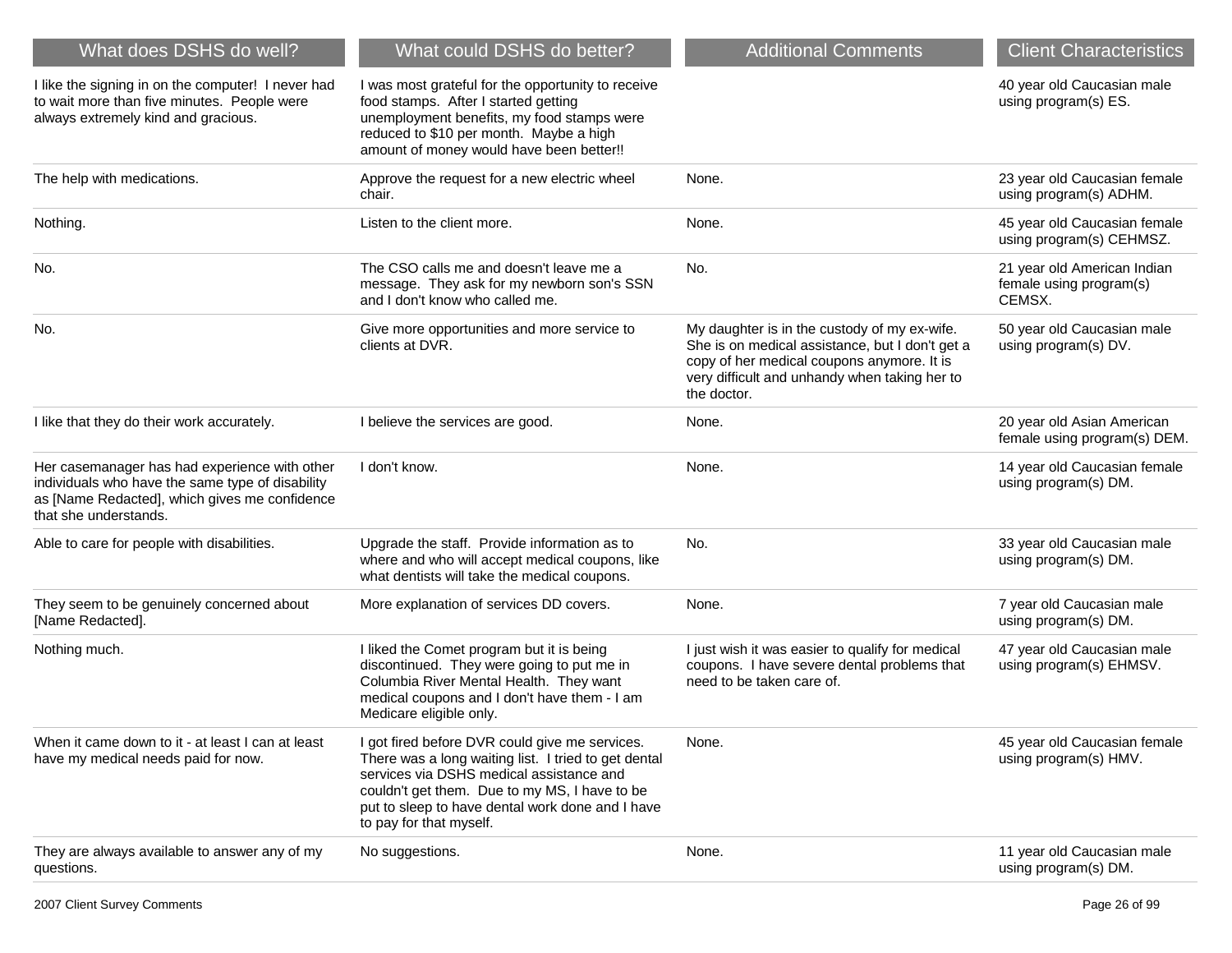| What does DSHS do well?                                                                                                                                                        | What could DSHS do better?                                                                                                                                                              | <b>Additional Comments</b>                                                                                                                                                                                                                                                                                 | <b>Client Characteristics</b>                           |
|--------------------------------------------------------------------------------------------------------------------------------------------------------------------------------|-----------------------------------------------------------------------------------------------------------------------------------------------------------------------------------------|------------------------------------------------------------------------------------------------------------------------------------------------------------------------------------------------------------------------------------------------------------------------------------------------------------|---------------------------------------------------------|
| Availability of case managers; being able to<br>reach them and they get back to me in a timely<br>matter.                                                                      | More hours for DD care.                                                                                                                                                                 | Nothing.                                                                                                                                                                                                                                                                                                   | 11 year old Asian American<br>male using program(s) DM. |
| Resources that are available to help you get<br>back on your feet.                                                                                                             | Work with child support services on helping to<br>get child support; need to connect cases with the<br>same father together, to determine which child<br>support is being paid to whom. | None.                                                                                                                                                                                                                                                                                                      | 2 year old Caucasian female<br>using program(s) EMZ.    |
| I like that the CSO is within a block of my home.                                                                                                                              | The one thing DSHS could do is have the case<br>managers work together to cut down the amount<br>of red tape.                                                                           | DSHS needs to keep the same case manager<br>for the client in the CSO.                                                                                                                                                                                                                                     | 4 year old Other Race male<br>using program(s) DEM.     |
| I like the compassion and the caring - they really<br>try. There is not enough funding and not enough<br>employees. There are needs out here that could<br>be met much better. | I am very happy with staff we deal with. Strong<br>happy.                                                                                                                               | No.                                                                                                                                                                                                                                                                                                        | 43 year old Caucasian male<br>using program(s) DEMV.    |
| They are there to help me.                                                                                                                                                     | The state should try to match the federal poverty<br>level in determining DSHS payment levels.<br>There needs to be a better way of spend-down<br>than currently used.                  | I am glad they are out there to help us.                                                                                                                                                                                                                                                                   | 47 year old Caucasian female<br>using program(s) EHMV.  |
| My DVR program.                                                                                                                                                                | Assist families without any children with basic<br>medical.                                                                                                                             | None.                                                                                                                                                                                                                                                                                                      | 29 year old Caucasian female<br>using program(s) VZ.    |
| Very good attitude of staff; timely delivery of<br>services and coupons.                                                                                                       | I would be good if my mom could get SSI without<br>citizenship. She has a bad memory and couldn't<br>pass exam.                                                                         |                                                                                                                                                                                                                                                                                                            | 73 year old Caucasian female<br>using program(s) AEM.   |
| I like working with the caseworkers.                                                                                                                                           | Mental health access could be improved for<br>foster children.                                                                                                                          | There is a need for a list of qualified<br>professionals to help children who have been<br>abused or neglected. Also the list of attorneys<br>for adoptions provided by the state needs to be<br>updated. It must be 14 years old now, and<br>most of the attorneys on the list no longer do<br>adoptions. | 4 year old Caucasian male<br>using program(s) DMZ.      |
| The way that they explain things when you are at<br>the CSO. It is difficult to get a good explanation<br>when I call in to DSHS.                                              | DSHS should provide younger people with food<br>stamps instead of requiring them to wait until age<br>22.                                                                               | Nope.                                                                                                                                                                                                                                                                                                      | 19 year old Caucasian female<br>using program(s) EHMS.  |
| Overall, everything is good. All services work<br>together to help us.                                                                                                         | Don't know.                                                                                                                                                                             |                                                                                                                                                                                                                                                                                                            | 58 year old Caucasian female<br>using program(s) AEM.   |
| It's difficult to say I like everything. They do<br>exactly what they are supposed                                                                                             | I don't know So far everything is OK.                                                                                                                                                   |                                                                                                                                                                                                                                                                                                            | 70 year old Caucasian male<br>using program(s) AEM.     |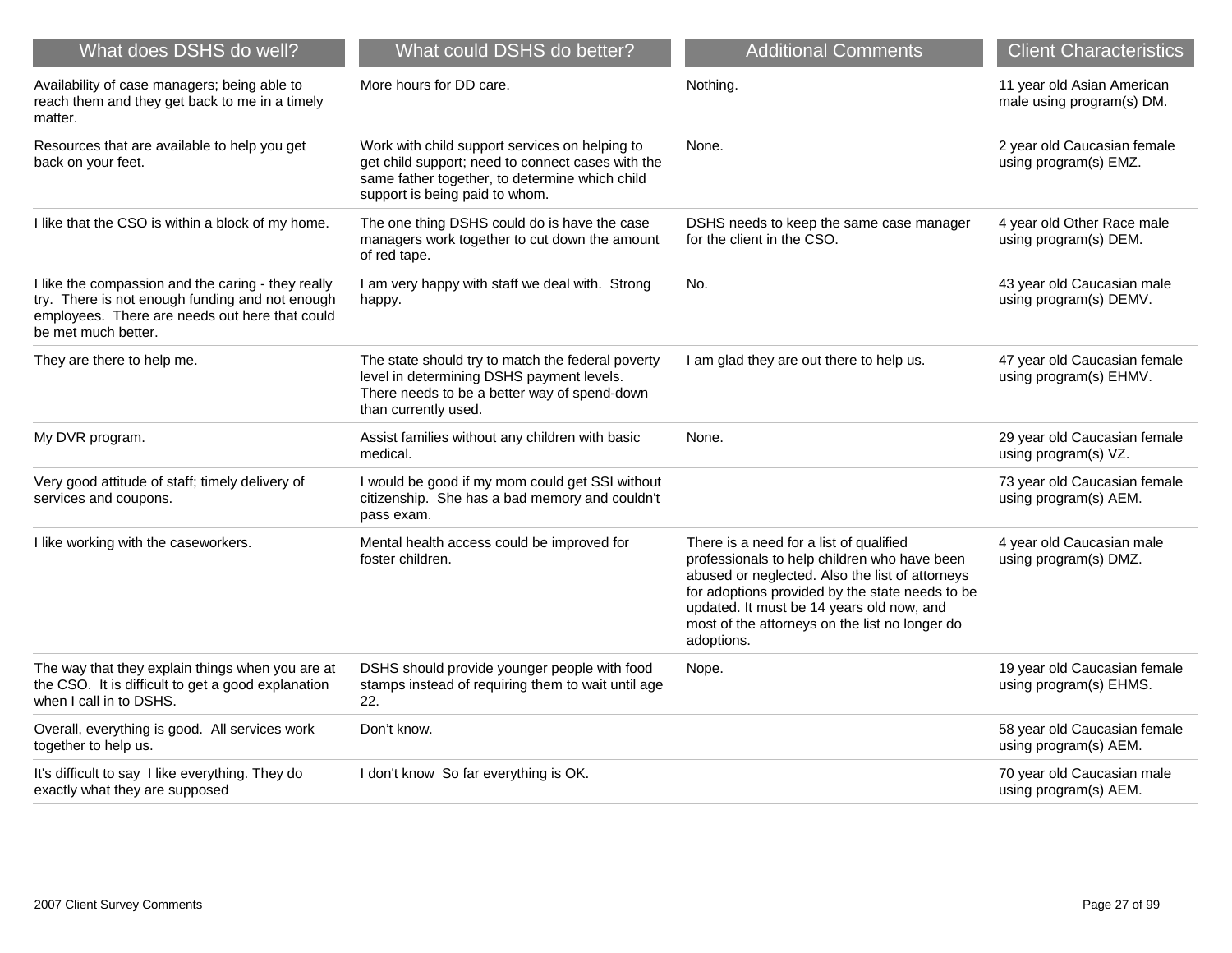| What does DSHS do well?                                                                                                                                                                                        | What could DSHS do better?                                                                                                                                                                                                                                                                                    | <b>Additional Comments</b>                                                                                                          | <b>Client Characteristics</b>                                         |
|----------------------------------------------------------------------------------------------------------------------------------------------------------------------------------------------------------------|---------------------------------------------------------------------------------------------------------------------------------------------------------------------------------------------------------------------------------------------------------------------------------------------------------------|-------------------------------------------------------------------------------------------------------------------------------------|-----------------------------------------------------------------------|
| My mental health doctor is a very good person<br>and specialist. At one point, I had 25 pills<br>prescribed by different doctors and my<br>psychiatrist contacted them all to figure out what<br>was going on. | Medical coupons doesn't cover many<br>specialists. I can't apply to Medicare as I'm only<br>48. I couldn't see an oncologist as he won't get<br>the medical coupons. In addition, doctors don't<br>communicate well with each other and I had<br>medication prescribed to me that can't be taken<br>together. |                                                                                                                                     | 48 year old Caucasian female<br>using program(s) AHM.                 |
| Nothing.                                                                                                                                                                                                       | Workers need to be more polite and not talk<br>down to you.                                                                                                                                                                                                                                                   | List of services, and what programs offer each<br>service.                                                                          | 12 year old Caucasian male<br>using program(s) D.                     |
| I think the help is pretty good.                                                                                                                                                                               | I haven't thought about it.                                                                                                                                                                                                                                                                                   | None.                                                                                                                               | 27 year old Hispanic/Asian<br>American female using<br>program(s) DM. |
| I like absolutely everything. It is hard to choose.                                                                                                                                                            | Grateful to the government. Everything is so<br>good. God bless everybody in the program.                                                                                                                                                                                                                     |                                                                                                                                     | 68 year old Caucasian male<br>using program(s) AEM.                   |
| They are willing to listen when concerns come up<br>concerning [Name Redacted].                                                                                                                                | Better communication by the casemanagers.                                                                                                                                                                                                                                                                     | None.                                                                                                                               | 43 year old Caucasian female<br>using program(s) DEM.                 |
| They are around when you need help.                                                                                                                                                                            | Nothing at this time.                                                                                                                                                                                                                                                                                         | None.                                                                                                                               | 18 year old Caucasian male<br>using program(s) EMSZ.                  |
| I AM SO SICK AND MEDICAL ASSISTANCE IS<br>A HUGE HELP TO ME.                                                                                                                                                   | The doctor I saw for 12 years moved to a new<br>office. The program doesn't send an interpreter<br>there. I have to look for a new doctor.                                                                                                                                                                    |                                                                                                                                     | 63 year old Caucasian female<br>using program(s) AEM.                 |
| That they pay for [Name Redacted] medical bills.                                                                                                                                                               | The front office people at the doctor's office<br>make you feel like you are a second-class patient.                                                                                                                                                                                                          | I think having medical help is one of the<br>biggest blessings that any one can have, and I<br>wish that could be true for anybody. | 17 year old Hispanic/Other<br>Race female using program(s)<br>HMV.    |
| My case manager, Mary Jo White at DD.                                                                                                                                                                          | Get more information out to the public about<br>services available.                                                                                                                                                                                                                                           | None.                                                                                                                               | 8 year old Caucasian male<br>using program(s) DM.                     |
| I like that they tried to do something to help.                                                                                                                                                                | I think they could interview long-term foster<br>parents to come up with how they could deliver<br>case management services to the children in<br>foster care, and not put all the attention on the<br>natural parents. The children also have issues<br>because of this circumstance.                        | None.                                                                                                                               | 3 year old Caucasian female<br>using program(s) CDMZ.                 |
| I am very grateful for the personal attention I get.<br>They are always ready to be there for you.                                                                                                             | Hard to figure out how I can enroll my husband in<br>medical coupon program. Can he get it before<br>he gets citizenship?                                                                                                                                                                                     |                                                                                                                                     | 71 year old Caucasian female<br>using program(s) AEM.                 |
| A lot of attention.                                                                                                                                                                                            | Provide better estimation of caregiver hours that<br>elderly get. They cut my hours but I am sick and<br>need more help.                                                                                                                                                                                      |                                                                                                                                     | 68 year old Caucasian female<br>using program(s) AEM.                 |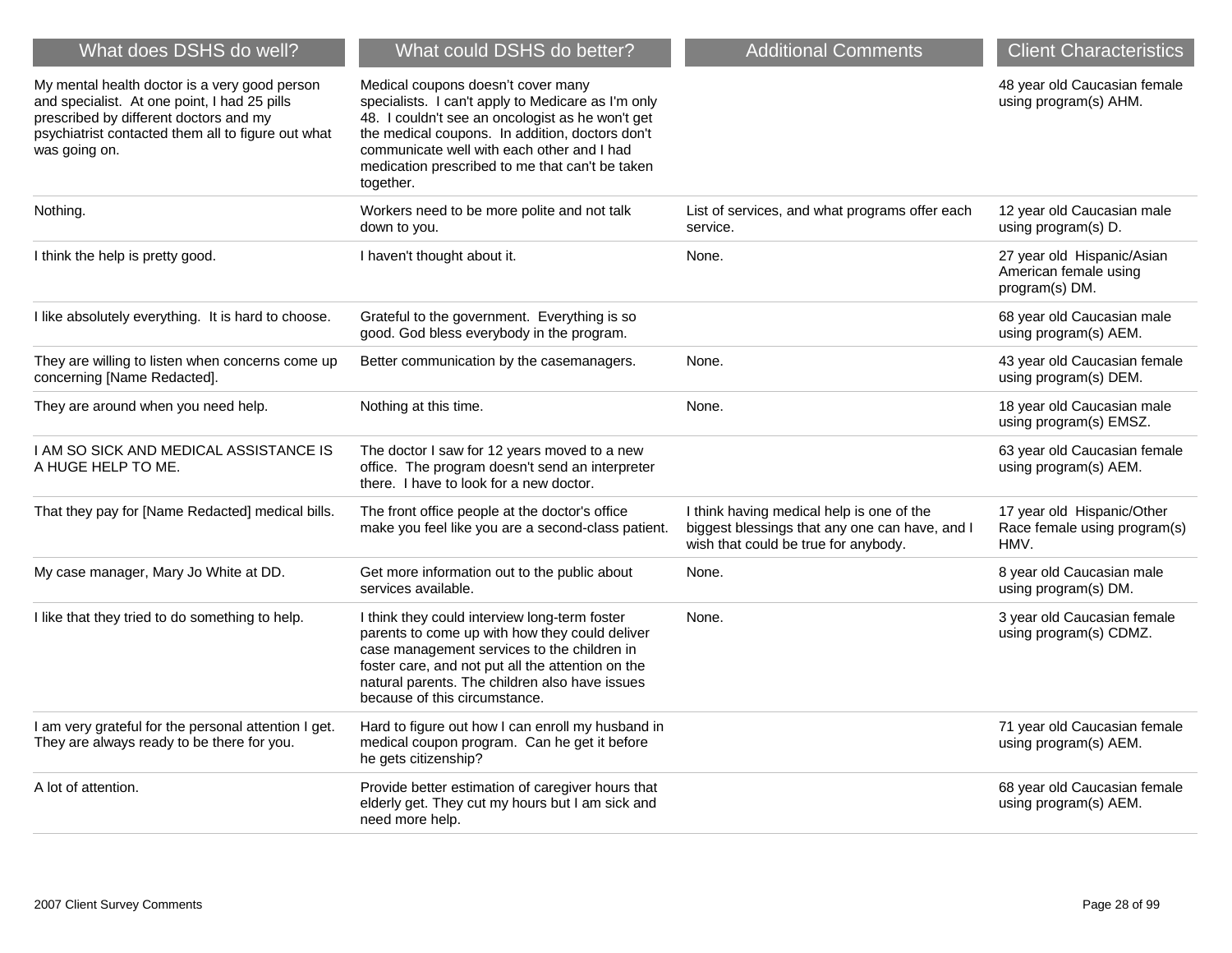| What does DSHS do well?                                                                                                          | What could DSHS do better?                                                                                                                                                                                                                                                                                                                                                                                                                                                                                                                                                                                               | <b>Additional Comments</b>                                                                                                                                                                                                                                                                                                                                                                                                                         | <b>Client Characteristics</b>                                   |
|----------------------------------------------------------------------------------------------------------------------------------|--------------------------------------------------------------------------------------------------------------------------------------------------------------------------------------------------------------------------------------------------------------------------------------------------------------------------------------------------------------------------------------------------------------------------------------------------------------------------------------------------------------------------------------------------------------------------------------------------------------------------|----------------------------------------------------------------------------------------------------------------------------------------------------------------------------------------------------------------------------------------------------------------------------------------------------------------------------------------------------------------------------------------------------------------------------------------------------|-----------------------------------------------------------------|
| I like the idea of DSHS being there to help<br>people that need service and help.                                                | With my personal situation, with my learning<br>disability, they brought someone in to evaluate<br>me. I didn't understand what my disability was<br>and how my brain worked. Then, they brought in<br>someone else to assist me, and DSHS wouldn't<br>let me suggest options. Another specialist was<br>brought in but DSHS staff wouldn't listen to the<br>suggestions to assist me in my job - they<br>disagreed with the specialist. I was not able to<br>keep my job and be successful in my job<br>because of this. DSHS wouldn't help me learn<br>my learning disability and they didn't understand<br>it either. | Yes, I would like to say that DVR is getting<br>money to help people with disabilities -<br>someone should check up on how the money<br>is spent and people should get service. Make<br>sure clients understand their disability. I also<br>think that persons with disabilities or learning<br>disabilities should have a client advocate or<br>attorney available to assist them with DVR<br>services. I was "served" by the Kent DVR<br>office. | 43 year old Caucasian female<br>using program(s) V.             |
| I like my doctor a lot.                                                                                                          | My apartment rents are rising while financial<br>assistance for food gets cut.                                                                                                                                                                                                                                                                                                                                                                                                                                                                                                                                           | None.                                                                                                                                                                                                                                                                                                                                                                                                                                              | 69 year old Caucasian male<br>using program(s) AEHM.            |
| I just like that they do have good services and<br>that the service is there for people that need it.                            | I think have more emphasis on mental services<br>and treatment.                                                                                                                                                                                                                                                                                                                                                                                                                                                                                                                                                          | No.                                                                                                                                                                                                                                                                                                                                                                                                                                                | 26 year old Hispanic/Other<br>Race male using program(s)<br>EV. |
| The 1-800 number for the medical was very<br>helpful - whatever problem I had, the people<br>were very nice and got right on it. | DVR is just kind of a joke. I don't know if it's a<br>budget issue, or what, but it was really a<br>disappointment.                                                                                                                                                                                                                                                                                                                                                                                                                                                                                                      | I think DVR is just not at all helpful. I really<br>appreciate the service I've gotten from DSHS<br>(MAA, ESA); the people on that 1-800 number<br>are just great.                                                                                                                                                                                                                                                                                 | 63 year old Caucasian male<br>using program(s) EMV.             |
| DVR has been very good about getting me all the<br>equipment I need to make my life easier and<br>return to the work force.      | Attempt to get more caseworkers - I know they<br>have a budget crunch, but a lot of people (at<br>DVR and ADSA) need their services.                                                                                                                                                                                                                                                                                                                                                                                                                                                                                     | I'd just like to say again I appreciate a lot<br>everything both agencies have done for me.<br>I'm a quadriplegic, and they've made it<br>possible for me to get back to a full life.                                                                                                                                                                                                                                                              | 43 year old Caucasian male<br>using program(s) AV.              |
| That they are help oriented - very giving<br>oriented. In general, it is a helpful organization<br>that really helps people.     | I think that, in the case of [Name Redacted] (he<br>is in a group home) [Name Redacted] is eligible<br>for Section 8 but his roommate doesn't qualify so<br>[Name Redacted] cannot use Section 8 benefits.<br>This doesn't seem fair. How can [Name<br>Redacted] be helped?                                                                                                                                                                                                                                                                                                                                              | It is difficult to get other client's change-of-<br>address forms processed!!! Some food banks<br>require proof of residence, and it really helps to<br>have medical coupons with the correct client<br>address on them!                                                                                                                                                                                                                           | 24 year old Caucasian male<br>using program(s) DEM.             |
| The service that they provide.                                                                                                   | Actually being able to talk to a real person when<br>you call on the phone.                                                                                                                                                                                                                                                                                                                                                                                                                                                                                                                                              |                                                                                                                                                                                                                                                                                                                                                                                                                                                    | 86 year old Caucasian male<br>using program(s) EM.              |
| I do like everything being on-line at Child<br>Support, especially being able to view my<br>account from my home computer.       | When a child support payment is made, it<br>sometimes it takes up to three days to be posted<br>to my checking account.                                                                                                                                                                                                                                                                                                                                                                                                                                                                                                  | I think DSHS needs to provide more<br>information about services that are available<br>for DD.                                                                                                                                                                                                                                                                                                                                                     | 8 year old Caucasian male<br>using program(s) DZ.               |
| The services they give me.                                                                                                       | Nothing. They're great.                                                                                                                                                                                                                                                                                                                                                                                                                                                                                                                                                                                                  | NoI'm happy with DSHS.                                                                                                                                                                                                                                                                                                                                                                                                                             | 49 year old Caucasian male<br>using program(s) EMV.             |
| They are quick.                                                                                                                  | Nothing.                                                                                                                                                                                                                                                                                                                                                                                                                                                                                                                                                                                                                 | No.                                                                                                                                                                                                                                                                                                                                                                                                                                                | 21 year old Caucasian male<br>using program(s) EMS.             |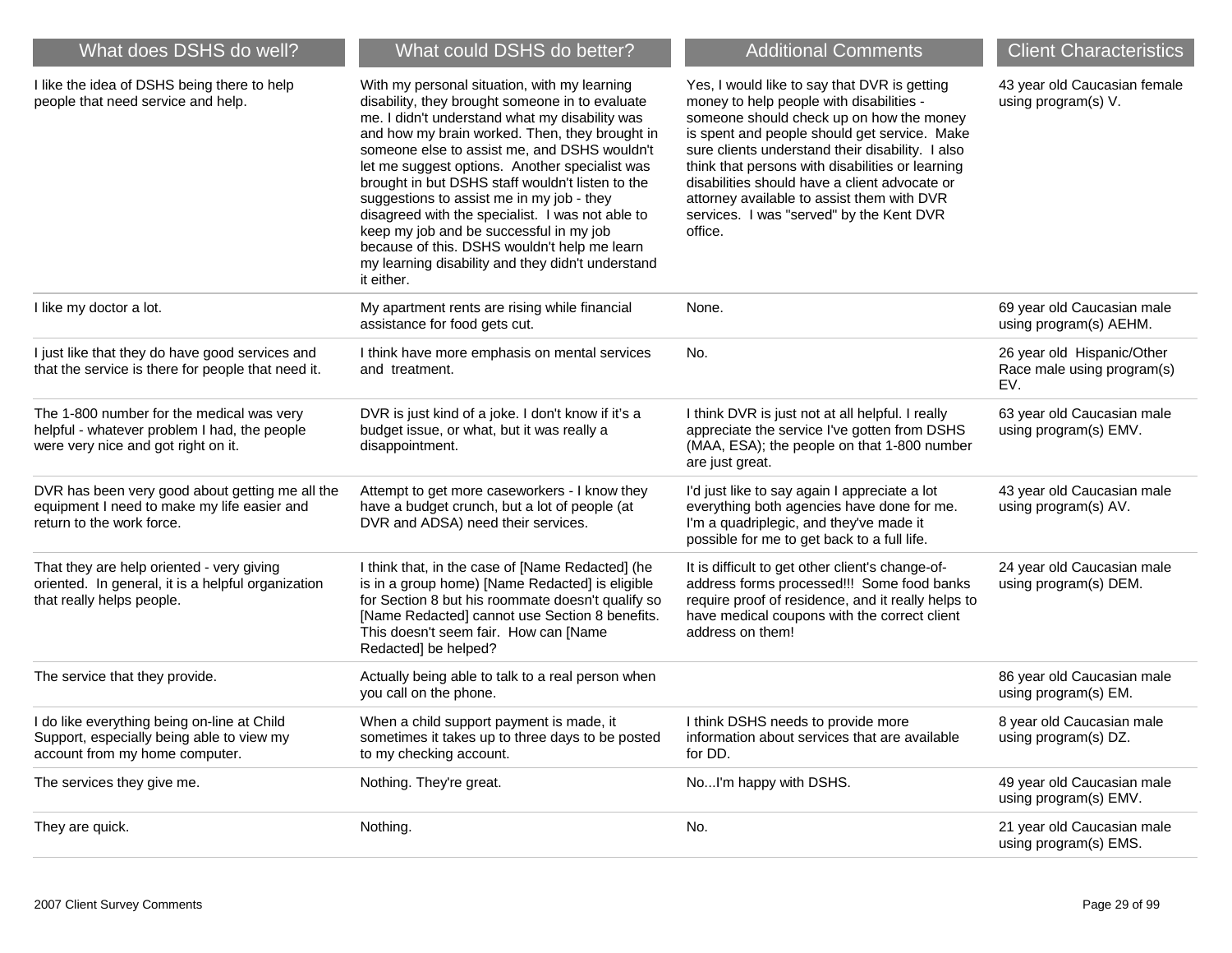| What does DSHS do well?                                                                                                                                                              | What could DSHS do better?                                                                                                                                                                                                                                                                                                 | <b>Additional Comments</b>                                                                                                                                              | <b>Client Characteristics</b>                                    |
|--------------------------------------------------------------------------------------------------------------------------------------------------------------------------------------|----------------------------------------------------------------------------------------------------------------------------------------------------------------------------------------------------------------------------------------------------------------------------------------------------------------------------|-------------------------------------------------------------------------------------------------------------------------------------------------------------------------|------------------------------------------------------------------|
| Nothing.                                                                                                                                                                             | I don't know.                                                                                                                                                                                                                                                                                                              | When I was getting Social Security and<br>working while getting pay checks, DSHS<br>required me to send in a copy of my pay<br>stubs. I found that to be very annoying. | 18 year old Caucasian male<br>using program(s) EMV.              |
| The fact that the office is open and you can go<br>into it and apply.                                                                                                                | More customer service generally to be able to<br>treat people who come in in a more humane<br>way. DSHS needs a better way for clients to<br>complain about staff who treat you badly. Clients<br>are required to write out the complaint and come<br>back to do it. Make it easier for the client to file a<br>complaint! | Regarding food stamps: in a household when<br>you have someone over 18, how do you not<br>include them in your food stamps when I apply<br>for food stamps?             | 56 year old African American<br>female using program(s)<br>EHMV. |
| The information that they provided to me and<br>how they set me on a plan.                                                                                                           | I know they have the priorities of service by<br>handicap, and I think they should give more<br>availability for services depending on the<br>handicap that you have.                                                                                                                                                      | Nope.                                                                                                                                                                   | 29 year old Caucasian male<br>using program(s) V.                |
| Services they provide are always there when I<br>need them.                                                                                                                          | Answering and returning calls in a timely matter.                                                                                                                                                                                                                                                                          | None.                                                                                                                                                                   | 29 year old African American<br>female using program(s) EM.      |
| Provide the medical program you need and food<br>stamps.                                                                                                                             | Give you more food stamps.                                                                                                                                                                                                                                                                                                 | Nothing, but thank you.                                                                                                                                                 | 74 year old Asian American<br>male using program(s) EM.          |
| She is in the system and I like the fact that I don't<br>have to do paperwork every month to get her<br>assistance.                                                                  | Better communication with the family and clients<br>as to the assistance available and what is<br>needed to continue assistance.                                                                                                                                                                                           |                                                                                                                                                                         | 86 year old Caucasian female<br>using program(s) AEM.            |
| I don't know.                                                                                                                                                                        | They need more staff.                                                                                                                                                                                                                                                                                                      | No.                                                                                                                                                                     | 36 year old Caucasian female<br>using program(s) DMV.            |
| They have helped me out a lot.                                                                                                                                                       | Nothing.                                                                                                                                                                                                                                                                                                                   | None.                                                                                                                                                                   | 2 year old Other Race male<br>using program(s) EMZ.              |
| I LIKE MY PSYCHIATRIST VERY MUCH. She<br>helps me to calm down and relax. Mental health<br>program is a big help, especially for people in<br>financial and health distress like me. | Financial assistance gets cut while our needs<br>stay the same.                                                                                                                                                                                                                                                            | None.                                                                                                                                                                   | 56 year old Caucasian female<br>using program(s) EHM.            |
| The fact that when you need them the services<br>are there for you.                                                                                                                  | Medical can be improved some. Prescription<br>coverage could include more medicines.                                                                                                                                                                                                                                       |                                                                                                                                                                         | 41 year old Caucasian male<br>using program(s) EM.               |
| I like that they helped me a lot when I needed<br>them to get me medical and food stamps.                                                                                            | Nothing at this time to say.                                                                                                                                                                                                                                                                                               | Nothing.                                                                                                                                                                | 31 year old Caucasian male<br>using program(s) DEMV.             |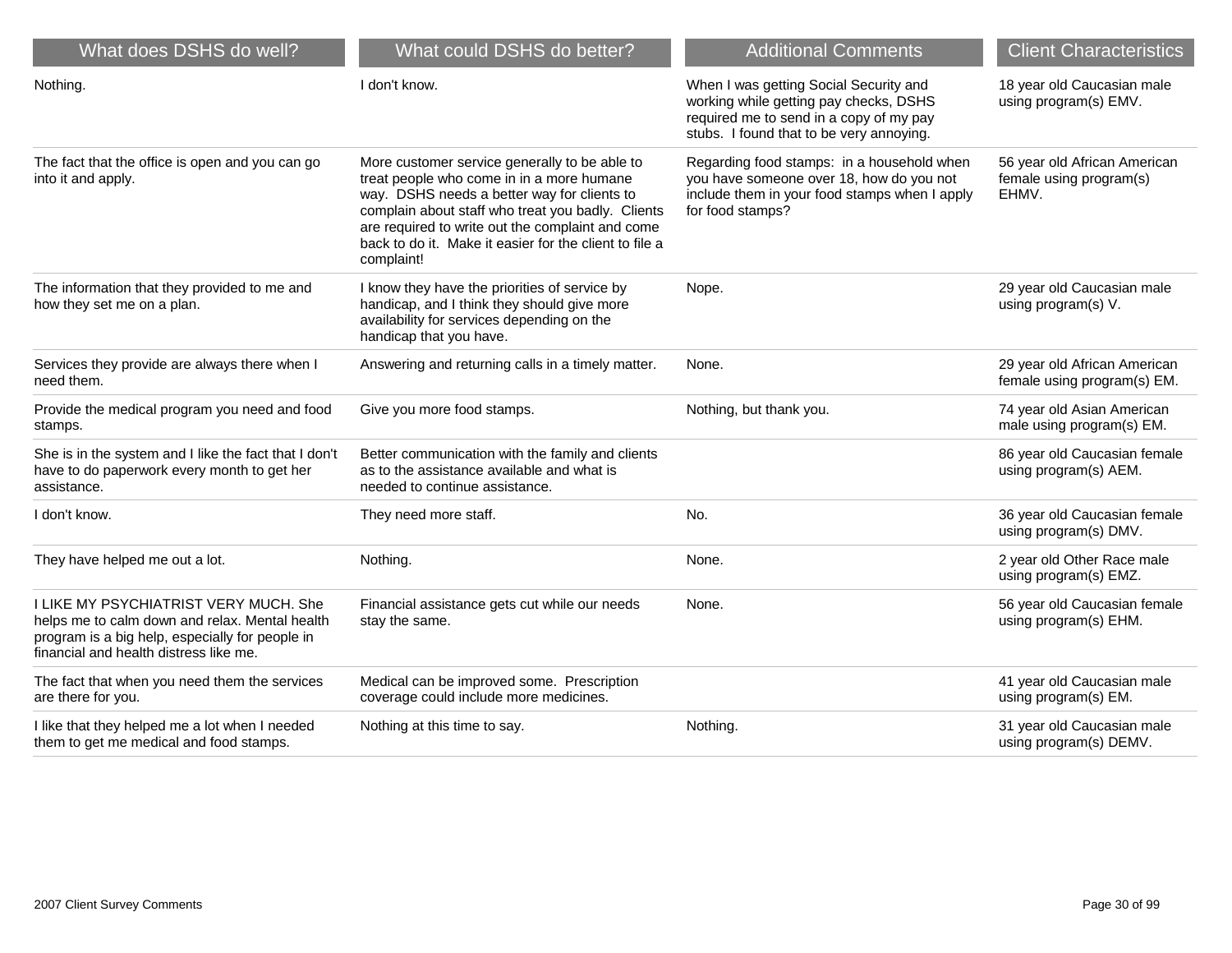| What does DSHS do well?                                                               | What could DSHS do better?                                                                                                                                                                                                                                                     | <b>Additional Comments</b>                                                                                                                                                                                                                                                                                                                                                                                                              | <b>Client Characteristics</b>                             |
|---------------------------------------------------------------------------------------|--------------------------------------------------------------------------------------------------------------------------------------------------------------------------------------------------------------------------------------------------------------------------------|-----------------------------------------------------------------------------------------------------------------------------------------------------------------------------------------------------------------------------------------------------------------------------------------------------------------------------------------------------------------------------------------------------------------------------------------|-----------------------------------------------------------|
| Nothing.                                                                              | Better communication about my case. A lot of<br>work overload caused problems with receiving<br>my services.                                                                                                                                                                   | I was the one that found my ex and had to tell<br>DCS where he was and where he was<br>working. I had to do a lot of the work that DCS<br>should have been doing! CPS helped with my<br>oldest daughter and her drug problem and<br>other problems that she got into, but they<br>always made me feel like I was the one that<br>had to prove myself to them, even though I<br>was the one that called them and asked them<br>for help. | 39 year old Caucasian female<br>using program(s) CEMVZ.   |
| I like they are good people and tell you what you<br>need to do.                      | Not sure.                                                                                                                                                                                                                                                                      | No.                                                                                                                                                                                                                                                                                                                                                                                                                                     | 24 year old Asian American<br>female using program(s) MV. |
| The people were nice.                                                                 | None.                                                                                                                                                                                                                                                                          | No complaints.                                                                                                                                                                                                                                                                                                                                                                                                                          | 62 year old Caucasian female<br>using program(s) V.       |
| They are really helpful to me.                                                        | More staff to avoid waiting in long lines.                                                                                                                                                                                                                                     | Glad that Washington has these type of<br>programs that help out single moms.                                                                                                                                                                                                                                                                                                                                                           | 7 year old Caucasian male<br>using program(s) EM.         |
| Like to be able to reapply in the mail and that the<br>services are available for me. | One medical plan that is good for all clients<br>instead of choosing different plans.                                                                                                                                                                                          |                                                                                                                                                                                                                                                                                                                                                                                                                                         | 8 year old Caucasian male<br>using program(s) EMZ.        |
| They are supposed to be there to help people.                                         | Cut out the waiting list at DVR.                                                                                                                                                                                                                                               | I feel like there is a racial imbalance in serving<br>clients at DSHS. By that, I mean when I try to<br>get help - I tried to get food stamps, and I was<br>cut out and cut off at every step of the way.                                                                                                                                                                                                                               | 56 year old Caucasian female<br>using program(s) V.       |
| They provide me the services I need, like<br>medical and food stamps.                 | Increase the amount of food stamps allotted<br>each month. Less paperwork.                                                                                                                                                                                                     | If everything is the same in the living situation<br>between reviews, you should not have to go<br>into the office each time. Instead, just do<br>paperwork and send it in.                                                                                                                                                                                                                                                             | 12 year old Caucasian female<br>using program(s) EHM.     |
| They help the people in need.                                                         | Increase dental coverage as to what is covered,<br>and chiropractic coverage.                                                                                                                                                                                                  | Nothing.                                                                                                                                                                                                                                                                                                                                                                                                                                | 58 year old Caucasian female<br>using program(s) EM.      |
| I always have found them extremely helpful, until<br>the last six months.             | My only gripe is that I have a serious problem. I<br>need to find a different place for my client, [Name<br>Redacted], because she has multiple new<br>problems that I simply cannot handle. DSHS has<br>not been very helpful or supportive in helping me<br>with this issue! | No. Overall DSHS has done a wonderful job.<br>We were in California and they did a terrible<br>job!! Washington State has been much better<br>until the last six months, when my client has<br>additional needs. They encourage me to<br>continue working with my client but she is<br>getting too much to handle based on client's<br>particular problems.                                                                             | 44 year old Caucasian female<br>using program(s) DMV.     |
| They provide medical and food stamps for me.                                          | Increase the amount of food stamps received<br>each month.                                                                                                                                                                                                                     | None.                                                                                                                                                                                                                                                                                                                                                                                                                                   | 62 year old Caucasian male<br>using program(s) EM.        |
| Like the friendly staff, and how they provide<br>many resources.                      | Less paperwork. Less checking up on the<br>clients. They want to know that I am a full time<br>student each quarter.                                                                                                                                                           | None.                                                                                                                                                                                                                                                                                                                                                                                                                                   | 19 year old Asian American<br>female using program(s) EM. |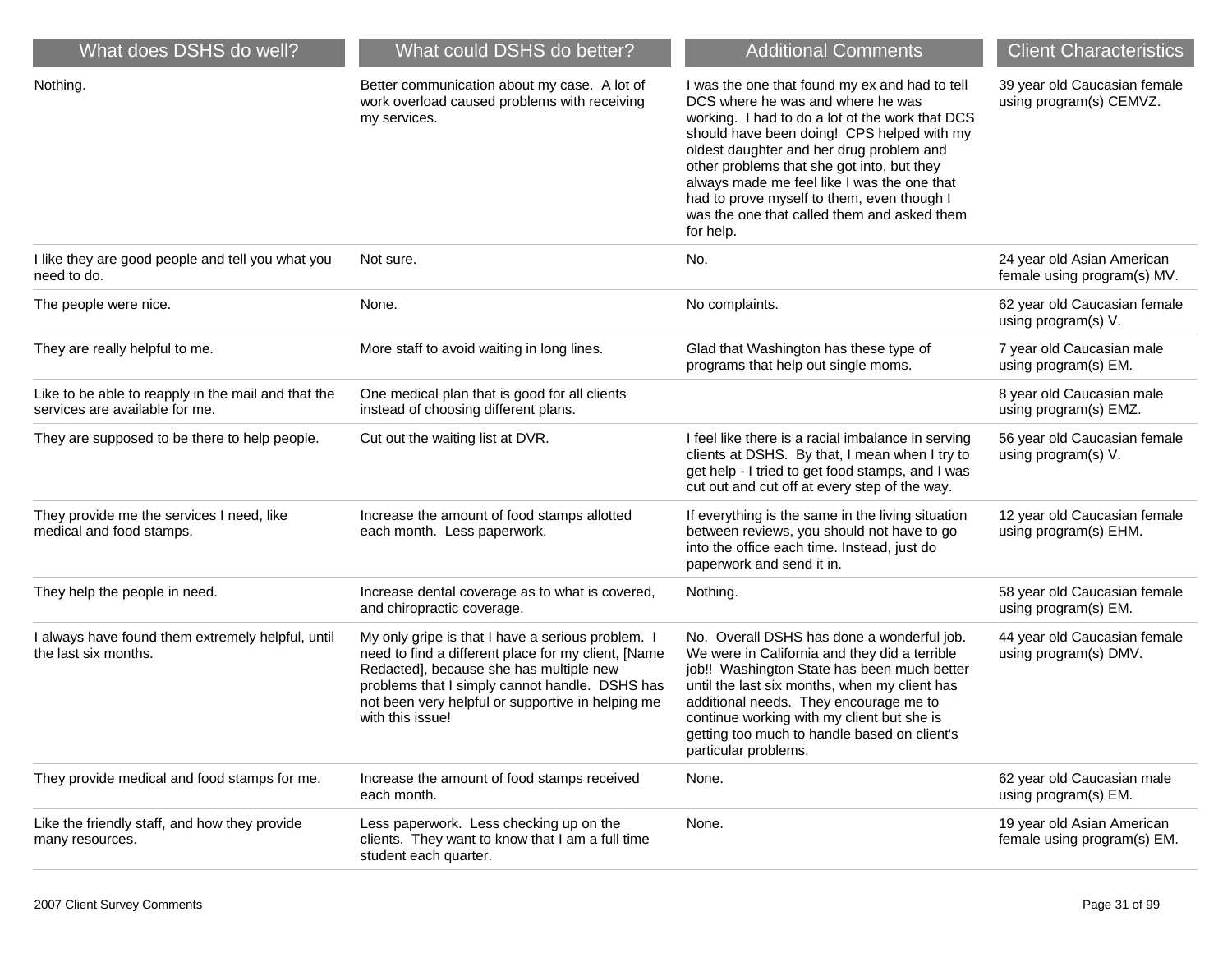| What does DSHS do well?                                                                                              | What could DSHS do better?                                                                       | <b>Additional Comments</b>                                                                                                                                       | <b>Client Characteristics</b>                                     |
|----------------------------------------------------------------------------------------------------------------------|--------------------------------------------------------------------------------------------------|------------------------------------------------------------------------------------------------------------------------------------------------------------------|-------------------------------------------------------------------|
| They are prompt about getting me my benefits<br>and making sure I get the services I need.                           | Shorter lines at the office.                                                                     | No.                                                                                                                                                              | 45 year old Caucasian male<br>using program(s) CEHMSV.            |
| They paid for everything.                                                                                            | State needs to revamp the DD programs and<br>fund the programs.                                  | Better providers for mental health.                                                                                                                              | 9 year old Caucasian female<br>using program(s) DM.               |
| The extra help they have given to us.                                                                                | DD needs to inform clients if the benefits are<br>about to expire.                               | None.                                                                                                                                                            | 4 year old Caucasian male<br>using program(s) D.                  |
| The DSHS staff were good. Overall experience<br>was good.                                                            | DVR needs to get rid of the long waiting list.                                                   | They could have a better job education or<br>basic education component.                                                                                          | 51 year old Caucasian male<br>using program(s) V.                 |
| I like the services that DVR provided - they are<br>helpful to people down on their luck and want to<br>get back up. | The biggest is the waiting list at DVR.                                                          | Nothing more than I have already said - DVR<br>gave me ideas and options but they couldn't do<br>anything with me because I was way down on<br>the waiting list. | 49 year old Caucasian male<br>using program(s) V.                 |
| The assistance with paying expenses for me.                                                                          | Nothing.                                                                                         | None.                                                                                                                                                            | 75 year old Caucasian male<br>using program(s) EM.                |
| They were good at listening to me and referring<br>me to where we needed to go.                                      | Make it so that respite care doesn't have to be<br>paid back if something happens to the client. | None.                                                                                                                                                            | 21 year old Caucasian female<br>using program(s) D.               |
| They help me with my doctor's appointments,<br>food stamps and money for rent. Good service.                         | I think it is wrong that some clients use their<br>QUEST card at a casino.                       | No.                                                                                                                                                              | 33 year old Caucasian female<br>using program(s) EHMV.            |
| Their availability.                                                                                                  | Nothing, they're doing great.                                                                    | Nothing to say.                                                                                                                                                  | 34 year old Caucasian female<br>using program(s) HMV.             |
| I like the help and that they keep me informed.                                                                      | Communicate better and train their staff.                                                        | None.                                                                                                                                                            | 31 year old African American<br>female using program(s)<br>DEHMS. |
| That they helped my family out.                                                                                      | Nothing.                                                                                         | No.                                                                                                                                                              | 3 year old Caucasian female<br>using program(s) EMZ.              |
| They allow me to do appointments by phone;<br>instead of having to go into the office.                               | I don't know about that.                                                                         | None.                                                                                                                                                            | 61 year old Caucasian female<br>using program(s) AEHM.            |
| The help.                                                                                                            | Need more medical providers who accept the<br>medical coupon.                                    | None.                                                                                                                                                            | 18 year old Caucasian female<br>using program(s) CDMZ.            |
| No problems with DSHS itself; we realize they<br>have to follow the regulations.                                     | Nothing.                                                                                         | None.                                                                                                                                                            | 6 year old Hispanic/Other<br>Race female using program(s)<br>DM.  |
| They are very good about helping.                                                                                    | Nothing.                                                                                         | Myung Yu is a wonderful case manager.                                                                                                                            | 30 year old Caucasian male<br>using program(s) DHM.               |
| Mental health program at Welcome Counseling<br>Clinic.                                                               | Work on the overall insensitivity by the DSHS<br>workers to individuals with mental illness.     | I can not say enough about the Welcome<br>Counseling Clinic.                                                                                                     | 28 year old African American<br>male using program(s) EHMV.       |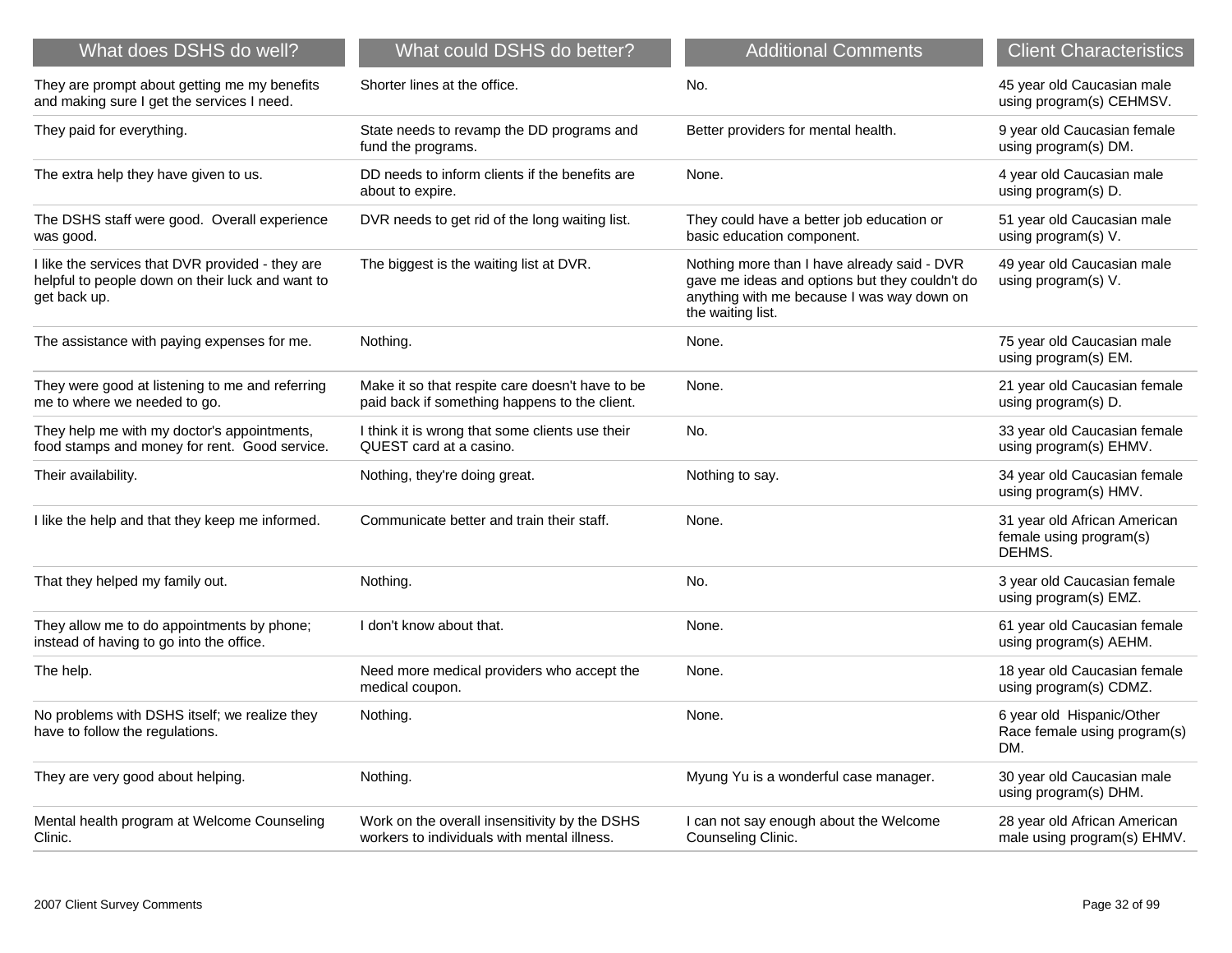| What does DSHS do well?                                                                                                                   | What could DSHS do better?                                                                                                                                                                                                                          | <b>Additional Comments</b>                                                                                                                                                                                                                                                                                                                                                                                                                                                                                                                                                                                                                                                            | <b>Client Characteristics</b>                                      |
|-------------------------------------------------------------------------------------------------------------------------------------------|-----------------------------------------------------------------------------------------------------------------------------------------------------------------------------------------------------------------------------------------------------|---------------------------------------------------------------------------------------------------------------------------------------------------------------------------------------------------------------------------------------------------------------------------------------------------------------------------------------------------------------------------------------------------------------------------------------------------------------------------------------------------------------------------------------------------------------------------------------------------------------------------------------------------------------------------------------|--------------------------------------------------------------------|
| The fact that they are there to help [Name<br>Redacted].                                                                                  | Offer with the open medical coupon a<br>supplemental medical service.                                                                                                                                                                               | None.                                                                                                                                                                                                                                                                                                                                                                                                                                                                                                                                                                                                                                                                                 | 8 year old Caucasian female<br>using program(s) DMZ.               |
| Just the help that it provides families.                                                                                                  | I really don't know.                                                                                                                                                                                                                                | No.                                                                                                                                                                                                                                                                                                                                                                                                                                                                                                                                                                                                                                                                                   | 6 year old Caucasian male<br>using program(s) D.                   |
| The DD caseworker, Jan Driscoll, is fantastic!                                                                                            | Nothing comes to the top of my head!                                                                                                                                                                                                                | Nope.                                                                                                                                                                                                                                                                                                                                                                                                                                                                                                                                                                                                                                                                                 | 44 year old Caucasian female<br>using program(s) DEMV.             |
| The help they provided.                                                                                                                   | I really don't know.                                                                                                                                                                                                                                | None.                                                                                                                                                                                                                                                                                                                                                                                                                                                                                                                                                                                                                                                                                 | 42 year old Caucasian male<br>using program(s) DMV.                |
| I like the fact they do not forcibly require me to<br>come into the office for appointments.                                              | Somehow the programs of DSHS need to be<br>linked (i.e., Social Security office to share<br>information with SSI).                                                                                                                                  | None.                                                                                                                                                                                                                                                                                                                                                                                                                                                                                                                                                                                                                                                                                 | 5 year old Hispanic/Other<br>Race female using program(s)<br>DEMZ. |
| None.                                                                                                                                     | They could get better workers that understand<br>and are not so rude. They seem to think that<br>when I come in the door it is their job to try to<br>keep us off government assistance. Some folks<br>milk the system, but my son just needs help. | The CPS workers were rude! This includes the<br>supervisors!                                                                                                                                                                                                                                                                                                                                                                                                                                                                                                                                                                                                                          | 4 year old Caucasian male<br>using program(s) CDHMZ.               |
| That they clearly communicate or I can ask for<br>help if I don't understand.                                                             | I think food stamps need to be more (higher<br>amount) because without an adequate amount is<br>why people are going hungry.                                                                                                                        |                                                                                                                                                                                                                                                                                                                                                                                                                                                                                                                                                                                                                                                                                       | 33 year old Caucasian female<br>using program(s) EMV.              |
| Nothing.                                                                                                                                  | DVR should get rid of that waiting list. I waited<br>for two years for a call back since I was on the<br>waiting list.                                                                                                                              | The two year waiting list at DVR was a little<br>late by the time they contacted me.                                                                                                                                                                                                                                                                                                                                                                                                                                                                                                                                                                                                  | 37 year old Caucasian male<br>using program(s) V.                  |
| The benefits.                                                                                                                             | Make a program where I can work with someone<br>to make goals and plans to help me get my<br>driver's license back. I also need additional<br>money and help getting a place to live. Basically,<br>offer MORE help to those that really need it.   | I was promised that I could actively see a<br>psychiatrist because I'm bipolar, but when I<br>went, all I got to see was a therapist. She didn't<br>help me at all! She didn't give me the<br>medications that I needed. She billed me for 2<br>visits at \$140/hr. and I only went to see her<br>once. She wasn't helpful and I am VERY<br>disappointed with the program. The therapist<br>wanted me to tell her what I needed, she's the<br>one who should be telling me what I need.<br>There were no group sessions and she didn't<br>explain things very well. I NEED HELP! It's not<br>for me to decide what I need, I don't know what<br>I need, that's why I went to see her! | 53 year old Caucasian female<br>using program(s) EHMSZ.            |
| If it weren't for DSHS, my kids wouldn't have<br>medical care.                                                                            | All is fine.                                                                                                                                                                                                                                        | I am just pleased with it - that's all.                                                                                                                                                                                                                                                                                                                                                                                                                                                                                                                                                                                                                                               | 38 year old Caucasian female<br>using program(s) EMVZ.             |
| I liked his previous DD case manager, Dean<br>Tonseth. He was the only person at the Port<br>Angeles office that I had faith or trust in. | I like to see the entire staff at Port Angeles DD<br>office be terminated and replaced with<br>professionals who actually care about their<br>clients.                                                                                              | I would love it if someone from the Governor's<br>Office would call me. [Name Redacted].                                                                                                                                                                                                                                                                                                                                                                                                                                                                                                                                                                                              | 13 year old Caucasian male<br>using program(s) DM.                 |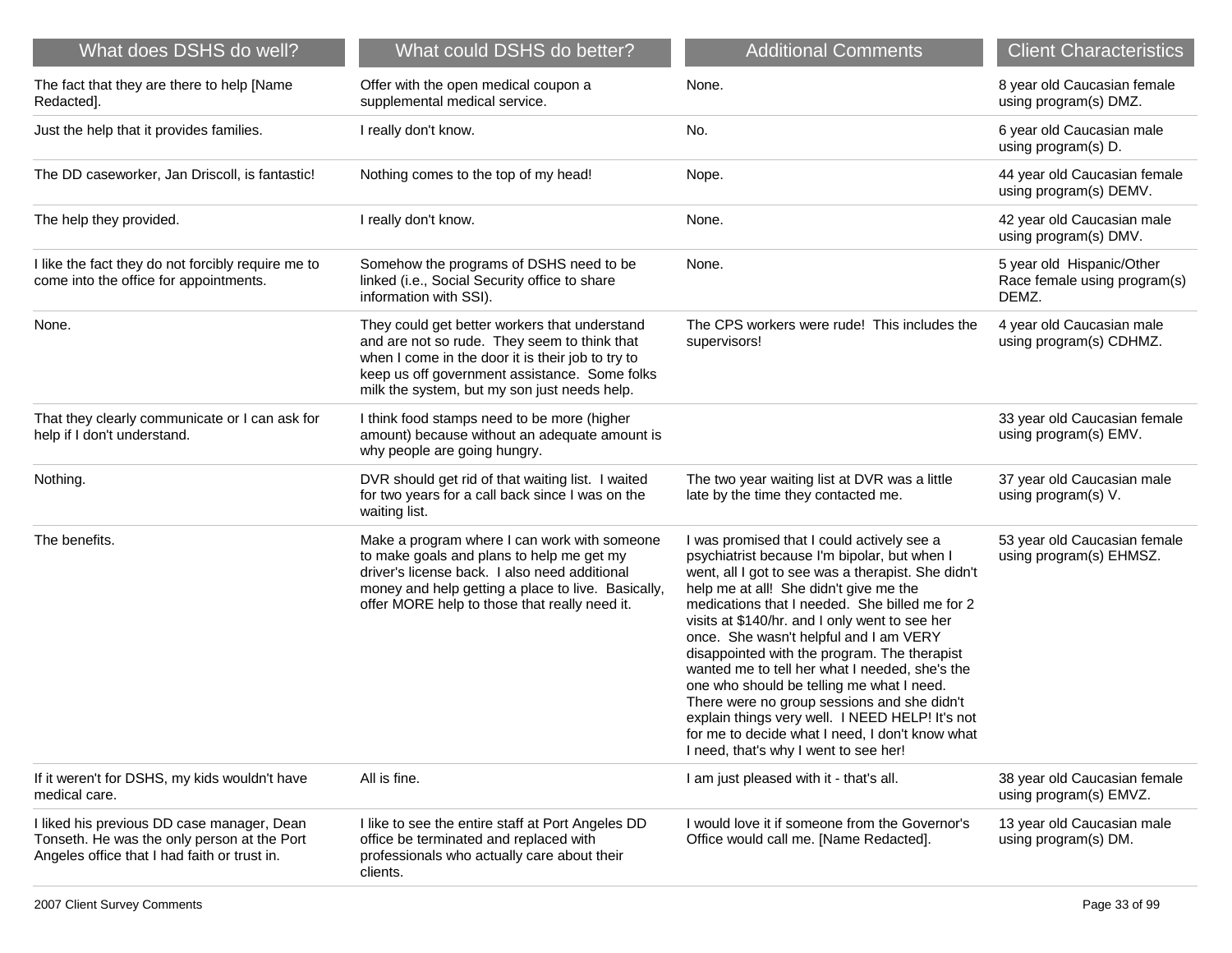| What does DSHS do well?                                                                                      | What could DSHS do better?                                                                                                                                                                                                                                  | <b>Additional Comments</b>                                                                                                                                                                                                   | <b>Client Characteristics</b>                                     |
|--------------------------------------------------------------------------------------------------------------|-------------------------------------------------------------------------------------------------------------------------------------------------------------------------------------------------------------------------------------------------------------|------------------------------------------------------------------------------------------------------------------------------------------------------------------------------------------------------------------------------|-------------------------------------------------------------------|
| It helps mothers and their families.                                                                         | Nothing.                                                                                                                                                                                                                                                    | No.                                                                                                                                                                                                                          | 33 year old African American<br>female using program(s)<br>EMVZ.  |
| The meeting of new people and the information I<br>received.                                                 | Stricter urine analysis by the program.                                                                                                                                                                                                                     | More confidentiality in the DRUG and<br>ALCOHOL programs.                                                                                                                                                                    | 27 year old Caucasian male<br>using program(s) S.                 |
| I don't like dealing with DSHS but I like dealing<br>with DVR.                                               | In thinking about DVR, I see nothing that needs<br>to be changed. I have the best DVR counselor<br>God ever made - Richard Foy.                                                                                                                             | I am so thankful that there is a program like<br>DVR and that whomever who picks the staff<br>had the insight to pick someone like DVR<br>counselor Richard Foy. He is kind and sincere<br>and is a very lovely, lovely man! | 51 year old Caucasian female<br>using program(s) V.               |
| The medical services, which are great.                                                                       | Nothing I can think of.                                                                                                                                                                                                                                     | None.                                                                                                                                                                                                                        | 6 year old Caucasian female<br>using program(s) DEMZ.             |
| None.                                                                                                        | There need to be more Medicaid choices. There<br>is a great deal of under-reimbursement. Clinics<br>that accept medical coupons provide less than<br>adequate care after waiting a long time.<br>Reimbursement needs to increased and<br>paperwork reduced. |                                                                                                                                                                                                                              | 51 year old Caucasian male<br>using program(s) DM.                |
| Nothing.                                                                                                     | I think that DSHS could be more responsive to<br>people that need DVR services. I got hurt and<br>couldn't get help from DVR.                                                                                                                               | No.                                                                                                                                                                                                                          | 57 year old Caucasian female<br>using program(s) V.               |
| That they try to help.                                                                                       | They need to increase the food stamp income<br>standard for families to qualify.                                                                                                                                                                            | None.                                                                                                                                                                                                                        | 44 year old Caucasian male<br>using program(s) D.                 |
| Talking with the caseworkers.                                                                                | For new clients, really sit down with them and<br>explain what's required of them.                                                                                                                                                                          | None.                                                                                                                                                                                                                        | 6 year old Caucasian female<br>using program(s) CDEMZ.            |
| [Name Redacted] casemanager.                                                                                 | Hire more staff in the CSO.                                                                                                                                                                                                                                 | None.                                                                                                                                                                                                                        | 33 year old Caucasian male<br>using program(s) DM.                |
| The help and the courtesy of the workers                                                                     | Nothing I see.                                                                                                                                                                                                                                              | None.                                                                                                                                                                                                                        | 17 year old Hispanic/Other<br>Race female using program(s)<br>DM. |
| Local.                                                                                                       | Force local dentists to provide service for people<br>with the medical coupons.                                                                                                                                                                             | The CHIPS program - you don't have to be a<br>citizen to get on this program. But, I was on a<br>waiting list for 18 months and never did get<br>services. The undocumented folks got service<br>before I did!               | 3 year old Caucasian female<br>using program(s) EM.               |
| I like the fact that all the medical tests that [Name<br>Redacted] required were done in a timely<br>manner. | Have more doctors that accept the medical<br>coupon.                                                                                                                                                                                                        | None.                                                                                                                                                                                                                        | 2 year old Caucasian female<br>using program(s) DM.               |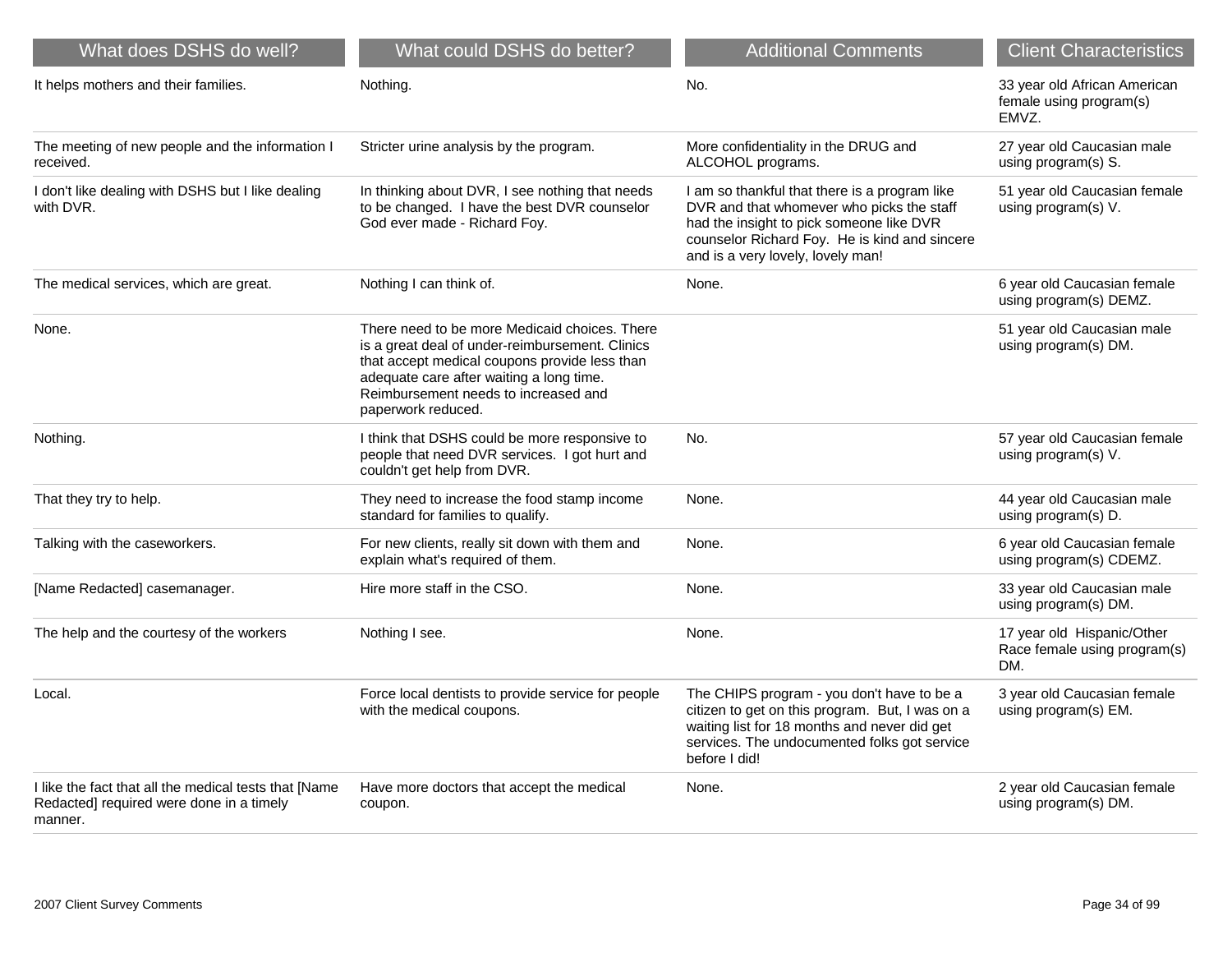| What does DSHS do well?                                                                                                                                                                                                                   | What could DSHS do better?                                                                                                                                                                                                                                                                                                                                                                   | <b>Additional Comments</b>                                                           | <b>Client Characteristics</b>                               |
|-------------------------------------------------------------------------------------------------------------------------------------------------------------------------------------------------------------------------------------------|----------------------------------------------------------------------------------------------------------------------------------------------------------------------------------------------------------------------------------------------------------------------------------------------------------------------------------------------------------------------------------------------|--------------------------------------------------------------------------------------|-------------------------------------------------------------|
| Nothing.                                                                                                                                                                                                                                  | I have medical problems. When I wanted to get<br>on services, I had to drop Basic Health and go<br>onto DSHS medical coupons - if they didn't think<br>I qualified, I would have to go back to Basic<br>Health and endure a 9-month waiting period.<br>The DVR counselor hasn't called me back since<br>September 2006! I will call him but I think he<br>should have contacted me long ago. | I am unhappy with the services and what<br>happens to me? I fall through the cracks! | 44 year old Caucasian female<br>using program(s) EV.        |
| Location of CSO.                                                                                                                                                                                                                          | Help me get a grant.                                                                                                                                                                                                                                                                                                                                                                         | None.                                                                                | 63 year old Other Race male<br>using program(s) EMV.        |
| They provide services - I like that best. They are<br>able to refer people to the correct agencies.                                                                                                                                       | Have the caseworkers more available. The DVR<br>waiting list is long and you have to meet the<br>specific qualifications to get immediate help.                                                                                                                                                                                                                                              | No.                                                                                  | 41 year old African American<br>female using program(s) VX. |
| I appreciate the medical coverage than I would<br>otherwise not have for my family.                                                                                                                                                       | Have more dental providers who accept the<br>medical coupon that are actual dentists and not<br>just the community clinic.                                                                                                                                                                                                                                                                   | None.                                                                                | 8 year old African American<br>female using program(s) DM.  |
| I like the structured help they gave me.                                                                                                                                                                                                  | Nothing.                                                                                                                                                                                                                                                                                                                                                                                     | None.                                                                                | 31 year old Caucasian male<br>using program(s) V.           |
| The help when I need it.                                                                                                                                                                                                                  | Reduce paperwork by sending out only one set;<br>not multiple sets.                                                                                                                                                                                                                                                                                                                          | None.                                                                                | 42 year old Caucasian female<br>using program(s) EHMV.      |
| I like working with DVR because they are on top<br>of everything. The other programs said they sent<br>me documents and I didn't get them. Then, I had<br>to jump through hoops to get back on track. But,<br>DVR was very good about it. | They could listen better and not assume that a<br>client is not telling the truth.                                                                                                                                                                                                                                                                                                           | Not really.                                                                          | 56 year old African American<br>male using program(s) EHMV. |
| Nothing.                                                                                                                                                                                                                                  | Better qualified staff. Better understanding of<br>client needs. Better listening skills to client<br>needs.                                                                                                                                                                                                                                                                                 | No.                                                                                  | 24 year old Caucasian male<br>using program(s) MV.          |
| I like that they treat everyone the same.                                                                                                                                                                                                 | Better information on services that are available<br>and how to go about getting the services.                                                                                                                                                                                                                                                                                               | None.                                                                                | 15 year old Caucasian male<br>using program(s) CDMZ.        |
| They are good and help us a lot.                                                                                                                                                                                                          | I don't know.                                                                                                                                                                                                                                                                                                                                                                                | None.                                                                                | 45 year old Caucasian female<br>using program(s) EHM.       |
| The short term Child Support.                                                                                                                                                                                                             | Upgrade the computers that the staff use. I don't<br>like the cumbersome nature of updating the<br>system. It takes too long to make changes and I<br>got into arrears because of the system. How can<br>my child turning 18 be the only one in the system<br>to cause issues and problems?                                                                                                  | No.                                                                                  | 18 year old Caucasian male<br>using program(s) VZ.          |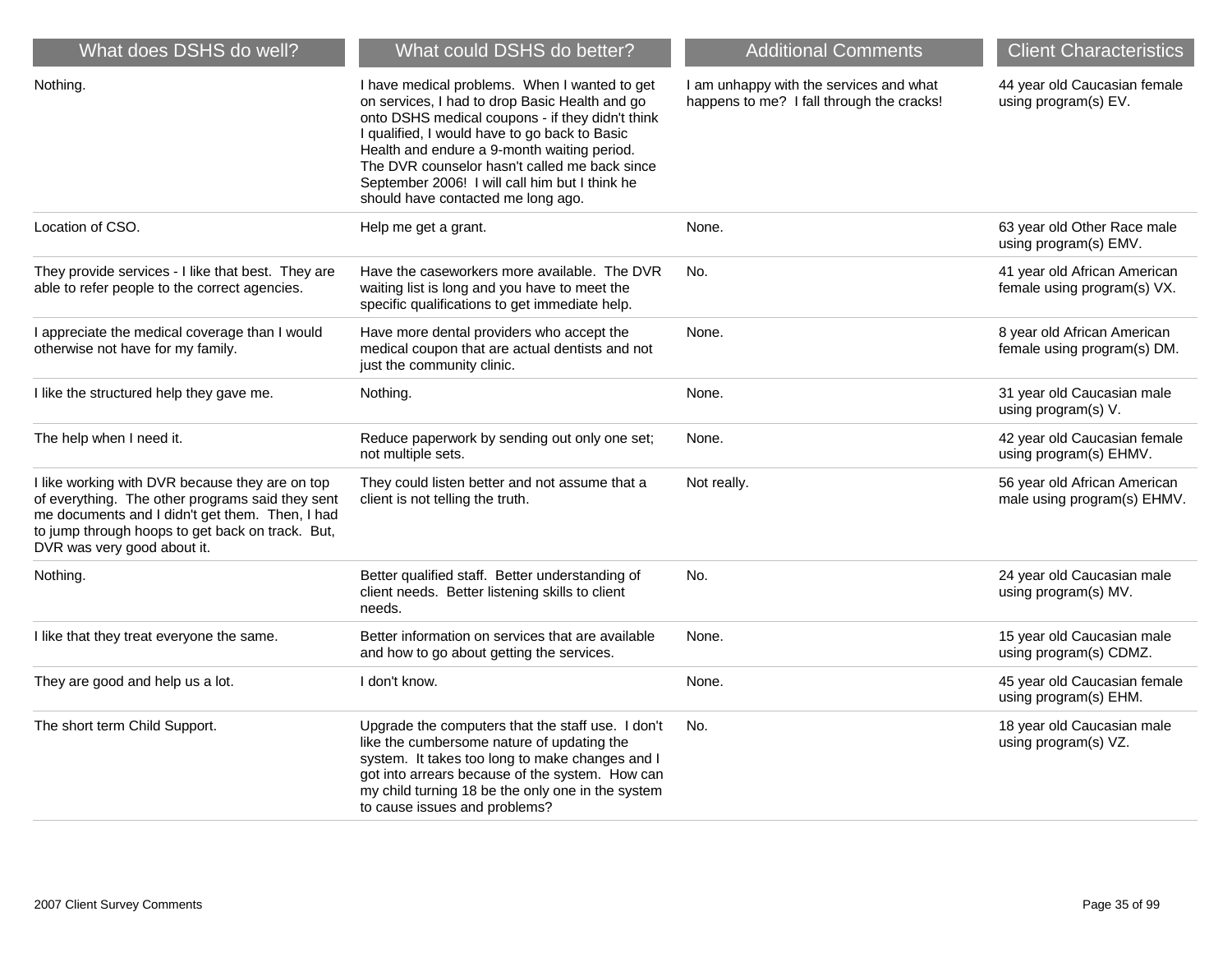| What does DSHS do well?                                                                                       | What could DSHS do better?                                                                                                                                                                                                                                                                       | <b>Additional Comments</b>                                                                                                                                                                                                                                                                        | <b>Client Characteristics</b>                                     |
|---------------------------------------------------------------------------------------------------------------|--------------------------------------------------------------------------------------------------------------------------------------------------------------------------------------------------------------------------------------------------------------------------------------------------|---------------------------------------------------------------------------------------------------------------------------------------------------------------------------------------------------------------------------------------------------------------------------------------------------|-------------------------------------------------------------------|
| The people at the Lakeway Aging and Adult<br>Service office really care and go out of their way<br>to help    | DSHS needs more providers who accept<br>Medicaid. The program also needs to be<br>providing full dental coverage to people who<br>have diabetes.                                                                                                                                                 | None.                                                                                                                                                                                                                                                                                             | 63 year old Caucasian female<br>using program(s) AEHM.            |
| No.                                                                                                           | No idea.                                                                                                                                                                                                                                                                                         | No.                                                                                                                                                                                                                                                                                               | 18 year old Asian American<br>female using program(s) EM.         |
| They are punctual. They always help me feel<br>good.                                                          | Nothing.                                                                                                                                                                                                                                                                                         | No.                                                                                                                                                                                                                                                                                               | 76 year old Other Race male<br>using program(s) AEM.              |
| They are understanding.                                                                                       | No comment.                                                                                                                                                                                                                                                                                      | No.                                                                                                                                                                                                                                                                                               | 3 year old Caucasian female<br>using program(s) CEM.              |
| They are good and help and really care for<br>[Name Redacted] welfare.                                        | Rewrite the WACs in a simplified language that<br>doesn't need an interpreter to understand.                                                                                                                                                                                                     | None.                                                                                                                                                                                                                                                                                             | 53 year old Caucasian female<br>using program(s) DM.              |
| They are quick on the mental health services.<br>Everything else seems to be much slower.                     | Child Support sends us letters all the time asking<br>for information on the children's father. We are<br>trying to adopt the children and the children's<br>father has lost parental rights through the courts.<br>Child Support should know this and not send up<br>all these letters.         | Seems to be OK with me.                                                                                                                                                                                                                                                                           | 15 year old Caucasian female<br>using program(s) EHMZ.            |
| They kept me updated on what letters, how much<br>in food stamps, etc. I would get.                           | If I call DSHS with a question and leave a<br>message, DSHS should call me back very<br>quickly.                                                                                                                                                                                                 | I am good.                                                                                                                                                                                                                                                                                        | 24 year old Hispanic/Other<br>Race female using program(s)<br>EV. |
| Not a lot really - I wish I was able to work. If you<br>have Social Security or SSI - DSHS won't help<br>you. | Help us with one time move-in costs to an<br>apartment.                                                                                                                                                                                                                                          | With food stamps, I was getting \$220 per<br>month and they recalculated my benefits and<br>now I only get \$86 per month. I have a 14-<br>year-old son who has a bottomless pit for a<br>stomach! DSHS should reevaluate income<br>standards when calculating benefits!                          | 47 year old Caucasian female<br>using program(s) CEMZ.            |
| Nothing.                                                                                                      | Nothingthey should give more money to help<br>pay rent. And child support should go after both<br>of the fathers.                                                                                                                                                                                | None.                                                                                                                                                                                                                                                                                             | 7 year old Caucasian female<br>using program(s) EMZ.              |
| The people are all very courteous to work with.<br>My caseworker is very helpful.                             | One time I dropped off some paperwork at the<br>CSO and the DSHS staffer grabbed the papers<br>and threw them on the desk. I was worried that<br>the paperwork would get properly taken care of.<br>I did what another worker told me to do, and then<br>I was treated rudely by another worker. | One time I submitted information via computer,<br>as requested. When I checked with the DSHS<br>office, I was told it wasn't there and my<br>benefits would be delayed. Then she checked<br>another computer and found it was there. It<br>seems that DSHS communication could be<br>much better! | 49 year old Caucasian female<br>using program(s) EM.              |
| I don't like dealing with DSHS at all.                                                                        | I don't think there is anything they can do to<br>improve.                                                                                                                                                                                                                                       | No.                                                                                                                                                                                                                                                                                               | 40 year old Caucasian male<br>using program(s) E.                 |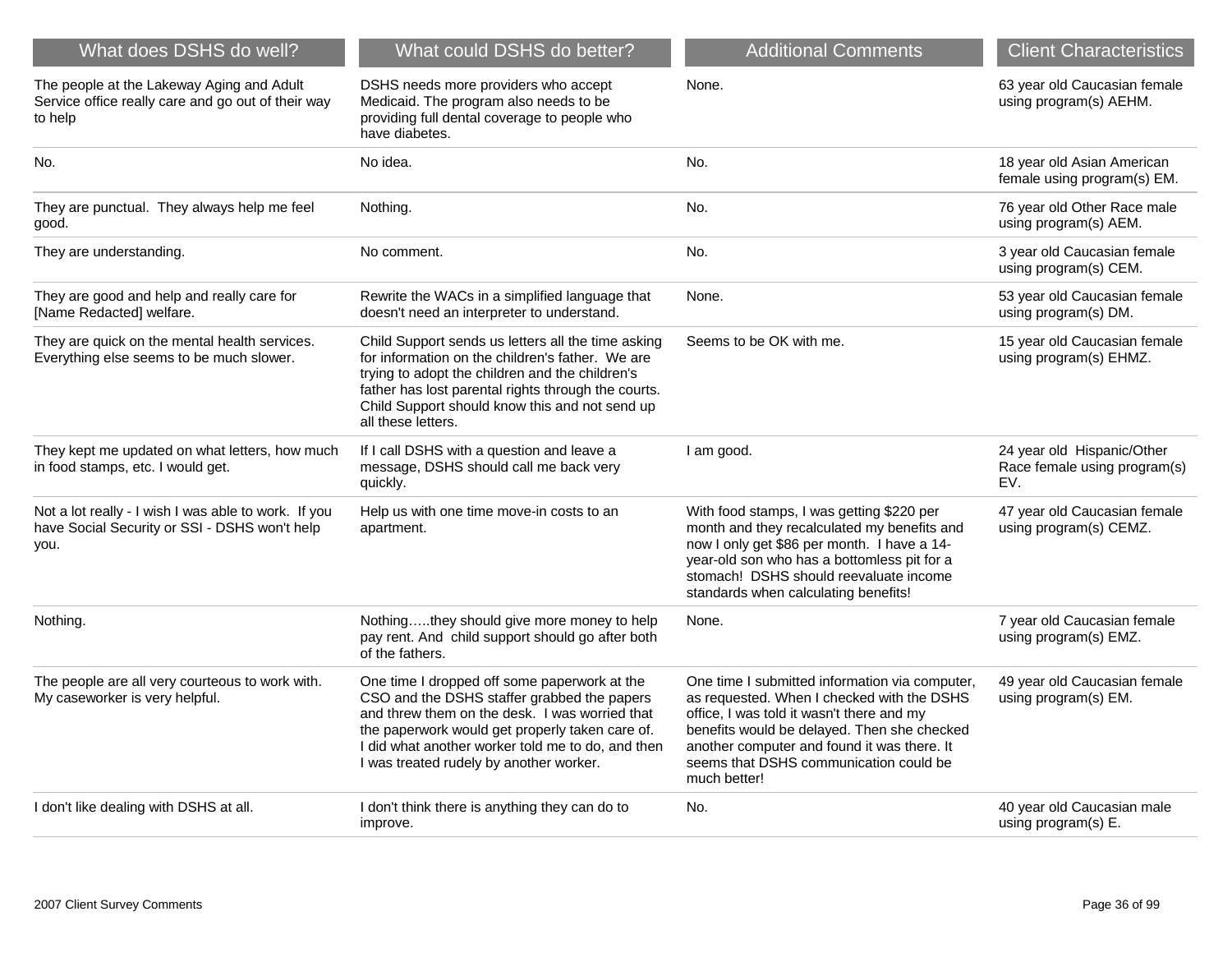| What does DSHS do well?                                                                                                                                        | What could DSHS do better?                                                                                                                                                                                                                                                                 | <b>Additional Comments</b>                                                                                                                                                                                                                  | <b>Client Characteristics</b>                                      |
|----------------------------------------------------------------------------------------------------------------------------------------------------------------|--------------------------------------------------------------------------------------------------------------------------------------------------------------------------------------------------------------------------------------------------------------------------------------------|---------------------------------------------------------------------------------------------------------------------------------------------------------------------------------------------------------------------------------------------|--------------------------------------------------------------------|
| I like the fact that I never get the feeling that<br>someone is looking down their nose at you<br>because you are getting assistance.                          | DSHS should find more dentists that will provide<br>services and dentists that are more responsive to<br>patient's needs. They shouldn't act like God (the<br>dentists, that is). It appeared at times that the<br>left hand of DSHS didn't know what the right<br>hand of DSHS was doing. | I appreciate very much the services. I wish<br>that DSHS would make sure that your benefits<br>were delivered by the day that you are<br>supposed to have them. That might mean<br>delivering them a day or two early in some<br>instances. | 53 year old Caucasian male<br>using program(s) EHMV.               |
| Nothing.                                                                                                                                                       | For a family of 4, if you make \$2,000 you don't<br>qualify for food stamps. \$2,000 is not enough to<br>live on. If you are lucky, you might find a decent<br>apartment for \$900 or \$1,000.                                                                                             | I am frustrated since I am a 20-year military<br>veteran, and now have to ask for assistance<br>and then am told that I make too much money!                                                                                                | 18 year old Caucasian male<br>using program(s) EM.                 |
| I can call them any time and they are there for<br>me.                                                                                                         | I can't think of anything.                                                                                                                                                                                                                                                                 | None.                                                                                                                                                                                                                                       | 20 year old Caucasian female<br>using program(s) V.                |
| They are always there to help my kids.                                                                                                                         | DSHS should work on improving speed of<br>contacting clients by mail and by phone.                                                                                                                                                                                                         | No, not at all.                                                                                                                                                                                                                             | 3 year old Caucasian male<br>using program(s) EM.                  |
| Nothing.                                                                                                                                                       | They could return my phone calls. I called & left<br>a messages and no one at CSO ever called me<br>back.                                                                                                                                                                                  | Nope.                                                                                                                                                                                                                                       | 5 year old Caucasian female<br>using program(s) EM.                |
| No comment.                                                                                                                                                    | After they listen to someone, please guide<br>people through different kinds of options.                                                                                                                                                                                                   | Nope.                                                                                                                                                                                                                                       | 11 year old Hispanic/Other<br>Race female using program(s)<br>EMZ. |
| Availability for numerous people that need help.                                                                                                               | Better communication between state agencies.<br>DSHS didn't have answers; I was sent to Basic<br>Health, and they more or less sent me back to<br>DSHS.                                                                                                                                    | I am OK.                                                                                                                                                                                                                                    | 19 year old female using<br>program(s) EM.                         |
| I like the fact that my daughter is hearing<br>impaired, and there has never been an issue of<br>going to specialists for her problems. It all<br>worked well. | Just that when I call - you have to answer 50<br>questions with your phone pad, enter your zip<br>code, you just want to get transferred. I have<br>three children and don't have time for that!                                                                                           | When my husband needed to go into chemical<br>dependency, DSHS was on the ball and<br>helped him! They got him into the program<br>and it really helped him!                                                                                | 1 year old Caucasian female<br>using program(s) EM.                |
| It's easy to get to.                                                                                                                                           | Nothing I can think of.                                                                                                                                                                                                                                                                    | No.                                                                                                                                                                                                                                         | 34 year old Other Race<br>female using program(s) EMV.             |
| They are understanding and found the solution to<br>what my problems were.                                                                                     | Nothing - they were very good!                                                                                                                                                                                                                                                             | Linda Pomeroy has done an exceptional job in<br>helping me! She works at DVR.                                                                                                                                                               | 44 year old Caucasian male<br>using program(s) V.                  |
| The service.                                                                                                                                                   | Help with a lot of stuff.                                                                                                                                                                                                                                                                  | No.                                                                                                                                                                                                                                         | 32 year old Asian American<br>male using program(s) EHM.           |
| They do quality work - they really do. But, they<br>do a lot of hesitating in helping people out. Other<br>than that, they are OK.                             | DSHS could pay higher monthly grant amounts.<br>People can't live off of \$321 per month.                                                                                                                                                                                                  | None.                                                                                                                                                                                                                                       | 45 year old Other Race male<br>using program(s) EHMSB.             |
| The fact that they do not discriminate even<br>though I am working full-time. They don't think I<br>am looking for a crutch.                                   | Actually have live people to talk to instead of<br>waiting on telephone hold for a long time.                                                                                                                                                                                              | It seems like they want the paperwork in right<br>now but DSHS takes forever to respond back<br>to me.                                                                                                                                      | 8 year old Caucasian male<br>using program(s) CDEHM.               |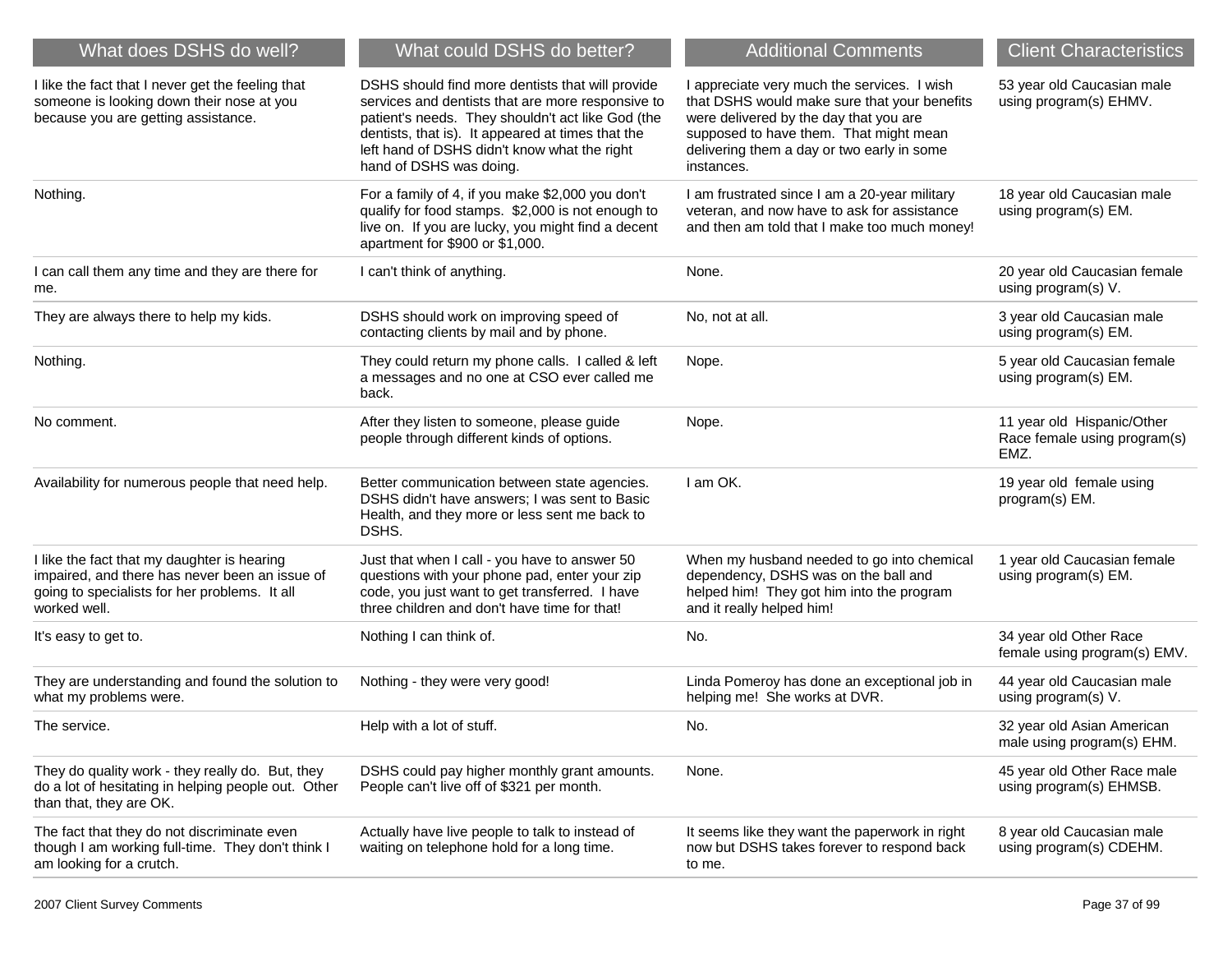| What does DSHS do well?                                                 | What could DSHS do better?                                                                                                                                                                                                                                                                                         | <b>Additional Comments</b>                                                                                                                                                                             | <b>Client Characteristics</b>                             |
|-------------------------------------------------------------------------|--------------------------------------------------------------------------------------------------------------------------------------------------------------------------------------------------------------------------------------------------------------------------------------------------------------------|--------------------------------------------------------------------------------------------------------------------------------------------------------------------------------------------------------|-----------------------------------------------------------|
| That you don't have to go into the office each<br>month.                | More respect for the people that need the<br>assistance, and not the people that don't.                                                                                                                                                                                                                            | None.                                                                                                                                                                                                  | 41 year old African American<br>male using program(s) EX. |
| I like the people.                                                      | SSI could be higher.                                                                                                                                                                                                                                                                                               |                                                                                                                                                                                                        | 28 year old Caucasian male<br>using program(s) EHM.       |
| Nothing that I can think of.                                            | They need to continue going out to visit foster<br>care families as a follow-up after the child is<br>placed in the home. The social worker needs to<br>call me back to report what he found out.                                                                                                                  | No, I covered everything.                                                                                                                                                                              | 48 year old Caucasian female<br>using program(s) CVX.     |
| DSHS provides the assistance needed.                                    | They need to explain things better, so that a<br>person who does not know the system can figure<br>out what is needed and provide that information<br>in a timely matter. Clearer for a new person on<br>assistance. When she gets cut off, she does not<br>know what to do and how to get her assistance<br>back. | None.                                                                                                                                                                                                  | 70 year old Caucasian female<br>using program(s) EM.      |
| I am happy with DVR, and the food stamps work.                          | The dental coverage could cover more things<br>and have more dentists accept the medical<br>coupons.                                                                                                                                                                                                               | Nope.                                                                                                                                                                                                  | 60 year old Caucasian female<br>using program(s) EMV.     |
| Nothing.                                                                | It's so negative that I cannot put it into words.                                                                                                                                                                                                                                                                  | I don't really understand the role of DSHS in<br>serving my daughter. We were not served<br>directly by DSHS, so it was difficult to properly<br>answer the questions presented about DDD<br>services. | 5 year old Caucasian female<br>using program(s) DMZ.      |
| The help that they have provided for us.                                | Understaffed and when I need to have a<br>telephone interview with them it has been hard to<br>schedule time with them.                                                                                                                                                                                            | None.                                                                                                                                                                                                  | 5 year old Caucasian female<br>using program(s) EM.       |
| Helps with the medical expenses for [Name<br>Redacted].                 | It takes a long time to get in to see a doctor. The<br>doctors are always really full with appointments.<br>Need more providers in the Valley that take the<br>medical card.                                                                                                                                       |                                                                                                                                                                                                        | 13 year old Asian American<br>male using program(s) EM.   |
| They make sure my son and I survive.                                    | Move the DVR waiting list much quicker.                                                                                                                                                                                                                                                                            | No.                                                                                                                                                                                                    | 40 year old Caucasian male<br>using program(s) EMVZ.      |
| The help for [Name Redacted]                                            | Need to get information out to the public about<br>available services.                                                                                                                                                                                                                                             | None.                                                                                                                                                                                                  | 14 year old Caucasian female<br>using program(s) CDM.     |
| One-on-one contact. Provide services when<br>needed. Workers are great. | Be nice when you call with a problem. Open-<br>minded.                                                                                                                                                                                                                                                             | None.                                                                                                                                                                                                  | 10 year old Caucasian female<br>using program(s) EMZ.     |
| No comment.                                                             | Nothing.                                                                                                                                                                                                                                                                                                           | None.                                                                                                                                                                                                  | 3 year old Caucasian male<br>using program(s) D.          |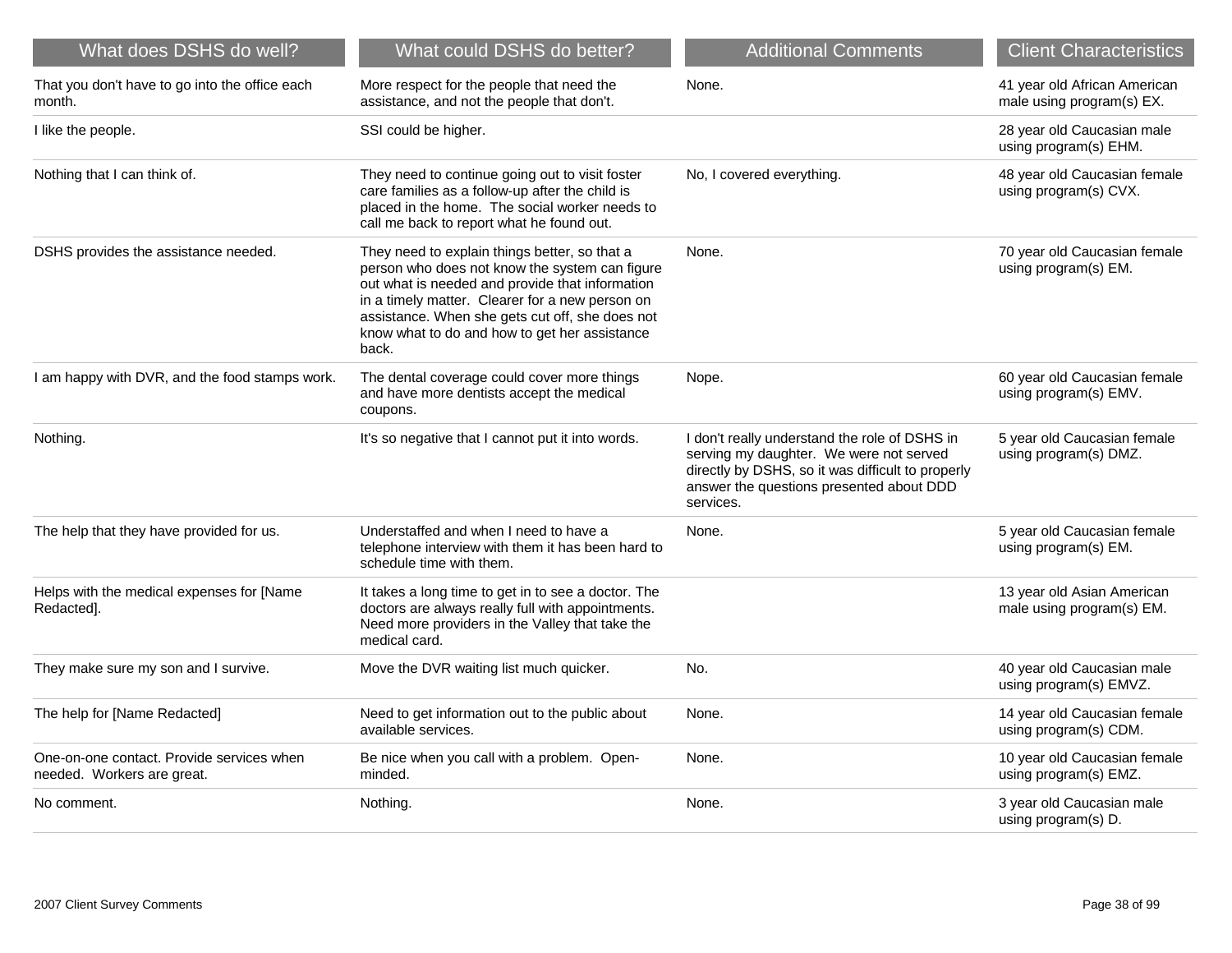| What does DSHS do well?                                                                                                                      | What could DSHS do better?                                                                                                                                                                                                              | <b>Additional Comments</b>                                                                                                                                            | <b>Client Characteristics</b>                              |
|----------------------------------------------------------------------------------------------------------------------------------------------|-----------------------------------------------------------------------------------------------------------------------------------------------------------------------------------------------------------------------------------------|-----------------------------------------------------------------------------------------------------------------------------------------------------------------------|------------------------------------------------------------|
| People are kind and understanding. They<br>provide the services that I need.                                                                 | Need to be able to do just one review for both<br>food stamps and child care. Childcare workers<br>need to communicate with the financial worker.<br>Communication between the workers of each<br>program, and streamline the mailings. | They do a great job.                                                                                                                                                  | 42 year old Caucasian female<br>using program(s) E.        |
| They provide you with the information needed in<br>order to continue your assistance without a<br>problem. Letters are clear.                | Increase the amount of food stamps each month.                                                                                                                                                                                          | None.                                                                                                                                                                 | 66 year old Caucasian female<br>using program(s) EM.       |
| The help.                                                                                                                                    | I don't know.                                                                                                                                                                                                                           | None.                                                                                                                                                                 | 56 year old Caucasian female<br>using program(s) DEM.      |
| They provide the services like day care and<br>money which we need. CPS helped in getting<br>the girls to us.                                | Foster care workers communicate with the<br>financial workers. Have the social workers more<br>up to date as to the different requirements for<br>each program.                                                                         | None.                                                                                                                                                                 | 30 year old Caucasian female<br>using program(s) EZ.       |
| They are there for you and they listen to you.<br>They provide what I need.                                                                  | Nothing.                                                                                                                                                                                                                                | None.                                                                                                                                                                 | 74 year old Caucasian male<br>using program(s) EM.         |
| There are services that are available for people<br>who need them and can't afford them.                                                     | Attitude with the people that came in to see<br>them. Better social skills.                                                                                                                                                             | None.                                                                                                                                                                 | 37 year old Caucasian female<br>using program(s) EHMZ.     |
| Help you with services, and explain things when<br>you don't understand them. They try to make<br>sure that you understand what is going on. | Increase the budget to service more people, and<br>to help release the stress on the employees.<br>Shorten their caseloads.                                                                                                             | They are doing the best that they can.                                                                                                                                | 27 year old Caucasian male<br>using program(s) EHMX.       |
| Provides medical assistance for my family.                                                                                                   | Nicer to people. Provide services in a better<br>manner for people on the edge of eligibility.                                                                                                                                          | None.                                                                                                                                                                 | 3 year old Caucasian male<br>using program(s) CEM.         |
| I think everything is good.                                                                                                                  | I don't have a suggestion.                                                                                                                                                                                                              | The check for February got lost (SSI). SSI<br>wrote me a money order and I cashed it.<br>Three days later we found the check that got<br>lost. I sent it back to SSI. | 67 year old Caucasian female<br>using program(s) AEM.      |
| Services are free and they provide me with the<br>assistance that I need.                                                                    | Increase the amount of food stamps that I get<br>each month. Quit giving assistance to the able-<br>bodied person who can work and get a job.                                                                                           | None.                                                                                                                                                                 | 68 year old Caucasian female<br>using program(s) EM.       |
| Not sure.                                                                                                                                    | Just make it easier to get ahold of a live person.<br>No more of this 30 minute wait on the telephone.                                                                                                                                  | Not applicable.                                                                                                                                                       | 34 year old Caucasian male<br>using program(s) CEMSZ.      |
| The workers are nice.                                                                                                                        | Nothing, they do a good job.                                                                                                                                                                                                            | None.                                                                                                                                                                 | 38 year old Caucasian male<br>using program(s) AM.         |
| The workers are good about helping with<br>problems.                                                                                         | Expedite the application process for elderly<br>services.                                                                                                                                                                               | None.                                                                                                                                                                 | 58 year old Caucasian male<br>using program(s) AHM.        |
| That I am able to receive medical for my children.                                                                                           | More food stamps.                                                                                                                                                                                                                       |                                                                                                                                                                       | 9 year old American Indian<br>female using program(s) EMZ. |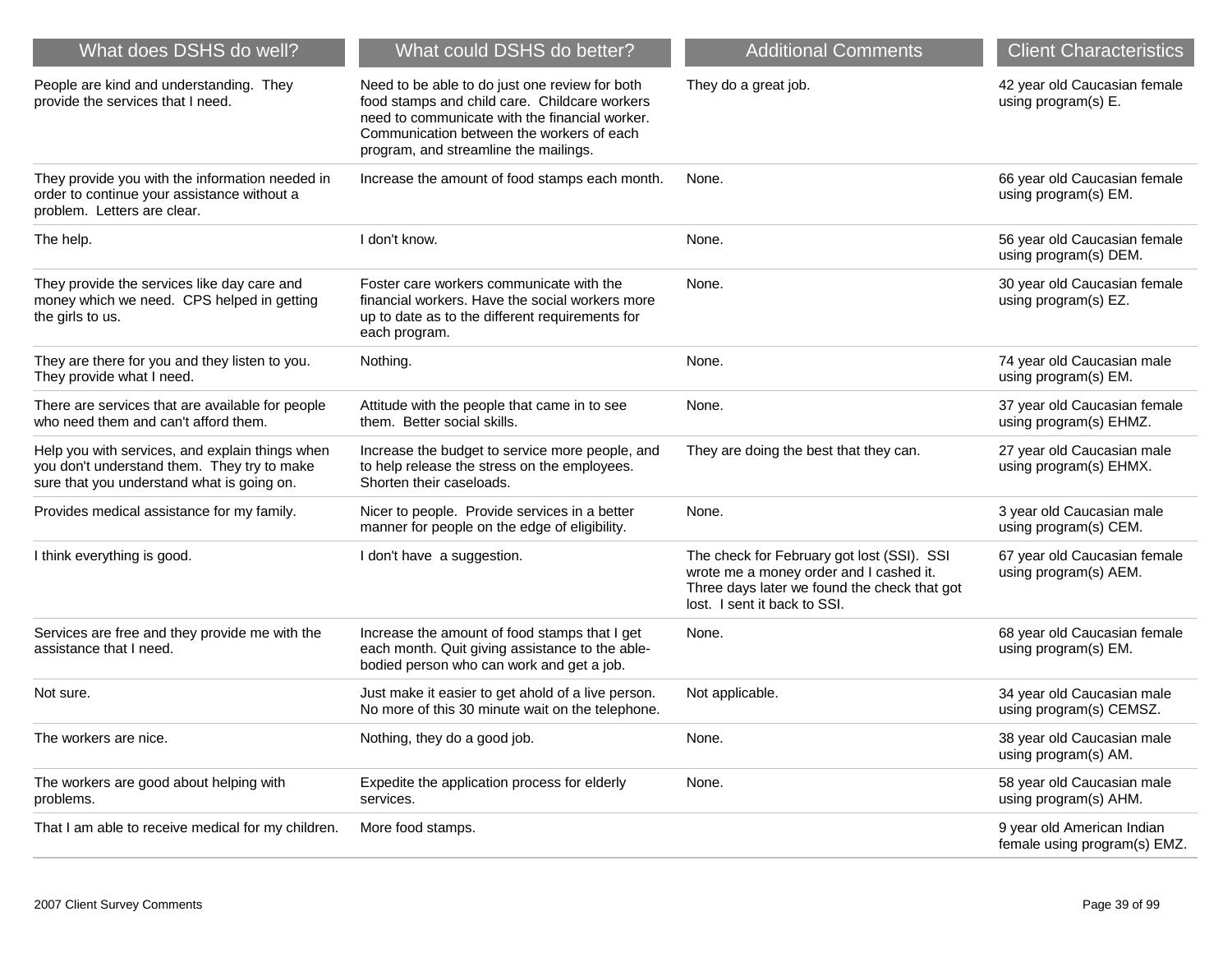| What does DSHS do well?                                                                                                          | What could DSHS do better?                                                                                                                                                                                                                                                                                                                                     | <b>Additional Comments</b>                                                                                                                                                                                                                                                                   | <b>Client Characteristics</b>                                |
|----------------------------------------------------------------------------------------------------------------------------------|----------------------------------------------------------------------------------------------------------------------------------------------------------------------------------------------------------------------------------------------------------------------------------------------------------------------------------------------------------------|----------------------------------------------------------------------------------------------------------------------------------------------------------------------------------------------------------------------------------------------------------------------------------------------|--------------------------------------------------------------|
| I liked that they treated me like an individual.                                                                                 | Improve communication between their own staff<br>members.                                                                                                                                                                                                                                                                                                      | Overall, DSHS did a real good job for me.                                                                                                                                                                                                                                                    | 30 year old Caucasian female<br>using program(s) CEHM.       |
| Provide service for my mom.                                                                                                      | Give people respect. Treat people in the same<br>way whether they are old, young, disabled, etc.                                                                                                                                                                                                                                                               | None.                                                                                                                                                                                                                                                                                        | 76 year old Asian American<br>female using program(s) AEM.   |
| They provide the services that I need in a timely<br>matter. Programs haven't changed so therefore<br>it easy to get assistance. | Less paperwork.                                                                                                                                                                                                                                                                                                                                                | None.                                                                                                                                                                                                                                                                                        | 17 year old Caucasian female<br>using program(s) EMZ.        |
| I like the medical services and the services<br>provided through Mental Health.                                                  | I think if you are a millionaire or poor or disabled,<br>you deserve the same respect as anyone else. I<br>feel when you walk in the welfare office door you<br>have a label on you and you are treated like a<br>loser and rudely at the office. I felt I was treated<br>as a third class citizen. I didn't get any respect or<br>any kindness at the office. | Stop putting me through hell at the DSHS<br>offices! Stop changing things, different<br>payment amounts, I get too many letters, too<br>many changes!                                                                                                                                        | 50 year old Caucasian female<br>using program(s) EHMV.       |
| Nothing.                                                                                                                         | Pay the caregivers more money.                                                                                                                                                                                                                                                                                                                                 | None.                                                                                                                                                                                                                                                                                        | 52 year old African American<br>male using program(s) ADEM.  |
| That they understood my problems and my<br>needs with my disability.                                                             | I am OK with the way DSHS is now.                                                                                                                                                                                                                                                                                                                              | I appreciate the chance to win the \$250 in<br>groceries.                                                                                                                                                                                                                                    | 58 year old Caucasian female<br>using program(s) EMSV.       |
| Friendly, and they understand your needs. They<br>provide extra help when needed.                                                | More food stamps each month. Teenagers eat<br>more as they get older.                                                                                                                                                                                                                                                                                          | None.                                                                                                                                                                                                                                                                                        | 16 year old Caucasian female<br>using program(s) EMZ.        |
| Nothing much.                                                                                                                    | Make clear what is available for services and<br>clearer written communications.                                                                                                                                                                                                                                                                               | None.                                                                                                                                                                                                                                                                                        | 56 year old African American<br>female using program(s) AEM. |
| Nothing.                                                                                                                         | Their 1-800 number response could be a little<br>quicker.                                                                                                                                                                                                                                                                                                      | No.                                                                                                                                                                                                                                                                                          | 49 year old Caucasian male<br>using program(s) EHMV.         |
| The DD employees are helpful.                                                                                                    | Make the system at DD more user-friendly.                                                                                                                                                                                                                                                                                                                      | In our case services are available, but<br>available in a package that required me to<br>jump through so many hoops in getting<br>appropriate signatures (and the time that<br>required) that it resulted in loss of some of the<br>funds that would have otherwise been<br>disbursed to us. | 8 year old Caucasian female<br>using program(s) D.           |
| The medical is good.                                                                                                             | The sequence and timing of application before<br>11 a.m. and then having to return for an<br>appointment on a later date or sometimes the<br>same day is unreasonable.                                                                                                                                                                                         | No.                                                                                                                                                                                                                                                                                          | 24 year old Asian American<br>female using program(s) EMS.   |
| The people, in general, are nice to me and<br>everything seems to be well organized.                                             | They tend be very rigid and follow their<br>procedures rather than listening to me and try to<br>determine my needs.                                                                                                                                                                                                                                           | I think the most difficult part of receiving<br>services from DSHS is that an individual's<br>circumstances aren't taken into consideration. I<br>am very ill and don't have a car. They keep<br>insisting that I keep returning to the office to<br>drop off or pick up very small items.   | 47 year old Asian American<br>female using program(s) AEM.   |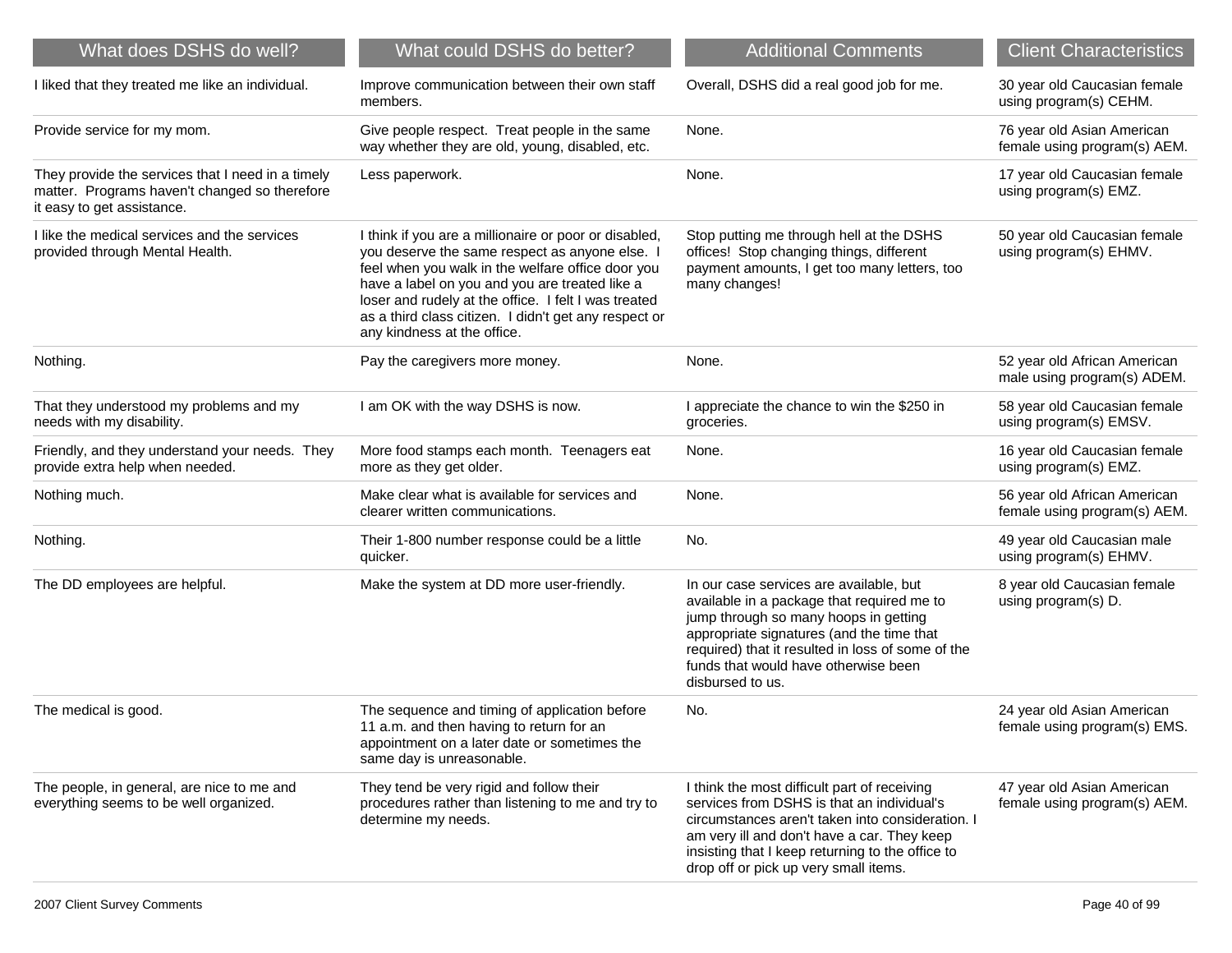| What does DSHS do well?                                                                              | What could DSHS do better?                                                                                                                                                                                                                                                                                                                                                | <b>Additional Comments</b>                                                                                                                                                             | <b>Client Characteristics</b>                              |
|------------------------------------------------------------------------------------------------------|---------------------------------------------------------------------------------------------------------------------------------------------------------------------------------------------------------------------------------------------------------------------------------------------------------------------------------------------------------------------------|----------------------------------------------------------------------------------------------------------------------------------------------------------------------------------------|------------------------------------------------------------|
| They provide the services necessary.                                                                 | Nothing.                                                                                                                                                                                                                                                                                                                                                                  |                                                                                                                                                                                        | 71 year old Asian American<br>male using program(s) AM.    |
| I like it because of they really do take good care<br>of old people in this country.                 | I don't know.                                                                                                                                                                                                                                                                                                                                                             | No.                                                                                                                                                                                    | 79 year old Caucasian female<br>using program(s) AEM.      |
| They are very precise and stick to the<br>procedures and follow up on what they say they<br>will do. | The downside is frequent changing of employees<br>that I must deal with. It is a major setback when<br>they change an employee, you must deal with<br>the new employee and submit many documents<br>again.                                                                                                                                                                | Overall I want to say that I am very happy for<br>what we have received from DSHS. But, the<br>constant changing of employees causes much<br>disruption and resubmission of paperwork! | 78 year old Caucasian female<br>using program(s) AEM.      |
| Do there job well.                                                                                   | Not be so strict on the transportation requirement<br>in WorkFirst when someone does not have a<br>vehicle and bus transportation is not available.                                                                                                                                                                                                                       | None.                                                                                                                                                                                  | 33 year old Caucasian male<br>using program(s) CE.         |
| Nothing at all.                                                                                      | There is a desperate [need] for a central source<br>of information about services that are available<br>and how to apply.                                                                                                                                                                                                                                                 |                                                                                                                                                                                        | 69 year old Caucasian female<br>using program(s) AM.       |
| I like the medical help.                                                                             | Needs more funding for DVR.                                                                                                                                                                                                                                                                                                                                               | Coverage of prescriptions outside of generic<br>drugs when the doctor has justified the need.                                                                                          | 50 year old Caucasian female<br>using program(s) MVZ.      |
| The NW Kidney center helped my wife a lot!                                                           | I don't like the Vietnamese DSHS worker's<br>message left on my home answering machine!<br>Two years ago when I turned in my application<br>for food stamps - a Vietnamese worker left a<br>message on phone & said if I call again and don't<br>get to speak with you or don't hear from you - I<br>will refuse or deny your application. I don't think<br>that is fair. | I think that DSHS is good to my wife.                                                                                                                                                  | 76 year old Asian American<br>female using program(s) AM.  |
| I don't know.                                                                                        | I really can't think of anything now.                                                                                                                                                                                                                                                                                                                                     | None.                                                                                                                                                                                  | 66 year old Asian American<br>female using program(s) AEM. |
| The help                                                                                             | I don't know.                                                                                                                                                                                                                                                                                                                                                             | None.                                                                                                                                                                                  | 29 year old Caucasian male<br>using program(s) DM.         |
| Nothing.                                                                                             | Be responsive to the needs of the people. Also<br>provide DD the funding to implement their<br>services.                                                                                                                                                                                                                                                                  | None.                                                                                                                                                                                  | 13 year old Caucasian female<br>using program(s) D.        |
| Nothing.                                                                                             | No comment.                                                                                                                                                                                                                                                                                                                                                               | No comment.                                                                                                                                                                            | 80 year old Asian American<br>female using program(s) AEM. |
| Nothing.                                                                                             | I don't know.                                                                                                                                                                                                                                                                                                                                                             | None.                                                                                                                                                                                  | 18 year old Caucasian male<br>using program(s) S.          |
| They are everywhere and easy to access.                                                              | I think publishing a list of medical providers who<br>accept the medical ID would be wonderful.                                                                                                                                                                                                                                                                           | None.                                                                                                                                                                                  | 76 year old Caucasian female<br>using program(s) AHM.      |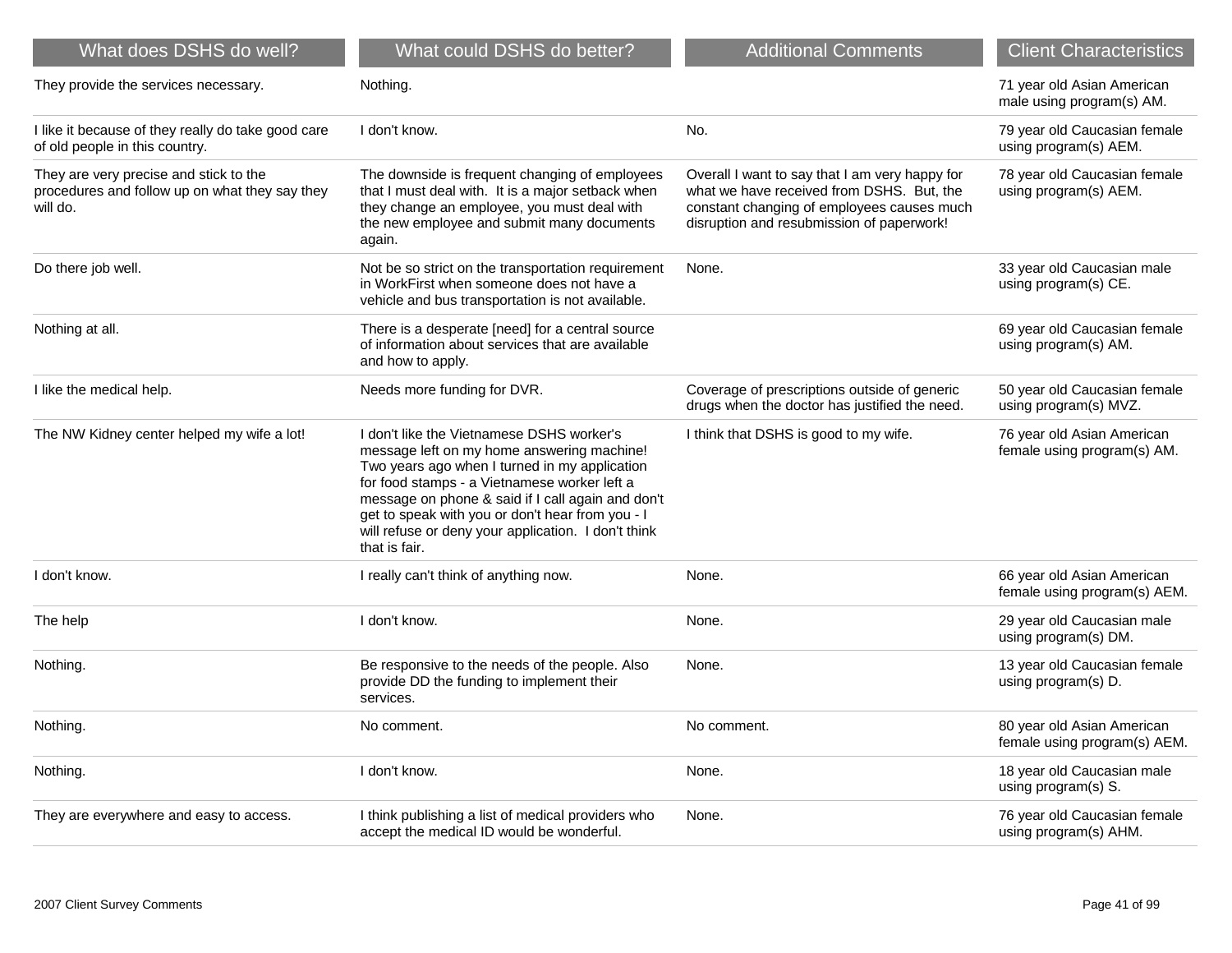| What does DSHS do well?                                                                                                                                                                      | What could DSHS do better?                                                                                                                                                                                                                                                                                                                                                                                                                                                                                                                                                                                                                                                                                                | <b>Additional Comments</b>                                                                                                                    | <b>Client Characteristics</b>                              |
|----------------------------------------------------------------------------------------------------------------------------------------------------------------------------------------------|---------------------------------------------------------------------------------------------------------------------------------------------------------------------------------------------------------------------------------------------------------------------------------------------------------------------------------------------------------------------------------------------------------------------------------------------------------------------------------------------------------------------------------------------------------------------------------------------------------------------------------------------------------------------------------------------------------------------------|-----------------------------------------------------------------------------------------------------------------------------------------------|------------------------------------------------------------|
| They provide assistance when needed.                                                                                                                                                         | They are not flexible. Should have more to live<br>on. The \$58.00 each month is not enough to<br>purchase things that are needed.                                                                                                                                                                                                                                                                                                                                                                                                                                                                                                                                                                                        | None.                                                                                                                                         | 80 year old Caucasian female<br>using program(s) AEM.      |
| I like that they have so many options. It seems<br>like they have a category for everybody, no<br>matter what their problems are.                                                            | I've had a problem with my Social Security<br>payments. When I work for a few months, I send<br>in my pay stubs, but they don't make the<br>deductions for quite a while. Then when I have to<br>quit working, because of my illness, they make<br>the deductions and I'm not working and my<br>payment is really small. It really puts me in a bind.                                                                                                                                                                                                                                                                                                                                                                     | Not applicable.                                                                                                                               | 25 year old Caucasian female<br>using program(s) EMV.      |
| I like the Medical Coupon program. All helps but<br>Medical Assistance is the best!                                                                                                          | Raise the amount of food stamps allocation.                                                                                                                                                                                                                                                                                                                                                                                                                                                                                                                                                                                                                                                                               | No.                                                                                                                                           | 67 year old Asian American<br>male using program(s) AEM.   |
| They provide everything for my Mother and we<br>are very grateful for that!                                                                                                                  | Make the eligibility process more simple!                                                                                                                                                                                                                                                                                                                                                                                                                                                                                                                                                                                                                                                                                 | When I took my mother for her SSI visit, I took<br>her to the CSO mistakenly. They were very<br>rude at the CSO and I didn't appreciate that. | 85 year old Asian American<br>female using program(s) AEM. |
| Nothing.                                                                                                                                                                                     | DSHS made John ineligible for medical coupons<br>for about three months. I paid his bills and then<br>DSHS discovered they had made a mistake and<br>put John back on medical coupons. They then<br>paid all bills incurred during the three month<br>period - then the doctors, dentists and<br>pharmacies reimbursed me!<br>It is very difficult to find a dentist which will accept<br>the medical coupons - the Group Home takes<br>lots of clients to dental schools.<br>DVR staff didn't keep me up to date on what was<br>happening to and for John. Plus, it seems that<br>communication between the three DSHS<br>programs could have been much better and have<br>more answers for me - his financial reporter. | No.                                                                                                                                           | 51 year old Caucasian male<br>using program(s) DMV.        |
| My mother likes it that each month the food<br>stamps and medical coupons come on time.<br>Also, if we call and leave a question message -<br>they always get back to us.                    | No comment.                                                                                                                                                                                                                                                                                                                                                                                                                                                                                                                                                                                                                                                                                                               | No.                                                                                                                                           | 63 year old Caucasian female<br>using program(s) AEM.      |
| Medical assistance - they give [Name Redacted]<br>whatever she needs. They contact her to make<br>sure everything is OK. They provide me with<br>special classes in how to take care of her. | It was very difficult for [Name Redacted] to get<br>foods stamps and it was very difficult. She was<br>very sick and DSHS staff came to the nursing<br>house to interview her two or three times. Each<br>time it took about four hours.                                                                                                                                                                                                                                                                                                                                                                                                                                                                                  |                                                                                                                                               | 69 year old Caucasian female<br>using program(s) AEM.      |
| They are very compassionate and helpful.                                                                                                                                                     | Compassion training for case managers who are<br>burnout.                                                                                                                                                                                                                                                                                                                                                                                                                                                                                                                                                                                                                                                                 | I think the workers need to coordinate better.                                                                                                | 35 year old Caucasian female<br>using program(s) EHMS.     |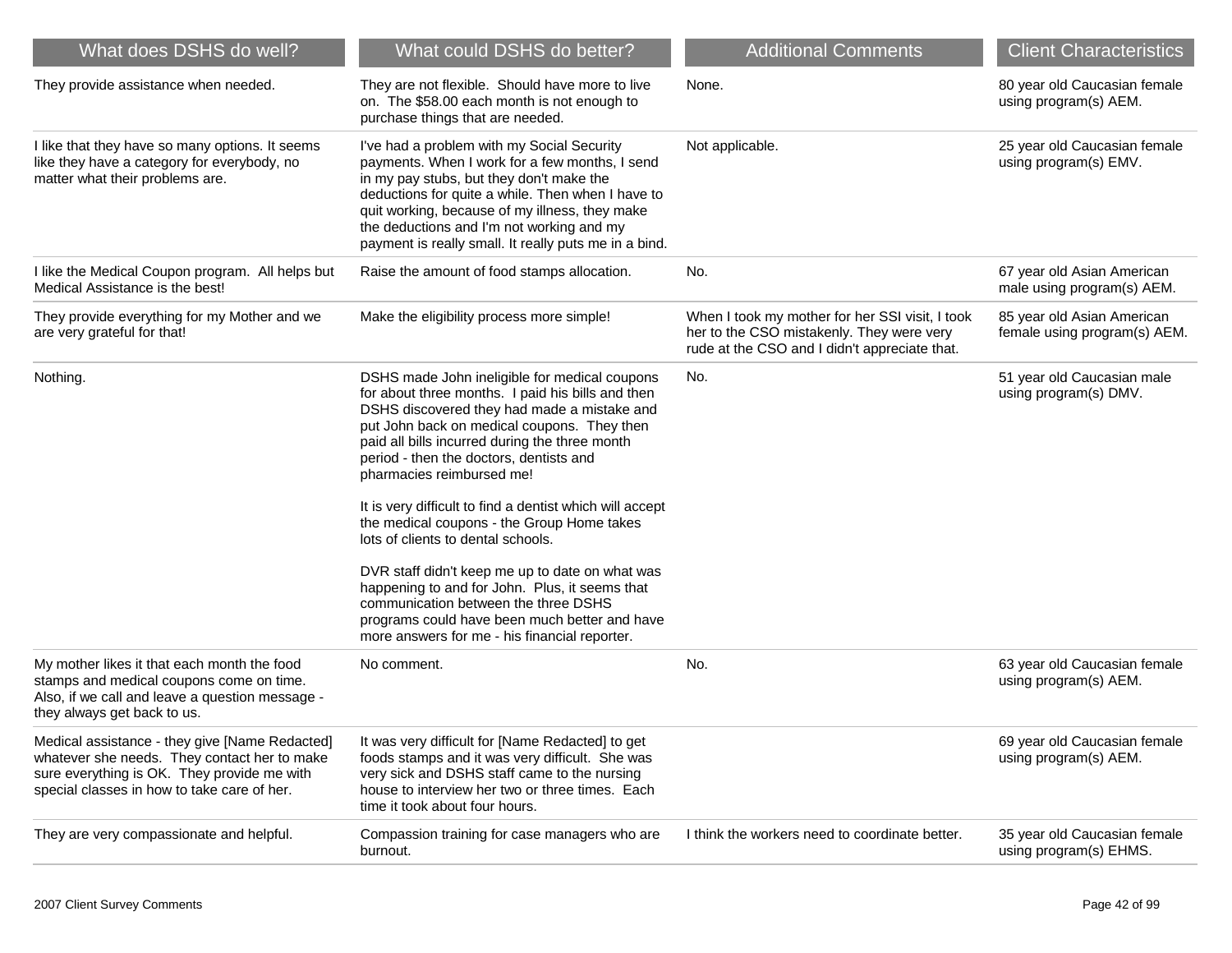| What does DSHS do well?                                                         | What could DSHS do better?                                                                                                                          | <b>Additional Comments</b>                                            | <b>Client Characteristics</b>                                    |
|---------------------------------------------------------------------------------|-----------------------------------------------------------------------------------------------------------------------------------------------------|-----------------------------------------------------------------------|------------------------------------------------------------------|
| I just get the help that I need in a fairly quick<br>amount of time.            | Be a bit more friendly when I come to the office.<br>They rush you along too much.                                                                  | No.                                                                   | 25 year old Other Race<br>female using program(s)<br>EHMV.       |
| They help very well.                                                            | Neutral - nothing to say at this time.                                                                                                              | Not applicable.                                                       | 14 year old Hispanic/Other<br>Race male using program(s)<br>DM.  |
| No, I don't like dealing with DSHS.                                             | I only used DSHS for about a month so I don't<br>have an opinion.                                                                                   | No.                                                                   | 31 year old Caucasian male<br>using program(s) VB.               |
| DSHS helps with services for several of my<br>children.                         | Everything is neutral.                                                                                                                              | Not applicable.                                                       | 2 year old<br>Hispanic/Caucasian female<br>using program(s) DEM. |
| The fact they helped me.                                                        | More staff.                                                                                                                                         | None.                                                                 | 23 year old Caucasian male<br>using program(s) EHMV.             |
| I like the respect and the help.                                                | Decrease waiting times.                                                                                                                             | None.                                                                 | 54 year old Caucasian male<br>using program(s) EHMSV.            |
| I have not received any promised services, so I<br>cannot say what I like best. | Answer e-mails and follow through with what they<br>say they will do.                                                                               | None.                                                                 | 46 year old Caucasian female<br>using program(s) V.              |
| They help you quick and they are always there<br>for you.                       | DCS charged me too much for child support and<br>they had my license suspended.                                                                     | No.                                                                   | 26 year old Other Race male<br>using program(s) CEMSVX.          |
| Their help.                                                                     | Nothing.                                                                                                                                            | None.                                                                 | 22 year old Hispanic/Other<br>Race female using program(s)<br>V. |
| The help                                                                        | Nothing.                                                                                                                                            | None.                                                                 | 41 year old African American<br>female using program(s)<br>AEMZ. |
| I like being able to talk to my case manager<br>when I need questions answered. | I don't know.                                                                                                                                       | None.                                                                 | 30 year old Caucasian female<br>using program(s) EHMS.           |
| I don't like dealing with DSHS.                                                 | I think they should have DVR and Child<br>Protective Services be required to provide more<br>information to clients.                                | No.                                                                   | 30 year old Caucasian female<br>using program(s) EMV.            |
| They treated me like a real person.                                             | Have no DVR waiting lists.                                                                                                                          | I need to go back and see DSHS so they can<br>help me.                | 54 year old American Indian<br>female using program(s) V.        |
| I like talking to workers who know what they are<br>talking about.              | The form letters need to identify who they are<br>talking about.                                                                                    | I think things need to be better explained when<br>there are changes. | 9 year old Caucasian female<br>using program(s) HMZ.             |
| I don't have to worry about insurance for my kids.                              | Give medical providers greater benefits so they<br>will accept the medical coupons. I have to drive<br>over 50 miles to get dental for my children. | None.                                                                 | 9 year old Caucasian male<br>using program(s) EHM.               |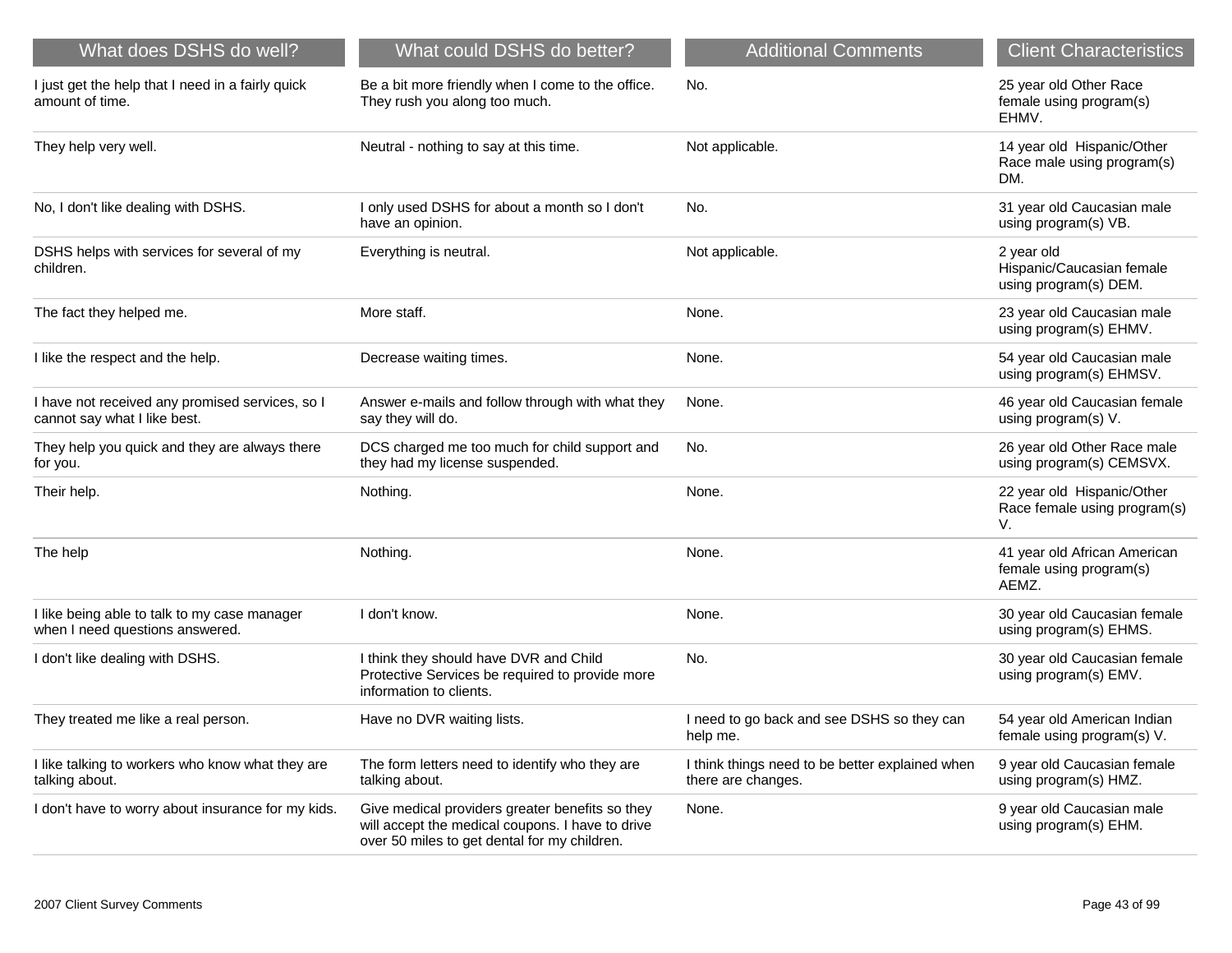| What does DSHS do well?                                                                                                   | What could DSHS do better?                                                                                                                                                                                                                                                                                                                                                                                                                                                                                                             | <b>Additional Comments</b>                                                                                       | <b>Client Characteristics</b>                                  |
|---------------------------------------------------------------------------------------------------------------------------|----------------------------------------------------------------------------------------------------------------------------------------------------------------------------------------------------------------------------------------------------------------------------------------------------------------------------------------------------------------------------------------------------------------------------------------------------------------------------------------------------------------------------------------|------------------------------------------------------------------------------------------------------------------|----------------------------------------------------------------|
| I like it because of the services they provide.                                                                           | I'm not too sure.                                                                                                                                                                                                                                                                                                                                                                                                                                                                                                                      | I want to say I was happy to work with DSHS.                                                                     | 36 year old African American<br>male using program(s) EHM.     |
| The fact that they are there to give services, to<br>help provide a person a hand up.                                     | I would say that DSHS should provide more case<br>management to coordinate services between the<br>different DSHS divisions. It is easy to fall<br>through the cracks.                                                                                                                                                                                                                                                                                                                                                                 | No.                                                                                                              | 51 year old Caucasian female<br>using program(s) EHMSVZ.       |
| I think the people at DD give all they can under<br>the restraints of funding.                                            | Increase public awareness, first of the needs of<br>the mentally impaired, and then ask for additional<br>funding.                                                                                                                                                                                                                                                                                                                                                                                                                     | I am a strong proponent of institution living for<br>the severely mentally impaired, to protect their<br>rights. | 19 year old Caucasian female<br>using program(s) DHM.          |
| The fact that they exist to provide services for<br>low income people.                                                    | It seems like my experience many times I have<br>been granted an amount and then within days<br>the services or the amount will be changed -<br>usually downward. It seems oftentimes, although<br>I understand that clients are not always as<br>patient or grateful they could be, it seems like<br>with food stamps and cash grants from DSHS<br>that there is oftentimes an impatience or<br>rudeness from the DSHS staff. I do understand<br>that they have to deal with a lot of rudeness, etc.<br>and that they are only human. | I just want to express gratitude that these<br>programs exist.                                                   | 58 year old Caucasian female<br>using program(s) EHM.          |
| They help to get services like the Tree House,<br>holiday gifts, and the social worker is a great<br>person to work with. | Give us more money. The standards are too low<br>for the children and their needs.                                                                                                                                                                                                                                                                                                                                                                                                                                                     | None.                                                                                                            | 65 year old Caucasian female<br>using program(s) C.            |
| We like the help and the workers at the office.                                                                           | Every time they give us a raise in SSI, they take<br>away 30% to 40% of the raise by reducing the<br>food stamps.                                                                                                                                                                                                                                                                                                                                                                                                                      | None.                                                                                                            | 68 year old Caucasian female<br>using program(s) EHM.          |
| No comment.                                                                                                               | No comment.                                                                                                                                                                                                                                                                                                                                                                                                                                                                                                                            | No, I don't think so.                                                                                            | 24 year old Caucasian female<br>using program(s) S.            |
| The medical coupon comes on time each month<br>which is a comfort to them.                                                | They have done excellent in serving my in-laws.                                                                                                                                                                                                                                                                                                                                                                                                                                                                                        | None.                                                                                                            | 76 year old Asian American<br>female using program(s) EHM.     |
| When I am unemployed, it helps feed my<br>daughter. The medical side good.                                                | They need to get rid of the phone system that<br>they have. You cannot talk to a real person -<br>push this button, push that button, etc. When I<br>went to the CSO, they didn't want to talk to me -<br>they gave me a form, said fill it out and mail it<br>back to us.                                                                                                                                                                                                                                                             | They need to have a line at the CSO where<br>people can come in and speak face-to-face<br>with a DSHS employee.  | 48 year old Caucasian female<br>using program(s) EMS.          |
| There has not been much to like.                                                                                          | DSHS needs to get with the times; standards<br>need to increase with inflation.                                                                                                                                                                                                                                                                                                                                                                                                                                                        | Dental needs to cover braces for children and<br>dentures for adults.                                            | 8 year old Caucasian male<br>using program(s) EHMZ.            |
| They help when services are needed.                                                                                       | Not applicable.                                                                                                                                                                                                                                                                                                                                                                                                                                                                                                                        | Not applicable.                                                                                                  | 20 year old<br>Hispanic/Caucasian male<br>using program(s) DM. |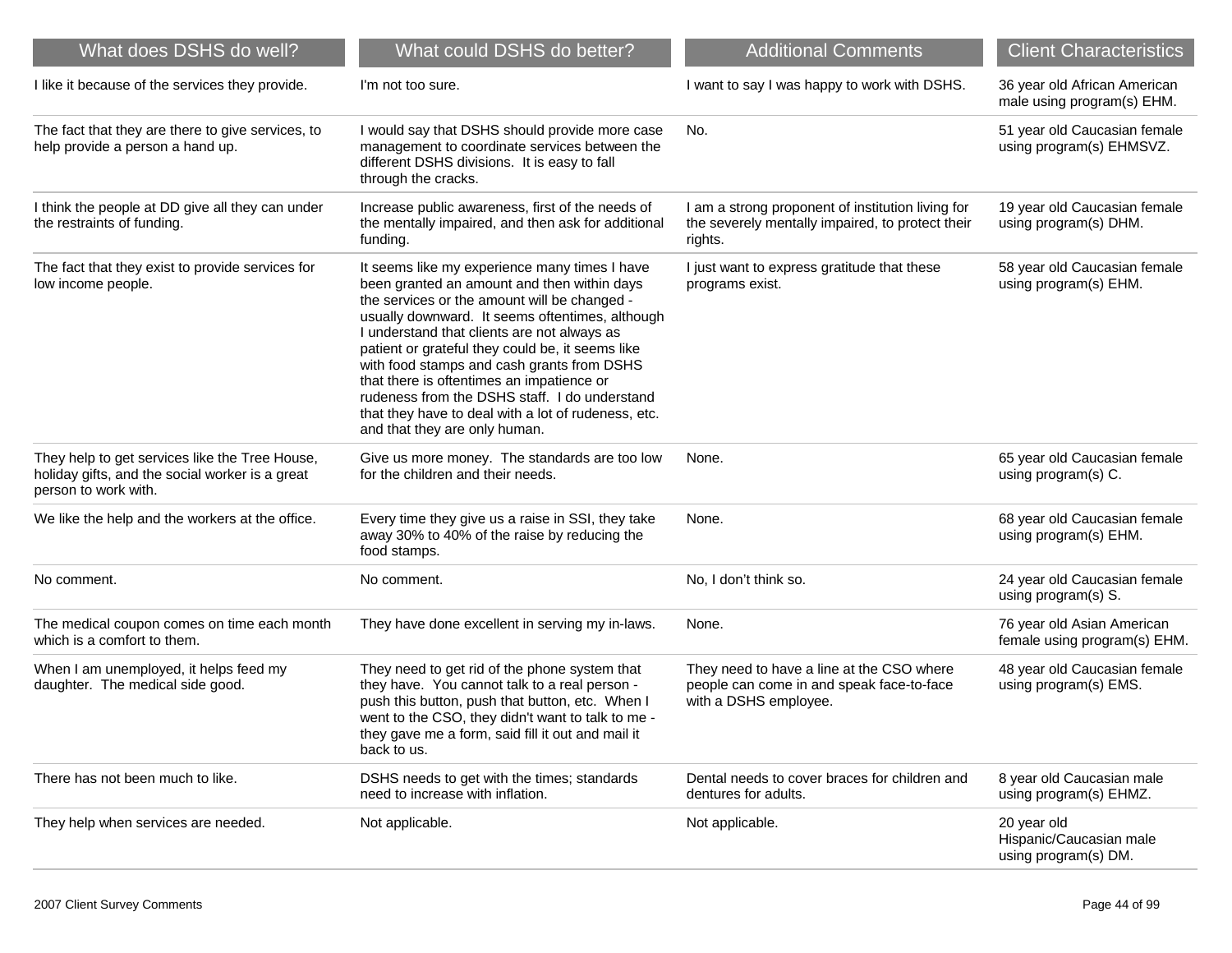| What does DSHS do well?                                                | What could DSHS do better?                                                                                                                                                                                                                             | <b>Additional Comments</b>                                                                 | <b>Client Characteristics</b>                                    |
|------------------------------------------------------------------------|--------------------------------------------------------------------------------------------------------------------------------------------------------------------------------------------------------------------------------------------------------|--------------------------------------------------------------------------------------------|------------------------------------------------------------------|
| I know that my child is being taken care of<br>through DCS.            | I get the impression that the fathers out there are<br>getting the short end of the stick when many of<br>the fathers are doing the best they can.                                                                                                     | No.                                                                                        | 28 year old Hispanic/Other<br>Race male using program(s)<br>SVX. |
| They were there when we needed help.                                   | They do an excellent job the way things are done<br>now.                                                                                                                                                                                               | None.                                                                                      | 28 year old Caucasian male<br>using program(s) EM.               |
| Talking to someone like you, and finding out<br>somebody does care.    | Listen to me and take me seriously as to what I<br>need.                                                                                                                                                                                               | You are a nice person.                                                                     | 49 year old American Indian<br>male using program(s) EHMS.       |
| Provide services.                                                      | Nothing.                                                                                                                                                                                                                                               | None.                                                                                      | 31 year old Asian American<br>male using program(s) AEHM.        |
| There are staff that are helpful, listen, and<br>communicate well.     | Better and more staff/client meetings to<br>communicate ideas, services, and goals.                                                                                                                                                                    | Not applicable.                                                                            | 32 year old<br>Hispanic/Caucasian male<br>using program(s) ADHM. |
| I feel very respected. They listen well to our<br>needs and situation. | Offer more choices in dental services - places<br>that they would not be afraid to send their own<br>family members to. The dental services need to<br>be available, with proper standards for dental<br>care according to the insurance commissioner. | None.                                                                                      | 18 year old Caucasian male<br>using program(s) EM.               |
| They are very helpful.                                                 | Nothing.                                                                                                                                                                                                                                               | None.                                                                                      | 58 year old Caucasian female<br>using program(s) EM.             |
| I don't like dealing with DSHS if I don't have to.                     | Return phone calls in a timely manner. Be more<br>courteous to people!                                                                                                                                                                                 | No.                                                                                        | 24 year old Caucasian female<br>using program(s) CEMSX.          |
| They provide medical.                                                  | Income standards need to reflect income<br>received each month, instead of income received<br>in the past three months. Income can change<br>with the changing of jobs etc., and should not be<br>considered on that basis.                            | None.                                                                                      | 6 year old male using<br>program(s) EMZ.                         |
| I like everything they provide in the way of<br>services.              | I don't know.                                                                                                                                                                                                                                          | I want you to know that I was a soldier, and<br>ever since I have had these mental issues. | 61 year old Asian American<br>male using program(s) H.           |
| They are courteous to her.                                             | Get mental health counselors.                                                                                                                                                                                                                          | None.                                                                                      | 34 year old Caucasian female<br>using program(s) EHMS.           |
| They are prompt. The CSO staff are very<br>courteous and I like them.  | One issue is how doctors and providers look at<br>and treat the DSHS patients with medical<br>coupons. It's not good. I have not been<br>successful in getting cooperation from MH clinic<br>when it comes to ER emergency visits.                     | No.                                                                                        | 15 year old Caucasian female<br>using program(s) EHMZ.           |
| Everything is OK. I like what I have. My family<br>doctor is good.     | I don't know.                                                                                                                                                                                                                                          |                                                                                            | 67 year old Caucasian male<br>using program(s) EM.               |
| They are there when you need help.                                     | I don't know.                                                                                                                                                                                                                                          | None.                                                                                      | 32 year old Caucasian male<br>using program(s) ESX.              |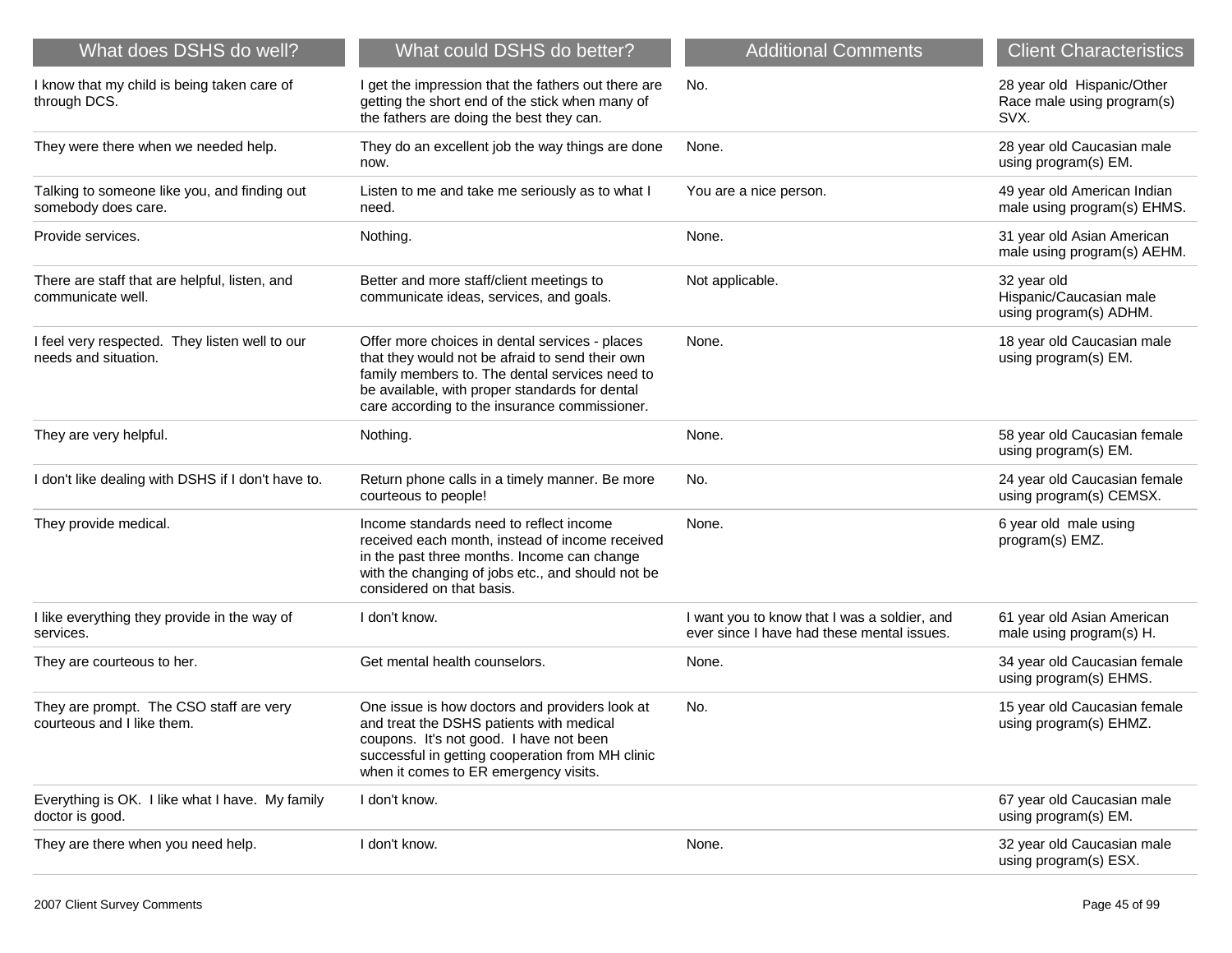| What does DSHS do well?                                                                                                                                | What could DSHS do better?                                                                                                                                                                                                                                  | <b>Additional Comments</b>                                                                                                                                                                                                                                                                                                                                                                                                                                                                                                                                                                      | <b>Client Characteristics</b>                                |
|--------------------------------------------------------------------------------------------------------------------------------------------------------|-------------------------------------------------------------------------------------------------------------------------------------------------------------------------------------------------------------------------------------------------------------|-------------------------------------------------------------------------------------------------------------------------------------------------------------------------------------------------------------------------------------------------------------------------------------------------------------------------------------------------------------------------------------------------------------------------------------------------------------------------------------------------------------------------------------------------------------------------------------------------|--------------------------------------------------------------|
| They do good work for a lot of people.                                                                                                                 | They could have more evening classes for DASA.                                                                                                                                                                                                              | I wish when people went to DSHS for help, it<br>wasn't looked at as a service drawing from the<br>public resources. There is a negative feeling to<br>getting services at DSHS.                                                                                                                                                                                                                                                                                                                                                                                                                 | 28 year old Caucasian male<br>using program(s) S.            |
| Help that they give me with medical for me and<br>my kids.                                                                                             | Like more information on the drug and alcohol<br>and mental health.                                                                                                                                                                                         | None.                                                                                                                                                                                                                                                                                                                                                                                                                                                                                                                                                                                           | 32 year old Caucasian female<br>using program(s) EHMS.       |
| Our family doctor is very good.                                                                                                                        | It will be OK if everything stays on the same<br>level. It is important not to cut existing program<br>and hours.                                                                                                                                           |                                                                                                                                                                                                                                                                                                                                                                                                                                                                                                                                                                                                 | 36 year old Caucasian male<br>using program(s) AEM.          |
| I don't.                                                                                                                                               | Unmarry the Division of Child Services from CPS.                                                                                                                                                                                                            | Do not count medical expenses against the<br>child support obligation, so that a part of the<br>support goes to the children. Make vital<br>statistics services available locally, and make<br>them work with the child support people. Also<br>make vital statistics accessible. The<br>Department needs more specialized medical<br>vendors who accept medical coupons. Do<br>something about including cost of living into<br>the standards for assistance. Need child care<br>services available to disabled and<br>incapacitated people. Need better back ground<br>checks on CPS workers. | 14 year old Caucasian female<br>using program(s) CEHMZ.      |
| I don't know.                                                                                                                                          | I don't know.                                                                                                                                                                                                                                               |                                                                                                                                                                                                                                                                                                                                                                                                                                                                                                                                                                                                 | 25 year old Caucasian male<br>using program(s) EM.           |
| They do try to solve problems.                                                                                                                         | Really listen to the client.                                                                                                                                                                                                                                | None.                                                                                                                                                                                                                                                                                                                                                                                                                                                                                                                                                                                           | 18 year old Caucasian male<br>using program(s) CHJMZ.        |
| It was easy for me once I was presented with<br>everything that was available. The steps just lit<br>up for me, and everything worked out beautifully. | When you are waiting in the CSO waiting room to<br>apply for services, my fellow clients used a lot of<br>profanity, the children ran amok with little or no<br>supervision.                                                                                | I just had a really good experience with DSHS<br>and my life has completely turned around! I<br>am in college and I have a job!!!                                                                                                                                                                                                                                                                                                                                                                                                                                                               | 39 year old Caucasian female<br>using program(s) EMS.        |
| They have supported and helped people who are<br>very much in need of assistance.                                                                      | Be more open-minded at different situations that<br>require more services than usual.                                                                                                                                                                       | None.                                                                                                                                                                                                                                                                                                                                                                                                                                                                                                                                                                                           | 31 year old Caucasian female<br>using program(s) EMZ.        |
| I think the fact that she is getting help is good.                                                                                                     | I think that DSHS workers should have more<br>cultural awareness and diversity in how they treat<br>clients. They don't need to pity people, but have<br>sympathy with the clients. The workers look at<br>you like they have heard it all before.          | For the medical, I have problems getting dental<br>treatment. The coupons don't cover much in<br>the area of dental coverage. I am diabetic and<br>have many dental issues. I need more help<br>with this issue.                                                                                                                                                                                                                                                                                                                                                                                | 50 year old African American<br>female using program(s) EHM. |
| They provide medical and food stamps for me<br>and I am grateful for that.                                                                             | It was helpful to have the same caseworker each<br>time that you needed assistance instead of<br>getting someone different each time as it is now.<br>With the same worker they understand the<br>situation, and you don't have to explain it each<br>time. | No.                                                                                                                                                                                                                                                                                                                                                                                                                                                                                                                                                                                             | 23 year old Caucasian male<br>using program(s) EZ.           |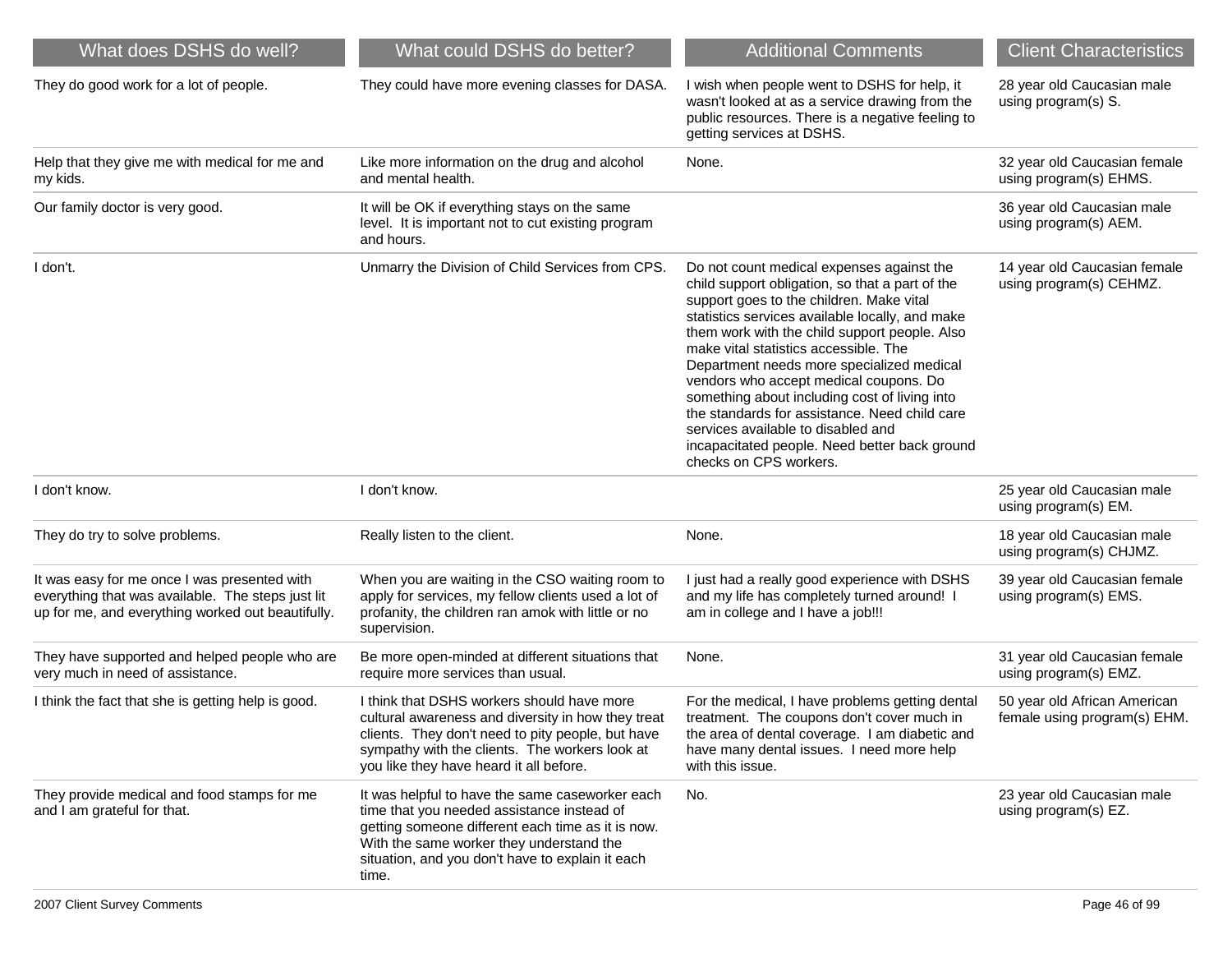| What does DSHS do well?                                                                                                                                                                                                                                                                                                                                                                                                                                                                                                                                                                                                      | What could DSHS do better?                                                                                                                                                                                                                                                                                                                                                                            | <b>Additional Comments</b>                                                                                                                                                             | <b>Client Characteristics</b>                               |
|------------------------------------------------------------------------------------------------------------------------------------------------------------------------------------------------------------------------------------------------------------------------------------------------------------------------------------------------------------------------------------------------------------------------------------------------------------------------------------------------------------------------------------------------------------------------------------------------------------------------------|-------------------------------------------------------------------------------------------------------------------------------------------------------------------------------------------------------------------------------------------------------------------------------------------------------------------------------------------------------------------------------------------------------|----------------------------------------------------------------------------------------------------------------------------------------------------------------------------------------|-------------------------------------------------------------|
| Just grateful for doing what they did. They do a<br>job that they probably don't get much thanks for.                                                                                                                                                                                                                                                                                                                                                                                                                                                                                                                        | Sometimes it was a bit confusing about which<br>program you were going into (Cherry Street<br>office). I got a sense they didn't have the<br>patience to help folks who are a bit confused<br>about what is going on.                                                                                                                                                                                 | Just the fact that I thank you for the support<br>you gave in the last 1 1/2 years to help me<br>where I am now. I appreciate the grant, food<br>stamps, and medical help! Thank you!! | 34 year old Caucasian male<br>using program(s) EMS.         |
| They are willing to help no matter what.                                                                                                                                                                                                                                                                                                                                                                                                                                                                                                                                                                                     | The wait time in the office is too long. If you walk<br>in without an appointment, plan on being there at<br>least an hour or more while you wait.                                                                                                                                                                                                                                                    | The Spokane program is the only one I have<br>been through and it's a great program - the<br>Spokane CSO is great.                                                                     | 28 year old Caucasian female<br>using program(s) EMSZ.      |
| Nothing at all.                                                                                                                                                                                                                                                                                                                                                                                                                                                                                                                                                                                                              | More funding for DVR to help eliminate the long<br>waiting list.                                                                                                                                                                                                                                                                                                                                      | Thank you for the survey. I want to reiterate<br>that DVR needs more funding and I have been<br>waiting for three years for help.                                                      | 38 year old Caucasian female<br>using program(s) V.         |
| They do the phone interviews now which are nice.                                                                                                                                                                                                                                                                                                                                                                                                                                                                                                                                                                             | They could probably up the amount of food<br>stamps they give to people. It is weird to have to<br>prove you are a U.S. citizen to get benefits. Lots<br>of paperwork.                                                                                                                                                                                                                                | No.                                                                                                                                                                                    | 18 year old Caucasian female<br>using program(s) EM.        |
| The option to have a care provider to intervene.                                                                                                                                                                                                                                                                                                                                                                                                                                                                                                                                                                             | When you call the 800# on back of the medical<br>coupon, the menu options are very confusing.<br>There needs to be an option right away to talk to<br>a live person.                                                                                                                                                                                                                                  | I enjoyed the option of this survey to express<br>my opinion. I think it is wonderful that DSHS is<br>interested in the clients' opinions.                                             | 33 year old Caucasian female<br>using program(s) HM.        |
| Provide medical when I need it.                                                                                                                                                                                                                                                                                                                                                                                                                                                                                                                                                                                              | Childcare approved quicker when clients do get<br>jobs. Better communication between childcare<br>workers and providers. Workers need to have<br>more respect for the clients. EBT Cards are<br>horrible. Stay in office for a whole hour just to<br>get a replacement and it stripped out the third<br>time I used it. Waiting time in the local office<br>needs to be less in order to see someone. | None.                                                                                                                                                                                  | 13 year old African American<br>female using program(s) EM. |
| I really like the White Center CSO - they are very<br>friendly and they listen to you. A lot of the other<br>DSHS offices I have gone to (Ballard) I don't like<br>in comparison to White Center. A worker at<br>Ballard, Paul Kimball, was very personable - he<br>came out and did a home visit when my Mom<br>had called him. I was in a really bad spot in my<br>life and he visited my home twice to help me get<br>started in straightening out my life! I didn't<br>expect anyone to care that much. I feel in some<br>ways that he helped save my life. Bo Xayavong<br>in the White Center office is also wonderful! | I feel like there have been times in the Ballard<br>office when I would approach the desk and I felt<br>like the staff were really tired and I felt like I had<br>to walk on egg shells in the things I said to them.<br>I feel that they should really know how important<br>it is to listen to people and be aware of how they<br>treat people whether they are fatigued or not.                    | I just want to say that Chuck was very nice and<br>glad that DSHS is calling to get people's<br>opinions!!                                                                             | 26 year old Caucasian female<br>using program(s) EHMSZ.     |
| It helps when you need it - when you are<br>between jobs. They can be helpful.                                                                                                                                                                                                                                                                                                                                                                                                                                                                                                                                               | The staff should answer their phones! Estimated<br>wait time on phone might say 10 minutes - but<br>then you must wait up to 25 minutes! This is for<br>Rainier Office and Capitol Hill Office.                                                                                                                                                                                                       | It would be nice if the Child Support office<br>would stay open until at least 5 p.m. They<br>close at 4 p.m. I get off work at 4 p.m., and<br>couldn't make it before they closed.    | 9 year old African American<br>male using program(s) CEMZ.  |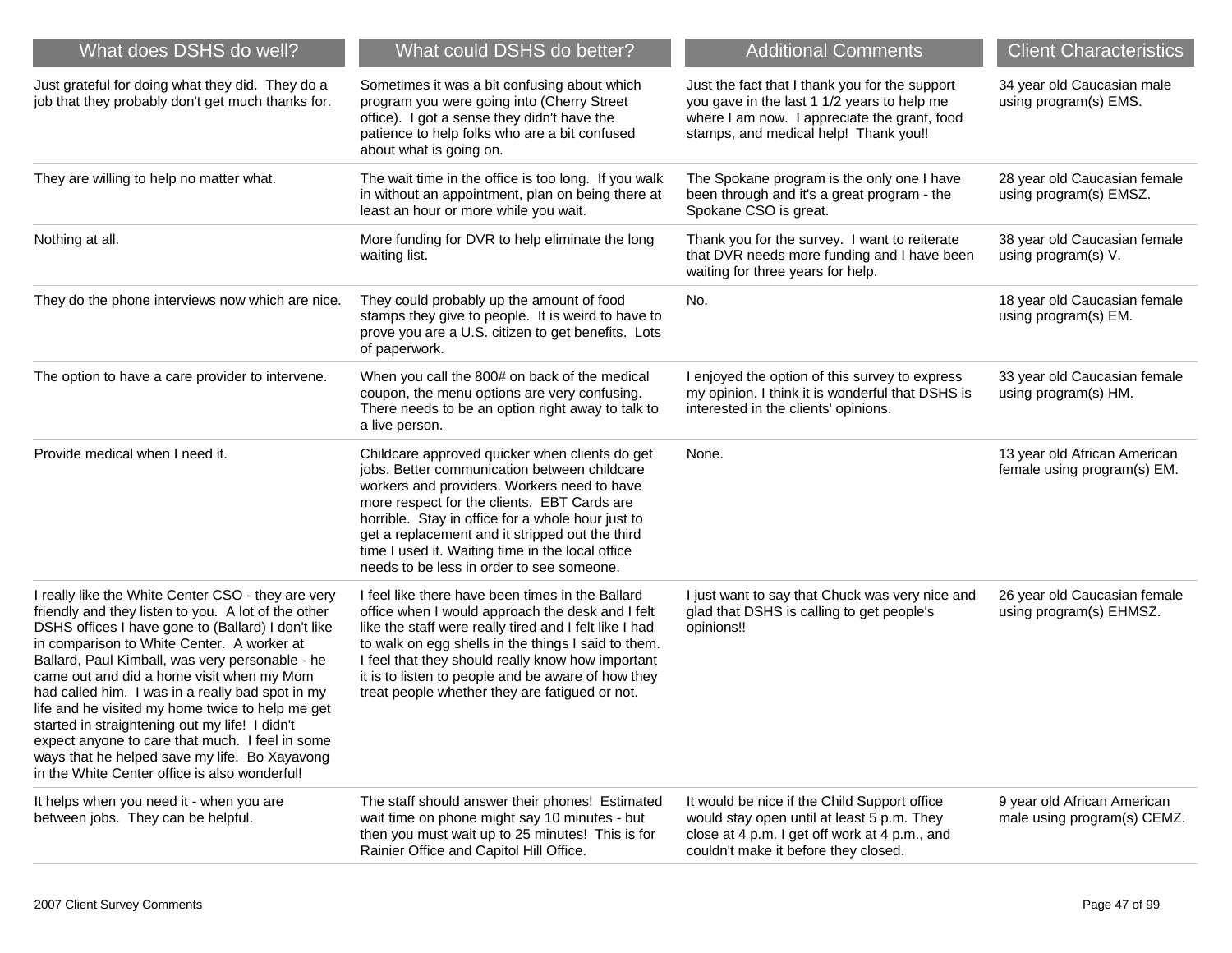| What does DSHS do well?                                                                                                                                  | What could DSHS do better?                                                                                                                                                                           | <b>Additional Comments</b>                                                                                       | <b>Client Characteristics</b>                                        |
|----------------------------------------------------------------------------------------------------------------------------------------------------------|------------------------------------------------------------------------------------------------------------------------------------------------------------------------------------------------------|------------------------------------------------------------------------------------------------------------------|----------------------------------------------------------------------|
| They provide medical and services for me and<br>my kids.                                                                                                 | Change the way they use their phone service.<br>On hold for 15-20 minutes waiting to talk to a live<br>person and then sometimes you still don't get a<br>live person you just get their voice mail. | None.                                                                                                            | 31 year old American Indian<br>female using program(s) EMZ.          |
| Question answered whenever I call.                                                                                                                       | Be quicker when they re-do clients' benefits.                                                                                                                                                        | None.                                                                                                            | 6 year old Caucasian female<br>using program(s) EMZ.                 |
| They are kind and helpful when you apply for<br>services.                                                                                                | No comment.                                                                                                                                                                                          |                                                                                                                  | 7 year old<br>Hispanic/Caucasian female<br>using program(s) EM.      |
| You can get seen when you walk in to get the<br>services that you need. The process runs<br>smooth to get the information and services that<br>you need. | Extend dental coverage to include medical<br>cosmetic care. Need more programs to get free<br>dental work when needed, like the homeless<br>need and low income.                                     | Hope that the programs and DSHS gets<br>looked at as to improvements.                                            | 44 year old Caucasian female<br>using program(s) EHMV.               |
| I like the help based on each program mission.                                                                                                           | I think the programs need more funding and<br>more staff.                                                                                                                                            | I am hoping specifically that adult mental<br>health will receive more assistance to work<br>with their clients. | 21 year old Asian American<br>male using program(s) DHMV.            |
| They help that they give us.                                                                                                                             | Economic Services gave me a list of things they<br>needed. So, every time I took information in -<br>they said they wanted something else. A very<br>frustrating experience.                         | No.                                                                                                              | 13 year old American Indian<br>female using program(s) EMZ.          |
| Provide services when needed with little trouble<br>getting them.                                                                                        | Increase the standards for food stamps.                                                                                                                                                              | None.                                                                                                            | 50 year old Caucasian male<br>using program(s) EMS.                  |
| People at the CSO office are very helpful and<br>friendly.                                                                                               | Workers in family services need to be replaced.                                                                                                                                                      |                                                                                                                  | 7 year old Caucasian male<br>using program(s) CEMZ.                  |
| They pay for all my medicine, doctors, and pay<br>for my surgery. They help me a lot! Without it I<br>couldn't get medicine or medical care.             | Nothing.                                                                                                                                                                                             | Nope.                                                                                                            | 56 year old Caucasian female<br>using program(s) EM.                 |
| Easy to get what you need for services.                                                                                                                  | Everything is fine I can't think of anything to<br>improve.                                                                                                                                          | None.                                                                                                            | 31 year old Caucasian female<br>using program(s) EHMZ.               |
| They are organized and don't have you waiting a<br>long time.                                                                                            | They are doing a good job.                                                                                                                                                                           |                                                                                                                  | 4 year old<br>Hispanic/Caucasian male<br>using program(s) EM.        |
| I could get in (the DVR office) and get out without I don't know - they're doing all they can, really.<br>waiting.                                       | They just need more money.                                                                                                                                                                           | Not applicable.                                                                                                  | 41 year old Caucasian female<br>using program(s) V.                  |
| They are knowledgeable about other resources<br>and are willing to work with you.                                                                        | I like for DCS to be more aggressive in pursuing<br>child support before you have to apply for<br>assistance.                                                                                        | None.                                                                                                            | 35 year old Hispanic/Other<br>Race female using program(s)<br>AEHMZ. |
| Some of the people who work there; some<br>people help a lot.                                                                                            | They need to give people more help when they<br>need medical.                                                                                                                                        | Not applicable.                                                                                                  | 36 year old Caucasian female<br>using program(s) DMV.                |
|                                                                                                                                                          |                                                                                                                                                                                                      |                                                                                                                  |                                                                      |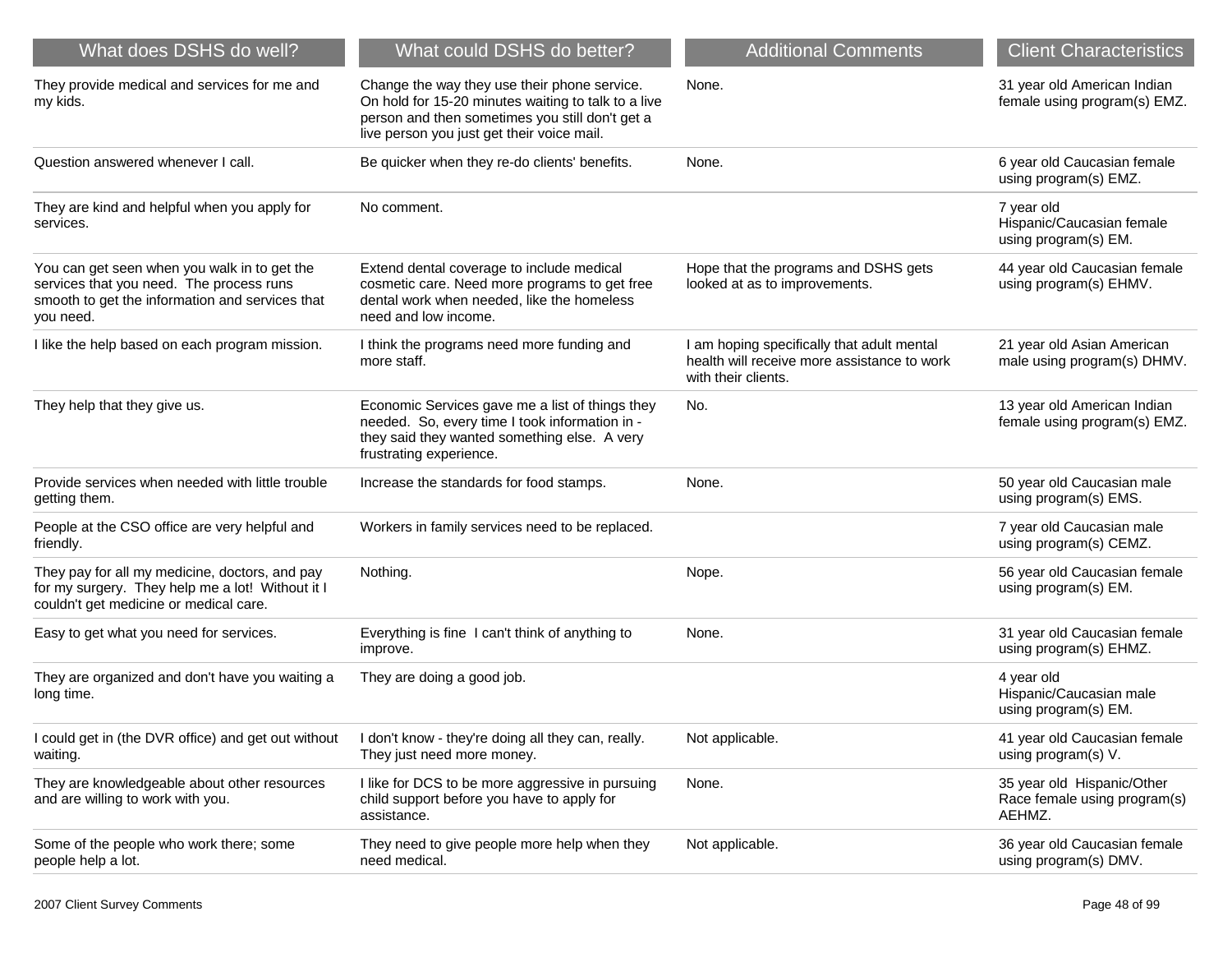| What does DSHS do well?                                                                                                                                                                           | What could DSHS do better?                                                                                                                                                                                                                                                                                                      | <b>Additional Comments</b>                                                                                                        | <b>Client Characteristics</b>                                    |
|---------------------------------------------------------------------------------------------------------------------------------------------------------------------------------------------------|---------------------------------------------------------------------------------------------------------------------------------------------------------------------------------------------------------------------------------------------------------------------------------------------------------------------------------|-----------------------------------------------------------------------------------------------------------------------------------|------------------------------------------------------------------|
| What I like about the Department is the different<br>services like the medical and mental health<br>which are very important to me. Overall, when<br>ever I needed help, I got the help I needed. | I don't have anything on improvements.                                                                                                                                                                                                                                                                                          | I just want to thank DSHS for their help and<br>being there for me; otherwise, I don't believe I<br>would be alive today or sane. | 59 year old Asian American<br>female using program(s) EHM.       |
| The fact that they got better in dealing with me<br>and understanding what I need.                                                                                                                | Working on listening skills. They need to find a<br>way to work with the local dentists so adults can<br>actually receive care. This is assistance outside<br>the loop of Interface and Sea-Mar. Need to learn<br>to watch what they say and who they say it to.                                                                | Need to understand that there are exceptions<br>to the rules and standards.                                                       | 29 year old Caucasian female<br>using program(s) AEM.            |
| DVR was pretty easy to deal with. The counselor<br>with whom I worked was easy to talk to and knew<br>what I needed.                                                                              | DVR should deliver services more quickly - no<br>waiting lists.                                                                                                                                                                                                                                                                 | None.                                                                                                                             | 19 year old Caucasian male<br>using program(s) V.                |
| Nothing, really.                                                                                                                                                                                  | I don't know. Have more jobs available, I guess. I<br>ended up going out and getting my own job.                                                                                                                                                                                                                                | Not applicable.                                                                                                                   | 65 year old African American<br>female using program(s) V.       |
| They provide a childcare program which really<br>helps me.                                                                                                                                        | They should use your net pay and not your gross<br>pay when they ask for income for assistance<br>standards.                                                                                                                                                                                                                    | None.                                                                                                                             | 28 year old African American<br>female using program(s) EM.      |
| Provides necessary care and help.                                                                                                                                                                 | Nothing.                                                                                                                                                                                                                                                                                                                        | None.                                                                                                                             | 5 year old Caucasian male<br>using program(s) EMZ.               |
| Willingness to help.                                                                                                                                                                              | Shorten the waiting time when going into the<br>CSO office.                                                                                                                                                                                                                                                                     | None.                                                                                                                             | 4 year old Caucasian male<br>using program(s) E.                 |
| Provide me with the assistance that I need. I talk<br>to a real person and not a machine.                                                                                                         | Increase food stamp standards. Explain things<br>better and give more information about services.                                                                                                                                                                                                                               | None.                                                                                                                             | 70 year old Caucasian male<br>using program(s) EM.               |
| They have really helped me with my medical in<br>some ways. I have a spend-down, and some<br>months medical helps me.                                                                             | Make a person's spenddown easier to deal with.<br>Some months I have a lot of medical expenses<br>and other months I don't. It would be nice to<br>have a list of the places that provide food for low<br>income people so that you would know where to<br>go to get some extra food because the food<br>stamps are not enough. | None. You are so nice, and thank you for<br>listening to me about my spend-down<br>problems.                                      | 68 year old American Indian<br>female using program(s) M.        |
| The fact that I get services available to me that I<br>would not get otherwise.                                                                                                                   | Get responses in a more timely matter. Don't like<br>waiting for three weeks for an answer. More<br>dentists in the local area that accept medical<br>coupons.                                                                                                                                                                  | None.                                                                                                                             | 21 year old Caucasian female<br>using program(s) EMS.            |
| The medical help.                                                                                                                                                                                 | They shouldn't include SSI as income for the<br>food stamp program.                                                                                                                                                                                                                                                             | None.                                                                                                                             | 1 year old Hispanic/Other<br>Race male using program(s)<br>DEMZ. |
| Just that I don't have to worry about any of the<br>medical bills.                                                                                                                                | It seems that Basic Health sends us forms to<br>complete and DSHS also sends us forms to<br>complete - it would be great if the two operations<br>could combine some of the forms!                                                                                                                                              | I don't.                                                                                                                          | 12 year old Caucasian male<br>using program(s) M.                |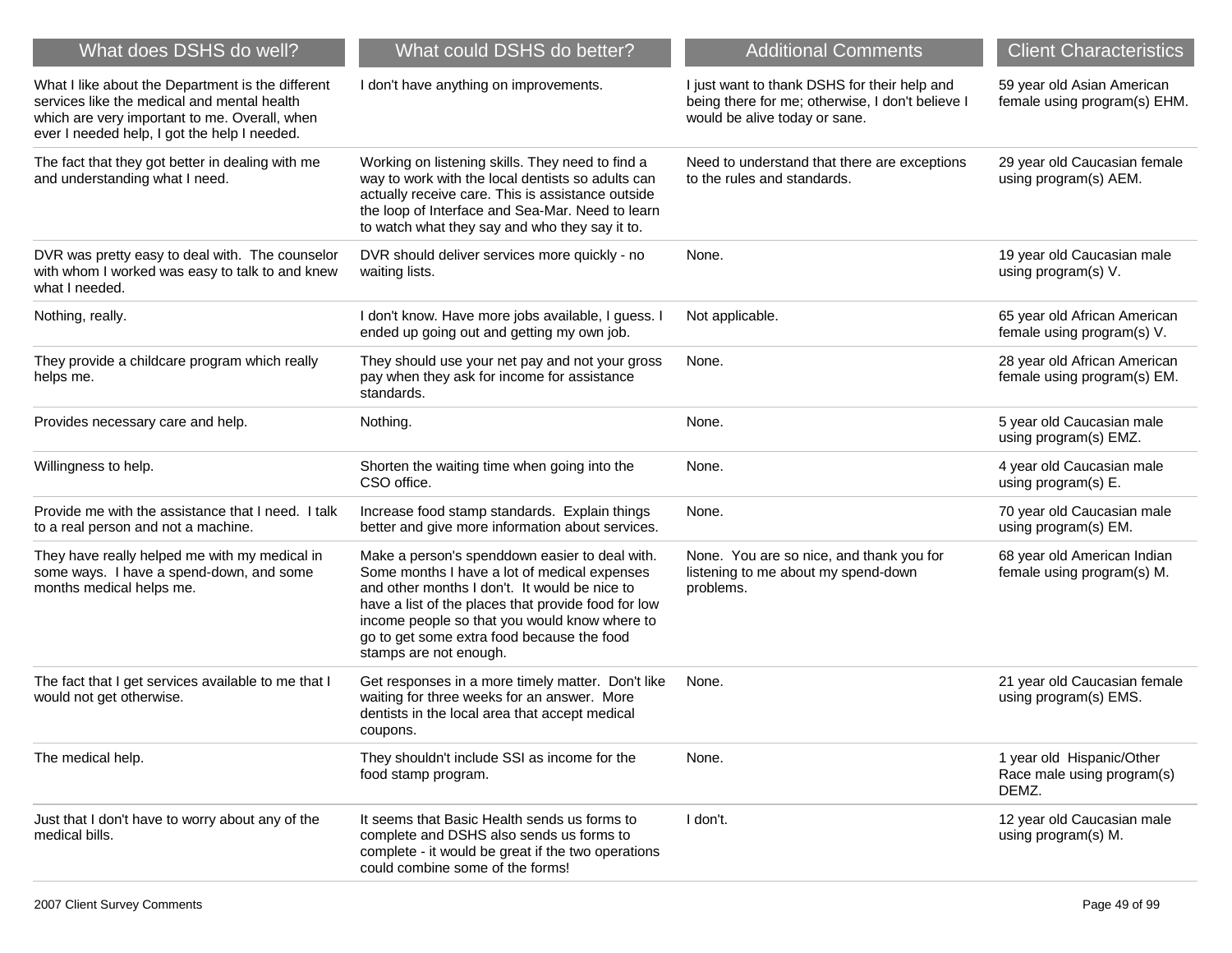| What does DSHS do well?                                                                                                                                                                                                                                           | What could DSHS do better?                                                                                                                                                                                                                                                                                                                                                                                                                                                                                                                                                                                                                                                                                                                                                                                                                                                                                                                                                                                                                                                                                     | <b>Additional Comments</b>                                                                                                                     | <b>Client Characteristics</b>                               |
|-------------------------------------------------------------------------------------------------------------------------------------------------------------------------------------------------------------------------------------------------------------------|----------------------------------------------------------------------------------------------------------------------------------------------------------------------------------------------------------------------------------------------------------------------------------------------------------------------------------------------------------------------------------------------------------------------------------------------------------------------------------------------------------------------------------------------------------------------------------------------------------------------------------------------------------------------------------------------------------------------------------------------------------------------------------------------------------------------------------------------------------------------------------------------------------------------------------------------------------------------------------------------------------------------------------------------------------------------------------------------------------------|------------------------------------------------------------------------------------------------------------------------------------------------|-------------------------------------------------------------|
| The help.                                                                                                                                                                                                                                                         | Make it easier to talk to a live person.                                                                                                                                                                                                                                                                                                                                                                                                                                                                                                                                                                                                                                                                                                                                                                                                                                                                                                                                                                                                                                                                       | None.                                                                                                                                          | 34 year old Caucasian female<br>using program(s) E.         |
| People we deal with are great. I like our case<br>manager.                                                                                                                                                                                                        | Don't know I like everything I get.                                                                                                                                                                                                                                                                                                                                                                                                                                                                                                                                                                                                                                                                                                                                                                                                                                                                                                                                                                                                                                                                            |                                                                                                                                                | 42 year old Caucasian female<br>using program(s) AEM.       |
| The COPES program.                                                                                                                                                                                                                                                | They should include out-of-state care in the<br>Medicaid program.                                                                                                                                                                                                                                                                                                                                                                                                                                                                                                                                                                                                                                                                                                                                                                                                                                                                                                                                                                                                                                              | None.                                                                                                                                          | 49 year old male using<br>program(s) AEM.                   |
| No opinion.                                                                                                                                                                                                                                                       | Have a pamphlet that explains what is available<br>in a concise way.                                                                                                                                                                                                                                                                                                                                                                                                                                                                                                                                                                                                                                                                                                                                                                                                                                                                                                                                                                                                                                           | No comment.                                                                                                                                    | 9 year old Caucasian female<br>using program(s) M.          |
| They are very kind and helpful,                                                                                                                                                                                                                                   | I haven't any opinion - so far I'm satisfied.                                                                                                                                                                                                                                                                                                                                                                                                                                                                                                                                                                                                                                                                                                                                                                                                                                                                                                                                                                                                                                                                  |                                                                                                                                                | 47 year old Hispanic/ female<br>using program(s) V.         |
| That I don't really have to worry about being<br>billed for medical services.                                                                                                                                                                                     | All is OK.                                                                                                                                                                                                                                                                                                                                                                                                                                                                                                                                                                                                                                                                                                                                                                                                                                                                                                                                                                                                                                                                                                     | No.                                                                                                                                            | 3 year old Caucasian male<br>using program(s) M.            |
| Good programs are offered.                                                                                                                                                                                                                                        | Not cut funding.                                                                                                                                                                                                                                                                                                                                                                                                                                                                                                                                                                                                                                                                                                                                                                                                                                                                                                                                                                                                                                                                                               | None.                                                                                                                                          | 21 year old Caucasian male<br>using program(s) DMV.         |
| They help you get out of a rut.                                                                                                                                                                                                                                   | Nothing.                                                                                                                                                                                                                                                                                                                                                                                                                                                                                                                                                                                                                                                                                                                                                                                                                                                                                                                                                                                                                                                                                                       | Nope.                                                                                                                                          | 27 year old African American<br>female using program(s) EM. |
| I have to say that your phone call today and my<br>support enforcement person (Chris) have been<br>the kindest persons at DSHS to me. Staff<br>usually make me feel that they aren't happy to<br>have their job and it shows when they speak and<br>work with me. | I have trouble finding doctors & dentists that will<br>take the medical coupons. Dentists are a<br>particular problem - I would estimate 90% or<br>more of dentists won't take them. At the<br>Alderwood CSO, I dealt with [Name Redacted] or<br>[Name Redacted]. She has an accent and was<br>rude to me. She was very snappy and rude to<br>me last Friday, March 23. DSHS needs at least<br>two days per week when the CSO can be open<br>until 8:00 p.m. Maybe make the last appointment<br>for 7:30 p.m. I think they definitely need to have<br>staff with specific caseworker and not a call<br>center. The current system is extremely non-<br>personal. I feel like just another number! They<br>need more caseworkers! When I call the 800 toll<br>free number on back of medical coupons, it is<br>awful to sort through the queuing system until<br>you finally get a live person. It is difficult to make<br>some of the choices! Clients need an answer to<br>questions even if some workers are off work for a<br>week. The waiting list for subsidized housing is<br>at least five years long! | I think that there should be more help with food<br>assistance! I think more people (including<br>myself with one income) need help with food! | 9 year old Caucasian female<br>using program(s) EMZ.        |
| System convenience of using the food stamp<br>card is great.                                                                                                                                                                                                      | Deal more with the office over the phone instead<br>of going into the office to get services.                                                                                                                                                                                                                                                                                                                                                                                                                                                                                                                                                                                                                                                                                                                                                                                                                                                                                                                                                                                                                  | Limited funding makes their job difficult<br>because they have to turn people down that<br>they don't want to.                                 | 63 year old Caucasian male<br>using program(s) E.           |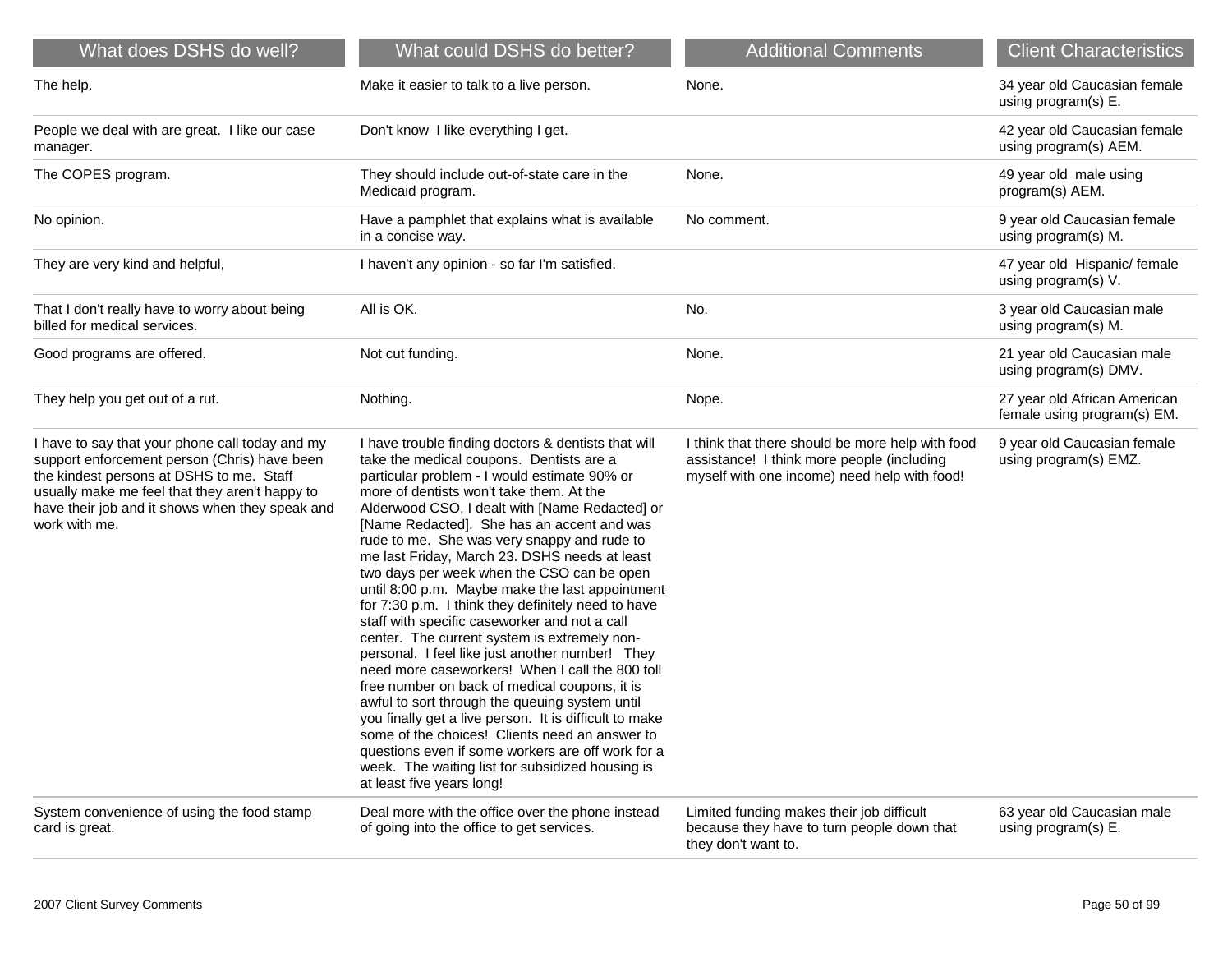| What does DSHS do well?                                                                                                 | What could DSHS do better?                                                                                                                                                                                                                                                                                                                                              | <b>Additional Comments</b>                                                                                                                         | <b>Client Characteristics</b>                                   |
|-------------------------------------------------------------------------------------------------------------------------|-------------------------------------------------------------------------------------------------------------------------------------------------------------------------------------------------------------------------------------------------------------------------------------------------------------------------------------------------------------------------|----------------------------------------------------------------------------------------------------------------------------------------------------|-----------------------------------------------------------------|
| That they are there to help with needs.                                                                                 | Confidentiality is needed at the front desk.                                                                                                                                                                                                                                                                                                                            | None.                                                                                                                                              | 6 year old Caucasian male<br>using program(s) EMZ.              |
| The DSHS office is new in Puyallup - it is more<br>convenient and much more efficient. Sign in on<br>computer is great. | Staff are helpful but seem to be disorganized. It<br>seems that I would talk to different workers about<br>the same topic and get completely different<br>answers. I am speaking of the Puyallup office.                                                                                                                                                                | No.                                                                                                                                                | 2 year old Caucasian female<br>using program(s) EMZ.            |
| Thankful for their helping me with the benefits of<br>medical and food stamps for my family.                            | Nothing to change.                                                                                                                                                                                                                                                                                                                                                      | None.                                                                                                                                              | 69 year old Asian American<br>female using program(s) EM.       |
| That they are there to help if you need the help.                                                                       | Currently I am getting \$53 per month in food<br>stamps for a family of four! That is not enough!                                                                                                                                                                                                                                                                       | No - I just wish I could get more food stamps!!<br>\$53 is not enough!                                                                             | 48 year old Caucasian female<br>using program(s) CEHM.          |
| Being able to be eligible for DSHS funding.                                                                             | Raise the minimum income level to be eligible for<br>DSHS services.                                                                                                                                                                                                                                                                                                     | I would like to be eligible for medical coupons<br>and food stamps again. I really need those<br>things, but I lost my eligibility 3-4 months ago. | 56 year old Caucasian female<br>using program(s) EM.            |
| Quality of service.                                                                                                     | Nothing                                                                                                                                                                                                                                                                                                                                                                 | None.                                                                                                                                              | 50 year old African American<br>male using program(s) EHM.      |
| Provide you with services that are needed.                                                                              | Change the standards for working parents,<br>especially with food stamps.                                                                                                                                                                                                                                                                                               | None.                                                                                                                                              | 5 year old Caucasian male<br>using program(s) EM.               |
| The people that you talk to are very friendly and<br>provide good customer service.                                     | Have more than one person at the front window<br>so clients don't have to stand in line for such a<br>long time.                                                                                                                                                                                                                                                        | Nope.                                                                                                                                              | 58 year old Caucasian female<br>using program(s) EMV.           |
| I like it because it is only a short term option for<br>my family.                                                      | I think that the dental program needs to be<br>improved greatly. The service is fine but access<br>to dentists is terrible! I think the staff at ESA are<br>great. But, the monthly assistance grant of \$440<br>for two people is simply not enough. It should be<br>more. Some staff in CSO don't treat clients as<br>respectfully as they should! Although, some do! | Nope.                                                                                                                                              | 12 year old Caucasian male<br>using program(s) EM.              |
| Nothing.                                                                                                                | Maybe listen to clients a bit better!                                                                                                                                                                                                                                                                                                                                   | No.                                                                                                                                                | 28 year old Other Race male<br>using program(s) EHMSX.          |
| They were pretty explanatory about the different<br>programs before I made a decision as to what I<br>wanted to do.     | I didn't like the way we got pressured into having<br>our doctors do paperwork that the doctors<br>weren't really happy about doing. My doctor said<br>he didn't want to do them and that he was trained<br>to be a doctor not a paperwork completer.                                                                                                                   | No.                                                                                                                                                | 16 year old Hispanic/Other<br>Race male using program(s)<br>EM. |
| The service that they give my family.                                                                                   | Nothing.                                                                                                                                                                                                                                                                                                                                                                | None.                                                                                                                                              | 14 year old Asian American<br>female using program(s) EM.       |
| Just the medical - it's for my son and you don't<br>have to pay anything.                                               | No comment.                                                                                                                                                                                                                                                                                                                                                             | No.                                                                                                                                                | 35 year old Caucasian male<br>using program(s) EMSB.            |
| Provided service when I needed them.                                                                                    | Nothing                                                                                                                                                                                                                                                                                                                                                                 | No. I appreciate the help that I have received.                                                                                                    | 49 year old Caucasian male<br>using program(s) EM.              |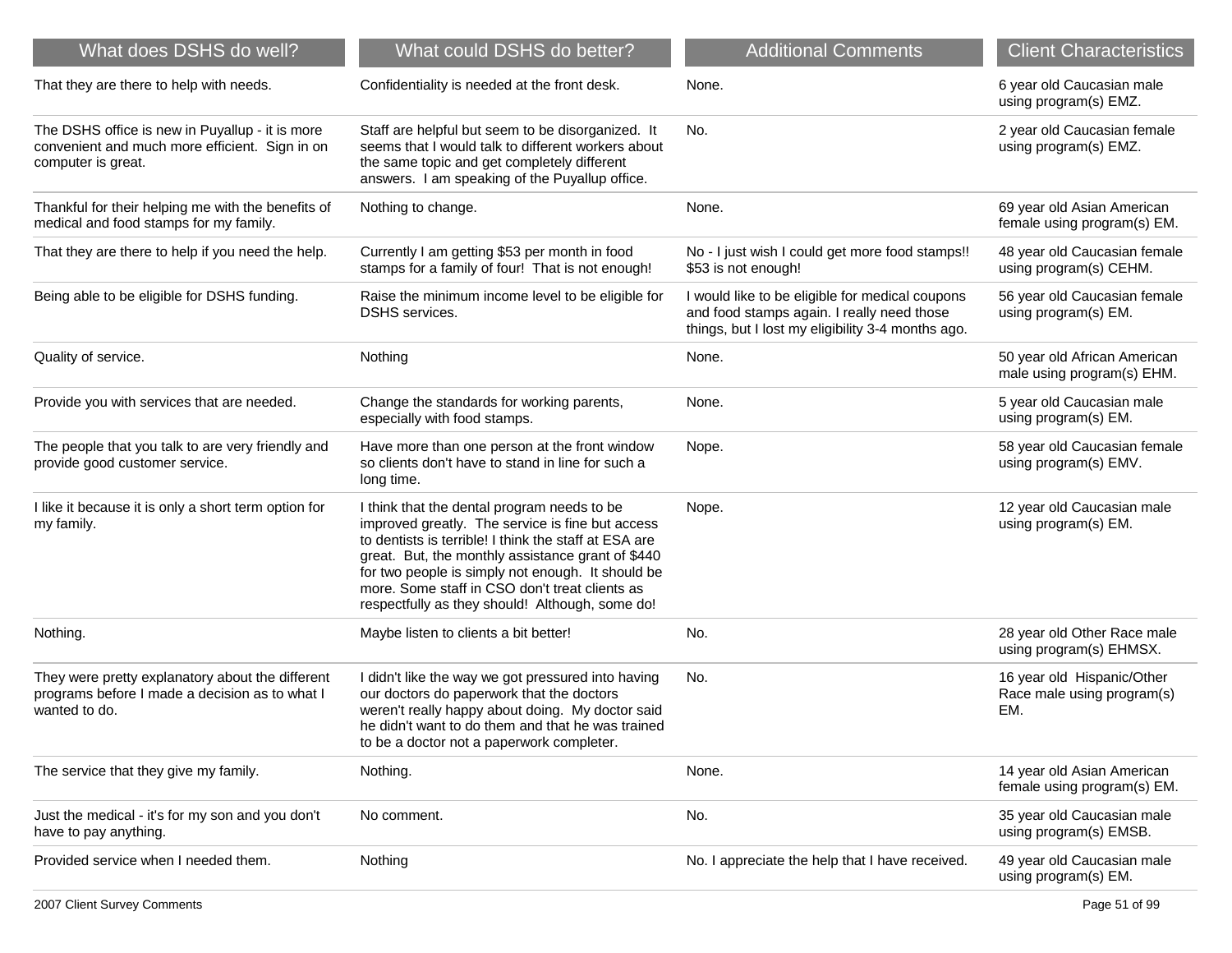| What does DSHS do well?                                                                                                             | What could DSHS do better?                                                                                                                                                                                                                 | <b>Additional Comments</b>                                                                  | <b>Client Characteristics</b>                                     |
|-------------------------------------------------------------------------------------------------------------------------------------|--------------------------------------------------------------------------------------------------------------------------------------------------------------------------------------------------------------------------------------------|---------------------------------------------------------------------------------------------|-------------------------------------------------------------------|
| Nothing.                                                                                                                            | Can't think of anything.                                                                                                                                                                                                                   | No.                                                                                         | 18 year old Hispanic/Other<br>Race male using program(s)<br>М.    |
| The best thing is that it is fast and quick.                                                                                        | When I called the CSO regarding the CHIP<br>program and the DSHS staff person was very<br>rude to me. Olympia CSO - her name was<br>[Name Redacted].                                                                                       | No.                                                                                         | 4 year old Hispanic/Other<br>Race male using program(s)<br>EM.    |
| I like the fact that you can go to DSHS when you<br>need help.                                                                      | Have shorter lines and less waiting in the waiting<br>room.                                                                                                                                                                                | No, I don't think so.                                                                       | 15 year old Caucasian female<br>using program(s) EMZ.             |
| I like it that the application process is simple.                                                                                   | I think that DSHS could have happier and more<br>professional staff. The people at the front desk,<br>in particular, [Name Redacted], were very rude -<br>Bremerton office. I will not work with her<br>anymore since she is so very rude. | I want to know why you are doing this survey<br>[Note: Interviewer answered this question.] | 3 year old Asian American<br>male using program(s) CEMZ.          |
| They give you the service that you need and<br>really try to help you.                                                              | Increase food stamp amounts.                                                                                                                                                                                                               | None.                                                                                       | 48 year old African American<br>male using program(s) AEM.        |
| I guess that they helped me out as much as they<br>could.                                                                           | System should be set up so that people hurt on a<br>weekend can be covered and get medical care.<br>(Note - she said she was not a client when this<br>happened)                                                                           | No.                                                                                         | 32 year old Caucasian female<br>using program(s) EM.              |
| Childcare program is great.                                                                                                         | Some of the forms do not apply to the<br>circumstances of a child being in foster care.                                                                                                                                                    | None.                                                                                       | 42 year old Caucasian female<br>using program(s) E.               |
| I like them because they provide help when I<br>need it.                                                                            | I think overall they are fine.                                                                                                                                                                                                             | No.                                                                                         | 14 year old Hispanic/Other<br>Race female using program(s)<br>MZ. |
| Medical care is good. It is essential - when you<br>have good health, you have everything else.                                     | Not all doctors are covered by medical coupons -<br>especially some dentists.                                                                                                                                                              | None.                                                                                       | 40 year old Asian American<br>female using program(s) EM.         |
| I think they have fairly good communications<br>between the different DSHS programs and keep<br>each other abreast of developments. | Children & Family Services - my caseworker<br>didn't seem to have the time to help me. I called<br>her over and over and didn't get called back.<br>Maybe CFS needs some more staff?                                                       | No.                                                                                         | 34 year old Caucasian female<br>using program(s) CEHMSVB.         |
| Getting a nice person to help you.                                                                                                  | Increase food stamp standards.                                                                                                                                                                                                             | None.                                                                                       | 67 year old Caucasian female<br>using program(s) EM.              |
| It is convenient. I can do everything over the<br>phone or through the mail.                                                        | Make services available for adults that are not<br>pregnant.                                                                                                                                                                               | None.                                                                                       | 1 year old Caucasian male<br>using program(s) M.                  |
| Help me with assistance for the grandchildren for<br>many years.                                                                    | Increase food stamps.                                                                                                                                                                                                                      | None.                                                                                       | 17 year old American Indian<br>female using program(s) EMZ.       |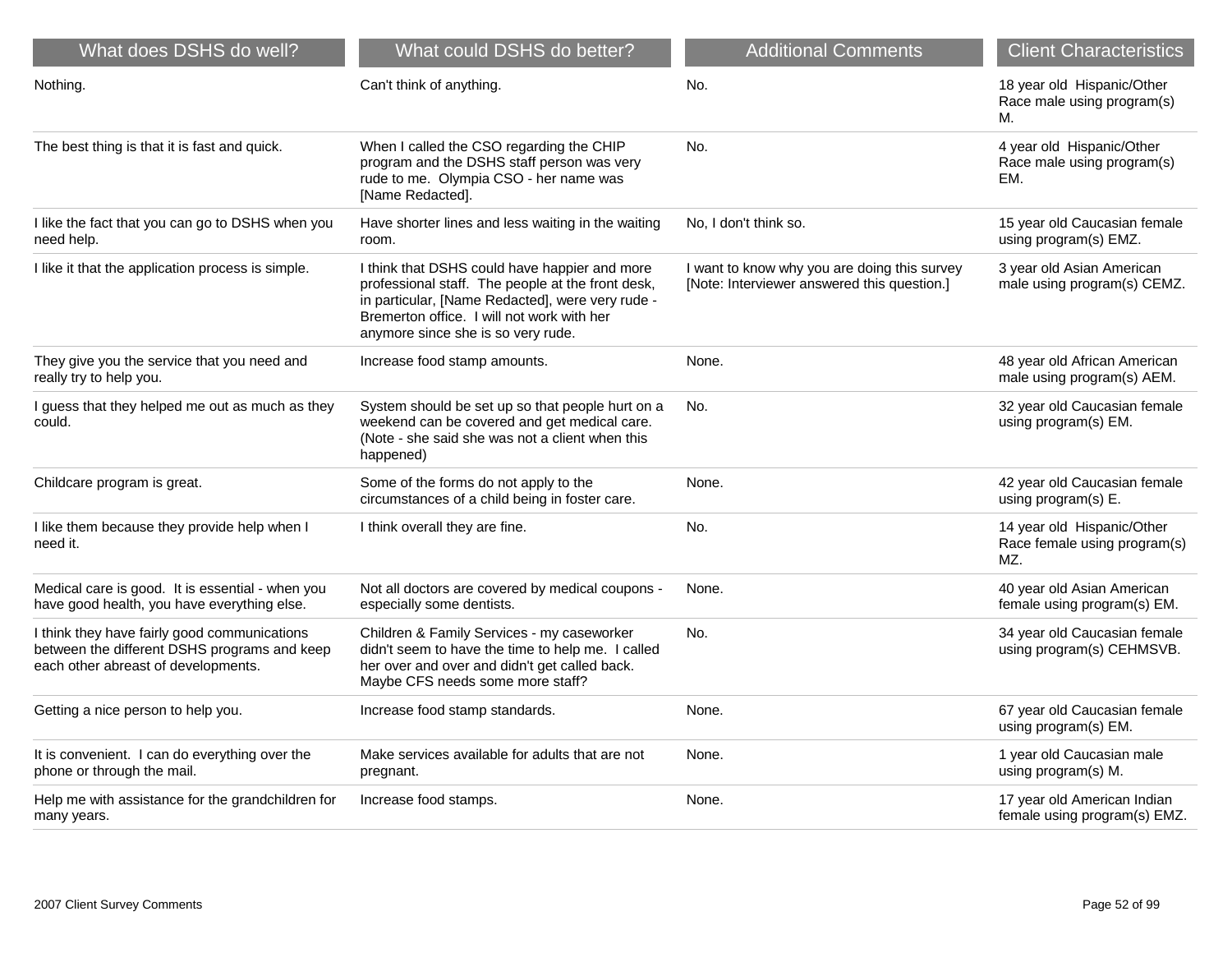| What does DSHS do well?                                                                                                | What could DSHS do better?                                                                                                                                                                                                                                                                                                                                                                                                                                                                                                                                        | <b>Additional Comments</b>                                                                                                                                                                     | <b>Client Characteristics</b>                                    |
|------------------------------------------------------------------------------------------------------------------------|-------------------------------------------------------------------------------------------------------------------------------------------------------------------------------------------------------------------------------------------------------------------------------------------------------------------------------------------------------------------------------------------------------------------------------------------------------------------------------------------------------------------------------------------------------------------|------------------------------------------------------------------------------------------------------------------------------------------------------------------------------------------------|------------------------------------------------------------------|
| Nothing rather than be helpful. Your staff<br>appears to create more blockades.                                        | Hire more people who are culturally complete<br>and can listen to the needs and goals and<br>answer its clients.                                                                                                                                                                                                                                                                                                                                                                                                                                                  | It's my opinion that DVR is not really interested<br>in training or helping people move forward.<br>They're more interested in not doing their job,<br>thereby always guaranteeing their jobs. | 52 year old female using<br>program(s) V.                        |
| I have the option to go in to the office or I can call<br>in to the office.                                            | In December, I applied for services and received<br>a letter from DSHS saying I had an appointment<br>that same day. I missed the appointment<br>because the DSHS letter was late. I had a<br>difficult time in getting rescheduled and had to<br>visit the office three or four times. The dental<br>office told me that they would do everything they<br>could under medical coupons and then we will<br>discuss services not covered by coupons that<br>you will have to pay for directly. She needed a<br>root canal, but coupons did not cover that service. | I think overall DSHS works the way it is<br>supposed to. My only concern is the<br>appointment issue I mentioned and the issue<br>with dentist.                                                | 9 year old Hispanic/Other<br>Race female using program(s)<br>MZ. |
| No comment.                                                                                                            | Please let us have good doctors and have<br>doctors with better techniques. Also, some<br>doctors don't accept the medical coupons. When<br>one calls the toll-free number, you must wait a<br>long time. That is a waste of DSHS money and<br>my time!                                                                                                                                                                                                                                                                                                           | It is very hard to meet with my ESA social<br>worker since he is so busy. Regarding medical<br>assistance - thank you. DSHS had the best<br>work force - thank you very much!                  | 82 year old Asian American<br>female using program(s) EM.        |
| They are polite and very helpful.                                                                                      | Go after the dead end fathers that don't want to<br>pay.                                                                                                                                                                                                                                                                                                                                                                                                                                                                                                          |                                                                                                                                                                                                | 61 year old Caucasian male<br>using program(s) X.                |
| The way they are real clear in their explanations.                                                                     | Maybe speed up things when you first walk into<br>the CSO.                                                                                                                                                                                                                                                                                                                                                                                                                                                                                                        | None.                                                                                                                                                                                          | 31 year old Caucasian male<br>using program(s) EMX.              |
| They help you as soon as possible.                                                                                     | I am OK with most of their services.                                                                                                                                                                                                                                                                                                                                                                                                                                                                                                                              |                                                                                                                                                                                                | 6 year old Hispanic/ female<br>using program(s) CEHMZ.           |
| The process has been easy for me. They just<br>take the support out of my pay check.                                   | Track the child support they collect to insure it is<br>spent on the children.                                                                                                                                                                                                                                                                                                                                                                                                                                                                                    | None.                                                                                                                                                                                          | 40 year old Caucasian male<br>using program(s) X.                |
| They work fast and timely in assisting.                                                                                | Satisfied with service.                                                                                                                                                                                                                                                                                                                                                                                                                                                                                                                                           |                                                                                                                                                                                                | 8 year old Hispanic/ male<br>using program(s) EHMZ.              |
| I like the Healthy Options for children, which<br>provides full coverage - it is a very big help.                      | I would like to have the same caseworker. I have<br>been switched back and forth between many<br>caseworkers! The annual case review is a<br>battle. They ask for paperwork, I submit it and<br>then DSHS asks for move paperwork - it is at<br>least a 1.5 month battle to get it accomplished.                                                                                                                                                                                                                                                                  | I think that the doctors we have through<br>Community Health are wonderful and very<br>considerate. But, we struggle with a lot of<br>DSHS paperwork bureaucracy.                              | 5 year old Caucasian male<br>using program(s) M.                 |
| I have a really good case manager at the CSO<br>and she really helps me out. Most staff are really<br>good at the CSO. | I have a history of migraines. My doctor said I<br>needed a CAT scan and my primary care -<br>Molina - will not pay for it. Molina says that I<br>have to start passing out before they will pay for<br>it!                                                                                                                                                                                                                                                                                                                                                       | Nope - that is it.                                                                                                                                                                             | 4 year old Caucasian male<br>using program(s) EMZ.               |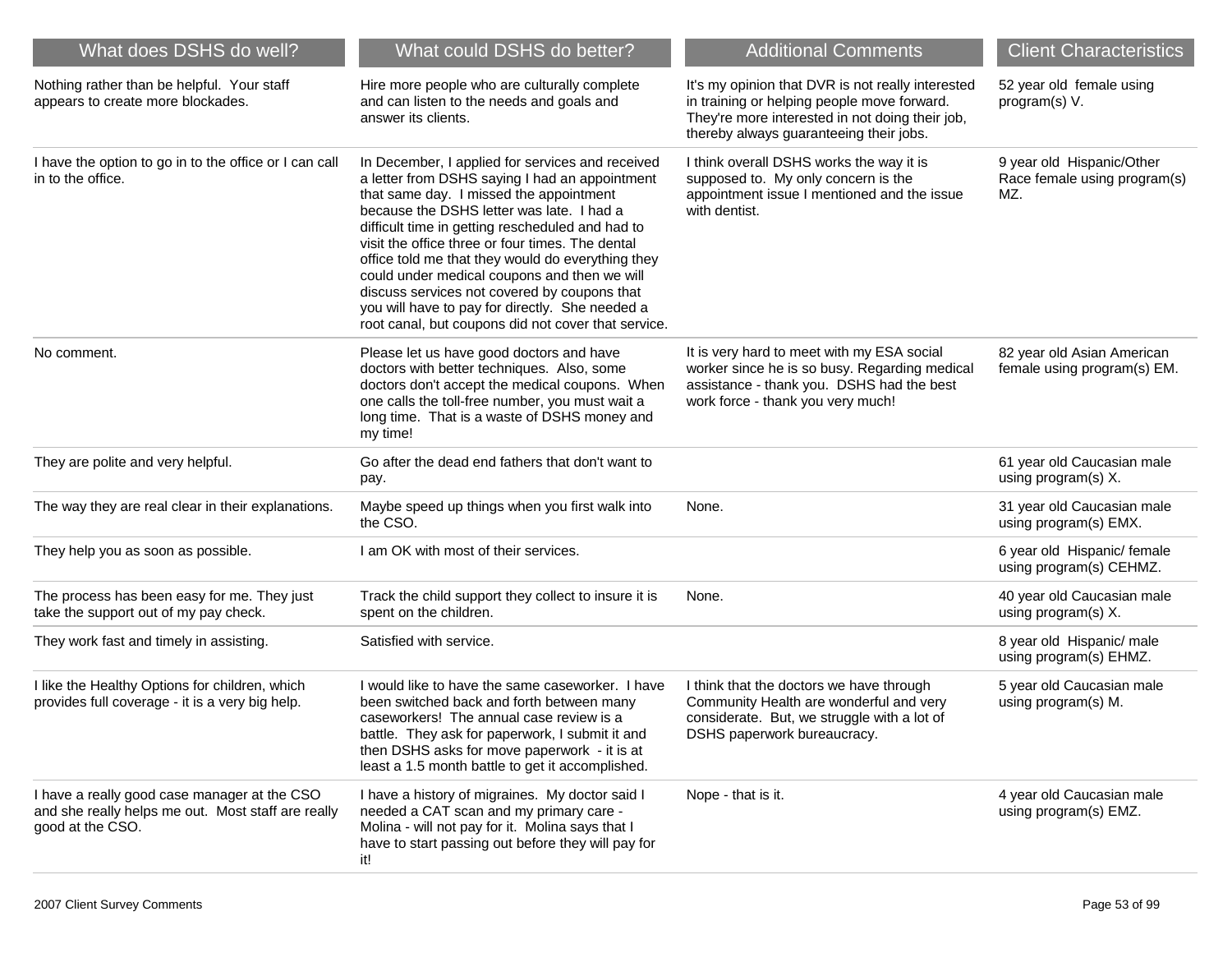| What does DSHS do well?                                                                                                                                                                                                                       | What could DSHS do better?                                                                                                                                                                                                                                                                                                   | <b>Additional Comments</b>                                                                                                                                                                                                                                   | <b>Client Characteristics</b>                                     |
|-----------------------------------------------------------------------------------------------------------------------------------------------------------------------------------------------------------------------------------------------|------------------------------------------------------------------------------------------------------------------------------------------------------------------------------------------------------------------------------------------------------------------------------------------------------------------------------|--------------------------------------------------------------------------------------------------------------------------------------------------------------------------------------------------------------------------------------------------------------|-------------------------------------------------------------------|
| Very helpful.                                                                                                                                                                                                                                 | Have more Spanish speaking employees                                                                                                                                                                                                                                                                                         |                                                                                                                                                                                                                                                              | 91 year old<br>Hispanic/Caucasian female<br>using program(s) AM.  |
| I feel it is a necessary service.                                                                                                                                                                                                             | DCS should follow up with relatives of the absent<br>parent for information to locate the absent<br>parent. Normally these relatives are not talking to<br>the other parent.                                                                                                                                                 | None.                                                                                                                                                                                                                                                        | 43 year old Caucasian female<br>using program(s) Z.               |
| They are like a circle and are close together.<br>Access is really good.                                                                                                                                                                      | Nothing they could do - they are really good in<br>Forks.                                                                                                                                                                                                                                                                    | The dental program should find more dentists<br>that will accept the medical coupons.                                                                                                                                                                        | 39 year old American Indian<br>female using program(s)<br>CEHMSX. |
| I don't know right now.                                                                                                                                                                                                                       | I think the workers at the different divisions need<br>to work together as a team and share information.                                                                                                                                                                                                                     | None.                                                                                                                                                                                                                                                        | 20 year old African American<br>male using program(s) EMX.        |
| Nothing.                                                                                                                                                                                                                                      | Don't treat all men like they are dead beat dads.                                                                                                                                                                                                                                                                            | The Support Enforcement office in Everett<br>cleared up a passport release problem in just<br>one day and got my passport to me<br>immediately. This was great, as I had to leave<br>the country and couldn't until the lien on my<br>passport was released. | 49 year old Caucasian male<br>using program(s) X.                 |
| They respond quickly to my needs.                                                                                                                                                                                                             | They need to let their services to be known better<br>to people who experience medical hardships. I<br>got really sick and that's how I ended up with<br>DSHS. I had open heart surgery. If I didn't ask<br>about the services, it would have taken a lot<br>longer for me to find out about it if I didn't already<br>know. | DVR - I understood what they did. But after<br>the interviews, etc., then it's kind of a dead<br>end. I was on a waiting listing and they were<br>not really specific about what options were<br>available to me.                                            | 30 year old Caucasian male<br>using program(s) EMV.               |
| No comment.                                                                                                                                                                                                                                   | No comment.                                                                                                                                                                                                                                                                                                                  | No.                                                                                                                                                                                                                                                          | 24 year old Hispanic/Other<br>Race female using program(s)<br>М.  |
| They are courteous and neutral.                                                                                                                                                                                                               | I cannot think of anything.                                                                                                                                                                                                                                                                                                  | None.                                                                                                                                                                                                                                                        | 29 year old Caucasian male<br>using program(s) X.                 |
| We have gotten all the help that we asked for.                                                                                                                                                                                                | We have been taken care of in a reasonable<br>length of time. I don't have complaints.                                                                                                                                                                                                                                       | No.                                                                                                                                                                                                                                                          | 69 year old Caucasian male<br>using program(s) CEM.               |
| When I no longer needed their services.                                                                                                                                                                                                       | Have every customer service representative<br>come up with the same answer to the client.                                                                                                                                                                                                                                    | The workers for DSHS do not consistently<br>follow the administrative code in making<br>determinations on eligibility.                                                                                                                                       | 51 year old Caucasian female<br>using program(s) EZ.              |
| I like the fact that I didn't have to wait so long in<br>the lobby and the entire process went well. They<br>are very good at getting people through whatever<br>line you're in. When you talk to a social worker -<br>they get to the point. | Everything that DSHS did for me went well.                                                                                                                                                                                                                                                                                   | I was really surprised to get the two letters in<br>the mail from DSHS - you are really into<br>people.                                                                                                                                                      | 35 year old Caucasian male<br>using program(s) CEMSB.             |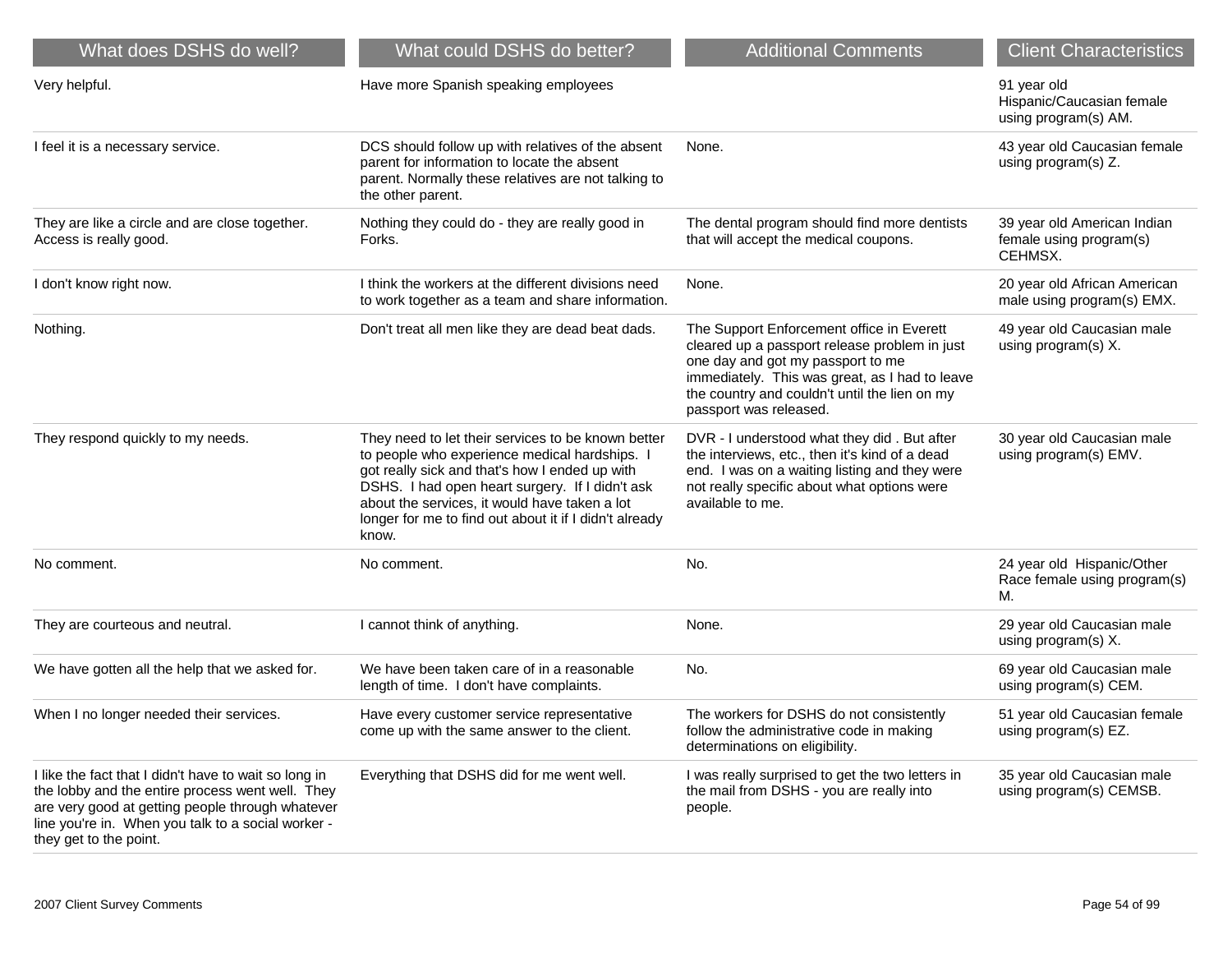| What does DSHS do well?                                                                       | What could DSHS do better?                                                                                                                       | <b>Additional Comments</b>            | <b>Client Characteristics</b>                                  |
|-----------------------------------------------------------------------------------------------|--------------------------------------------------------------------------------------------------------------------------------------------------|---------------------------------------|----------------------------------------------------------------|
| I did not want to deal with them at all; however, it<br>was something that had to be done.    | Reinstate my medical coupons.                                                                                                                    | None.                                 | 63 year old Caucasian female<br>using program(s) EMZ.          |
| The quality of service that I received.                                                       | Nothing                                                                                                                                          | It is a good service.                 | 44 year old Caucasian female<br>using program(s) EMZ.          |
| No comment.                                                                                   | No comment.                                                                                                                                      | No.                                   | 37 year old Caucasian male<br>using program(s) X.              |
| The help they provided to my family.                                                          | Nothing.                                                                                                                                         | None.                                 | 32 year old Hispanic/Other<br>Race male using program(s)<br>Χ. |
| Nothing.                                                                                      | Be more willing to work with the guy who has to<br>pay child support.                                                                            | None.                                 | 27 year old Caucasian male<br>using program(s) X.              |
| I am just glad that it is available.                                                          | Have more counseling staff which would allow<br>more one-on-one activity.                                                                        | No.                                   | 38 year old Caucasian male<br>using program(s) S.              |
| Provide services when eligible.                                                               | Help those in need regardless of eligibility.<br>Medical and dental should be available for those<br>that need it.                               |                                       | 2 year old Other Race female<br>using program(s) EMZ.          |
| I really don't like dealing with DSHS!                                                        | Answer their phones - I always get voice mail!                                                                                                   | No.                                   | 8 year old Caucasian female<br>using program(s) M.             |
| The TANF program and the WorkFirst program.                                                   | I am not really sure.                                                                                                                            | I think it is a really great program. | 51 year old African American<br>female using program(s) EMZ.   |
| The overall feeling that they want to help me.                                                | Maybe offer more help to people with disabilities.                                                                                               | None.                                 | 41 year old Caucasian female<br>using program(s) EMX.          |
| I like my case manager.                                                                       | I'm not sure.                                                                                                                                    |                                       | 46 year old American Indian<br>male using program(s) X.        |
| I don't know.                                                                                 | Nothing                                                                                                                                          | None.                                 | 43 year old Caucasian female<br>using program(s) EM.           |
| That I get somebody nice every once in a while.                                               | Workers are burned out and they need to be in a<br>position where they are not dealing the clients.<br>Sometimes they are not the nicest people. | Nothing.                              | 27 year old Caucasian male<br>using program(s) EM.             |
| Once support is set up they pretty much leave<br>you alone.                                   | Stop taking away the parents' drivers' licenses so<br>they can work.                                                                             | None.                                 | 34 year old Other Race male<br>using program(s) X.             |
| Quick responses to my questions.                                                              | I don't know.                                                                                                                                    | None.                                 | 35 year old Caucasian male<br>using program(s) X.              |
| I like the fact that when you get good workers<br>they really care and work hard to help you. | I think DSHS needs to be more interlinked,<br>where they communicate more with each other<br>and share information.                              |                                       | 31 year old Caucasian female<br>using program(s) EHMZ.         |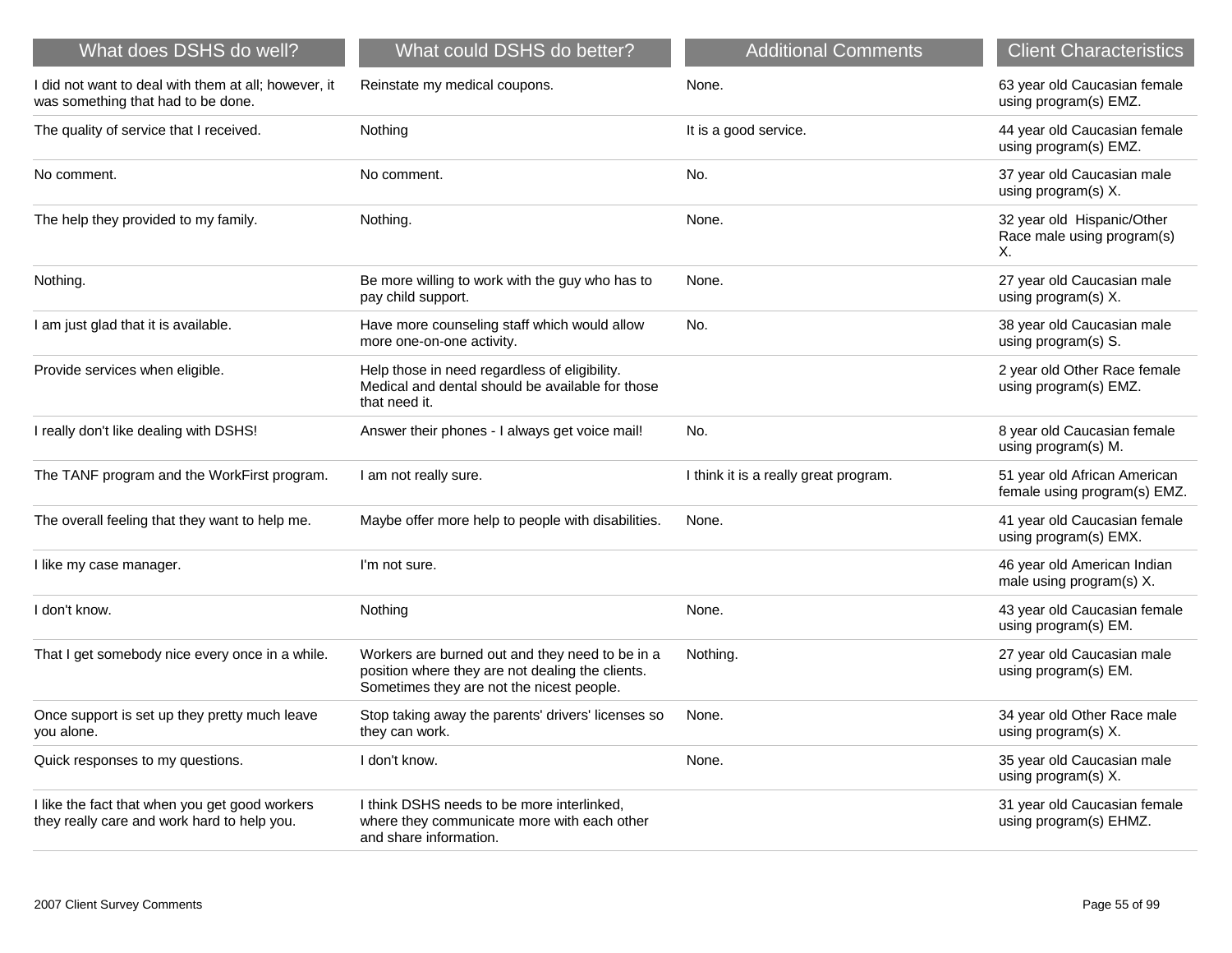| What does DSHS do well?                                                   | What could DSHS do better?                                                                                                                                                                                                                                                                                                                                                                                                                                                                                                                                            | <b>Additional Comments</b>                                                                                                                                                                                                                                                                                                                                                                                                                                          | <b>Client Characteristics</b>                                    |
|---------------------------------------------------------------------------|-----------------------------------------------------------------------------------------------------------------------------------------------------------------------------------------------------------------------------------------------------------------------------------------------------------------------------------------------------------------------------------------------------------------------------------------------------------------------------------------------------------------------------------------------------------------------|---------------------------------------------------------------------------------------------------------------------------------------------------------------------------------------------------------------------------------------------------------------------------------------------------------------------------------------------------------------------------------------------------------------------------------------------------------------------|------------------------------------------------------------------|
| I glad the help is there for people who need the<br>help.                 | Need to raise the standards.                                                                                                                                                                                                                                                                                                                                                                                                                                                                                                                                          | None.                                                                                                                                                                                                                                                                                                                                                                                                                                                               | 63 year old Caucasian female<br>using program(s) Z.              |
| Easy access over the internet.                                            | I don't know.                                                                                                                                                                                                                                                                                                                                                                                                                                                                                                                                                         | None.                                                                                                                                                                                                                                                                                                                                                                                                                                                               | 45 year old Caucasian male<br>using program(s) X.                |
| They are informative.                                                     | Have a support system for fathers who pay their<br>support and want to see their children.                                                                                                                                                                                                                                                                                                                                                                                                                                                                            | None.                                                                                                                                                                                                                                                                                                                                                                                                                                                               | 36 year old Caucasian male<br>using program(s) X.                |
| No comment.                                                               | Othello office - They shouldn't stereotype<br>people. They made me feel like I was like<br>homeless people or people that never work. I<br>applied only because I had an emergency. My<br>husband lost his job. They scheduled an<br>appointment way out in the future - we were out<br>of food and DSHS didn't seem to care. The<br>receptionist was not polite to me. She needs to<br>have more people skills - she was not polite. My<br>daughter has asthma and the medicine that she<br>needs the most - DSHS wouldn't cover it. I have<br>to pay for it myself. | The social workers and receptionist should<br>treat people with respect and not think we are<br>all the same. The help is there for when you<br>need it, and I don't want to abuse.                                                                                                                                                                                                                                                                                 | 4 year old Hispanic/Other<br>Race female using program(s)<br>EM. |
| The help they provided to us when we are in<br>need.                      | DSHS needs to quit asking for the same<br>information over and over once you have already<br>provided it.                                                                                                                                                                                                                                                                                                                                                                                                                                                             | Quit changing the caseworkers so often.                                                                                                                                                                                                                                                                                                                                                                                                                             | 38 year old African American<br>male using program(s) EMX.       |
| The best thing is the help.                                               | I don't know.                                                                                                                                                                                                                                                                                                                                                                                                                                                                                                                                                         | None.                                                                                                                                                                                                                                                                                                                                                                                                                                                               | 16 year old Hispanic/Other<br>Race male using program(s)<br>SX.  |
| They do help out with food and medical when<br>someone needs it.          | Omak CPS office - there are two workers there<br>that absolutely perjured themselves - they lied.<br>[Name Redacted] and [Name Redacted] are the<br>two workers - especially [Name Redacted].<br>Instead of getting the children back with the<br>mother & father - CPS looked at adopting the<br>children out.                                                                                                                                                                                                                                                       | The only comment is negative about the Omak<br>CPS office - it is a sad situation.                                                                                                                                                                                                                                                                                                                                                                                  | 26 year old American Indian<br>male using program(s)<br>CEMSX.   |
| I like that I can log into their web site and check<br>out balances, etc. | I think that I would like to see the more training of<br>staff regarding men being the primary caretaker.<br>I am the primary caretaker but I am the one<br>paying child support.                                                                                                                                                                                                                                                                                                                                                                                     | More than two years ago, I had an incident<br>where I was told by my child support<br>caseworker essentially that because I am a<br>man - I am able to make money - collecting<br>child support in my behalf was not a priority.<br>This was a female worker! Also, I have been<br>transferred between workers way too much! I<br>haven't been contacted or been given an<br>update in a long time - maybe it's been two<br>plus years since I have been contacted. | 31 year old Caucasian male<br>using program(s) Z.                |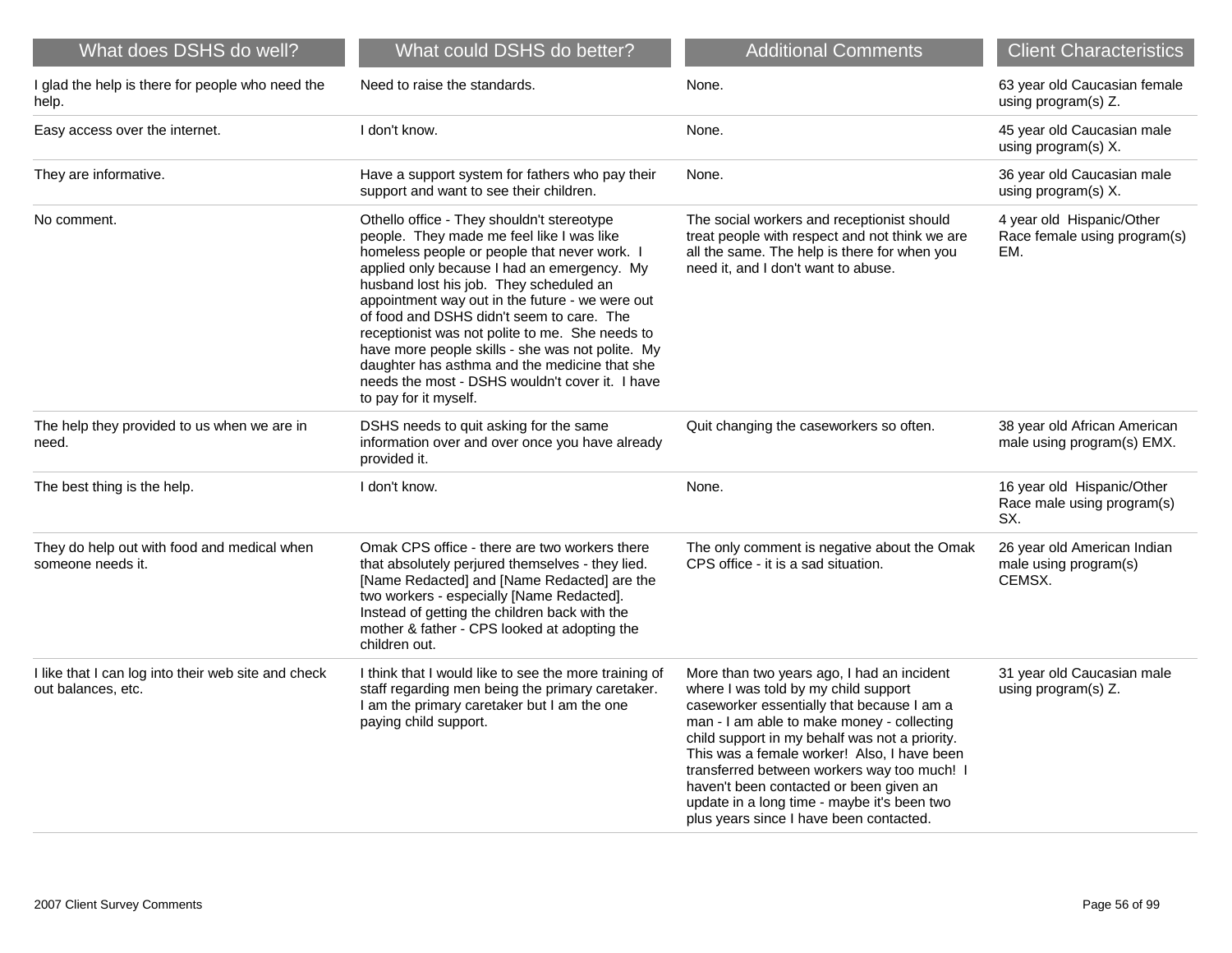| What does DSHS do well?                                                                                         | What could DSHS do better?                                                                                                                                                                | <b>Additional Comments</b>                                                                                                                                                                  | <b>Client Characteristics</b>                                    |
|-----------------------------------------------------------------------------------------------------------------|-------------------------------------------------------------------------------------------------------------------------------------------------------------------------------------------|---------------------------------------------------------------------------------------------------------------------------------------------------------------------------------------------|------------------------------------------------------------------|
| Nothing.                                                                                                        | Take more individual look at peoples individual<br>needs and expenses in determining amount<br>eligible to receive.                                                                       | None.                                                                                                                                                                                       | 58 year old Caucasian male<br>using program(s) EMX.              |
| There was someone like a social worker there to<br>help us decide what services that we needed.                 | The different departments did not communicate<br>between themselves very well.                                                                                                            | None.                                                                                                                                                                                       | 53 year old Caucasian male<br>using program(s) C.                |
| Friendly and caring workers.                                                                                    | Nothing.                                                                                                                                                                                  | None.                                                                                                                                                                                       | 59 year old Caucasian female<br>using program(s) C.              |
| They are always helpful.                                                                                        | Medical needs broader coverage for dental.                                                                                                                                                | None.                                                                                                                                                                                       | 25 year old Caucasian female<br>using program(s) EMZ.            |
| Nothing.                                                                                                        | DCS appears to be more for the female non-<br>custodial parent than the male custodian parent.<br>They should be collecting regardless if it is for a<br>female or male custodial parent. | None.                                                                                                                                                                                       | 34 year old Caucasian male<br>using program(s) X.                |
| Communication on the phone.                                                                                     | Workers need to have more patience.                                                                                                                                                       | None.                                                                                                                                                                                       | 47 year old Caucasian female<br>using program(s) X.              |
| The helpfulness of the DCS worker.                                                                              | DSHS does a pretty good job for a bureaucracy.                                                                                                                                            | None.                                                                                                                                                                                       | 48 year old Hispanic/Other<br>Race female using program(s)<br>Z. |
| One month I did not get my Medical Coupons<br>and stopped by CSO. They issued me the<br>coupons - I liked that. | One thing, I could see improvement with medical<br>coupons - have more doctors to accept the<br>coupons, especially Chinese speaking ones!                                                | My wish is that I hope that medical coupons<br>would allow expansion to the Chinese<br>physician area so they can accept the coupons<br>so I could use a doctor that speaks my<br>language. | 58 year old Asian American<br>female using program(s) EM.        |
| The help and structure they provide.                                                                            | Have more positive staff members.                                                                                                                                                         | None.                                                                                                                                                                                       | 20 year old Caucasian female<br>using program(s) CEMSB.          |
| None.                                                                                                           | Would be nice to know about the other services<br>you provide. No one has ever volunteered to tell<br>me any helpful information.                                                         | None.                                                                                                                                                                                       | 51 year old Caucasian male<br>using program(s) CX.               |
| Pay attention and try to help as much as possible.                                                              | More doctors to accept medical coupons.                                                                                                                                                   | No comment.                                                                                                                                                                                 | 52 year old African American<br>male using program(s) EMV.       |
| Provide you with the service that you needed.                                                                   | Nothing.                                                                                                                                                                                  | None.                                                                                                                                                                                       | 42 year old<br>Hispanic/Caucasian male<br>using program(s) C.    |
| They were able to collect the back support.                                                                     | When you call DCS, you go through an<br>automated system including most commonly<br>asked questions. There needs to be an option to<br>talk to a live person to answer questions.         | None.                                                                                                                                                                                       | 41 year old Caucasian female<br>using program(s) Z.              |
| Don't deal with the department.                                                                                 | Have workers that are truthful in the statement<br>that they make plus follow through with promise.                                                                                       | None.                                                                                                                                                                                       | 42 year old Caucasian male<br>using program(s) CX.               |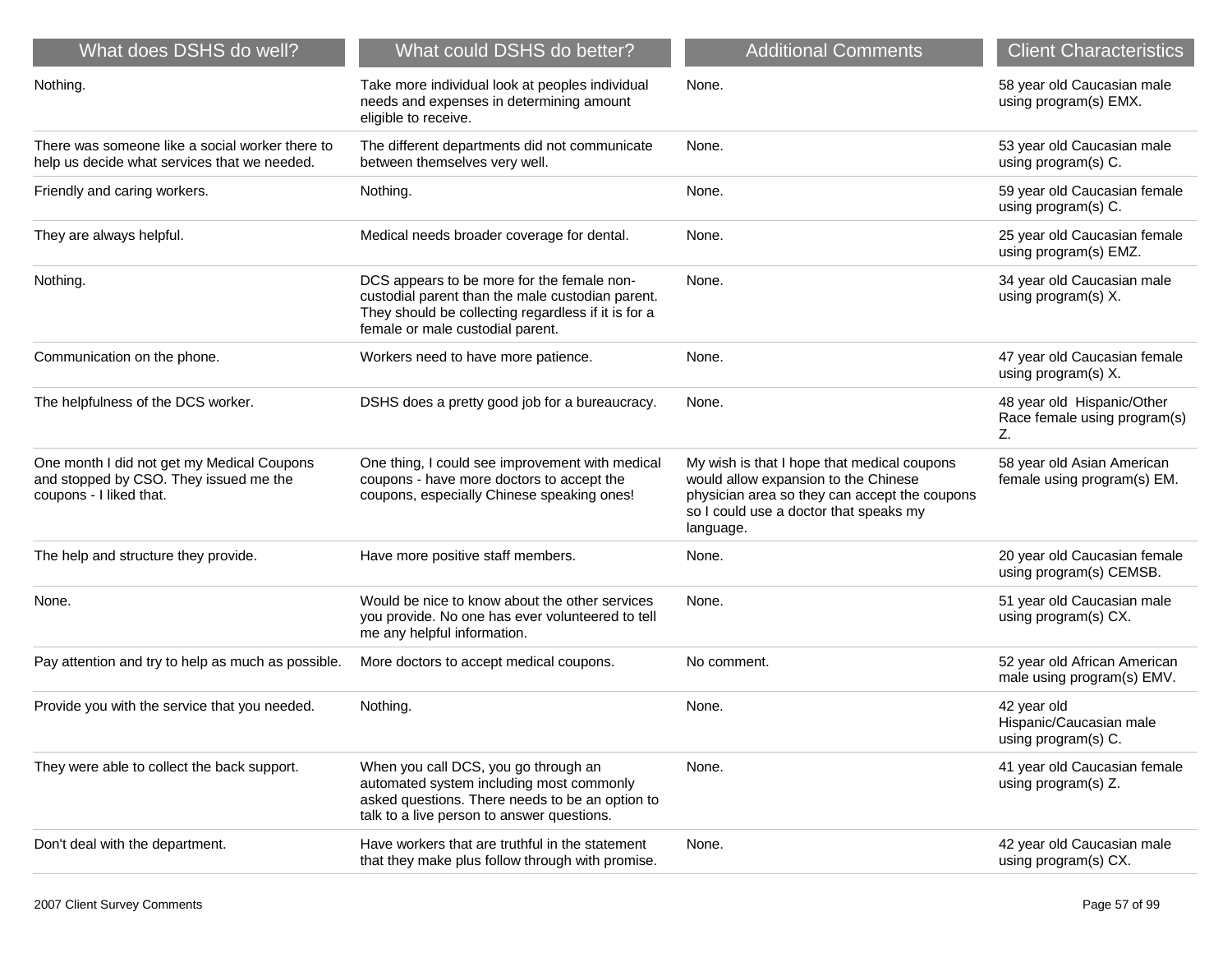| What does DSHS do well?                                        | What could DSHS do better?                                                                                                                                                                                                                                                                     | <b>Additional Comments</b>                                                                                    | <b>Client Characteristics</b>                                    |
|----------------------------------------------------------------|------------------------------------------------------------------------------------------------------------------------------------------------------------------------------------------------------------------------------------------------------------------------------------------------|---------------------------------------------------------------------------------------------------------------|------------------------------------------------------------------|
| Help that they provide for us with medical and<br>food stamps. | Get two of the same letter and doesn't<br>understand why when they say the same thing.<br>Received the letter just one day before the<br>appointment or on the appointment day. Need<br>more time to revue my schedule so that I can get<br>to the appointment.                                | Very grateful for all the services that I do<br>receive.                                                      | 6 year old<br>Hispanic/Caucasian female<br>using program(s) EMZ. |
| They are easy - they are nice & helpful.                       | Nothing.                                                                                                                                                                                                                                                                                       | No.                                                                                                           | 20 year old Caucasian female<br>using program(s) M.              |
| They pay me back when I overpay them.                          | Check up on the children more often. Making<br>sure that they are still staying at the same<br>residence.                                                                                                                                                                                      | None.                                                                                                         | 40 year old Caucasian male<br>using program(s) CX.               |
| For the most part, I always can get a live person.             | I would love to have access to some type of<br>orthodontics.                                                                                                                                                                                                                                   | I think that they should find a way to get<br>orthodontic coverage for the ones that truly,<br>truly need it. | 10 year old Caucasian male<br>using program(s) EM.               |
| For the most part they were very forthright.                   | The paperwork is difficult to understand and my<br>verbal question wasn't really answered.                                                                                                                                                                                                     |                                                                                                               | 27 year old Other Race male<br>using program(s) EX.              |
| The medical benefits for my son.                               | More staff to provide help - there are so many<br>clients.                                                                                                                                                                                                                                     | Nope.                                                                                                         | 16 year old Caucasian male<br>using program(s) MZ.               |
| The help.                                                      | Hire people who actually care about the people<br>they are helping.                                                                                                                                                                                                                            | I am glad the State is doing this survey and<br>that I had an opportunity to participate in the<br>survey.    | 26 year old Caucasian female<br>using program(s) EMZ.            |
| The case counselor at the welfare office.                      | Make the drug and alcohol assessment<br>experience more personable and tailor the<br>recommend treatment around the person.                                                                                                                                                                    | None.                                                                                                         | 24 year old Caucasian male<br>using program(s) SZ.               |
| Nothing.                                                       | My DSHS caseworker was rude on the phone<br>when I asked to be re-educated. Someone at<br>DSHS sent me a brochure about re-education<br>and I simply asked about it. It is difficult to find a<br>doctor that would take the coupons. Also, the<br>pharmacies didn't want to take the coupons. | No - I have already said it.                                                                                  | 60 year old Caucasian female<br>using program(s) M.              |
| Caring people.                                                 | Listen to both sides.                                                                                                                                                                                                                                                                          |                                                                                                               | 56 year old Caucasian male<br>using program(s) C.                |
| Spanish interpreter available for interviews.                  | DSHS needs to have Spanish employees in<br>office. Sometimes I have to wait for interpreters.                                                                                                                                                                                                  | None.                                                                                                         | 8 year old Hispanic/Other<br>Race female using program(s)<br>EM. |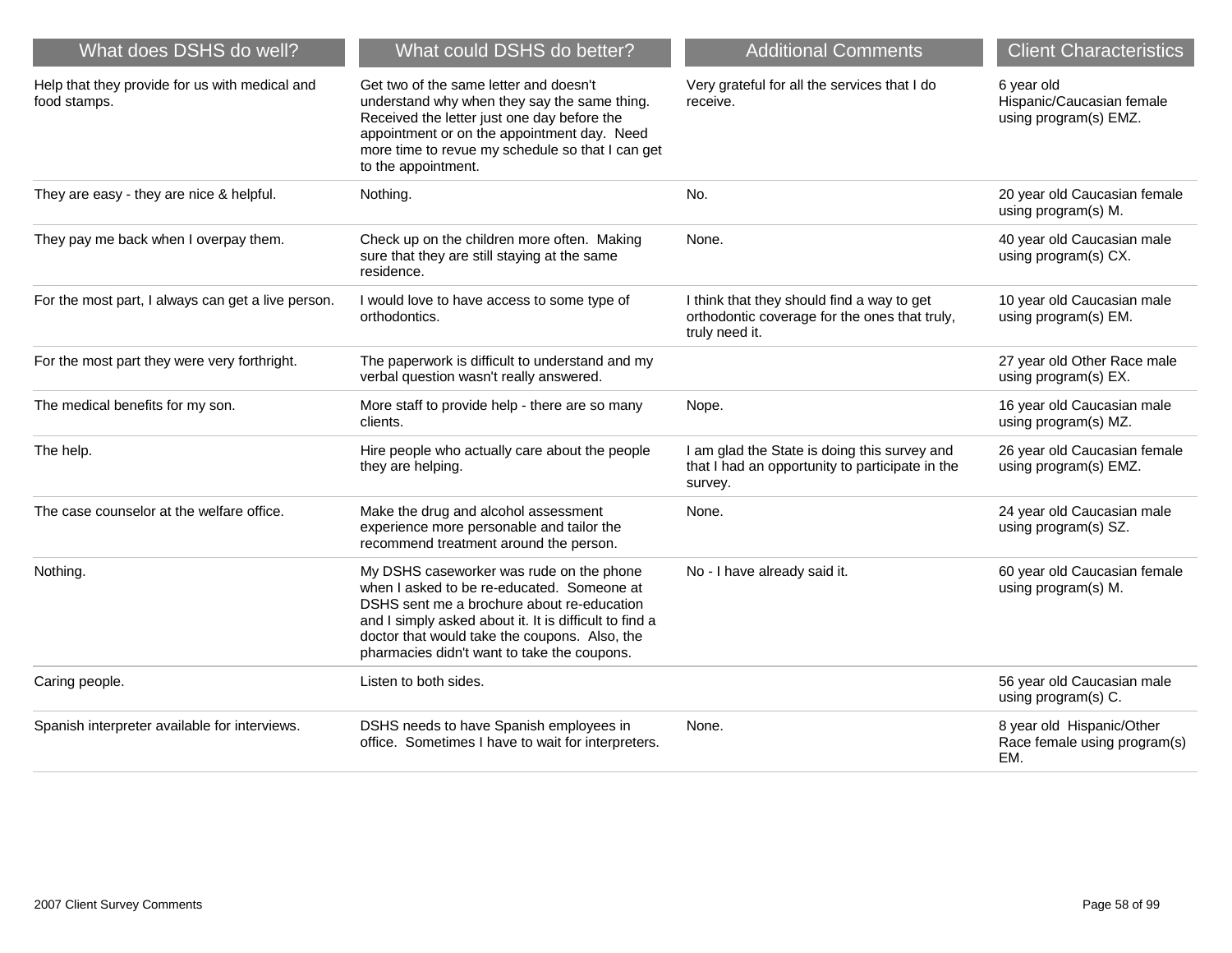| What does DSHS do well?                                                                 | What could DSHS do better?                                                                                                                                                                                                                                                                                                                                                        | <b>Additional Comments</b>                                                        | <b>Client Characteristics</b>                                    |
|-----------------------------------------------------------------------------------------|-----------------------------------------------------------------------------------------------------------------------------------------------------------------------------------------------------------------------------------------------------------------------------------------------------------------------------------------------------------------------------------|-----------------------------------------------------------------------------------|------------------------------------------------------------------|
| Nothing.                                                                                | They need to be more connected with other<br>DSHS staffers. I got numerous communications<br>and it was obvious that there were duplications<br>and communication wasn't there. DVR - the<br>waiting list is terrible. They told me that I wasn't<br>injured severely enough but they put me on a<br>waiting list.                                                                | They need to communicate between the staff<br>to keep clients informed correctly. | 43 year old Caucasian female<br>using program(s) EMSVX.          |
| They are prompt and timely on yearly review<br>(mail contact).                          | No comment.                                                                                                                                                                                                                                                                                                                                                                       | None.                                                                             | 6 year old Hispanic/ female<br>using program(s) M.               |
| It's easy.                                                                              | I don't know.                                                                                                                                                                                                                                                                                                                                                                     | No.                                                                               | 28 year old Caucasian male<br>using program(s) EHMS.             |
| They provided help which was needed.                                                    | Situations are not always the same for each<br>case, and conflicts needs to be dealt with<br>according the situation. Phone interviews instead<br>of face-to-face to interviews are sometimes<br>necessary.                                                                                                                                                                       | None.                                                                             | 35 year old Caucasian female<br>using program(s) CEMZ.           |
| The help.                                                                               | I had one instance where the child support<br>payment was not received on time. When I made<br>inquiry, the response by the DCS worker was not<br>adequate, and that worker was not advocating for<br>the children. I believe their obligation is to<br>advocate for the children at all times.                                                                                   | None.                                                                             | 53 year old Caucasian female<br>using program(s) Z.              |
| The staff are usually there and open minded and<br>try to help you as much as possible. | I would say instead of having to do three different<br>interviews for the three services - do one<br>interview for all three. I am going to school and<br>it's hard to schedule three interviews. DCS needs<br>to listen when someone says "I don't' know<br>where this person is at," instead of sending out a<br>questionnaire constantly for information that I<br>don't have. | No.                                                                               | 25 year old Caucasian female<br>using program(s) EMZ.            |
| That they provide the help needed.                                                      | Communication problems. People at the office<br>need to know what they are doing. Stop making<br>you go through hoops over and over for the<br>same thing. Need to speak English and<br>understand English when communicating with<br>clients. Most workers are Russian, Spanish or<br>Asian and don't communicate with us very well.                                             | None.                                                                             | 30 year old Caucasian male<br>using program(s) CEM.              |
| They help when you need it.                                                             | Upgrade their medical. When on GAU it should<br>also cover mental health not just the medicine<br>but also the doctors to get the medicine for<br>mental health drugs.                                                                                                                                                                                                            | None.                                                                             | 33 year old African American<br>male using program(s)<br>CEHMSB. |
| That they notify me timely on my yearly review<br>and don't delay benefits.             | So far, I do not have any comments.                                                                                                                                                                                                                                                                                                                                               |                                                                                   | 17 year old Hispanic/ male<br>using program(s) M.                |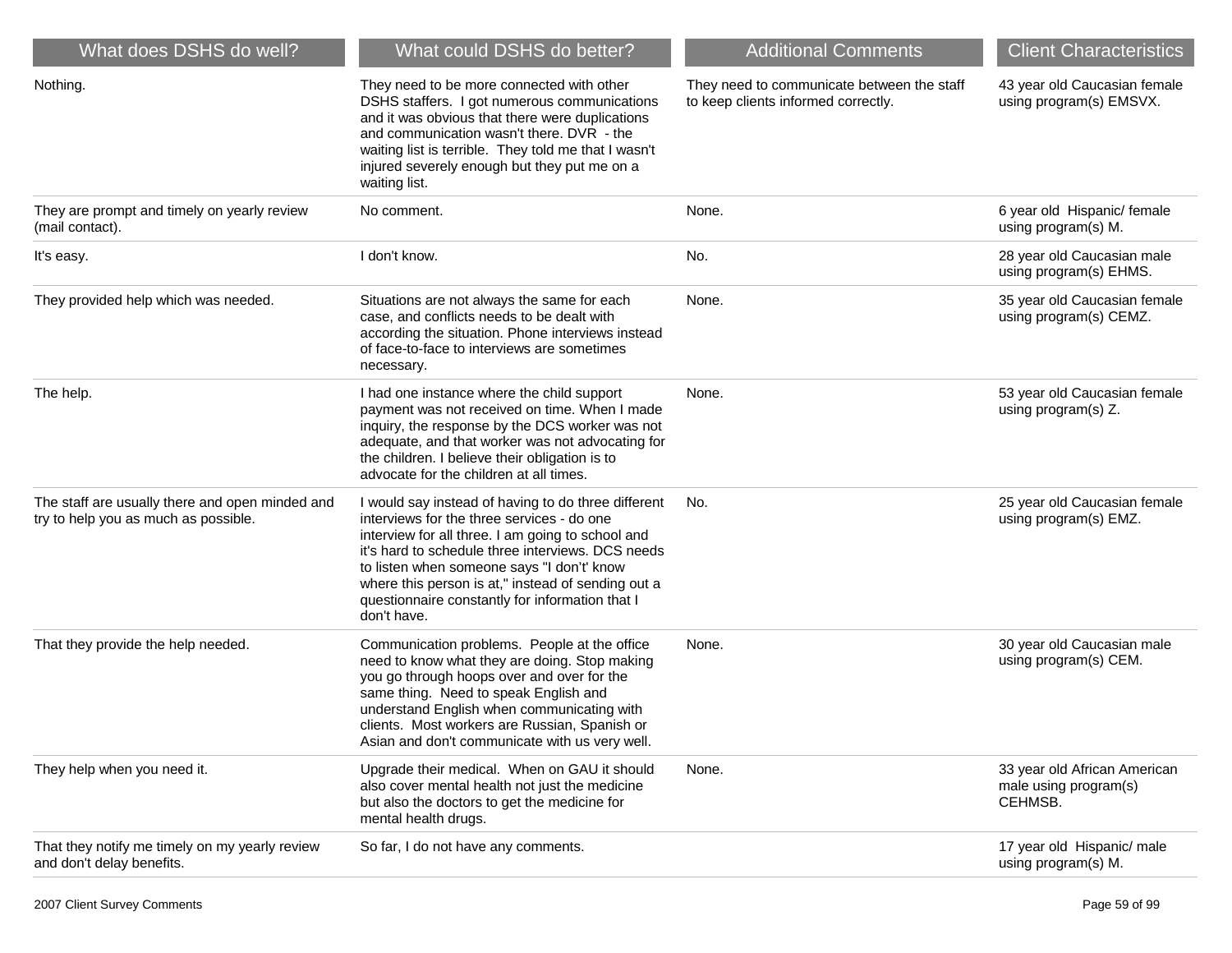| What does DSHS do well?                                                                                                                                           | What could DSHS do better?                                                                                                                                                                                                                                                                      | <b>Additional Comments</b>                                                                                     | <b>Client Characteristics</b>                                      |
|-------------------------------------------------------------------------------------------------------------------------------------------------------------------|-------------------------------------------------------------------------------------------------------------------------------------------------------------------------------------------------------------------------------------------------------------------------------------------------|----------------------------------------------------------------------------------------------------------------|--------------------------------------------------------------------|
| They were good about calling me back when I<br>left a message.                                                                                                    | I like to see a system in place where the Office of<br>Child Support would facilitate contact between<br>the non-custodial parent and their children.                                                                                                                                           | None.                                                                                                          | 33 year old African American<br>male using program(s) X.           |
| Overall they have helped us.                                                                                                                                      | In my opinion, DSHS needs to help the working<br>families more and the dead beats less.                                                                                                                                                                                                         | I appreciate the help they have given us.                                                                      | 9 year old Caucasian female<br>using program(s) EM.                |
| The fact that my child gets assistance when<br>needed.                                                                                                            | Double check resources on both sides. What is<br>actually being paid by who before a decision is<br>made.                                                                                                                                                                                       |                                                                                                                | 36 year old Caucasian male<br>using program(s) X.                  |
| Nothing.                                                                                                                                                          | Not get involved when the non-custodial parent is<br>willing to pay the support.                                                                                                                                                                                                                | None.                                                                                                          | 40 year old Caucasian male<br>using program(s) X.                  |
| People that are working there.                                                                                                                                    | Increase food stamps and financial aid.                                                                                                                                                                                                                                                         | None.                                                                                                          | 32 year old Caucasian female<br>using program(s) CEMZ.             |
| That it was effective at a time that we were in<br>need.                                                                                                          | When my husband and I were on an open<br>coupon medical basis for a short period of time,<br>it was very hard to find a dentist that accepted<br>the medical coupons. Preventive dental work for<br>adults would be very beneficial.                                                            | No. I said it was very helpful when we were in<br>need.                                                        | 7 year old Caucasian male<br>using program(s) EM.                  |
| A way to help me get my life turned around and<br>together. I would not have been able to do it<br>without them.                                                  | More workers.                                                                                                                                                                                                                                                                                   | Think the quality of services depends on the<br>county that you live in. It really varies county<br>to county. | 23 year old African American<br>female using program(s)<br>CEHMSB. |
| Nothing really.                                                                                                                                                   | They could try and help out people that don't<br>have as many problems as pregnant women or<br>homeless people. Young people like myself,<br>living on my own, have a lot of trouble getting<br>help from DSHS.                                                                                 | No, that's about it.                                                                                           | 20 year old Caucasian male<br>using program(s) MSZ.                |
| The people in the office.                                                                                                                                         | Hire more people.                                                                                                                                                                                                                                                                               | None.                                                                                                          | 35 year old Caucasian male<br>using program(s) V.                  |
| Free medical care. Also, that I can get any<br>services that are needed - allergy treatment and<br>specialties are covered for my son.                            | My sister-in-law is attending college, and must<br>work 20 hours per week so that DSHS will pay<br>for child care. She also attends classes 40 hours<br>per week, and then has an additional 20 hours of<br>homework per week. I think a person's individual<br>situation should be considered. | I love that DSHS can operate without face-to-<br>face contact. It can be done by phone and/or<br>e-mail.       | 2 year old Caucasian male<br>using program(s) M.                   |
| They have sent information in the mail timely,<br>and [Name Redacted] to get approvals timely.<br>Eye glasses took a while to get for [Name<br>Redacted], though. | I can't go into office and get a person to talk to<br>me. They want me on phone, and I can't hear.                                                                                                                                                                                              |                                                                                                                | 15 year old Caucasian male<br>using program(s) EMZ.                |
| What I like best is I don't have to deal directly<br>with DCS.                                                                                                    | Make the custodial parent accountable for the<br>child support received.                                                                                                                                                                                                                        | None.                                                                                                          | 34 year old Caucasian male<br>using program(s) X.                  |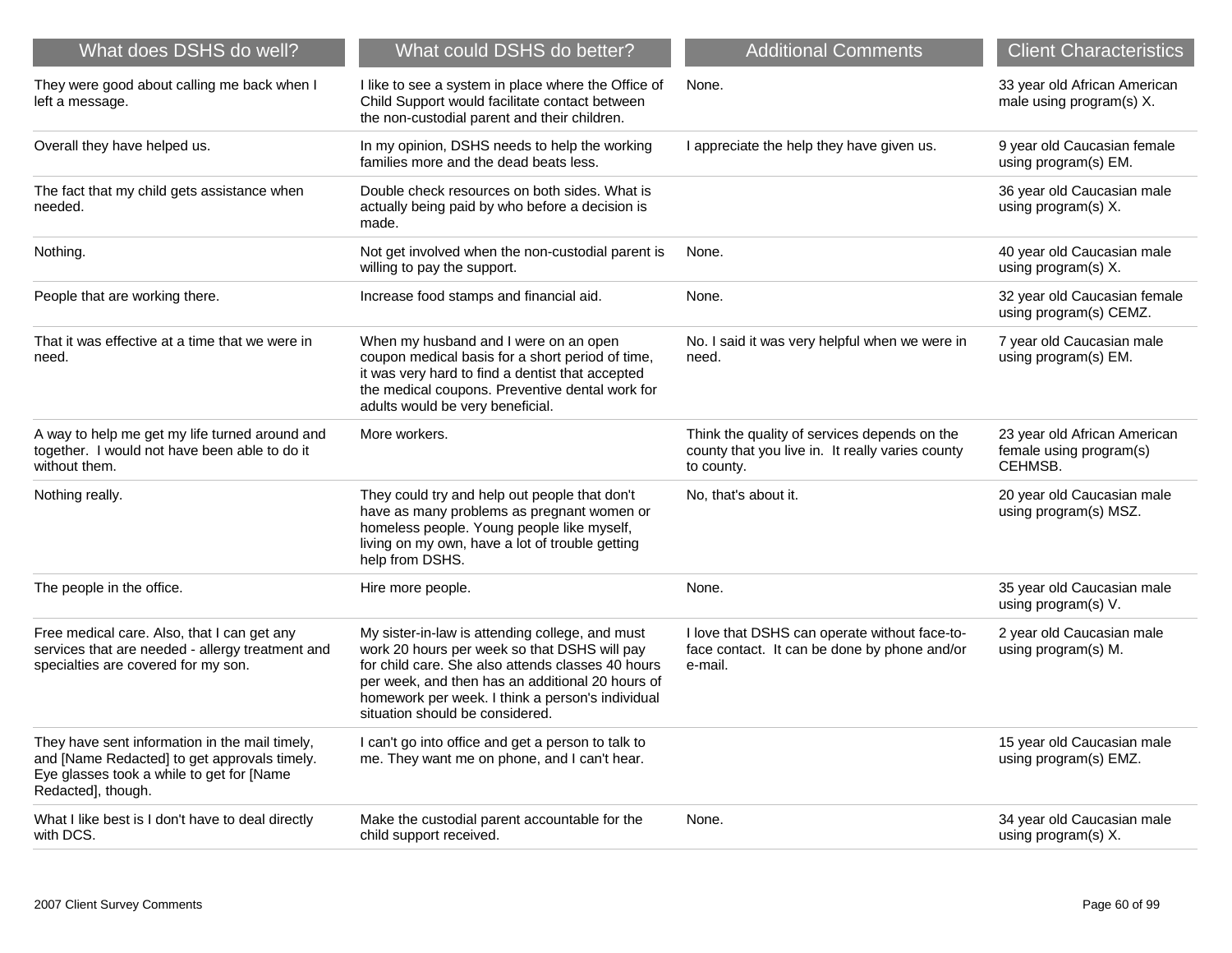| What does DSHS do well?                                                                                                                            | What could DSHS do better?                                                                                                                                                                                                                                      | <b>Additional Comments</b>                                                                                  | <b>Client Characteristics</b>                           |
|----------------------------------------------------------------------------------------------------------------------------------------------------|-----------------------------------------------------------------------------------------------------------------------------------------------------------------------------------------------------------------------------------------------------------------|-------------------------------------------------------------------------------------------------------------|---------------------------------------------------------|
| Nothing                                                                                                                                            | Don't know.                                                                                                                                                                                                                                                     | None.                                                                                                       | 43 year old Caucasian female<br>using program(s) CX.    |
| They have been helping with the medical<br>coupons, medication and counseling. Also, the<br>GAU helps with the rent. The food stamps also<br>help. | When I call the CSO, I have to wait a long time<br>on hold. I get a letter saying they never got<br>something, and I will call them to see if they got it<br>or not, leave a phone message, and sometimes I<br>never get called back.                           | I liked the help I got!                                                                                     | 24 year old Caucasian male<br>using program(s) EMX.     |
| Provided services when needed for our son.                                                                                                         | List of services and people able to help for youth<br>programs.                                                                                                                                                                                                 | None.                                                                                                       | 50 year old Caucasian female<br>using program(s) C.     |
| The workers are very nice and respectful.                                                                                                          | Improve their child protective services Accurate<br>information before they come out and upset your<br>life.                                                                                                                                                    | None.                                                                                                       | 27 year old Caucasian female<br>using program(s) CEMZ.  |
| No comment.                                                                                                                                        | Make it a little easier to contact the DSHS office -<br>get a live person instead of recordings.                                                                                                                                                                | No.                                                                                                         | 15 year old Caucasian female<br>using program(s) M.     |
| The medical provided for my daughter.                                                                                                              | DCS workers should not make it personal.                                                                                                                                                                                                                        | None.                                                                                                       | 38 year old Caucasian male<br>using program(s) EMX.     |
| They provide me with services that I need.<br>Some workers have gone the extra mile to help<br>and take care of me and my family.                  | Needs to be more communication between the<br>workers of the different programs and listen to<br>the problem before they make a decision. Dental<br>coverage should be available at the UW and it<br>should not be denied because you have a<br>medical coupon. | None.                                                                                                       | 37 year old Caucasian female<br>using program(s) CEMZ.  |
| I like that the child support payment come<br>directly out of my pay.                                                                              | I don't know.                                                                                                                                                                                                                                                   | None.                                                                                                       | 35 year old Caucasian male<br>using program(s) X.       |
| They are very helpful.                                                                                                                             | No comment.                                                                                                                                                                                                                                                     | None.                                                                                                       | 5 year old Hispanic/ male<br>using program(s) M.        |
| I have good rapport with most staff. It is really<br>important to me to have the medical coupons.                                                  | Everybody does what they are supposed to be<br>doing - I have no complaints.                                                                                                                                                                                    | No, I think that DSHS has long range plans<br>and that they are beneficial and working. It is<br>on course! | 60 year old American Indian<br>male using program(s) M. |
| I don't really care to deal with them.                                                                                                             | Need more people vs. automation.                                                                                                                                                                                                                                | None.                                                                                                       | 39 year old Caucasian male<br>using program(s) X.       |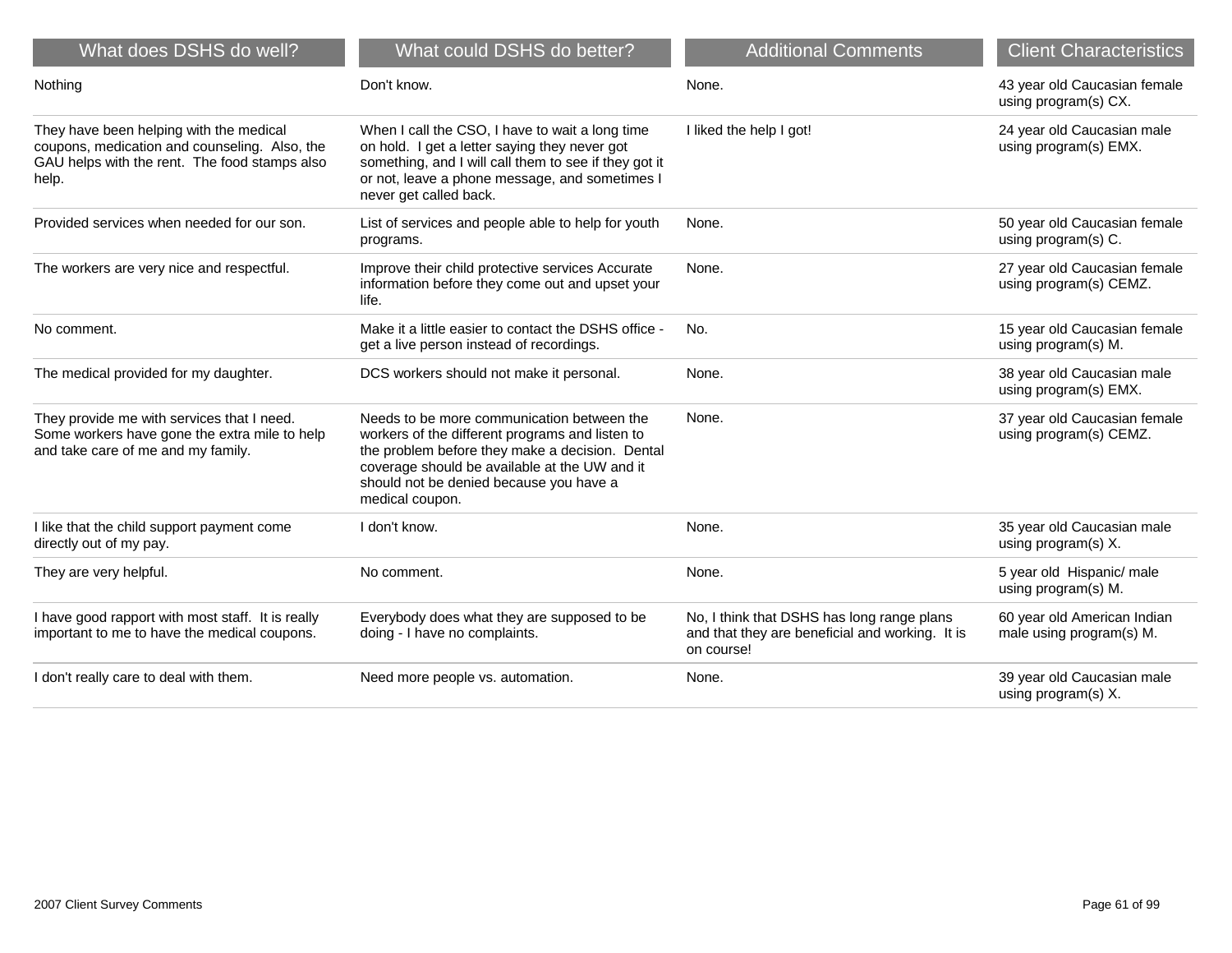| What does DSHS do well?                                                                                                                                                                                                                                                                                                                                                                                                                                                                                                                              | What could DSHS do better?                                                                                                                                                                                                                                                                                                                                                                                                                                                                                                                                                                    | <b>Additional Comments</b>                                              | <b>Client Characteristics</b>                          |
|------------------------------------------------------------------------------------------------------------------------------------------------------------------------------------------------------------------------------------------------------------------------------------------------------------------------------------------------------------------------------------------------------------------------------------------------------------------------------------------------------------------------------------------------------|-----------------------------------------------------------------------------------------------------------------------------------------------------------------------------------------------------------------------------------------------------------------------------------------------------------------------------------------------------------------------------------------------------------------------------------------------------------------------------------------------------------------------------------------------------------------------------------------------|-------------------------------------------------------------------------|--------------------------------------------------------|
| There is nothing that I like dealing with them. I<br>feel that once a person reaches a certain age -<br>by forceful retirement (injury) or SS retirement at<br>age 65 - DSHS definitely serves a purpose in<br>some cases. But, in other cases, they become<br>overbearing in their need to accumulate data and<br>information. I have at times felt overwhelmed at<br>the inability to receive services that I felt were<br>necessary for my well-being. I felt depressed,<br>mislead, and misdirected by incorrect responses<br>to their policies. | I think that the spenddown should be eliminated.<br>I think it is unreasonable, very unreasonable, to<br>expect people to have to pay that money in order<br>to keep from being forced to endure certain<br>situations that are life-threatening. My teeth -<br>when my upper ones become infected it can<br>cause blindness, blood poisoning, gangrene in<br>the facial structure - it can be an absolute death<br>sentence. My income is about \$10,000 per year<br>and the required medical spenddown is \$1,100! It<br>is difficult to find a dentist that accepts the dental<br>coupons. | We have already skimmed the surface.                                    | 74 year old Caucasian male<br>using program(s) M.      |
| That I could talk to them.                                                                                                                                                                                                                                                                                                                                                                                                                                                                                                                           | I don't know.                                                                                                                                                                                                                                                                                                                                                                                                                                                                                                                                                                                 | None.                                                                   | 39 year old Caucasian female<br>using program(s) CEMB. |
| It has been a real clean experience - cut and<br>dried - never had any problems.                                                                                                                                                                                                                                                                                                                                                                                                                                                                     | All OK with us.                                                                                                                                                                                                                                                                                                                                                                                                                                                                                                                                                                               | My husband and I have been real happy with<br>the way things have gone. | 4 year old Caucasian male<br>using program(s) M.       |
| No comment.                                                                                                                                                                                                                                                                                                                                                                                                                                                                                                                                          | They do not treat you well at the South Side CSO<br>(client lives in Sunnyside).                                                                                                                                                                                                                                                                                                                                                                                                                                                                                                              | None.                                                                   | 6 year old Hispanic/ female<br>using program(s) EMZ.   |
| They provide me with a statement each month to<br>show what I have to pay and it acts as an<br>accounting system to show that my payment is<br>made each month.                                                                                                                                                                                                                                                                                                                                                                                      | Putting people in jail and suspending their<br>licenses does not help in providing the income to<br>be paid for support. There are other ways to<br>force people to pay.                                                                                                                                                                                                                                                                                                                                                                                                                      | None.                                                                   | 39 year old Caucasian female<br>using program(s) X.    |
| Nothing.                                                                                                                                                                                                                                                                                                                                                                                                                                                                                                                                             | Cut out the paperwork.                                                                                                                                                                                                                                                                                                                                                                                                                                                                                                                                                                        | None.                                                                   | 32 year old Caucasian male<br>using program(s) C.      |
| I don't have an answer for this question.                                                                                                                                                                                                                                                                                                                                                                                                                                                                                                            | I think they should come down harder on the<br>guys that are not paying.                                                                                                                                                                                                                                                                                                                                                                                                                                                                                                                      | None.                                                                   | 36 year old Caucasian male<br>using program(s) X.      |
| They provide me with services when ever I need<br>them.                                                                                                                                                                                                                                                                                                                                                                                                                                                                                              | Shorten the length of time in order to change the<br>amount of child support owed. When<br>circumstances change you should not have to<br>wait three or four years in order to adjust the<br>amount of support you pay.                                                                                                                                                                                                                                                                                                                                                                       | None.                                                                   | 32 year old Caucasian male<br>using program(s) CX.     |
| They provide you with the help that you need.                                                                                                                                                                                                                                                                                                                                                                                                                                                                                                        | Make sure that they enter information correctly<br>into the system because they keep getting things<br>mixed up.                                                                                                                                                                                                                                                                                                                                                                                                                                                                              | None.                                                                   | 20 year old Caucasian female<br>using program(s) EMSX. |
| Nothing                                                                                                                                                                                                                                                                                                                                                                                                                                                                                                                                              | The waiting period to receive assistance after a<br>loss of job, injury, etc. is too long. It should not<br>be six months or a year because you need the<br>assistance now and not later. Budgeting of the<br>income for assistance when the job has ended,<br>and there is no income to budget is wrong and<br>should not be done this way.                                                                                                                                                                                                                                                  | None.                                                                   | 40 year old Caucasian male<br>using program(s) C.      |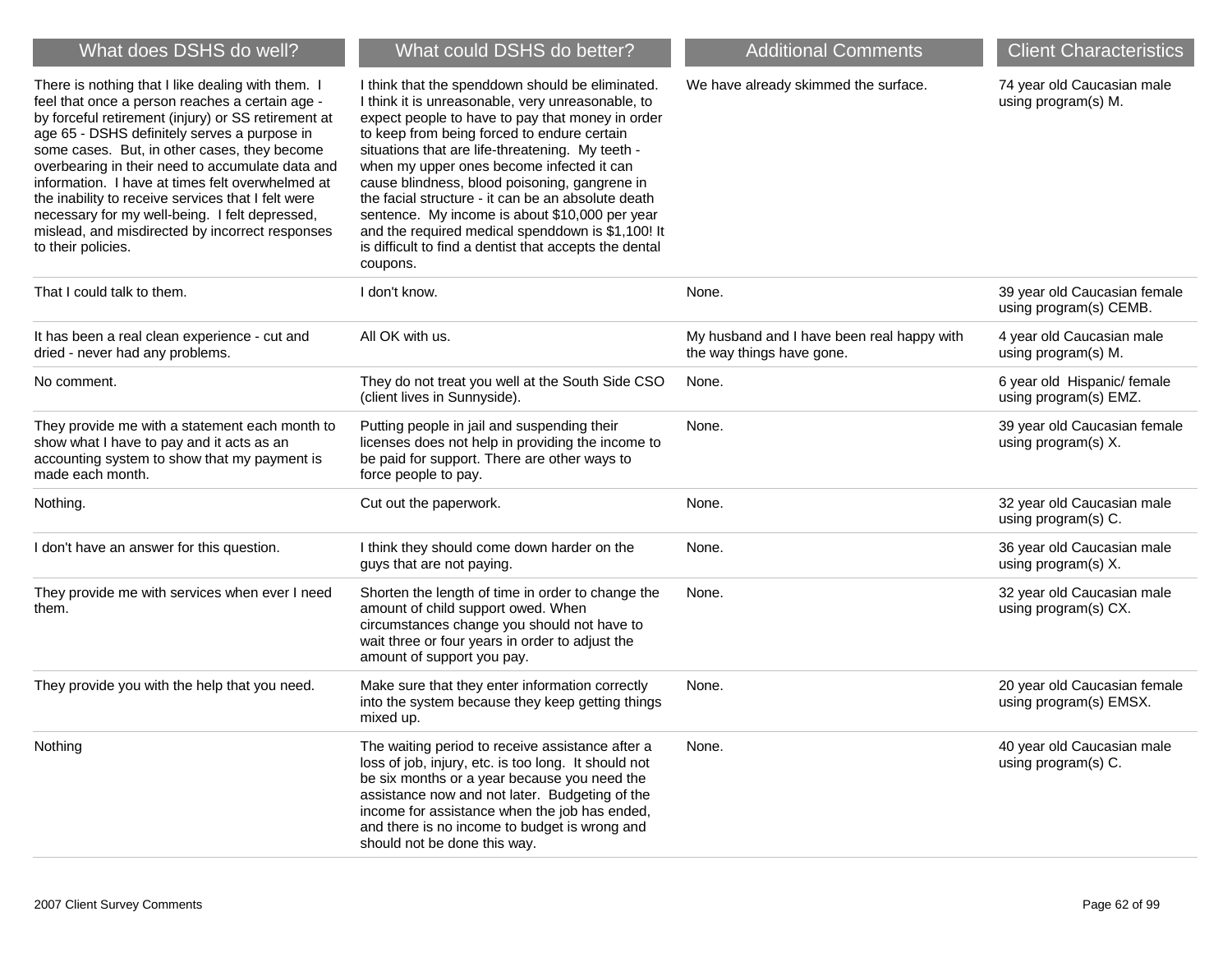| What does DSHS do well?                                                              | What could DSHS do better?                                                                                                                                                                                                                                                                                                                              | <b>Additional Comments</b>                                                                                                               | <b>Client Characteristics</b>                                    |
|--------------------------------------------------------------------------------------|---------------------------------------------------------------------------------------------------------------------------------------------------------------------------------------------------------------------------------------------------------------------------------------------------------------------------------------------------------|------------------------------------------------------------------------------------------------------------------------------------------|------------------------------------------------------------------|
| Like the WorkFirst program.                                                          | Help find employers for the WorkFirst program.                                                                                                                                                                                                                                                                                                          | DSHS in Newport does very good work.                                                                                                     | 29 year old Caucasian male<br>using program(s) CEX.              |
| They are very nice in trying to help.                                                | Work more timely so we do not wait so long in<br>getting our benefits.                                                                                                                                                                                                                                                                                  | None.                                                                                                                                    | 9 year old Hispanic/ female<br>using program(s) M.               |
| I like the phone access.                                                             | I have no problems.                                                                                                                                                                                                                                                                                                                                     | No.                                                                                                                                      | 45 year old Caucasian male<br>using program(s) CEM.              |
| Nothing.                                                                             | Communication between workers. I don't know<br>what happens to the paper that we fill out. It just<br>disappears and we have to start all over again.                                                                                                                                                                                                   | None. You are a nice person, and thank you.                                                                                              | 48 year old Caucasian female<br>using program(s) CZ.             |
| They treat you well and work very well at<br>resolving problems.                     | No comments. I am satisfied with DSHS.                                                                                                                                                                                                                                                                                                                  | None.                                                                                                                                    | 1 year old Hispanic/Other<br>Race female using program(s)<br>EM. |
| They make for sure everything is done in a timely<br>matter.                         | Improve their CPS staff in training and listening<br>skills.                                                                                                                                                                                                                                                                                            | None.                                                                                                                                    | 36 year old Caucasian female<br>using program(s) CEMZ.           |
| I don't have to deal with my ex-wife.                                                | Nothing.                                                                                                                                                                                                                                                                                                                                                | None.                                                                                                                                    | 44 year old Caucasian male<br>using program(s) X.                |
| Nothing.                                                                             | Look at each case thoroughly on an individual<br>basis before taking drastic action that could<br>prevent the non-custodial parent from being able<br>to pay his support. What happened to me was<br>they suspended my drivers license while I was<br>unemployed and they have interfered with my<br>ability to make a living so I can pay the support. | They need to talk to everyone involved before<br>taking detrimental action, and look at the<br>individual circumstance and past history. | 37 year old Caucasian male<br>using program(s) X.                |
| Lot easier to use the computer than taking a<br>number and waiting for your turn.    | Nothing.                                                                                                                                                                                                                                                                                                                                                | None.                                                                                                                                    | 41 year old Caucasian female<br>using program(s) CEMS.           |
| Support to cover high cost of day care.                                              | Raise the standards for who is eligible and not.                                                                                                                                                                                                                                                                                                        | None.                                                                                                                                    | 37 year old Asian American<br>female using program(s) C.         |
| Provide me with the services that I need.                                            | Simple check-in phone calls to follow up on<br>situations better.                                                                                                                                                                                                                                                                                       | None.                                                                                                                                    | 35 year old Caucasian male<br>using program(s) C.                |
| I don't know.                                                                        | Mandatory reviews on the child support<br>obligation every couple years.                                                                                                                                                                                                                                                                                | None.                                                                                                                                    | 55 year old Caucasian male<br>using program(s) X.                |
| Not sure.                                                                            | I don't know.                                                                                                                                                                                                                                                                                                                                           | None.                                                                                                                                    | 45 year old Caucasian male<br>using program(s) EMX.              |
| I like the automation for payments of child<br>support.                              | I don't know.                                                                                                                                                                                                                                                                                                                                           | None.                                                                                                                                    | 37 year old Caucasian male<br>using program(s) X.                |
| Helped me get on my feet and provided me with<br>services to become self sufficient. | Nothing.                                                                                                                                                                                                                                                                                                                                                | None.                                                                                                                                    | 38 year old Caucasian female<br>using program(s) CEZ.            |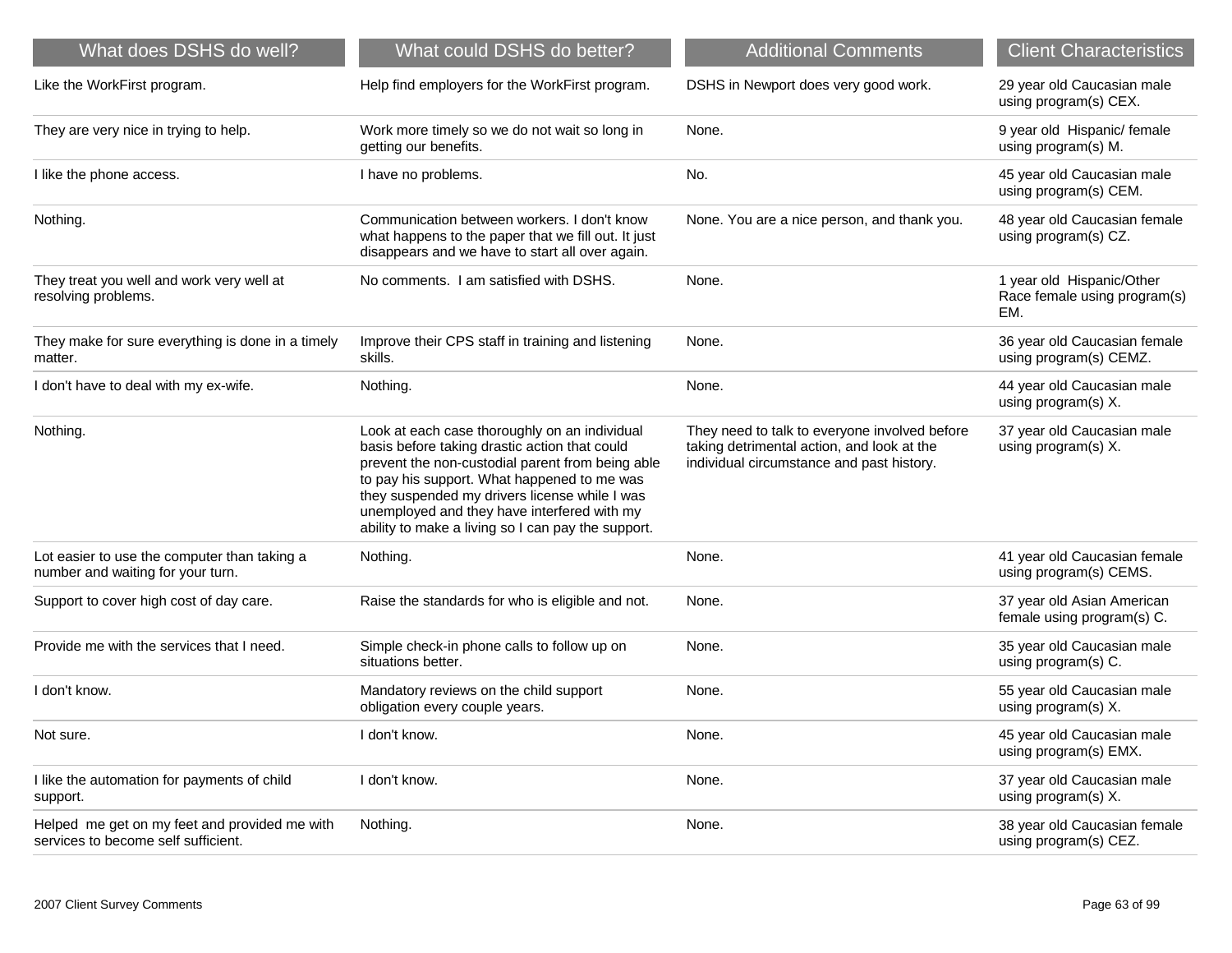| What does DSHS do well?                                                                                                | What could DSHS do better?                                                                                                                                | <b>Additional Comments</b>                                                                                                                                                   | <b>Client Characteristics</b>                                      |
|------------------------------------------------------------------------------------------------------------------------|-----------------------------------------------------------------------------------------------------------------------------------------------------------|------------------------------------------------------------------------------------------------------------------------------------------------------------------------------|--------------------------------------------------------------------|
| Don't treat you like you are low class, and they<br>provide you with the services that I need.                         | Nothing.                                                                                                                                                  | Wish that they would crack down on the people<br>that are abusing the system. because that<br>makes it hard for the people that really need<br>the system to get assistance. | 34 year old Caucasian female<br>using program(s) CEZ.              |
| They are like family. They provide the services<br>that we need and go beyond in helping to provide<br>these services. | Nothing at this time.                                                                                                                                     | None.                                                                                                                                                                        | 19 year old<br>Hispanic/Caucasian male<br>using program(s) CHMVZ.  |
| Help for my family                                                                                                     | Increase the financial standards.                                                                                                                         | Thank you very much. I would be lost without<br>DSHS.                                                                                                                        | 43 year old Caucasian male<br>using program(s) CEMB.               |
| Learned a lot from DCS.                                                                                                | Extend their hours to include Saturday.                                                                                                                   | None.                                                                                                                                                                        | 31 year old African American<br>male using program(s) X.           |
| The caseworkers are really friendly.                                                                                   | The lady at the front desk is not too willing to<br>help me and is not very courteous either. Her<br>name is [Name Redacted] in the Oak Harbor<br>office. | Keep doing what you guys are doing.                                                                                                                                          | 1 year old Caucasian male<br>using program(s) CEM.                 |
| There is help when I need it.                                                                                          | Help a little more with people that need the help.                                                                                                        |                                                                                                                                                                              | 29 year old Caucasian male<br>using program(s) CX.                 |
| They are usually courteous. I work with them<br>over the phone so I don't have face-to-face<br>contact with the staff. | I don't know.                                                                                                                                             | No.                                                                                                                                                                          | 47 year old Hispanic/Other<br>Race female using program(s)<br>CZ.  |
| Helpful.                                                                                                               | Little more courtesy and politeness.                                                                                                                      | None.                                                                                                                                                                        | 19 year old American Indian<br>male using program(s) C.            |
| Provide services when needed.                                                                                          | Go after the absent parent in other states and<br>collect support.                                                                                        | None.                                                                                                                                                                        | 44 year old Caucasian female<br>using program(s) CZ.               |
| Medical portion is great, but not the mental<br>portion.                                                               | Do their jobs, know their programs, and be there<br>to help the family and not jump to conclusions.                                                       | Hopes that it gets improved.                                                                                                                                                 | 37 year old Asian American<br>female using program(s)<br>CEMX.     |
| Help that they provide.                                                                                                | Nothing.                                                                                                                                                  | None.                                                                                                                                                                        | 23 year old<br>Hispanic/Caucasian female<br>using program(s) CEMB. |
| Nothing.                                                                                                               | It takes forever when I go into the DSHS office.<br>Why can't they be a little faster?                                                                    | None.                                                                                                                                                                        | 27 year old Caucasian male<br>using program(s) CEX.                |
| They helped me when I needed it.                                                                                       | Not push people into things that they are not<br>ready to do by telling them they are going to cut<br>their services if they don't do it.                 | None.                                                                                                                                                                        | 37 year old Caucasian female<br>using program(s) CEM.              |
| They have been good with providing me with the<br>services that I needed.                                              | Drop Community Health Plan of Washington. It<br>is really hard to get health care with that plan.                                                         | None.                                                                                                                                                                        | 24 year old American Indian<br>female using program(s)<br>CEMSB.   |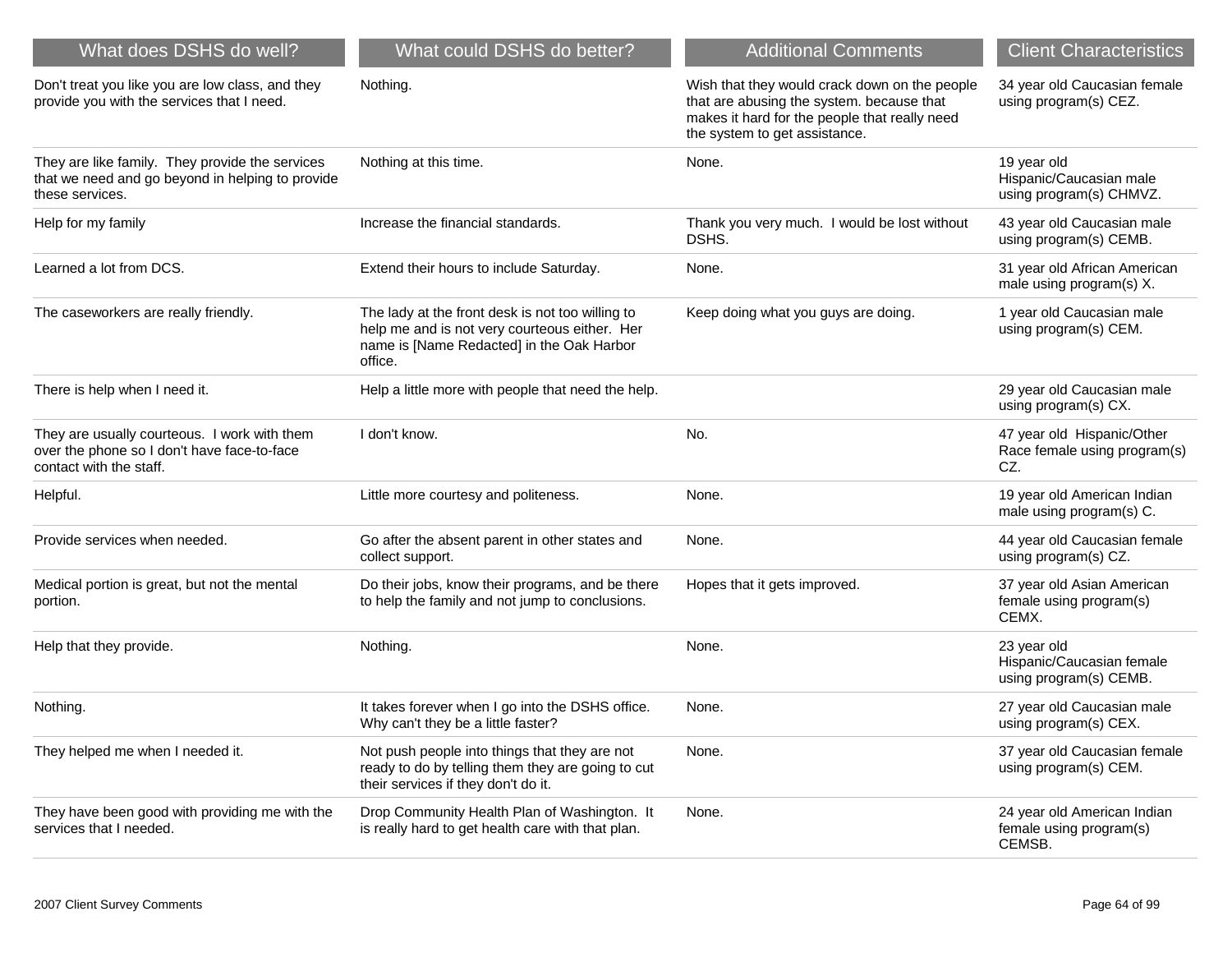| What does DSHS do well?                                                                        | What could DSHS do better?                                                                                                                                                                                                                                                                                                                                                                                                                                                                                             | <b>Additional Comments</b>                                                                                                                                                                 | <b>Client Characteristics</b>                                   |
|------------------------------------------------------------------------------------------------|------------------------------------------------------------------------------------------------------------------------------------------------------------------------------------------------------------------------------------------------------------------------------------------------------------------------------------------------------------------------------------------------------------------------------------------------------------------------------------------------------------------------|--------------------------------------------------------------------------------------------------------------------------------------------------------------------------------------------|-----------------------------------------------------------------|
| They're friendly and helpful and provide me with<br>the services that I need.                  | Nothing.                                                                                                                                                                                                                                                                                                                                                                                                                                                                                                               | None.                                                                                                                                                                                      | 22 year old Caucasian female<br>using program(s) CEMSB.         |
| In general, I felt that my experience with DSHS<br>was professional.                           | The Food Stamp aspect was excellent. Support<br>Enforcement was abysmal. I had to ask for a<br>Fair Hearing three weeks ago and haven't heard<br>a thing from DSHS. I have opportunities to go to<br>work immediately but my worker at DCS - [Name<br>Redacted]- demands \$500 payment up front or<br>they won't allow my driver's license to be<br>released. I don't have the \$500. If I had it, I<br>would pay it. I need my license to work as a<br>truck driver or a cab driver. This is a Catch 22<br>situation. | Obviously, the licensing part of Support<br>Enforcement needs to be looked at on a more<br>personal level - a case-by-case basis. It's self-<br>evident at this point what the problem is. | 43 year old Caucasian male<br>using program(s) EX.              |
| Treated me with respect and provided me with<br>services.                                      | Better communication with the court system<br>between the client and the social worker.                                                                                                                                                                                                                                                                                                                                                                                                                                | None.                                                                                                                                                                                      | 32 year old American Indian<br>female using program(s) CEZ.     |
| Providing a service that is needed for dead beats.                                             | Nothing.                                                                                                                                                                                                                                                                                                                                                                                                                                                                                                               | None.                                                                                                                                                                                      | 41 year old Caucasian female<br>using program(s) CZ.            |
| They were pretty quick in helping me.                                                          | No comment.                                                                                                                                                                                                                                                                                                                                                                                                                                                                                                            | I don't.                                                                                                                                                                                   | 34 year old Caucasian female<br>using program(s) EMZ.           |
| Everything I get is a big help to me. I like<br>everything. My case manager is very attentive. | I am satisfied with everything.                                                                                                                                                                                                                                                                                                                                                                                                                                                                                        | None.                                                                                                                                                                                      | 79 year old Caucasian female<br>using program(s) EM.            |
| They assist very well.                                                                         | The wait for services.                                                                                                                                                                                                                                                                                                                                                                                                                                                                                                 | None.                                                                                                                                                                                      | 1 year old Hispanic/Other<br>Race male using program(s)<br>М.   |
| Provide me with services that I need.                                                          | That CPS needs to communicate better with<br>CPS workers.                                                                                                                                                                                                                                                                                                                                                                                                                                                              | None.                                                                                                                                                                                      | 27 year old Caucasian female<br>using program(s) CEHMZ.         |
| Better than California.                                                                        | Some aspects of the services are not clear or<br>specific, i.e. the laws/guidelines. Sometimes<br>can't enforce these laws, which is frustrating, and<br>clients are unable to afford attorney or go to court.                                                                                                                                                                                                                                                                                                         | Hard to find dentist to accept coupons. Not<br>satisfied with domestic violence<br>program/referrals.                                                                                      | 40 year old Caucasian female<br>using program(s) CEMB.          |
| It has been very easy. They have been very<br>helpful in getting the medical coupons.          | Nothing.                                                                                                                                                                                                                                                                                                                                                                                                                                                                                                               | No.                                                                                                                                                                                        | 16 year old Caucasian female<br>using program(s) M.             |
| They helped me.                                                                                | I like the way it is run now.                                                                                                                                                                                                                                                                                                                                                                                                                                                                                          | No.                                                                                                                                                                                        | 49 year old Caucasian female<br>using program(s) Z.             |
| The workers treat us well in the Wapato CSO<br>where we go for assistance.                     | The wait to see a worker sometimes takes half a<br>day - a long wait!!                                                                                                                                                                                                                                                                                                                                                                                                                                                 | None.                                                                                                                                                                                      | 15 year old Hispanic/Other<br>Race male using program(s)<br>EM. |
| They treat the elderly very good.                                                              |                                                                                                                                                                                                                                                                                                                                                                                                                                                                                                                        | Keep the kids safe.                                                                                                                                                                        | 57 year old American Indian<br>male using program(s) CX.        |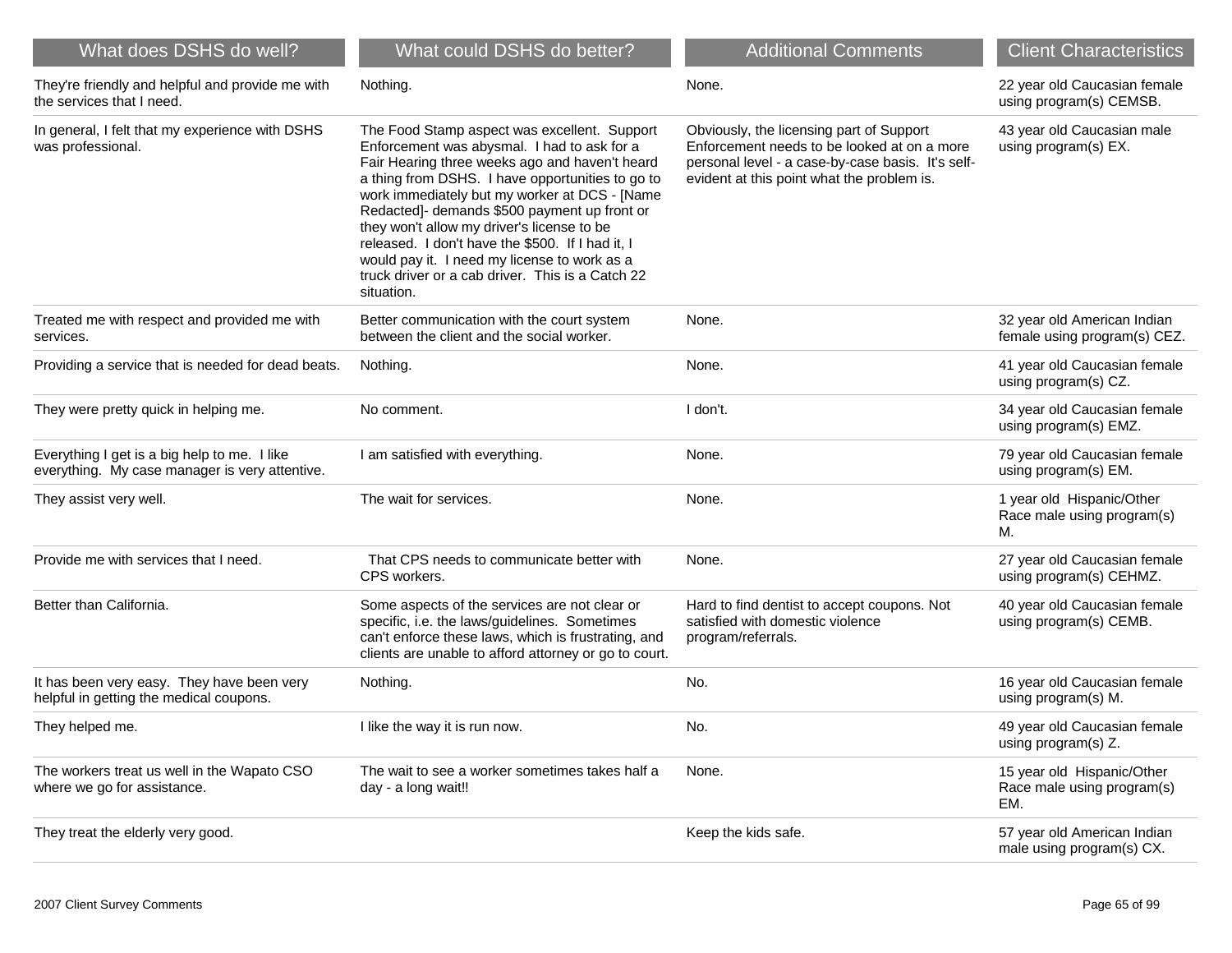| What does DSHS do well?                                                                                                 | What could DSHS do better?                                                                                                                                                                                                                                                                                                                                                                                                                 | <b>Additional Comments</b>                                                                                                                                       | <b>Client Characteristics</b>                                    |
|-------------------------------------------------------------------------------------------------------------------------|--------------------------------------------------------------------------------------------------------------------------------------------------------------------------------------------------------------------------------------------------------------------------------------------------------------------------------------------------------------------------------------------------------------------------------------------|------------------------------------------------------------------------------------------------------------------------------------------------------------------|------------------------------------------------------------------|
| They help you with things you need.                                                                                     | No, everything was good.                                                                                                                                                                                                                                                                                                                                                                                                                   | They are really helpful.                                                                                                                                         | 21 year old Hispanic/Other<br>Race male using program(s)<br>EMS. |
| Had to be patient because everyone cannot get<br>help at the same time. Provided my family with<br>the services needed. | Someone on L & I whose income is too high for<br>medical, but L & I will only cover the injury and<br>not the other medical problems, so what do you<br>do? How do you get medical to cover when you<br>are diabetic and need insulin?                                                                                                                                                                                                     | None.                                                                                                                                                            | 57 year old<br>Hispanic/Caucasian male<br>using program(s) CEM.  |
| They help my family with great services.                                                                                | Better about returning phone calls, and<br>explaining their program a little more.                                                                                                                                                                                                                                                                                                                                                         | None.                                                                                                                                                            | 28 year old Caucasian female<br>using program(s) CEMZ.           |
| The Quest card was very useful. I liked it.                                                                             | There was a lot of documentation that I had to<br>get together. I usually had to call and leave a<br>message and wait for a call. I had to work with<br>more than one worker, and there seemed to be<br>communication problems. I had a severed<br>tendon and DSHS required my surgeon to<br>complete paperwork. Surgeon took about five<br>weeks to do so. I got food stamps but I couldn't<br>get the cash grant until surgeon complied. | No.                                                                                                                                                              | 45 year old Caucasian male<br>using program(s) EM.               |
| They are prompt in assisting requests for service<br>needed.                                                            | No comment.                                                                                                                                                                                                                                                                                                                                                                                                                                | None.                                                                                                                                                            | 14 year old Hispanic/ male<br>using program(s) EMZ.              |
| Nothing.                                                                                                                | I think the amount of food stamps I get (\$10 per<br>month) is silly. I think it costs more to process<br>the transaction than the \$10 is worth. If can't get<br>medical coupons because of the high<br>spenddown - I can't get transportation assistance<br>either.                                                                                                                                                                      | It would have been nice if the worker had<br>appealed to his/her superiors to get<br>transportation approved. Also, food stamp<br>allocation needs to be higher. | 60 year old Caucasian male<br>using program(s) EMS.              |
| Provide me with medical coupons.                                                                                        | Allow a single parent to have medical regardless<br>of what they make if it is not provided with their<br>employment.                                                                                                                                                                                                                                                                                                                      | None.                                                                                                                                                            | 28 year old Asian American<br>female using program(s) CMZ.       |
| Nothing.                                                                                                                | Doing a good job.                                                                                                                                                                                                                                                                                                                                                                                                                          | None.                                                                                                                                                            | 57 year old Other Race male<br>using program(s) X.               |
| I like the medical assistance services.                                                                                 | When I call the CSO, they don't call me back<br>very quickly. When you send paperwork to CSO,<br>they send another questionnaire that I have<br>already submitted the information for. It's a<br>vicious cycle.                                                                                                                                                                                                                            | All OK, except what I have mentioned.                                                                                                                            | 9 year old Asian American<br>male using program(s) EMZ.          |
| In the Wenatchee CSO, they are kind and<br>efficient.                                                                   | The Mattawa CSO is very inefficient. They<br>continually lost my paperwork and denied my<br>meds often - saying I had not brought in my<br>necessary paperwork.                                                                                                                                                                                                                                                                            |                                                                                                                                                                  | 1 year old Hispanic/Other<br>Race female using program(s)<br>EM. |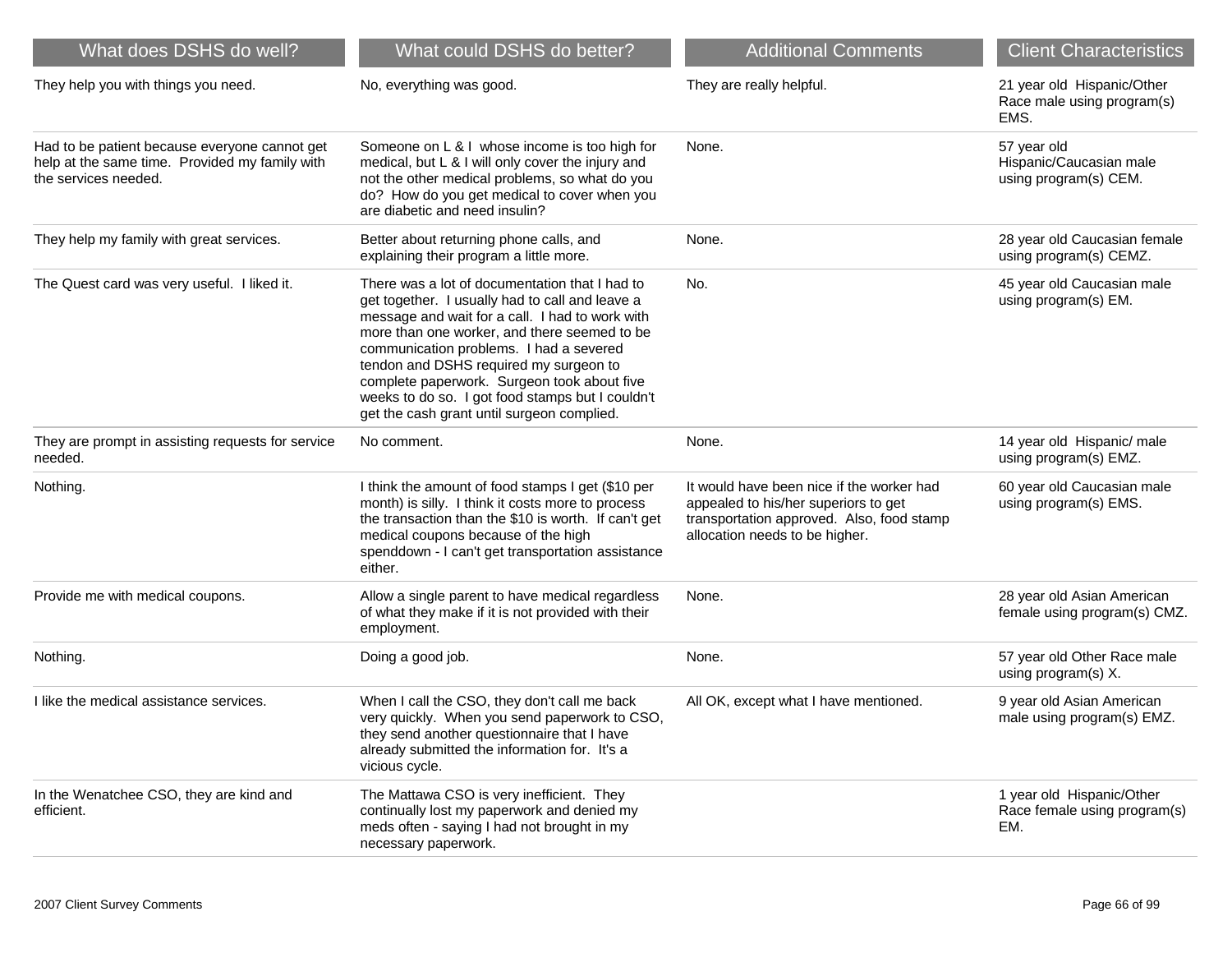| What does DSHS do well?                                                                                                                               | What could DSHS do better?                                                                                                                                                                                                     | <b>Additional Comments</b>                                                                                                                                                                                                                                                                                             | <b>Client Characteristics</b>                                     |
|-------------------------------------------------------------------------------------------------------------------------------------------------------|--------------------------------------------------------------------------------------------------------------------------------------------------------------------------------------------------------------------------------|------------------------------------------------------------------------------------------------------------------------------------------------------------------------------------------------------------------------------------------------------------------------------------------------------------------------|-------------------------------------------------------------------|
| I like that they are there for people who need it.                                                                                                    | Take my ex-husband off his grant and get his ass<br>to work.                                                                                                                                                                   | I haven't had problems with Support<br>Enforcement because I pay my child support.<br>Medical providers are snotty, and look down<br>on you when you use the coupons.                                                                                                                                                  | 36 year old Caucasian female<br>using program(s) EMX.             |
| They have been really good to us. If coupons<br>don't arrive by the 1st of the month, they are<br>really good about getting substitute copies for us. | Sometimes you get stuck in an area where you<br>don't have much choice of doctors. That's the<br>case with us right now.                                                                                                       | No.                                                                                                                                                                                                                                                                                                                    | 6 year old Caucasian male<br>using program(s) M.                  |
| The office hours are good and people can go in<br>and get the help they need.                                                                         | Support Enforcement should not be able to<br>swoop in and freeze your financial assets before<br>they know what's going on in your case.                                                                                       | None.                                                                                                                                                                                                                                                                                                                  | 30 year old Caucasian male<br>using program(s) EMX.               |
| That I have the services that I have.                                                                                                                 | Nothing.                                                                                                                                                                                                                       | None.                                                                                                                                                                                                                                                                                                                  | 32 year old Caucasian female<br>using program(s) CEMZ.            |
| Child support office - I'm very satisfied with their<br>help.                                                                                         | Re-do Child Protective Services for more<br>accountability for the caseworkers. His worker is<br>the supervisor, and we cannot talk to anyone<br>above her. If you have no money or resources,<br>you cannot fight the system. |                                                                                                                                                                                                                                                                                                                        | 36 year old American Indian<br>male using program(s) CESX.        |
| Assist me with services that I need.                                                                                                                  | It is very difficult to find a provider that will accept<br>the medical coupons.                                                                                                                                               | No, I don't think so.                                                                                                                                                                                                                                                                                                  | 7 year old Caucasian female<br>using program(s) CEMZ.             |
| Basically, it is the way they help, especially when<br>you apply and you can get help right away.                                                     | When I call the CSO, I am put on hold for a very<br>long time.                                                                                                                                                                 | Thank you for all the service!                                                                                                                                                                                                                                                                                         | 25 year old African American<br>female using program(s) EM.       |
| The workers I have had have been very helpful<br>and very nice.                                                                                       | When I moved from Walla Walla to Airway<br>Heights my mail got messed up and my case at<br>DSHS was closed. Then, I didn't get my monthly<br>grant and couldn't pay my rent.                                                   | Overall, they have been very helpful.                                                                                                                                                                                                                                                                                  | 24 year old Hispanic/Other<br>Race female using program(s)<br>EZ. |
| When I am finished working with DSHS.                                                                                                                 | More adequate staffing. With more adequate<br>staffing would come more personalized<br>responses to consumer needs. A more effective<br>system than the Universal Reciprocal Support<br><b>Enforcement Act!</b>                | No.                                                                                                                                                                                                                                                                                                                    | 42 year old American Indian<br>female using program(s) Z.         |
| That it helps even though it takes jumping<br>through many hoops.                                                                                     | Better customer service or treatment - many<br>times I feel like just a number.                                                                                                                                                | I'm on GAX & it is very difficult to understand<br>what needs to be done and the paperwork<br>needed to be completed is asked to be done<br>on your own. I am educated and have some<br>college but even then it's confusing. I can't<br>imagine those who struggle with some of the<br>24 tasks they are asked to do. | 32 year old Caucasian male<br>using program(s) EMSX.              |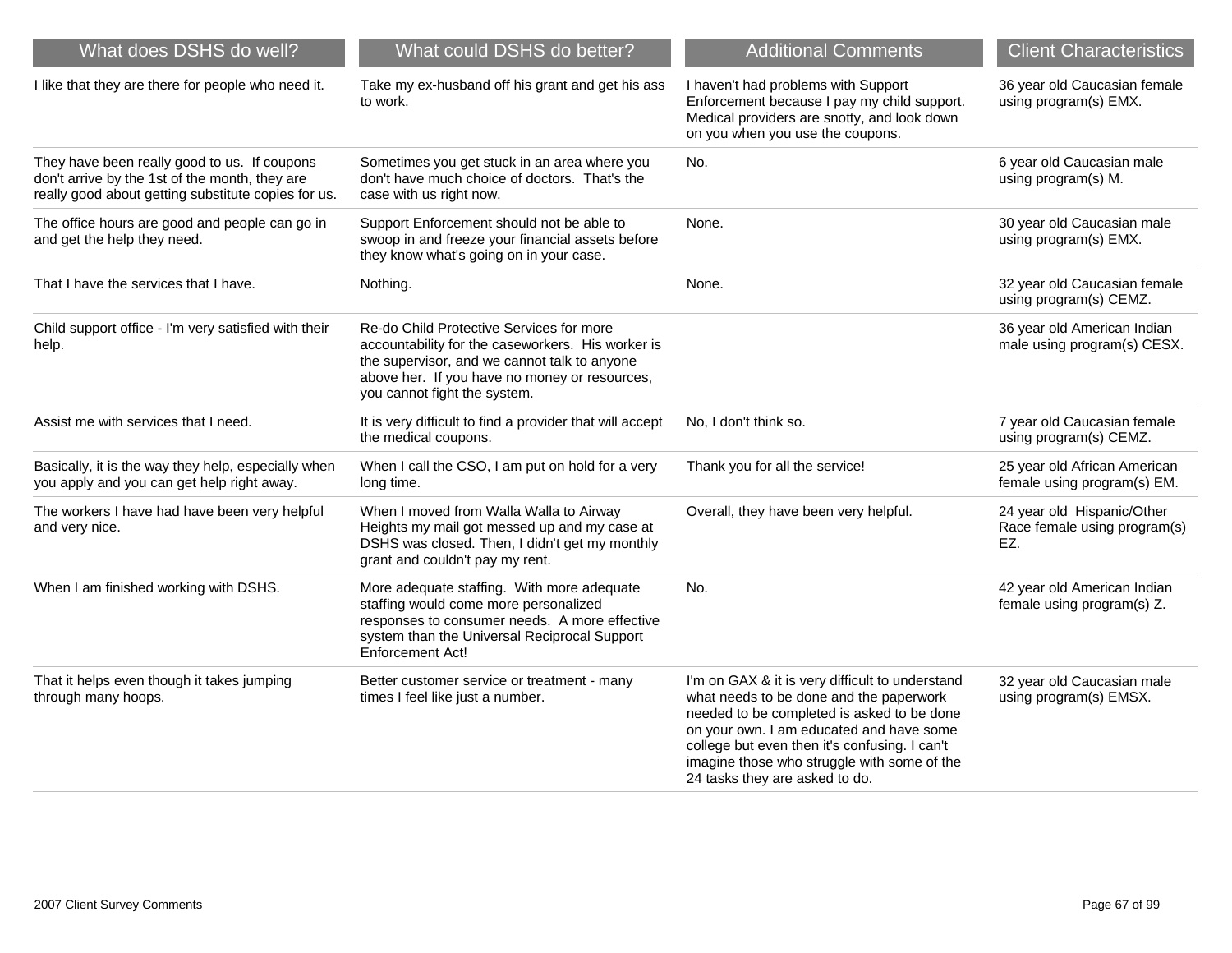| What does DSHS do well?                                                                  | What could DSHS do better?                                                                                                                                                                                                                                                                                                                                                                                                                                         | <b>Additional Comments</b>                                                                | <b>Client Characteristics</b>                                     |
|------------------------------------------------------------------------------------------|--------------------------------------------------------------------------------------------------------------------------------------------------------------------------------------------------------------------------------------------------------------------------------------------------------------------------------------------------------------------------------------------------------------------------------------------------------------------|-------------------------------------------------------------------------------------------|-------------------------------------------------------------------|
| I like that Support Enforcement makes sure the<br>kids are taken care of.                | Support Enforcement is not consistent in taking<br>deductions from my husband's paycheck. Some<br>months they don't take out any support. Then<br>they come at us and say we're behind on our<br>support obligation and take out current and back<br>support from the same paycheck. We never<br>know how much money we'll have to live on. My<br>husband and I have a child together, and our son<br>shouldn't be deprived in order to support other<br>children. | I'm glad somebody is finally taking the time to<br>ask our opinion.                       | 44 year old Caucasian male<br>using program(s) X.                 |
| I don't have anything I really like the best.                                            | I would like to get a print out from Support<br>Enforcement showing the current balance,<br>support received, and/or a summary on amount<br>of support still owed to me.                                                                                                                                                                                                                                                                                           | None.                                                                                     | 43 year old Caucasian male<br>using program(s) Z.                 |
| I think it's fair that Support Enforcement makes<br>you keep your financial obligations. | Its not fair that Support Enforcement is able to<br>take so much money from my husband at one<br>time. They want \$1500 out of the \$1800 he<br>makes. They should have to consider the<br>custodial parent's income, too.                                                                                                                                                                                                                                         | None.                                                                                     | 35 year old Caucasian male<br>using program(s) X.                 |
| They help you when you need it.                                                          | When I visit the CSO - I have to wait a long time<br>for service. I leave messages on the answering<br>machine and it takes two or three days to get a<br>call back.                                                                                                                                                                                                                                                                                               | Thank you for finally letting the expanded<br>dental coverage go through.                 | 43 year old Caucasian female<br>using program(s) EMB.             |
| I think compared with other states they have your<br>personal welfare actually in mind.  | Take a look at the interaction they have with the<br>military when military personnel are transferred<br>overseas. The military COLA doesn't really help<br>that much when one goes overseas.                                                                                                                                                                                                                                                                      | I think that DCS is really dedicated, and they<br>are one of the best I have encountered. | 28 year old Caucasian female<br>using program(s) EZ.              |
| They support me in my growth in helping me get<br>stable and off welfare.                | People that are receiving assistance should have<br>to have a mental health evaluation done.                                                                                                                                                                                                                                                                                                                                                                       | None.                                                                                     | 34 year old African American<br>female using program(s)<br>CEHMB. |
| They provided medical services when needed.                                              | Have a private citizen review board that DSHS<br>needs to answer to along with the foster parents.<br>Every 6 months the foster care parents and the<br>caseworker need to go in front of the citizen<br>review board and discuss the case.                                                                                                                                                                                                                        | None.                                                                                     | 18 year old<br>Hispanic/Caucasian female<br>using program(s) CMZ. |
| All the transactions are automatic and it does<br>work very well.                        | I have asked for a new caseworker - the one I<br>have is rude. I present my problem to my<br>caseworker and she gives me a sign and says, "I<br>have already told you." They won't give me a<br>new caseworker.                                                                                                                                                                                                                                                    | No. How do I get a new caseworker?                                                        | 41 year old Caucasian female<br>using program(s) Z.               |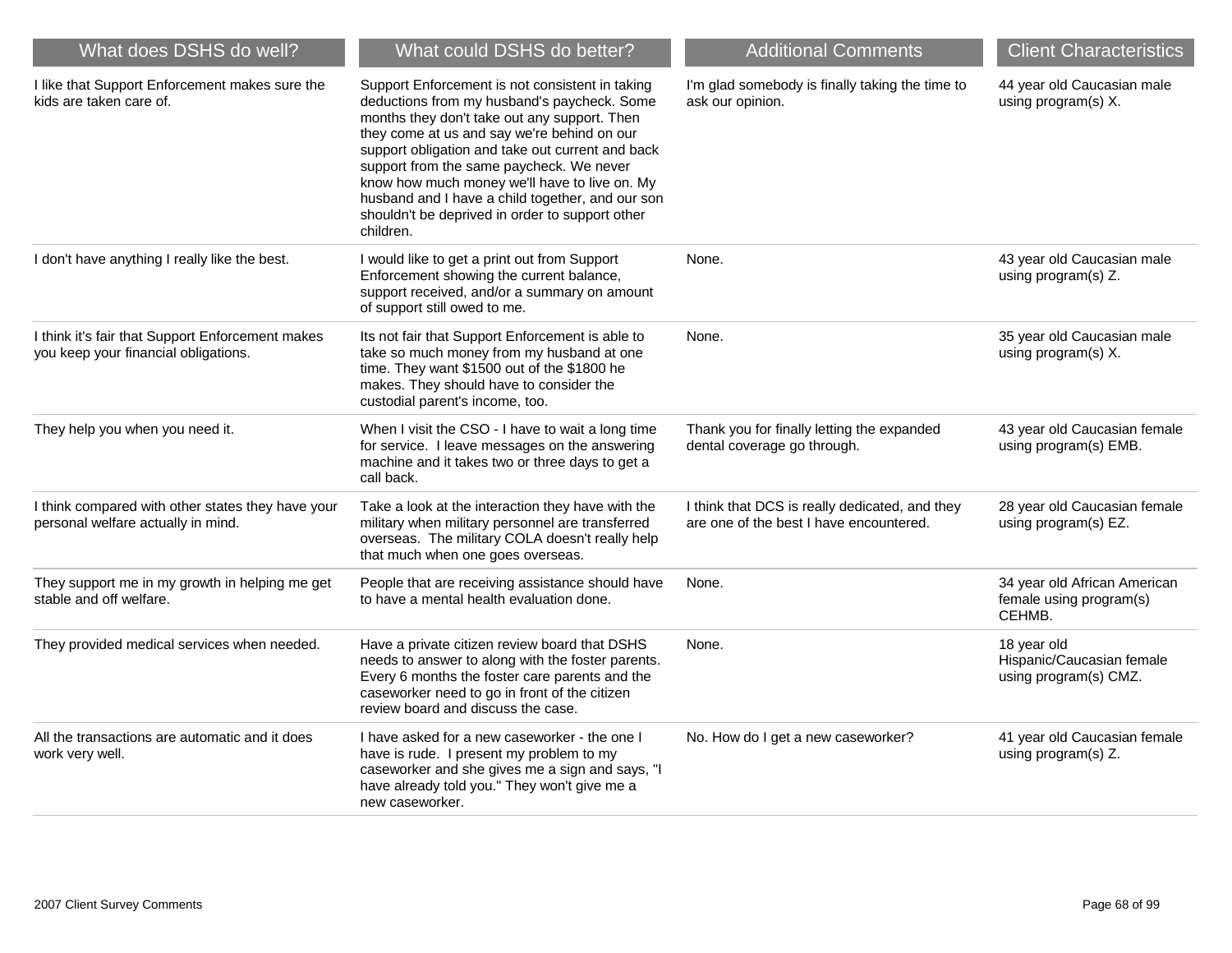| What does DSHS do well?                                      | What could DSHS do better?                                                                                                                                                                                                                                                                                                                                                                                                                                          | <b>Additional Comments</b>                                                                                                                                                                                           | <b>Client Characteristics</b>                                    |
|--------------------------------------------------------------|---------------------------------------------------------------------------------------------------------------------------------------------------------------------------------------------------------------------------------------------------------------------------------------------------------------------------------------------------------------------------------------------------------------------------------------------------------------------|----------------------------------------------------------------------------------------------------------------------------------------------------------------------------------------------------------------------|------------------------------------------------------------------|
| Nothing.                                                     | ESA - they lose paperwork and then my services<br>get terminated. The last three reviews I have<br>had - I faxed the information to Wenatchee CSO<br>and talked to them on the phone - they were<br>rude. When you try to rectify the situation, they<br>are not helpful at all. I am trying to work and run<br>a family household. I need the day care to go to<br>work!! When I call the 1-800 #, you get a<br>different person in a different city all the time. | No. I think that once caseworkers are at<br>DSHS for several years, they need a refresher<br>course on why they chose they job of helping<br>people - not simply working for the government<br>in a good-paying job. | 3 year old Caucasian male<br>using program(s) EM.                |
| Free services.                                               | Nothing.                                                                                                                                                                                                                                                                                                                                                                                                                                                            | None.                                                                                                                                                                                                                | 45 year old Caucasian male<br>using program(s) C.                |
| Services were provided immediately when I<br>asked for them. | Nothing.                                                                                                                                                                                                                                                                                                                                                                                                                                                            | None.                                                                                                                                                                                                                | 51 year old Caucasian female<br>using program(s) CZ.             |
| Always willing to help and understanding.                    | Need to look into what the client's outgoing<br>money is (what of their expenses are not credit<br>cards) before a decision is made.                                                                                                                                                                                                                                                                                                                                | None.                                                                                                                                                                                                                | 20 year old Caucasian female<br>using program(s) CM.             |
| Provide me with the services that I need.                    | Be a little nicer on the phone instead of being so<br>rush, rush.                                                                                                                                                                                                                                                                                                                                                                                                   | None.                                                                                                                                                                                                                | 21 year old Caucasian male<br>using program(s) CDE.              |
| People were very caring and nice.                            | The system seems to be unfair to the person that<br>is really trying to make it. Sometimes the system<br>lets people be eligible that don't need it as bad<br>as some that do because of the circumstances<br>that are occurring at that time of the life. The<br>standards need to be adjusted for the<br>circumstances.                                                                                                                                           | None.                                                                                                                                                                                                                | 37 year old Caucasian female<br>using program(s) C.              |
| They help people.                                            | I don't know what to say.                                                                                                                                                                                                                                                                                                                                                                                                                                           |                                                                                                                                                                                                                      | 55 year old African American<br>male using program(s) X.         |
| I like their practice of one-on-one contact.                 | I think that maybe dealing better with the long<br>waits in the CSO waiting room.                                                                                                                                                                                                                                                                                                                                                                                   | Nope.                                                                                                                                                                                                                | 24 year old American Indian<br>female using program(s)<br>EMSZ.  |
| For the love of Pete - not a whole lot!                      | They could listen and work all the systems<br>better. There seems to be a lack of<br>coordination. I had to work with too many<br>people - Jesus, Mary and Joseph.                                                                                                                                                                                                                                                                                                  | Their childcare and medical services should<br>last longer when you get a job and go off the<br>monthly grant.                                                                                                       | 32 year old Caucasian female<br>using program(s) EMSB.           |
| No comment.                                                  | DSHS needs to focus on the reality of needs,<br>especially to people that are legal citizens. Non-<br>citizens are being helped more readily -<br>especially with medical and food stamps. She<br>says that Pasco CSO is closed and now all<br>applications and interviews are through the mail<br>and by phone - very impersonal and alienated<br>service.                                                                                                         | No.                                                                                                                                                                                                                  | 11 year old<br>Hispanic/Caucasian female<br>using program(s) EM. |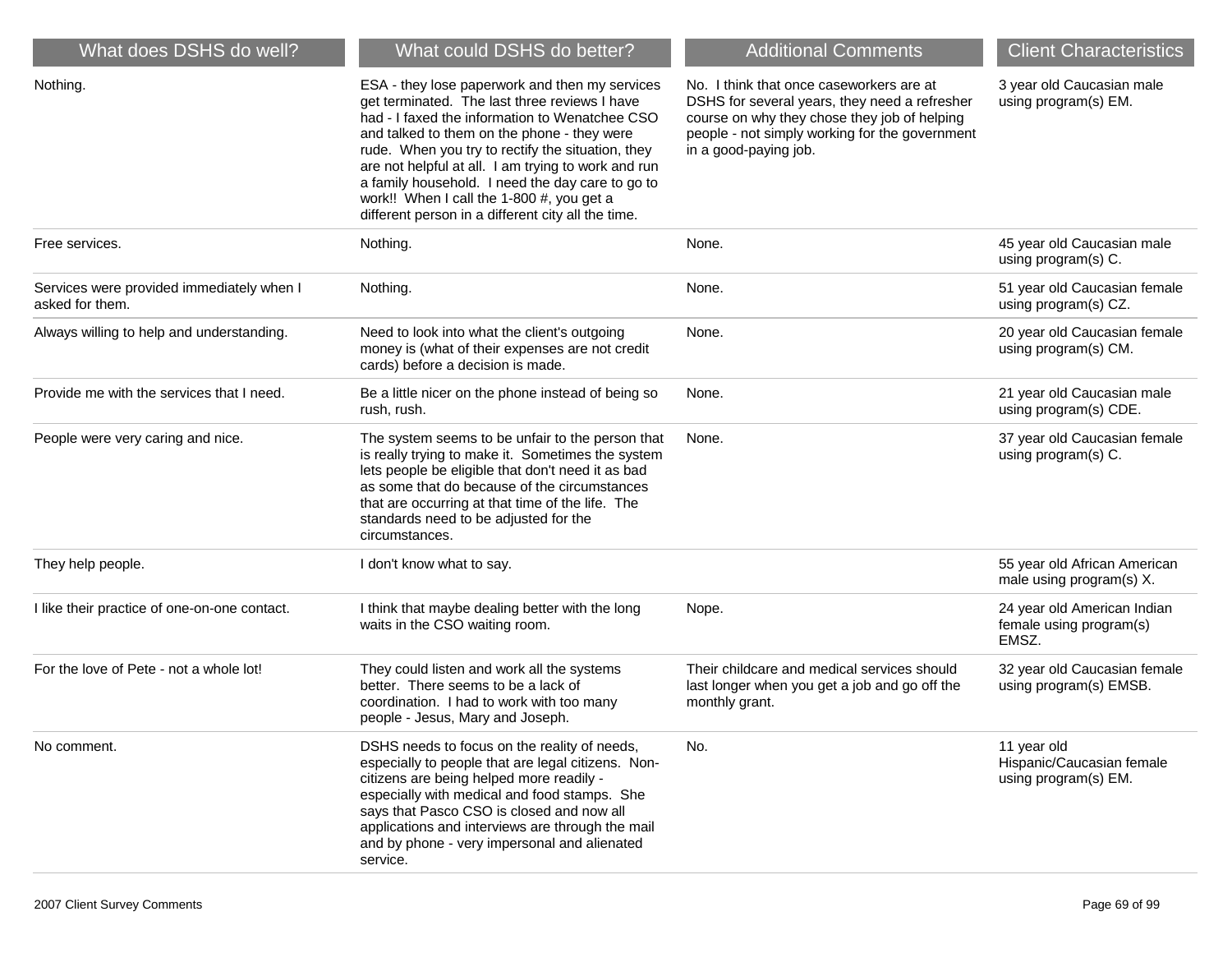| What does DSHS do well?                                                                                           | What could DSHS do better?                                                                                                                                                                                                                                                                                                                                                                          | <b>Additional Comments</b>                                                                                                                                                                                                                                                               | <b>Client Characteristics</b>                                    |
|-------------------------------------------------------------------------------------------------------------------|-----------------------------------------------------------------------------------------------------------------------------------------------------------------------------------------------------------------------------------------------------------------------------------------------------------------------------------------------------------------------------------------------------|------------------------------------------------------------------------------------------------------------------------------------------------------------------------------------------------------------------------------------------------------------------------------------------|------------------------------------------------------------------|
| I like doing a lot of the reporting over the phone.                                                               | Staff need more training in how to treat the client.                                                                                                                                                                                                                                                                                                                                                | I want to stress that not everyone applying for<br>assistance is trying to get away with something.                                                                                                                                                                                      | 33 year old Caucasian female<br>using program(s) EZ.             |
|                                                                                                                   | They are too lenient to the parent that is absent<br>in some cases.                                                                                                                                                                                                                                                                                                                                 | My son's father is behind approximately \$5,000<br>in back child support. They only suspended his<br>hunting and driver's license, and he appealed<br>that and he got his driver's license back. Still<br>have not received any back child support, or<br>any of the income tax returns. | 37 year old Other Race<br>female using program(s) CZ.            |
| Satisfied they are kind and attentive.                                                                            | No comment.                                                                                                                                                                                                                                                                                                                                                                                         |                                                                                                                                                                                                                                                                                          | 28 year old Hispanic/Other<br>Race male using program(s)<br>Х.   |
| Response time was very good.                                                                                      | No comment.                                                                                                                                                                                                                                                                                                                                                                                         |                                                                                                                                                                                                                                                                                          | 42 year old Caucasian female<br>using program(s) Z.              |
| I guess that the money is taken directly from my<br>pay check and I don't have to deal with it.                   | The money was automatically taken from my<br>paycheck and there was no discussion or<br>negotiation with me. I was never late with direct<br>payment of child support to my ex-wife.                                                                                                                                                                                                                | No.                                                                                                                                                                                                                                                                                      | 35 year old Hispanic/Other<br>Race male using program(s)<br>Х.   |
| Absolutely nothing! [Respondent laughed.] I<br>contact DSHS and tell them information - they<br>don't believe me. | They need to get their records straight - I send in<br>paperwork and DSHS doesn't acknowledge it.<br>When I call them, it is frustrating to talk to them.<br>I called call center and when I expressed<br>concern and was crying - I asked to speak to a<br>supervisor - worker set the phone down and did<br>not put me on hold. I heard their entire<br>conversation and they said I was whining. | Because I am a typical American-born<br>Caucasian and not a minority or foreigner, I get<br>looked down upon as a struggling single mom.<br>It's hard to get help.                                                                                                                       | 4 year old Caucasian male<br>using program(s) M.                 |
| Nothing, not really.                                                                                              | Get more staff at the 19th and State office - the<br>line is too long - Tacoma.                                                                                                                                                                                                                                                                                                                     | No.                                                                                                                                                                                                                                                                                      | 46 year old African American<br>male using program(s) EMSX.      |
| No comment.                                                                                                       | I am satisfied with their services.                                                                                                                                                                                                                                                                                                                                                                 |                                                                                                                                                                                                                                                                                          | 34 year old Hispanic/Other<br>Race female using program(s)<br>Х. |
| I'm getting some money. I'm getting food. I get<br>medical.                                                       | Give me more money.                                                                                                                                                                                                                                                                                                                                                                                 | I want to win the \$250 grocery store gift<br>certificate.                                                                                                                                                                                                                               | 46 year old African American<br>male using program(s) EMSX.      |
| There is always a Fair Hearing appeal if needed.                                                                  | Separate non-needy kinship programs from<br>mainstream programs. Hard to obtain dentist and<br>mental health providers with coupons. Some<br>workers are helpful and knowledgeable, and<br>some are not.                                                                                                                                                                                            | Not applicable.                                                                                                                                                                                                                                                                          | 47 year old Caucasian female<br>using program(s) EMB.            |
| I don't know.                                                                                                     | I think DSHS needs to go after non-paying<br>parents and be more aggressive in collecting<br>child support.                                                                                                                                                                                                                                                                                         | No.                                                                                                                                                                                                                                                                                      | 32 year old Caucasian male<br>using program(s) X.                |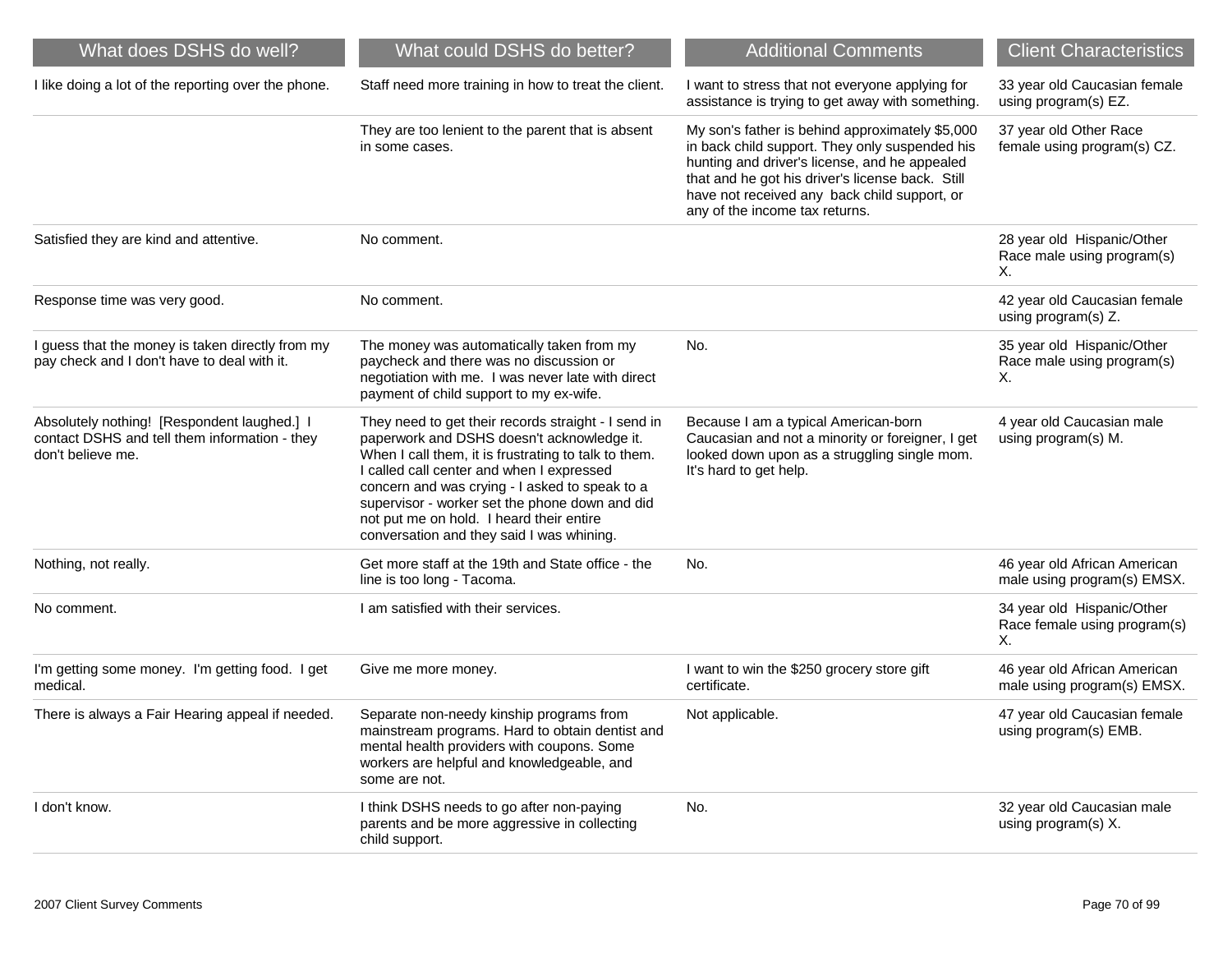| What does DSHS do well?                                                                                                     | What could DSHS do better?                                                                                                                                                                                                                                                                                                                                                      | <b>Additional Comments</b>                                                                                    | <b>Client Characteristics</b>                                   |
|-----------------------------------------------------------------------------------------------------------------------------|---------------------------------------------------------------------------------------------------------------------------------------------------------------------------------------------------------------------------------------------------------------------------------------------------------------------------------------------------------------------------------|---------------------------------------------------------------------------------------------------------------|-----------------------------------------------------------------|
| They helped me to get 'some' support from the<br>absent parent.                                                             | No comment.                                                                                                                                                                                                                                                                                                                                                                     |                                                                                                               | 40 year old Caucasian female<br>using program(s) Z.             |
| I don't.                                                                                                                    | The Quest card continually becomes<br>demagnetized and I have to take it to the CSO<br>for a remedy. Support Enforcement is no help at<br>all. I am on restriction with my doctor and<br>Medical Assistance won't let me choose another<br>doctor. I don't like my current doctor and would<br>like to switch.                                                                  | No. I am OK now.                                                                                              | 36 year old American Indian<br>female using program(s)<br>CEMB. |
| Was able to do paperwork over the phone and<br>the computer. Did not have to go into the office<br>and sit for a long time. | Nothing.                                                                                                                                                                                                                                                                                                                                                                        | None.                                                                                                         | 32 year old Caucasian female<br>using program(s) CM.            |
| Nothing                                                                                                                     | Disappointed with the system in that they were<br>not able to help us.                                                                                                                                                                                                                                                                                                          | Strongly improve the system for disabled<br>children, because it left us with no rights to<br>help our child. | 35 year old Caucasian male<br>using program(s) C.               |
| The people are nice to work with.                                                                                           | More help for services to people.                                                                                                                                                                                                                                                                                                                                               | None.                                                                                                         | 22 year old African American<br>female using program(s) CEM.    |
| I can always get my questions answered when I<br>call in.                                                                   | I really don't know.                                                                                                                                                                                                                                                                                                                                                            | I like to say that DCS worker has been super.<br>He has been on top of collecting the support.                | 37 year old Caucasian female<br>using program(s) MZ.            |
| I don't have an opinion on this.                                                                                            | I think for them to provide better service - when a<br>client gets a job - a better transitional stage going<br>from assistance to work. A larger exclusion of<br>earnings would help. I would like to see more<br>transitional programs. Sanctions don't hurt the<br>client - they hurt the client's children. I liked the<br>PIC workshops in helping to locate & find a job. | No.                                                                                                           | 37 year old Caucasian male<br>using program(s) EMS.             |
| Provide services to children when needed.                                                                                   | Make sure that the employees are doing their job<br>and doing it right.                                                                                                                                                                                                                                                                                                         | None.                                                                                                         | 60 year old Caucasian male<br>using program(s) C.               |
| Nothing jumps into my mind, although they were<br>friendly.                                                                 | Provide more help to folks trying to go to work,<br>and when they do start work. DSHS said I was<br>making too much and reduced my benefits. Help<br>the working making low wages too.                                                                                                                                                                                          | No, that's pretty much it.                                                                                    | 25 year old Caucasian female<br>using program(s) EZ.            |
| They are dependable.                                                                                                        | I feel like I need to pay child support but I don't<br>get to see my child. Now, my child has her own<br>life and chooses not to have contact with me. I<br>resent paying back child support when I never<br>see her and she doesn't want to see me.                                                                                                                            | No.                                                                                                           | 43 year old Caucasian male<br>using program(s) EHMVX.           |
| It has helped me with medical for my kids.                                                                                  | No problems.                                                                                                                                                                                                                                                                                                                                                                    | No.                                                                                                           | 39 year old Caucasian female<br>using program(s) Z.             |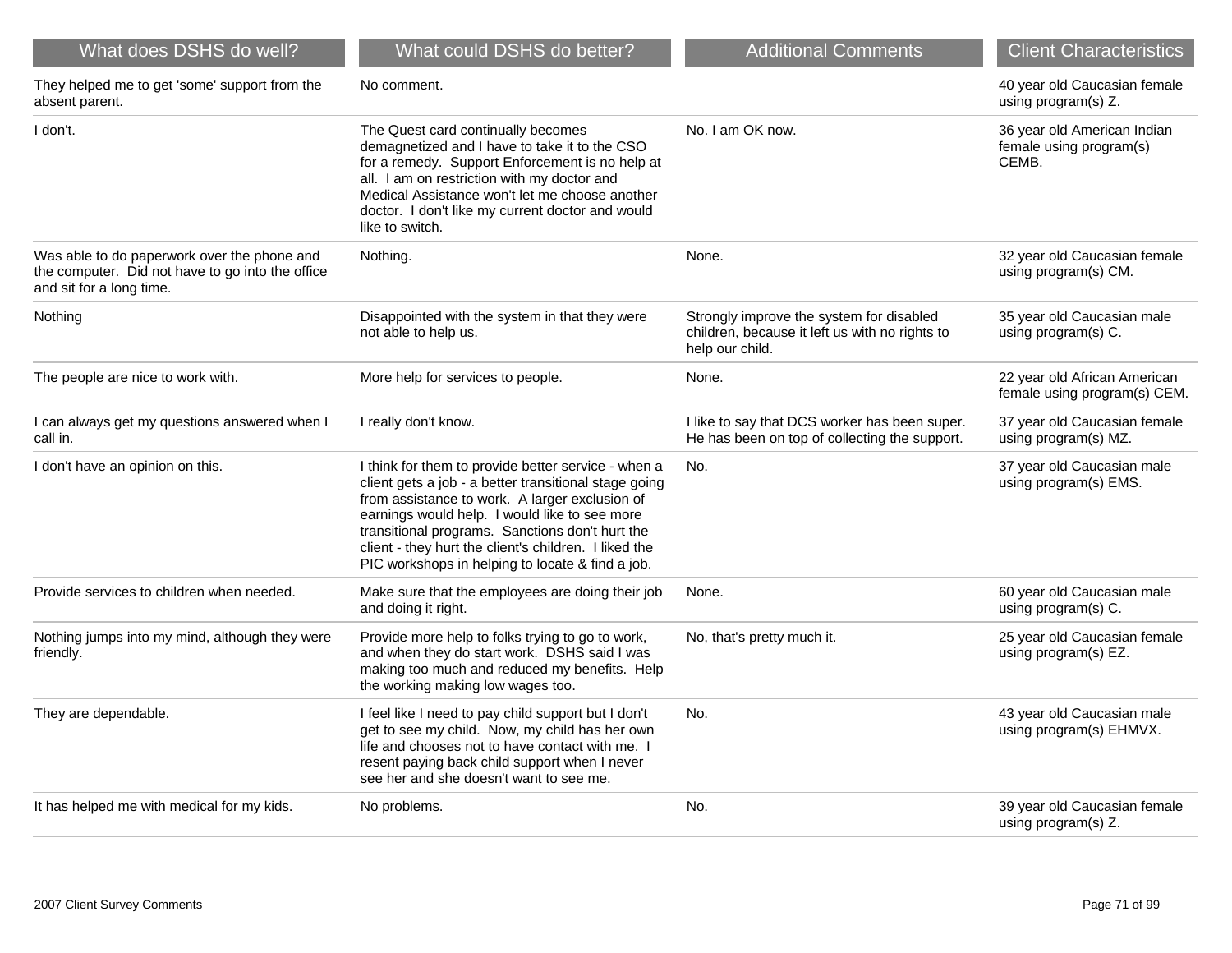| What does DSHS do well?                                                                                                                          | What could DSHS do better?                                                                                                                                                                         | <b>Additional Comments</b>                                                                                                                                                                                                                                                                                                                                                                              | <b>Client Characteristics</b>                                    |
|--------------------------------------------------------------------------------------------------------------------------------------------------|----------------------------------------------------------------------------------------------------------------------------------------------------------------------------------------------------|---------------------------------------------------------------------------------------------------------------------------------------------------------------------------------------------------------------------------------------------------------------------------------------------------------------------------------------------------------------------------------------------------------|------------------------------------------------------------------|
| They take the money out of my check and they<br>explained things to me clearly when I asked.                                                     | Better communication between the person<br>responsible for paying support and the<br>department.                                                                                                   |                                                                                                                                                                                                                                                                                                                                                                                                         | 50 year old Caucasian male<br>using program(s) X.                |
| I like that their offices are so close and it's easy<br>for me to get there.                                                                     | They could keep their computers up to date so<br>that I get my SSI checks in a timely manner. I<br>haven't gotten a check for six months and DSHS<br>keeps sending me a letter saying I owe \$600. | No more comments.                                                                                                                                                                                                                                                                                                                                                                                       | 26 year old Caucasian male<br>using program(s) EHM.              |
| I like that they are on time with the paperwork.                                                                                                 | Have more live people answering the phone.                                                                                                                                                         | None.                                                                                                                                                                                                                                                                                                                                                                                                   | 47 year old Hispanic/Other<br>Race male using program(s)<br>Х.   |
| The help.                                                                                                                                        | Everything is OK.                                                                                                                                                                                  | None.                                                                                                                                                                                                                                                                                                                                                                                                   | 40 year old Asian American<br>male using program(s) EHM.         |
| None.                                                                                                                                            | Not having long wait periods at the CSO, or for<br>return phone calls.                                                                                                                             |                                                                                                                                                                                                                                                                                                                                                                                                         | 27 year old Caucasian female<br>using program(s) EZ.             |
| Give you another option to discuss on the next<br>action that you need to take. They help you<br>trouble-shoot.                                  | Get more workers and lower the caseloads.                                                                                                                                                          | Glad that they do survey.                                                                                                                                                                                                                                                                                                                                                                               | 18 year old African American<br>female using program(s)<br>CEHM. |
| The help.                                                                                                                                        | Do away with the automated telephone service<br>and replace it with live people.                                                                                                                   | None.                                                                                                                                                                                                                                                                                                                                                                                                   | 73 year old Caucasian male<br>using program(s) MZ.               |
| Their automated system - to be able to call and<br>deal with automated systems to find out status of<br>checks, etc.                             | My childcare caseworker on occasion wasn't<br>there, and it was hard to get anyone to help me.                                                                                                     | I think it is a good thing that you are doing a<br>survey.                                                                                                                                                                                                                                                                                                                                              | 24 year old Caucasian female<br>using program(s) EZ.             |
| I think that they attempt to call and take care of a<br>situation. They were really willing to try to help<br>and discuss the situation with me. | Explain the cash assistance program better. One<br>month he was cut off and I didn't understand why.                                                                                               | No.                                                                                                                                                                                                                                                                                                                                                                                                     | 9 year old Caucasian male<br>using program(s) EMZ.               |
| Nothing.                                                                                                                                         | Return phone calls much sooner. Sometimes I<br>don't get called back and have to call the CSO<br>again within a day or two. I am talking about<br>Pierce South.                                    | Nope.                                                                                                                                                                                                                                                                                                                                                                                                   | 4 year old Caucasian female<br>using program(s) EMZ.             |
| When I am working, I like having the child<br>support taken out of my pay check.                                                                 | Have a little consideration for the non-custodial<br>parent when they are out of work.                                                                                                             | None.                                                                                                                                                                                                                                                                                                                                                                                                   | 47 year old Caucasian male<br>using program(s) EX.               |
| The people there are knowledgeable and work<br>with you to get the most appropriate services.                                                    | Not applicable.                                                                                                                                                                                    | Not easy to find doctors. Private insurers pay<br>more than people who have medical coupons,<br>so it appears there are not as many<br>providers/doctors who accept medical<br>coupons. I get food stamps through<br>WASHCAP, so I do not go to the CSO. Also, I<br>do not have to go to the mental health office<br>(transportation not an issue), as I work through<br>outreach program in community. | 45 year old Caucasian female<br>using program(s) EHMV.           |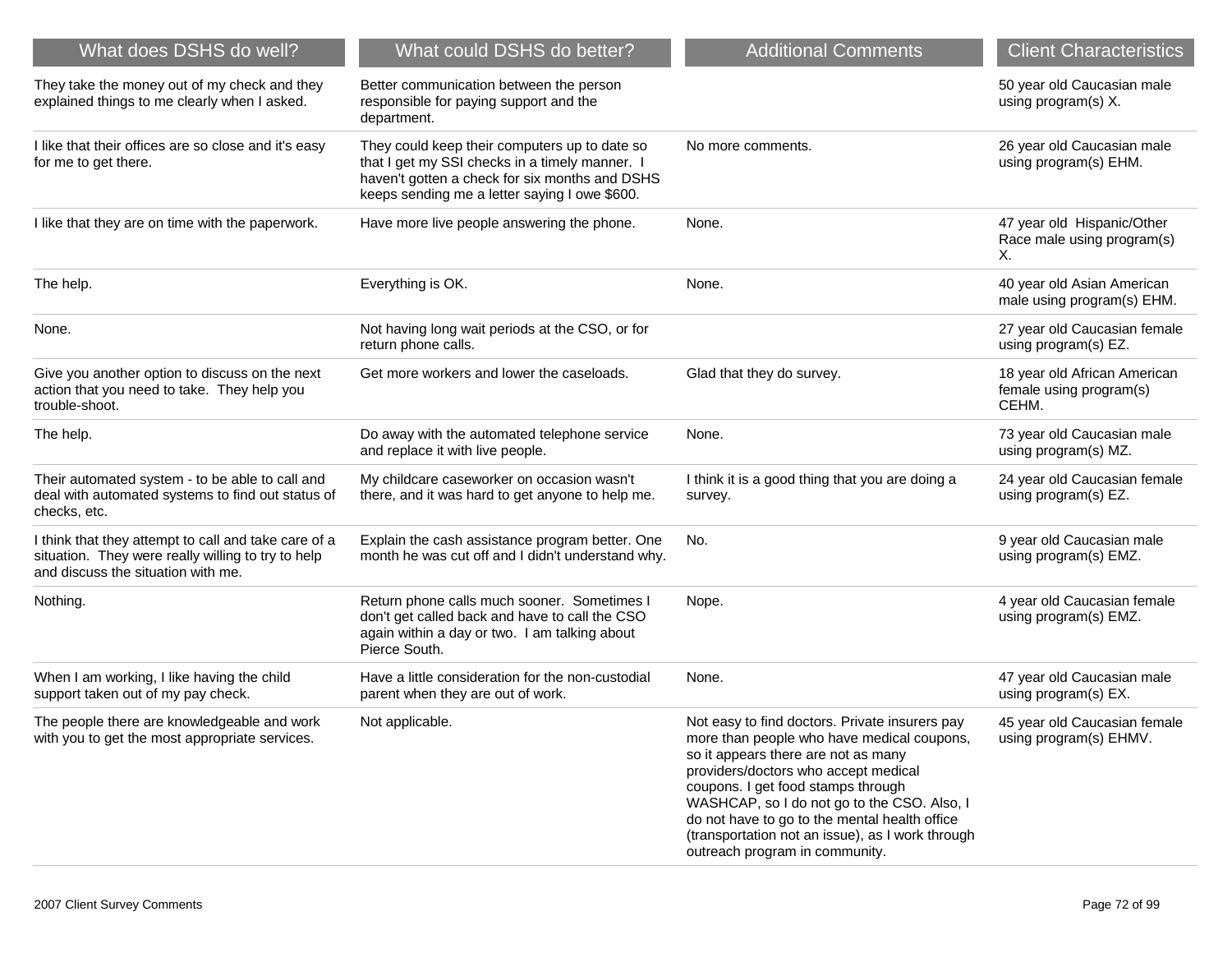| What does DSHS do well?                                | What could DSHS do better?                                                                                                                                                                                                               | <b>Additional Comments</b>                                                                                                                                                                                                                                                                                                                                      | <b>Client Characteristics</b>                                    |
|--------------------------------------------------------|------------------------------------------------------------------------------------------------------------------------------------------------------------------------------------------------------------------------------------------|-----------------------------------------------------------------------------------------------------------------------------------------------------------------------------------------------------------------------------------------------------------------------------------------------------------------------------------------------------------------|------------------------------------------------------------------|
| Receiving medications that I need.                     | Treat people with more respect and truly listen to<br>what there are saying.                                                                                                                                                             | Medical prescriptions are invaluable, but other<br>services inconsistent/unreliable. The amount<br>received is insufficient to eat, survive, pay bills<br>and you are penalized for trying to improve<br>situation. Allotment of time and resources on<br>one issue generates a lot of waste in<br>resources, and may be medically dangerous to<br>participant. | 42 year old Caucasian female<br>using program(s) EHMX.           |
| Nothing.                                               | Shorter waiting time on the phone when I call the<br>CSO.                                                                                                                                                                                | No.                                                                                                                                                                                                                                                                                                                                                             | 3 year old Hispanic/Other<br>Race female using program(s)<br>EM. |
| If I need help you can get it for my family.           | Communicate better with the parents when they<br>are going to put your children in foster care.<br>Need better paperwork as to where foster<br>children are.                                                                             | None.                                                                                                                                                                                                                                                                                                                                                           | 52 year old American Indian<br>male using program(s) CEM.        |
| The CPS caseworker, Stacey Ernest.                     | There is a need for a more detailed explanation<br>when CPS initially contacts the family which<br>should include how long the counseling is going<br>to last. They also need to keep their word about<br>providing funds and resources. | Families should have the right to terminate<br>services from CPS when it doesn't involve<br>abuse or neglect of children.                                                                                                                                                                                                                                       | 43 year old Caucasian male<br>using program(s) C.                |
| It has helped me out greatly!                          | When I call the CSO, the automated phone<br>answering system keeps me on hold a long<br>time. I hate that system.                                                                                                                        | No.                                                                                                                                                                                                                                                                                                                                                             | 13 year old Caucasian female<br>using program(s) EM.             |
| People are very helpful if you get a good office.      | Return calls within 24 hours, when they state<br>they will return calls.                                                                                                                                                                 | Not applicable.                                                                                                                                                                                                                                                                                                                                                 | 21 year old Other Race<br>female using program(s) EZ.            |
| Good job in taking care of changes.                    | Better explanation as to how they treat bi-weekly<br>income.                                                                                                                                                                             | None.                                                                                                                                                                                                                                                                                                                                                           | 33 year old American Indian<br>male using program(s) X.          |
| No comment.                                            | No comment.                                                                                                                                                                                                                              |                                                                                                                                                                                                                                                                                                                                                                 | 35 year old Hispanic/Other<br>Race female using program(s)<br>Z. |
| They are very nice to me and treat me well.            | They could explain things better.                                                                                                                                                                                                        | None.                                                                                                                                                                                                                                                                                                                                                           | 36 year old Hispanic/Other<br>Race male using program(s)<br>Х.   |
|                                                        |                                                                                                                                                                                                                                          | No.                                                                                                                                                                                                                                                                                                                                                             | 70 year old Caucasian female<br>using program(s) EM.             |
| They try to help you and provide you with<br>services. | Be more understanding about their client's living<br>arrangements and their needs. Increase the<br>food and medical standards.                                                                                                           | None.                                                                                                                                                                                                                                                                                                                                                           | 28 year old Caucasian female<br>using program(s) CEMSB.          |
| Hard to say.                                           | Provide service on week ends.                                                                                                                                                                                                            | None.                                                                                                                                                                                                                                                                                                                                                           | 46 year old African American<br>male using program(s) X.         |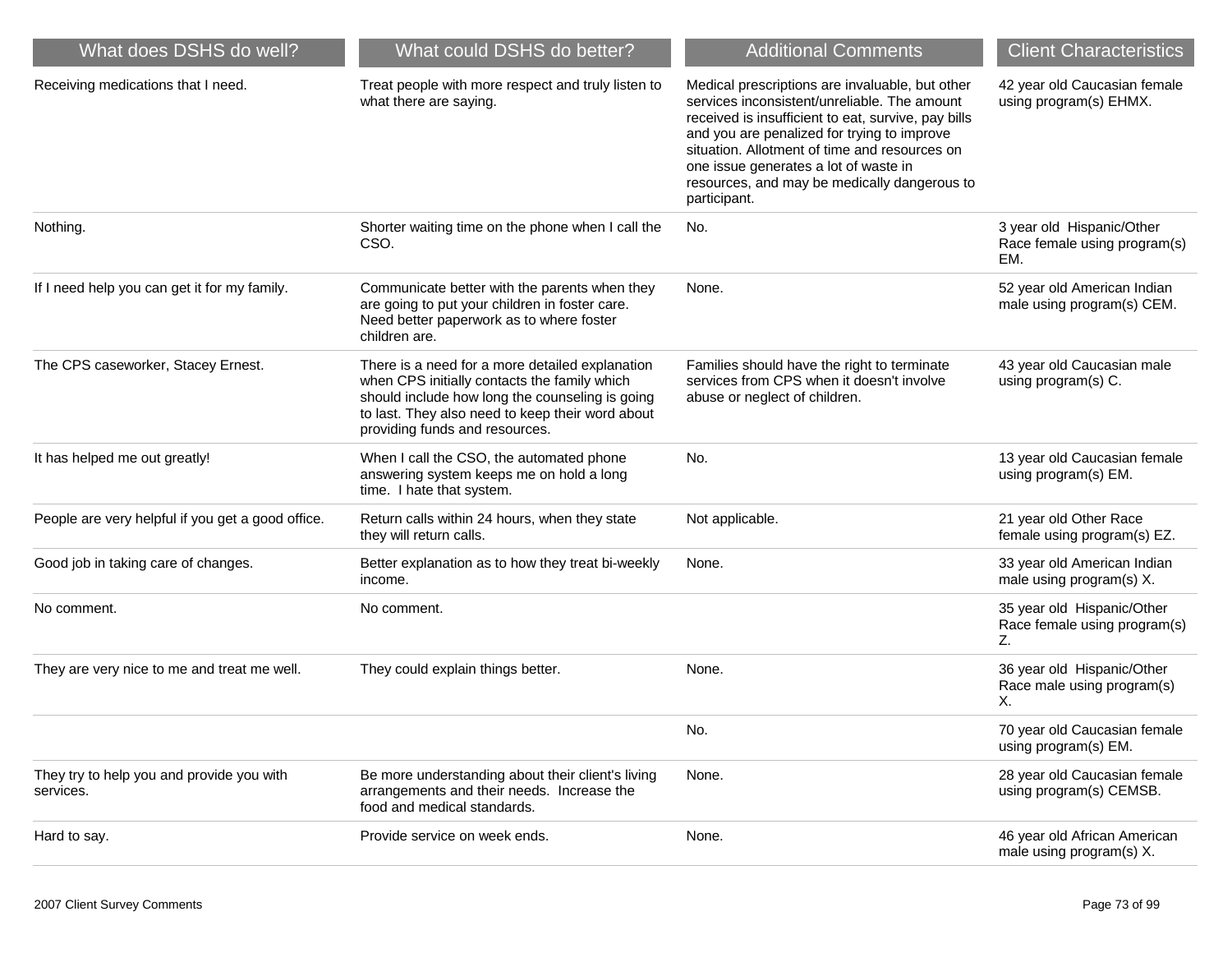| What does DSHS do well?                                                                | What could DSHS do better?                                                                                                                                                                                                                                       | <b>Additional Comments</b>                                                                                                                    | <b>Client Characteristics</b>                                      |
|----------------------------------------------------------------------------------------|------------------------------------------------------------------------------------------------------------------------------------------------------------------------------------------------------------------------------------------------------------------|-----------------------------------------------------------------------------------------------------------------------------------------------|--------------------------------------------------------------------|
| I like having the benefits: medical, food coupons,<br>etc.                             | No.                                                                                                                                                                                                                                                              | Recipient is not sure she is still active in the<br>DD program.                                                                               | 26 year old Caucasian female<br>using program(s) CDEMB.            |
| No comment.                                                                            | No comment.                                                                                                                                                                                                                                                      |                                                                                                                                               | 20 year old Hispanic/Other<br>Race female using program(s)<br>EMZ. |
| Workers have always been polite and help me.                                           | Clients need to be able to keep the same worker,<br>if possible, instead of being bounced around from<br>worker to worker. This way the worker gets to<br>know the case and the problems with the case.                                                          | None.                                                                                                                                         | 41 year old Caucasian female<br>using program(s) CEHMZ.            |
| Communication between client and workers was<br>great.                                 | Get the dead beats in jail, if they are not going to<br>support their children.                                                                                                                                                                                  | None.                                                                                                                                         | 53 year old Caucasian female<br>using program(s) Z.                |
| The knowledge that they provide.                                                       | Nothing.                                                                                                                                                                                                                                                         | None.                                                                                                                                         | 55 year old Caucasian male<br>using program(s).                    |
| They set up my child support payment as an auto<br>deduction from my checking account. | Nothing.                                                                                                                                                                                                                                                         | None.                                                                                                                                         | 35 year old Caucasian male<br>using program(s) X.                  |
| I like they are there to see that the children are<br>supported.                       | Nothing.                                                                                                                                                                                                                                                         | None.                                                                                                                                         | 54 year old Caucasian male<br>using program(s) X.                  |
| They provide me with medical.                                                          | Nothing.                                                                                                                                                                                                                                                         | Nothing that I can think of.                                                                                                                  | 33 year old Caucasian male<br>using program(s) CM.                 |
| Provide me with the services that I needed.                                            | Really listen to what the clients' needs are. For<br>the food needs, they should not have to wait two<br>to three days for approval. For medical, it would<br>be better to have one medical card instead of two<br>or three, like you get when you are employed. | Have the state hire people from the WorkFirst<br>programs to do temporary jobs, so that they<br>can get the experience to get full time jobs. | 38 year old African American<br>female using program(s)<br>CEMZ.   |
| It was not hard to get help.                                                           | I like to see DCS actually actively listen to the<br>parent that doesn't have the children.                                                                                                                                                                      | None.                                                                                                                                         | 27 year old Caucasian male<br>using program(s) EHMSX.              |
| Their experience in dealing with clients. Their<br>years of service.                   | Look at the individual cases and then determine<br>the amount of time needed to correct the<br>problem. Not go by the book.                                                                                                                                      | None.                                                                                                                                         | 46 year old Caucasian female<br>using program(s) C.                |
| The friendly staff that I have dealt with at the<br>counter.                           | More research on the other party as to how they<br>are expending the child support being received.                                                                                                                                                               | None.                                                                                                                                         | 46 year old Caucasian male<br>using program(s) X.                  |
| Help you when you need the services.                                                   | Make it stricter for the dead beats. They need to<br>take responsibility for payment.                                                                                                                                                                            | None.                                                                                                                                         | 37 year old Caucasian female<br>using program(s) CZ.               |
| They are quicker nowadays.                                                             | My QUEST card sometimes will not read on the<br>swipe machine.                                                                                                                                                                                                   | No, not really.                                                                                                                               | 43 year old American Indian<br>female using program(s) EMZ.        |
| I like that I don't have to deal with my ex-husband<br>to get child support.           | Nothing.                                                                                                                                                                                                                                                         | I appreciate the child support service.                                                                                                       | 43 year old Caucasian female<br>using program(s) Z.                |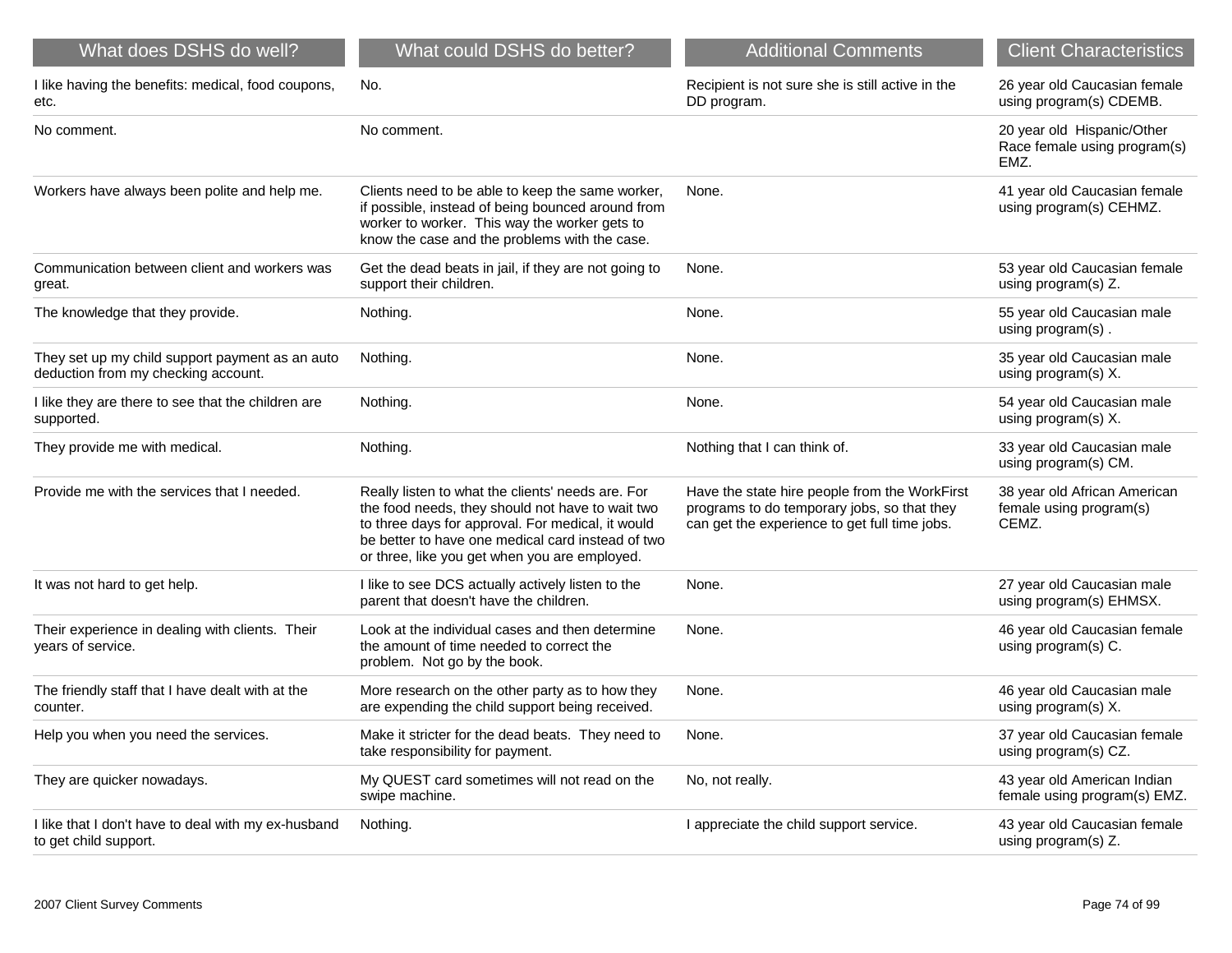| What does DSHS do well?                                                                                                                                                                                                                                                                | What could DSHS do better?                                                                                                                                                                                                                                                                                                                                          | <b>Additional Comments</b>                                                                                                                                                                                                                                                                                                                                                                             | <b>Client Characteristics</b>                                  |
|----------------------------------------------------------------------------------------------------------------------------------------------------------------------------------------------------------------------------------------------------------------------------------------|---------------------------------------------------------------------------------------------------------------------------------------------------------------------------------------------------------------------------------------------------------------------------------------------------------------------------------------------------------------------|--------------------------------------------------------------------------------------------------------------------------------------------------------------------------------------------------------------------------------------------------------------------------------------------------------------------------------------------------------------------------------------------------------|----------------------------------------------------------------|
| I love the new debit card program for those of us<br>that live out-of-state.                                                                                                                                                                                                           | Get him to pay the rest of his back child support<br>debt.                                                                                                                                                                                                                                                                                                          | None.                                                                                                                                                                                                                                                                                                                                                                                                  | 35 year old Caucasian female<br>using program(s) Z.            |
| They are always there. I can go there and sit all<br>day and somebody will eventually listen to me.                                                                                                                                                                                    | For a family on multiple programs, everybody at<br>the CSO needs to get on the same page. I felt<br>like I was in a ping pong game and I didn't know<br>which way we were going. When I get notices<br>from DSHS, I don't know which worker is sending<br>it to me. It is very frustrating. I have one injury -<br>why do I need to hear from six different people? | They could make their Child Support division a<br>lot more accessible to custodial parents. They<br>are hard to contact and I get an answering<br>machine when I call. They don't call back in a<br>timely manner.                                                                                                                                                                                     | 40 year old Caucasian female<br>using program(s) CEMSB.        |
| They provided me with the service that I needed.                                                                                                                                                                                                                                       | Nothing.                                                                                                                                                                                                                                                                                                                                                            | None.                                                                                                                                                                                                                                                                                                                                                                                                  | 48 year old Caucasian male<br>using program(s) C.              |
| How quick I get my services                                                                                                                                                                                                                                                            | Easier to get medical.                                                                                                                                                                                                                                                                                                                                              | None.                                                                                                                                                                                                                                                                                                                                                                                                  | 26 year old<br>Hispanic/Caucasian male<br>using program(s) CE. |
| That they really did listen to me and they really<br>did help me find help that I needed. We<br>discussed it and they pointed me in the right<br>direction. They got me medical and<br>transportation when I needed it.                                                                | I think that single mothers should get more<br>money from Child Support.                                                                                                                                                                                                                                                                                            | No. I am fine.                                                                                                                                                                                                                                                                                                                                                                                         | 28 year old Caucasian female<br>using program(s) EMSB.         |
| The help.                                                                                                                                                                                                                                                                              | Nothing.                                                                                                                                                                                                                                                                                                                                                            | None.                                                                                                                                                                                                                                                                                                                                                                                                  | 19 year old Caucasian female<br>using program(s) EMZ.          |
| That I don't have to worry about my medication.                                                                                                                                                                                                                                        | No comment.                                                                                                                                                                                                                                                                                                                                                         | Nope.                                                                                                                                                                                                                                                                                                                                                                                                  | 32 year old Caucasian female<br>using program(s) EHMSZ.        |
| I can always call and get help.                                                                                                                                                                                                                                                        | Hire more case managers.                                                                                                                                                                                                                                                                                                                                            | None.                                                                                                                                                                                                                                                                                                                                                                                                  | 23 year old Caucasian female<br>using program(s) EMZ.          |
| I liked the fact that not only were they following<br>protocol but they were genuinely concerned and<br>exceeded my expectations. They went out of<br>their way to find every avenue that I could utilize.<br>They were fabulous! They ensured that every<br>option was offered to me. | Open one more line for people to stand in. The<br>main check-in line was extremely long.                                                                                                                                                                                                                                                                            | I would like to say in the past 14 years you<br>guys have improved the system so that it<br>works like clockwork. The staff has never been<br>so courteous, thoughtful, and caring about my<br>needs as a person. I was treated as an<br>individual with individual needs. Maureen (my<br>worker) in the White Center office went out of<br>her way to make sure I could get to CSO when<br>I was ill. | 43 year old Caucasian male<br>using program(s) C.              |
| I don't have deal with my ex-husband since<br>DSHS is involved.                                                                                                                                                                                                                        | It would be nice if the states (WA and CA) would<br>interact better since CA courts set the child<br>support amount and CA wasn't making my ex-<br>husband make the payments. WA state helped<br>enforce the court-ordered child support<br>payments.                                                                                                               | No.                                                                                                                                                                                                                                                                                                                                                                                                    | 45 year old Caucasian female<br>using program(s) Z.            |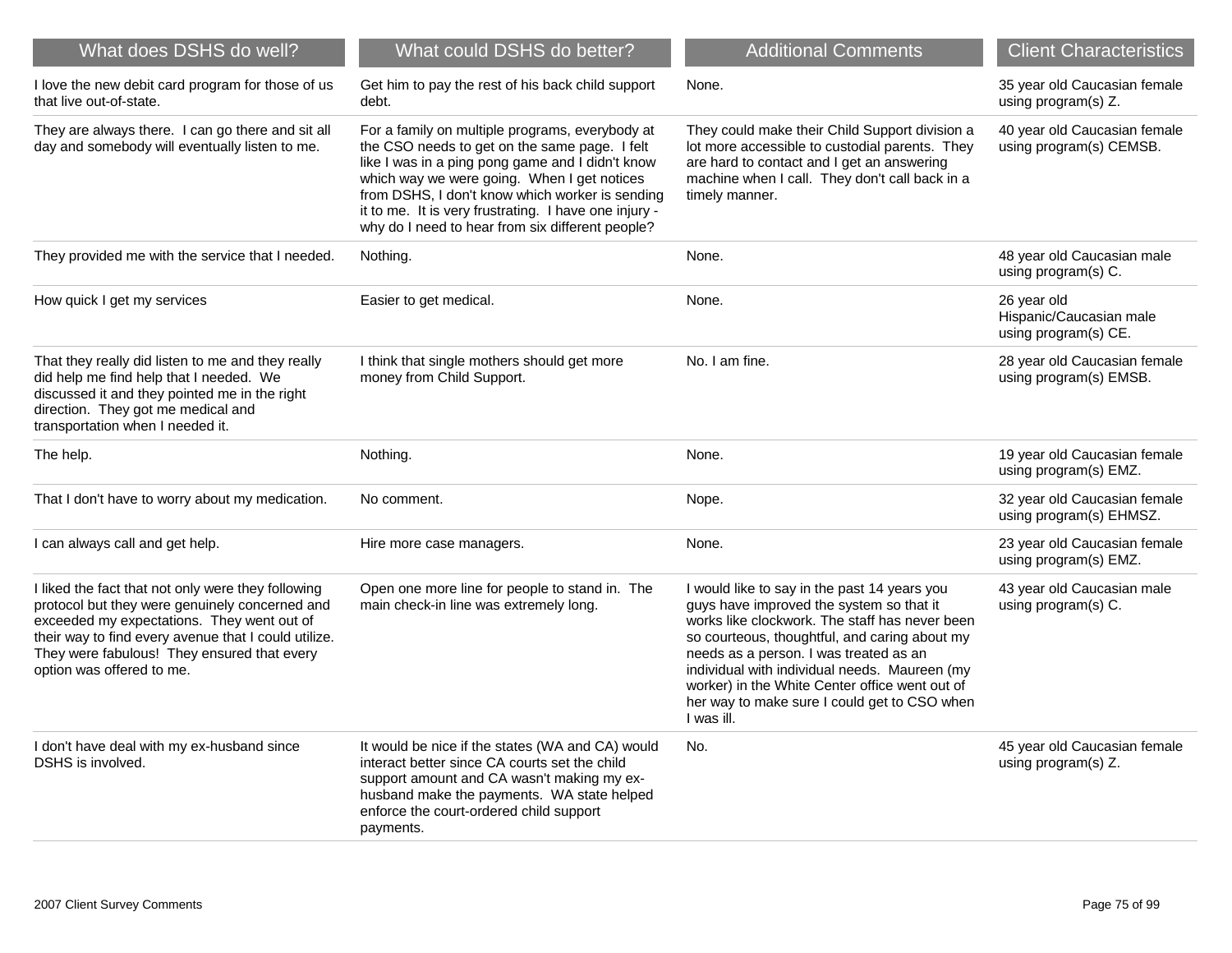| What does DSHS do well?                                                                                                   | What could DSHS do better?                                                                                                                                                                                                                                                                                                                                      | <b>Additional Comments</b>                                                                                                                                                                                                                                                                                                                                                                                                                                                                                                                                                                                                                        | <b>Client Characteristics</b>                                     |
|---------------------------------------------------------------------------------------------------------------------------|-----------------------------------------------------------------------------------------------------------------------------------------------------------------------------------------------------------------------------------------------------------------------------------------------------------------------------------------------------------------|---------------------------------------------------------------------------------------------------------------------------------------------------------------------------------------------------------------------------------------------------------------------------------------------------------------------------------------------------------------------------------------------------------------------------------------------------------------------------------------------------------------------------------------------------------------------------------------------------------------------------------------------------|-------------------------------------------------------------------|
| The fact that it is available to people in WA and it<br>is an option for people when they are having a<br>difficult time. | I think that they make it too difficult to access<br>services. For example, children can get medical<br>services but adults sometimes don't get medical<br>services. How can an ill adult take care of<br>his/her family? Family wellness is key but DSHS<br>doesn't support that. I think that dental services<br>are terrible. Oral health is overall health. | I think that DSHS has dehumanized the whole<br>mission of what the programs are for. It is like<br>pulling teeth to access many of the programs.<br>The payment amounts are too low and that<br>dehumanizes the people. The payment<br>amounts are so low that folks don't go to the<br>CSO. Workers are rude, they have worked<br>there for so long it becomes burnt out and<br>have way too many cases on their caseloads.<br>I have too many caseworkers and I wonder<br>how often they get together to discuss cases.<br>DSHS should take a look at Tribal TANF<br>programs to see how they work versus<br>traditional DSHS program delivery. | 36 year old American Indian<br>female using program(s)<br>EMSB.   |
| They helped me and are there for me.                                                                                      | Nothing.                                                                                                                                                                                                                                                                                                                                                        | I would like to get qualified for GAX.                                                                                                                                                                                                                                                                                                                                                                                                                                                                                                                                                                                                            | 42 year old Asian American<br>male using program(s)<br>EHMSV.     |
| I guess their concern - they seemed concerned<br>for my well being.                                                       | I get bounced around from caseworker to<br>caseworker - I have a bunch of different ones.<br>Bellingham office.                                                                                                                                                                                                                                                 | No.                                                                                                                                                                                                                                                                                                                                                                                                                                                                                                                                                                                                                                               | 30 year old American Indian<br>male using program(s) EMSX.        |
| Receiving benefits on time.                                                                                               | Having the same case manager for consistency.                                                                                                                                                                                                                                                                                                                   | None.                                                                                                                                                                                                                                                                                                                                                                                                                                                                                                                                                                                                                                             | 29 year old Caucasian female<br>using program(s) EZ.              |
| Nothing.                                                                                                                  | Keep me informed as to where the child support<br>is going.                                                                                                                                                                                                                                                                                                     | None.                                                                                                                                                                                                                                                                                                                                                                                                                                                                                                                                                                                                                                             | 33 year old Caucasian male<br>using program(s) X.                 |
| Nothing comes to mind.                                                                                                    | Nothing comes to mind.                                                                                                                                                                                                                                                                                                                                          | None.                                                                                                                                                                                                                                                                                                                                                                                                                                                                                                                                                                                                                                             | 42 year old Caucasian female<br>using program(s) EMZ.             |
| I had a very good case manager who did her<br>best to give me whatever help I needed.                                     | I thought the services were very good.                                                                                                                                                                                                                                                                                                                          | None.                                                                                                                                                                                                                                                                                                                                                                                                                                                                                                                                                                                                                                             | 23 year old African American<br>female using program(s) EMZ.      |
| They are friendly and considerate to us.                                                                                  | I think they are doing just fine.                                                                                                                                                                                                                                                                                                                               | I appreciate their help.                                                                                                                                                                                                                                                                                                                                                                                                                                                                                                                                                                                                                          | 44 year old Caucasian male<br>using program(s) EM.                |
| CSO is extremely helpful, and current<br>caseworker is very helpful and gives me all the<br>information I need to know.   | None.                                                                                                                                                                                                                                                                                                                                                           | DSHS does good work!                                                                                                                                                                                                                                                                                                                                                                                                                                                                                                                                                                                                                              | 28 year old Caucasian female<br>using program(s) EHMZ.            |
| Nothing.                                                                                                                  | I would like to have my child support to be<br>increased, but apparently it needs to be \$100 or<br>more to have DCS become involved.                                                                                                                                                                                                                           | Fathers should be treated just as well as<br>mothers.                                                                                                                                                                                                                                                                                                                                                                                                                                                                                                                                                                                             | 32 year old Caucasian male<br>using program(s) Z.                 |
| No comment.                                                                                                               | Give client longer period of time to recertify,<br>slightly longer, and do not threaten to terminate<br>in the next two weeks.                                                                                                                                                                                                                                  | Providers who take coupons are limited, so I<br>can't go to doctor I want. I am a student and<br>could only get TANF for 4 months.                                                                                                                                                                                                                                                                                                                                                                                                                                                                                                                | 27 year old<br>Hispanic/Caucasian female<br>using program(s) EMZ. |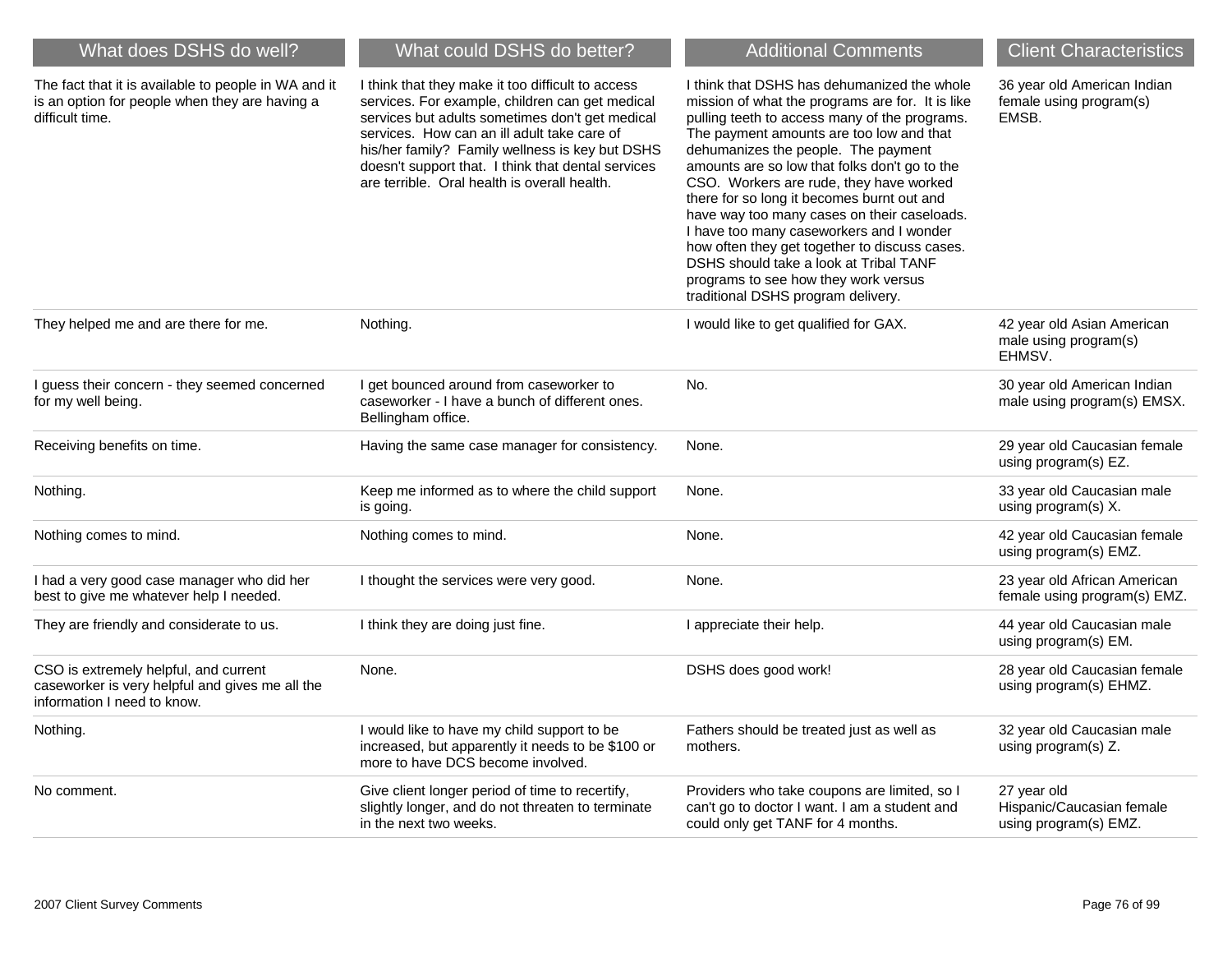| What does DSHS do well?                                                                                                                                                                                                               | What could DSHS do better?                                                                                                                                                                                                                                                                                                                                                       | <b>Additional Comments</b>                                                                                               | <b>Client Characteristics</b>                                    |
|---------------------------------------------------------------------------------------------------------------------------------------------------------------------------------------------------------------------------------------|----------------------------------------------------------------------------------------------------------------------------------------------------------------------------------------------------------------------------------------------------------------------------------------------------------------------------------------------------------------------------------|--------------------------------------------------------------------------------------------------------------------------|------------------------------------------------------------------|
| I am not too sure.                                                                                                                                                                                                                    | I really don't know.                                                                                                                                                                                                                                                                                                                                                             | None.                                                                                                                    | 21 year old<br>Hispanic/Caucasian male<br>using program(s) DM.   |
| I used the medical coupons due to an<br>unexpected pregnancy. DSHS helped us. I lost<br>both babies and DSHS sent a worker to see me<br>at my house - her name is Heather & she really<br>helped me - Heather is in Alderwood Office. | Nothing.                                                                                                                                                                                                                                                                                                                                                                         | I just want to say thank you very much for all<br>your help & the medical coupons plus the food<br>stamps.               | 28 year old Asian American<br>female using program(s) EM.        |
| Not having to deal with estranged parent.                                                                                                                                                                                             | No comment.                                                                                                                                                                                                                                                                                                                                                                      | I'm very pleased with DCS.                                                                                               | 52 year old Caucasian female<br>using program(s) Z.              |
| No comment.                                                                                                                                                                                                                           | I think everything is OK - I haven't had any<br>problems.                                                                                                                                                                                                                                                                                                                        | Nope.                                                                                                                    | 2 year old Caucasian female<br>using program(s) M.               |
| Nowadays, DSHS agency does not treat you<br>subhuman, because people in general plan to go<br>to work, and are expected to.                                                                                                           | They have improved services over the years, and<br>advocate for welfare reform in general.<br>Specifically, when DCS initiates support<br>collection, they take a huge amount (say 50%)<br>and the absent parent's first reaction is to contact<br>the custodial parent and read them the riot act.<br>Too bad they can't be more reasonable initially<br>with amount collected. | When working, the hours of DCS would not be<br>convenient; but since not currently employed,<br>the hours would be fine. | 44 year old Asian American<br>female using program(s) B.         |
| I don't like dealing DSHS.                                                                                                                                                                                                            | They could better evaluate a family on their<br>individual family's needs instead of the wide<br>range that they group people into.                                                                                                                                                                                                                                              | No.                                                                                                                      | 13 year old American Indian<br>male using program(s) M.          |
| No comment.                                                                                                                                                                                                                           | No comment.                                                                                                                                                                                                                                                                                                                                                                      | No comments.                                                                                                             | 29 year old Caucasian female<br>using program(s) EMZ.            |
| The services that they provide.                                                                                                                                                                                                       | More listening to the client.                                                                                                                                                                                                                                                                                                                                                    | None.                                                                                                                    | 18 year old American Indian<br>female using program(s)<br>CEHMZ. |
| No comment.                                                                                                                                                                                                                           | No comment.                                                                                                                                                                                                                                                                                                                                                                      | None.                                                                                                                    | 27 year old Caucasian male<br>using program(s) EB.               |
| The people at the office are courteous and very<br>helpful.                                                                                                                                                                           | Add more receptionists at the front desk in the<br>CSO.                                                                                                                                                                                                                                                                                                                          | None.                                                                                                                    | 2 year old African American<br>male using program(s) EM.         |
| People involved seem to know what they are<br>taking about. Ask a question and I get an answer.                                                                                                                                       | Have both departments in the same building.                                                                                                                                                                                                                                                                                                                                      | No.                                                                                                                      | 33 year old Caucasian male<br>using program(s) CX.               |
| The caseworker I had in the CSO. I can't<br>remember her name right now.                                                                                                                                                              | The caseworkers on a whole could be more<br>understanding with young parents.                                                                                                                                                                                                                                                                                                    | None.                                                                                                                    | 18 year old Hispanic/Other<br>Race male using program(s)<br>EMZ. |
| They are attentive to your needs and do try to<br>help.                                                                                                                                                                               | No comment.                                                                                                                                                                                                                                                                                                                                                                      |                                                                                                                          | 25 year old Hispanic/Other<br>Race female using program(s)<br>Z. |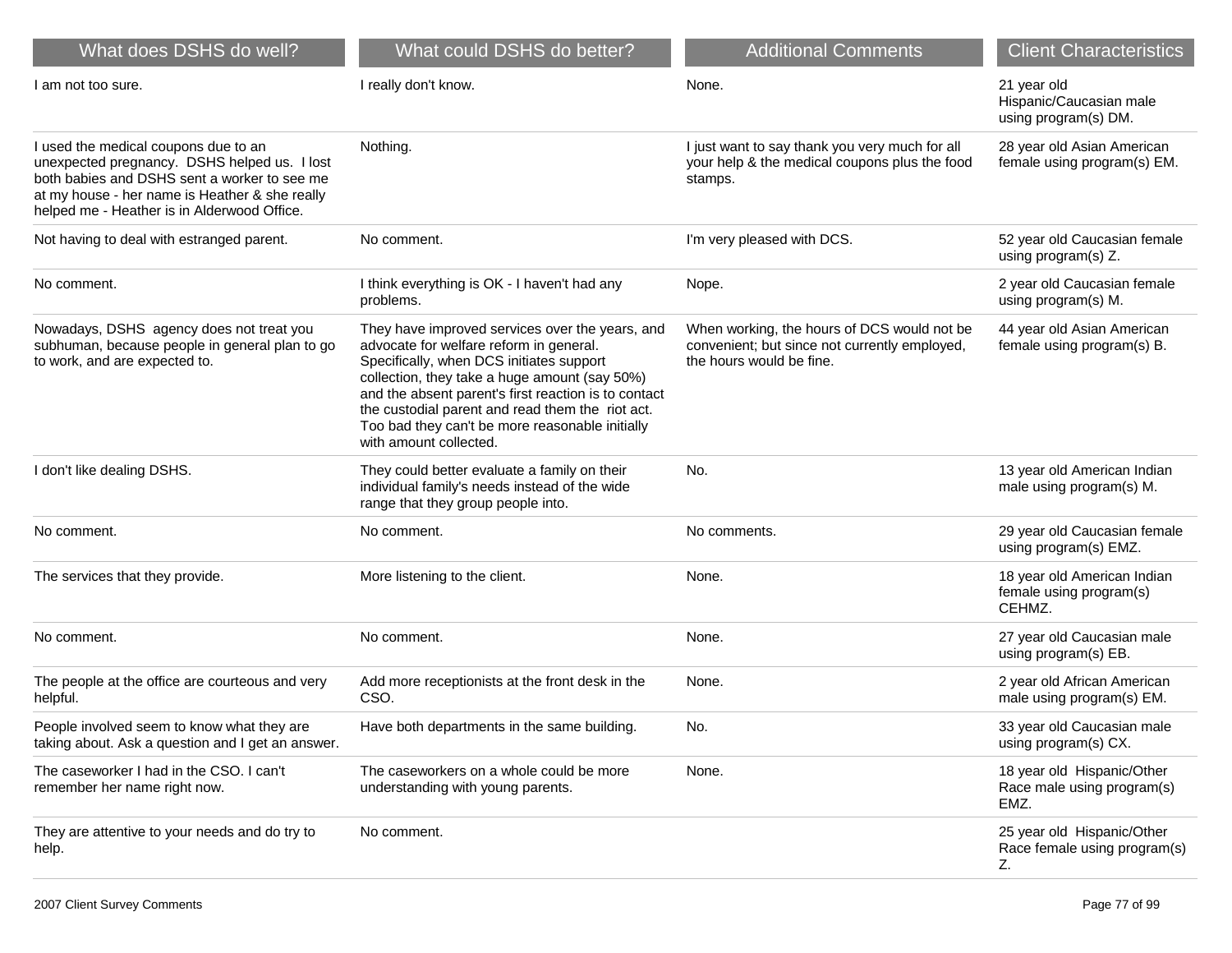| What does DSHS do well?                                                                                                                                                                                                                   | What could DSHS do better?                                                                                                                                                                                                                                                                                                                                                                                                                                                                                                | <b>Additional Comments</b>                                                                                                                                                                                                                                                                                           | <b>Client Characteristics</b>                                      |
|-------------------------------------------------------------------------------------------------------------------------------------------------------------------------------------------------------------------------------------------|---------------------------------------------------------------------------------------------------------------------------------------------------------------------------------------------------------------------------------------------------------------------------------------------------------------------------------------------------------------------------------------------------------------------------------------------------------------------------------------------------------------------------|----------------------------------------------------------------------------------------------------------------------------------------------------------------------------------------------------------------------------------------------------------------------------------------------------------------------|--------------------------------------------------------------------|
| I have good experiences with DSHS -- they have<br>been very polite & helpful.                                                                                                                                                             | The DSHS offices are a little skanky - that is,<br>dirty and smelly.                                                                                                                                                                                                                                                                                                                                                                                                                                                      | No, I don't think so.                                                                                                                                                                                                                                                                                                | 1 year old American Indian<br>male using program(s) M.             |
| The help they provide to me.                                                                                                                                                                                                              | They could make it more clear as to when you<br>are to call the call center, instead of, the worker.                                                                                                                                                                                                                                                                                                                                                                                                                      | I would like to win.                                                                                                                                                                                                                                                                                                 | 31 year old Hispanic/Other<br>Race female using program(s)<br>EMZ. |
| They are there for people and children, and that<br>is much needed.                                                                                                                                                                       | The focus should be on the long-term safety and<br>welfare of children, but it seems to be more<br>focused on reuniting the children with the<br>dysfunctional parents (i.e., drug abusers, etc.)<br>when the relapse rate is statistically so high.                                                                                                                                                                                                                                                                      | Unable to find dentists that will take coupons,<br>and also unable to obtain specialized care with<br>coupons. As an adoptive parent it is different,<br>but when we were foster parents our opinion<br>did not hold much weight. (This does not<br>reflect on any of the caseworkers, they have<br>been very good.) | 6 year old Caucasian female<br>using program(s) DMZ.               |
| I like the services. I need the services. I would<br>rather work than ask for the benefits.                                                                                                                                               | They can improve services by offering more<br>physical therapy service - not have low limits as<br>to how many times you can access them. I need<br>more physical therapy. DSHS should expand<br>programs that we need - I only get \$29 per<br>month in food stamps. Everything is so<br>expensive.                                                                                                                                                                                                                      | This is a very expensive state with expensive<br>services. DSHS helps, but it is so symbolic and<br>low that we cannot fulfill our needs. Perhaps<br>the state should work to raise these payment<br>amounts.                                                                                                        | 46 year old Caucasian female<br>using program(s) EM.               |
| I like it that I don't have to physically go to CSO,<br>that I can do business by mail.                                                                                                                                                   | No comment.                                                                                                                                                                                                                                                                                                                                                                                                                                                                                                               | No comment.                                                                                                                                                                                                                                                                                                          | 29 year old Caucasian male<br>using program(s) HM.                 |
| Doctors are good. Mental health providers are<br>very supportive and helpful.                                                                                                                                                             | I don't know. I am grateful for all I get.                                                                                                                                                                                                                                                                                                                                                                                                                                                                                |                                                                                                                                                                                                                                                                                                                      | 75 year old Caucasian male<br>using program(s) EHM.                |
| The medical coupons for my children.                                                                                                                                                                                                      | I don't know.                                                                                                                                                                                                                                                                                                                                                                                                                                                                                                             | None.                                                                                                                                                                                                                                                                                                                | 25 year old<br>Hispanic/Caucasian female<br>using program(s) MZ.   |
| Options are available for people to get proper<br>services when needed.                                                                                                                                                                   | Individualize the situation more; not be treated<br>like large group of people who need help.                                                                                                                                                                                                                                                                                                                                                                                                                             | None.                                                                                                                                                                                                                                                                                                                | 25 year old Caucasian male<br>using program(s) C.                  |
| Nothing, I like nothing about dealing with them,<br>everything is too difficult. You need help and you<br>are required to get a whole bunch of stuff, and<br>when you get it back to them you have to wait<br>forever to get the results. | Just the time element, they are not efficient with<br>everybody's caseload, I know they have large<br>caseloads, butyou have to dig for information<br>of what services are available from Child and<br>Family services. Some offices don't treat you<br>w/courtesy and respect, they rush you. Phone<br>communication could be improved, it is hard to<br>get to workers, and they don't return calls timely.<br>Hassle applying for some benefits, they ask for<br>too much information, especially birth certificates. | You.                                                                                                                                                                                                                                                                                                                 | 34 year old Caucasian female<br>using program(s) CEMSB.            |
| I like the fact they would correspond by mail.                                                                                                                                                                                            | I don't know.                                                                                                                                                                                                                                                                                                                                                                                                                                                                                                             | None.                                                                                                                                                                                                                                                                                                                | 10 year old Caucasian male<br>using program(s) MZ.                 |
| They understand the client and know how to deal<br>with them in their situations.                                                                                                                                                         | Nothing.                                                                                                                                                                                                                                                                                                                                                                                                                                                                                                                  | Keep doing the good job that they are doing.                                                                                                                                                                                                                                                                         | 35 year old Caucasian female<br>using program(s) CEM.              |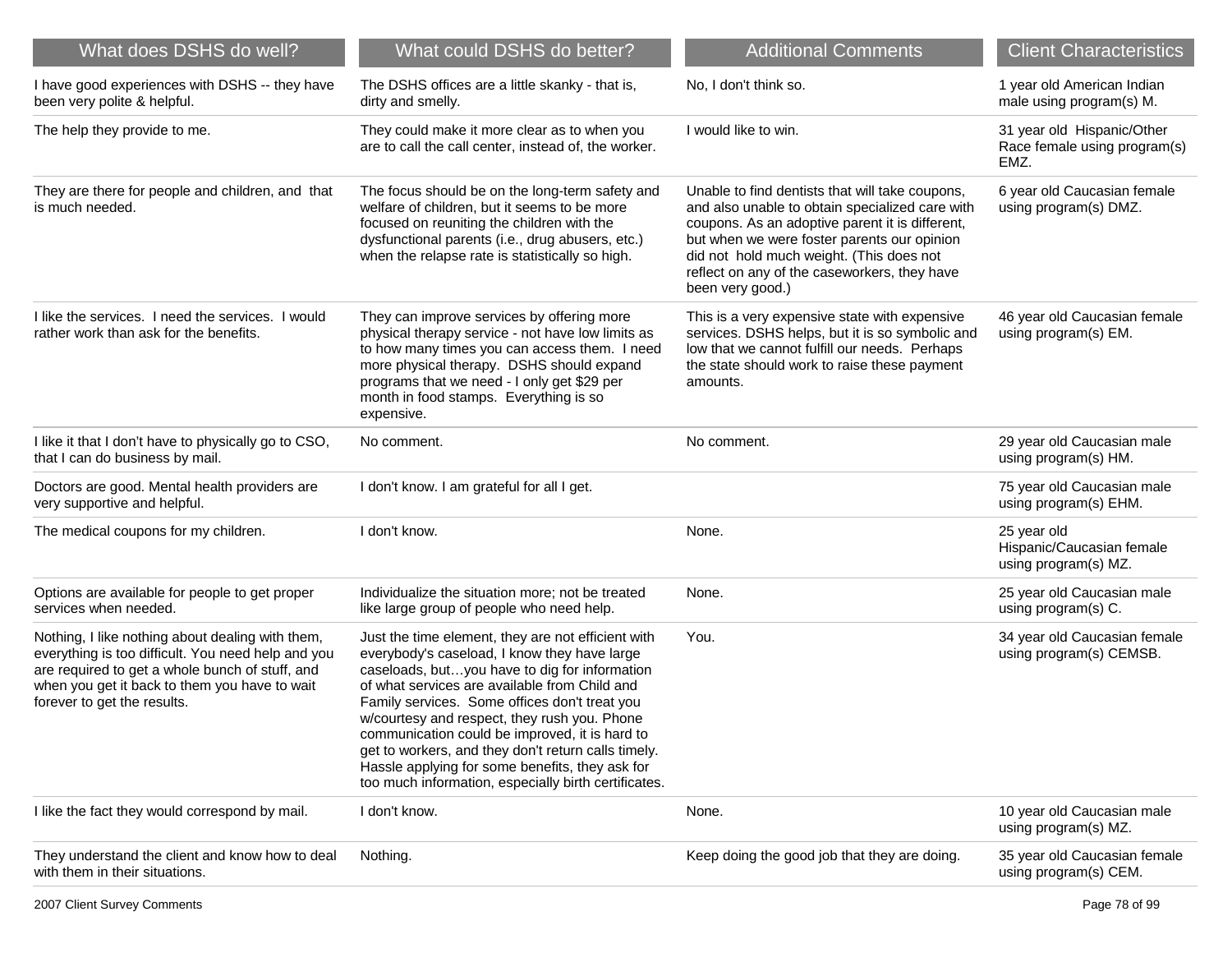| What does DSHS do well?                                                                      | What could DSHS do better?                                                                                                                                                                                                                                                                                         | <b>Additional Comments</b>                                                                                                                                               | <b>Client Characteristics</b>                                    |
|----------------------------------------------------------------------------------------------|--------------------------------------------------------------------------------------------------------------------------------------------------------------------------------------------------------------------------------------------------------------------------------------------------------------------|--------------------------------------------------------------------------------------------------------------------------------------------------------------------------|------------------------------------------------------------------|
| Got a good caseworker who explains things<br>clearly and lets you make choices.              | Make sure that people know about all their<br>options.                                                                                                                                                                                                                                                             | None.                                                                                                                                                                    | 23 year old Caucasian male<br>using program(s) MX.               |
| I like the medical help best.                                                                | I think they have done everything just fine.                                                                                                                                                                                                                                                                       | None.                                                                                                                                                                    | 41 year old Caucasian male<br>using program(s) DEM.              |
| I don't know.                                                                                | None.                                                                                                                                                                                                                                                                                                              | None.                                                                                                                                                                    | 51 year old Caucasian male<br>using program(s) X.                |
| The help that they provide.                                                                  | Workload is too much for the workers. Need<br>more staff.                                                                                                                                                                                                                                                          | None.                                                                                                                                                                    | 31 year old Caucasian male<br>using program(s) CMX.              |
| I appreciate the help and service that I have<br>received.                                   |                                                                                                                                                                                                                                                                                                                    | No.                                                                                                                                                                      | 38 year old Caucasian male<br>using program(s) CEMSX.            |
| No problems with staff at DSHS.                                                              | Nothing.                                                                                                                                                                                                                                                                                                           | None.                                                                                                                                                                    | 54 year old Caucasian male<br>using program(s) X.                |
| I like that they take the time to explain clearly<br>about services requested.               | No comment.                                                                                                                                                                                                                                                                                                        |                                                                                                                                                                          | 35 year old Hispanic/ female<br>using program(s) CMZ.            |
| I like their medical services and economic<br>services best.                                 | They help me as much as they can and I am very<br>thankful.                                                                                                                                                                                                                                                        | I have no other comments, but I thank you very<br>much for all the services for all you have given<br>to me.                                                             | 51 year old Asian American<br>female using program(s) EM.        |
| I can't think of anything.                                                                   | Put phone numbers in phone book so they are<br>easier to find.                                                                                                                                                                                                                                                     | Nope.                                                                                                                                                                    | 36 year old Caucasian male<br>using program(s) EHMS.             |
| The help.                                                                                    | Nothing.                                                                                                                                                                                                                                                                                                           | None.                                                                                                                                                                    | 66 year old Caucasian male<br>using program(s) EZ.               |
| That they are there and you will get some help.<br>You can count on it and that part I like. | I thought some questions were inappropriate.<br>They asked what kind of birth control I used and<br>the general attitude from the two people I worked<br>with was that they were worried that people were<br>trying to bilk the system. All I wanted was help<br>while I was off work so I wouldn't lose my house. | No. I have said my piece.                                                                                                                                                | 50 year old Caucasian female<br>using program(s) CE.             |
| I don't like anything.                                                                       | I feel that they discriminated against me.                                                                                                                                                                                                                                                                         | No.                                                                                                                                                                      | 33 year old African American<br>female using program(s)<br>EHMZ. |
| Nothing.                                                                                     | DSHS should open more locations that are more<br>convenient and so clients don't have to drive so<br>far.                                                                                                                                                                                                          | No. I am fine.                                                                                                                                                           | 27 year old Caucasian male<br>using program(s) X.                |
| They help me when I need help.                                                               | Better customer service. The front desk people<br>always seem to be in such a rush.                                                                                                                                                                                                                                | I guess there is something. I applied for<br>emergency assistance but DSHS turned me<br>down; I had three days notice from my landlord<br>and DSHS wouldn't not help me. | 8 year old Asian American<br>male using program(s) EMZ.          |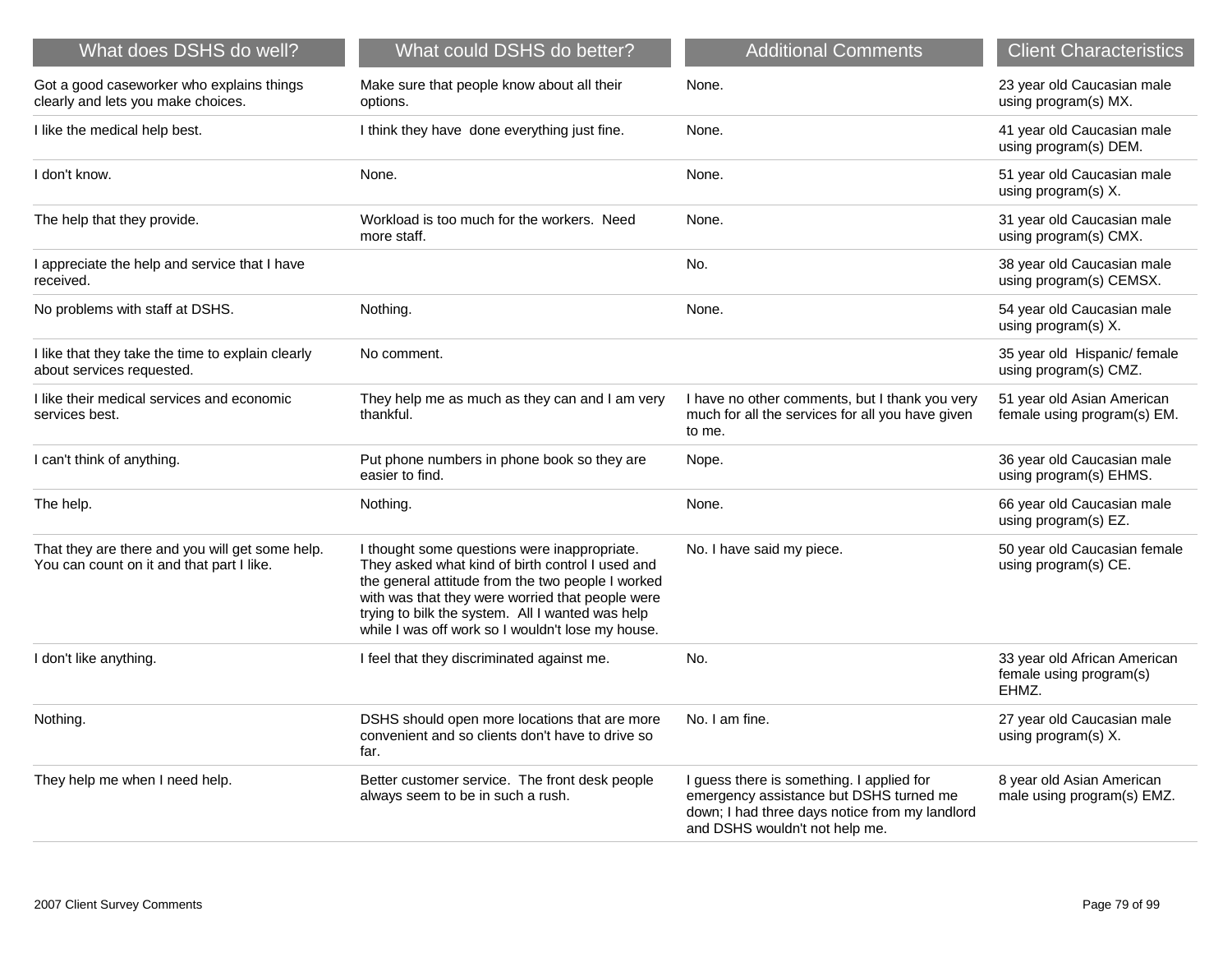| What does DSHS do well?                                                                                                        | What could DSHS do better?                                                                                                                                                                                                                                                                                                                                                                                                                                                                       | <b>Additional Comments</b>                                                                                                                                                                                                           | <b>Client Characteristics</b>                                    |
|--------------------------------------------------------------------------------------------------------------------------------|--------------------------------------------------------------------------------------------------------------------------------------------------------------------------------------------------------------------------------------------------------------------------------------------------------------------------------------------------------------------------------------------------------------------------------------------------------------------------------------------------|--------------------------------------------------------------------------------------------------------------------------------------------------------------------------------------------------------------------------------------|------------------------------------------------------------------|
| They provide services like the medical for the<br>children and the food stamps and also the<br>programs that I am included in. | Nothing.                                                                                                                                                                                                                                                                                                                                                                                                                                                                                         | DSHS has been a lot of help to me.                                                                                                                                                                                                   | 25 year old Caucasian female<br>using program(s) CEMSZ.          |
| They provide the services that I need.                                                                                         | Nothing.                                                                                                                                                                                                                                                                                                                                                                                                                                                                                         | None.                                                                                                                                                                                                                                | 29 year old Caucasian female<br>using program(s) CEHMX.          |
| That it is there for people that need it.                                                                                      | Get Support Enforcement working the way it<br>should.                                                                                                                                                                                                                                                                                                                                                                                                                                            | None.                                                                                                                                                                                                                                | 50 year old Caucasian female<br>using program(s) Z.              |
| The benefits that are provided.                                                                                                | Provide an exemption for clients in the higher<br>level degrees of education, when the situation<br>calls for it.                                                                                                                                                                                                                                                                                                                                                                                | None.                                                                                                                                                                                                                                | 33 year old Caucasian female<br>using program(s) EMZ.            |
| Don't know.                                                                                                                    | More caseworkers.                                                                                                                                                                                                                                                                                                                                                                                                                                                                                | Nothing.                                                                                                                                                                                                                             | 37 year old Caucasian male<br>using program(s).                  |
| Nothing.                                                                                                                       | Too much paperwork, especially when I have<br>non-changing circumstances each six months for<br>re-eligibility.                                                                                                                                                                                                                                                                                                                                                                                  | In the DSHS office, they should more clearly<br>mark things when I just want to pick up my<br>paperwork - speed things up!                                                                                                           | 44 year old American Indian<br>female using program(s) EZ.       |
| Nothing, but dealing with DSHS face-to-face, the<br>people are pretty fair.                                                    | Unsure. The system does what it can to help, but<br>the government makes the laws.                                                                                                                                                                                                                                                                                                                                                                                                               | None.                                                                                                                                                                                                                                | 25 year old Other Race male<br>using program(s) EB.              |
| The benefits.                                                                                                                  | Change bad caseworkers' attitudes. If you have a<br>good worker you get calls returned promptly, and<br>they give you all the information you need/explain<br>things clearly. My 19-year-old son has medical<br>problems, and they (DSHS) don't have program<br>for him, so I have to pay for his needs.                                                                                                                                                                                         | WorkFirst is stupid; no choice in WorkFirst.<br>The CSO is not open at good times if I have a<br>morning shift. Also, it you have any amount of<br>income, even if small, you are scheduled a<br>regular appointment, not expedited. | 40 year old African American<br>female using program(s)<br>CEMZ. |
| No comment.                                                                                                                    | They can be more available, Aberdeen CSO<br>specifically. Mail takes a couple days longer than<br>other mail, so the customer is continually<br>threatened to get cut off. And document imaging<br>is not efficient, they don't get papers that I drop<br>off or mail in; if I don't give to someone in person<br>there is a problem. Having the CSO open on<br>Saturdays would be helpful. With Healthy<br>Options, certain procedures not covered and it is<br>hard to get specialty services. | None.                                                                                                                                                                                                                                | 31 year old Caucasian female<br>using program(s) CEHMSB.         |
| Nothing.                                                                                                                       | Procedures have improved in past two years, so<br>I no longer have complaints about DCS.                                                                                                                                                                                                                                                                                                                                                                                                         | Stop calling me so much to do these surveys!                                                                                                                                                                                         | 40 year old female using<br>program(s) Z.                        |
| The workers are really nice and provide me with<br>the services that I need.                                                   | Increase dental coverage.                                                                                                                                                                                                                                                                                                                                                                                                                                                                        | None.                                                                                                                                                                                                                                | 4 year old American Indian<br>male using program(s) MZ.          |
| I really don't want to deal with them.                                                                                         | Actively listen to the person they are talking to.                                                                                                                                                                                                                                                                                                                                                                                                                                               | None.                                                                                                                                                                                                                                | 40 year old Caucasian male<br>using program(s) X.                |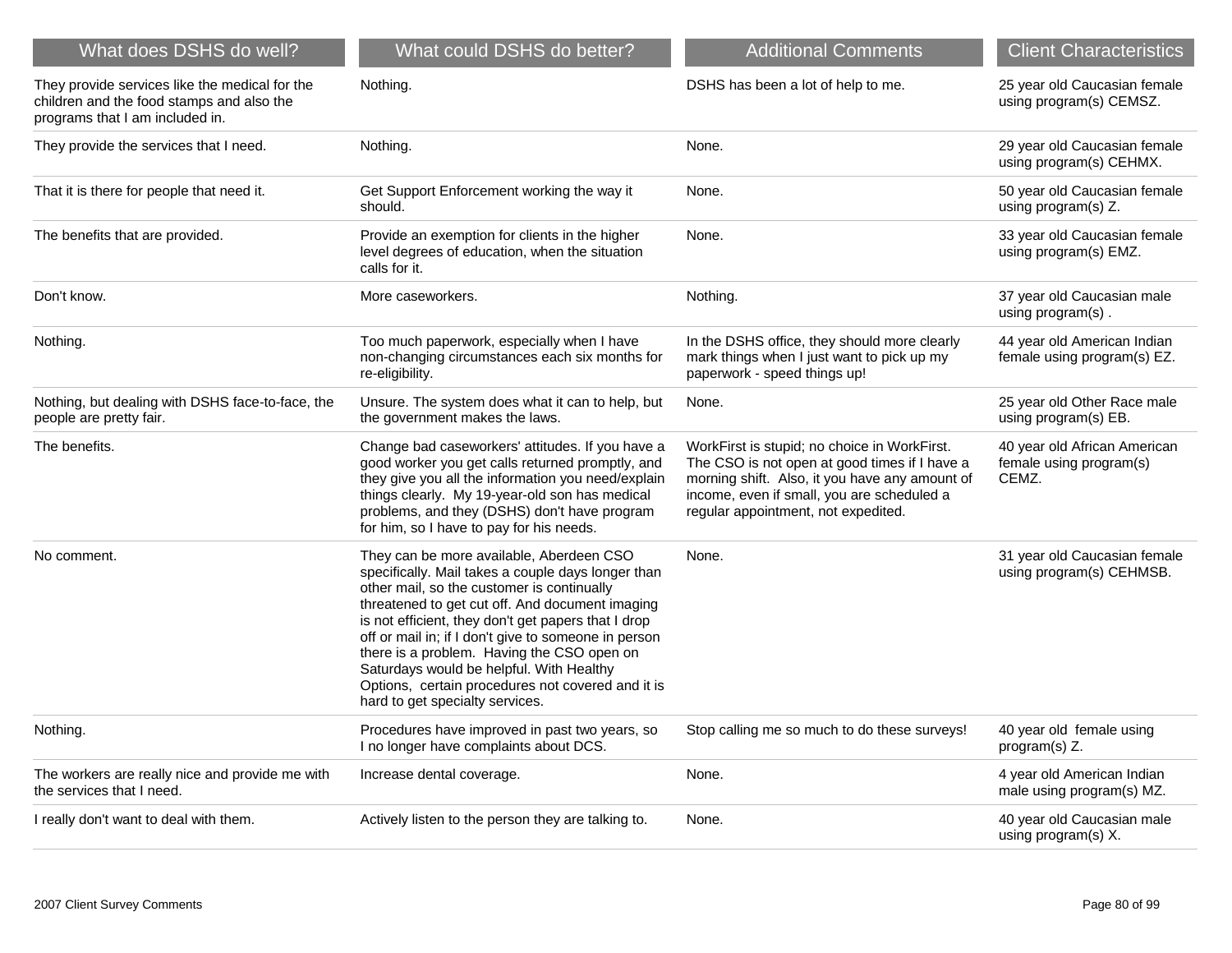| What does DSHS do well?                                                     | What could DSHS do better?                                                                                                                                                                  | <b>Additional Comments</b>                                                                                                                                                                                                                                                                                                                        | <b>Client Characteristics</b>                              |
|-----------------------------------------------------------------------------|---------------------------------------------------------------------------------------------------------------------------------------------------------------------------------------------|---------------------------------------------------------------------------------------------------------------------------------------------------------------------------------------------------------------------------------------------------------------------------------------------------------------------------------------------------|------------------------------------------------------------|
| They treat you kindly.                                                      | The Division of Child Support needs to be better<br>organized and structured.                                                                                                               |                                                                                                                                                                                                                                                                                                                                                   | 42 year old Hispanic/ female<br>using program(s) CEZ.      |
| Willing to help single mothers and provide the<br>services that are needed. | The standards need to be changed, as the<br>standard of living has increased.                                                                                                               | None.                                                                                                                                                                                                                                                                                                                                             | 36 year old Caucasian female<br>using program(s) CEZ.      |
| If they can't help me, they refer me to someone<br>who can.                 | If there were more medical services available.<br>like when I'm not working I don't have medical. If<br>you have no medical, you have to go to<br>emergency and accrue large medical bills. | In Whatcom County, you get food stamp<br>services pretty quickly, but Snohomish took a<br>couple months. I dealt with several people.<br>When I talked to one person, they said they did<br>not need verification sent in and requested<br>something different. One time they lost/did not<br>receive verification I sent in. It was frustrating. | 51 year old Caucasian male<br>using program(s) EMSX.       |
| They served as the point of contact.                                        | None.                                                                                                                                                                                       | None.                                                                                                                                                                                                                                                                                                                                             | 38 year old African American<br>male using program(s) X.   |
| They help you pretty fast.                                                  | I don't know.                                                                                                                                                                               | None.                                                                                                                                                                                                                                                                                                                                             | 21 year old Caucasian male<br>using program(s) X.          |
| Kindness and referrals when needed.                                         | No comment.                                                                                                                                                                                 |                                                                                                                                                                                                                                                                                                                                                   | 36 year old Hispanic/ male<br>using program(s) C.          |
| They provided me with medical and food stamps.                              | WorkFirst should give the person a chance to go<br>to college instead of forcing you to go to work<br>first.                                                                                | None.                                                                                                                                                                                                                                                                                                                                             | 37 year old Caucasian female<br>using program(s) CEMZ.     |
| They provide medical services for my family.                                | Simplify the paper work so that it is easier to<br>understand.                                                                                                                              | None.                                                                                                                                                                                                                                                                                                                                             | 42 year old Caucasian female<br>using program(s) C.        |
| The service they provide for my sons.                                       | Extend the phone hours to after hours with<br>knowledgeable people to answer questions at<br>Children and Family Services.                                                                  | None.                                                                                                                                                                                                                                                                                                                                             | 47 year old Asian American<br>male using program(s).       |
| When I go to the DSHS office, the staff are very<br>friendly.               | All is OK so far.                                                                                                                                                                           |                                                                                                                                                                                                                                                                                                                                                   | 42 year old Caucasian female<br>using program(s) Z.        |
| Don't know.                                                                 | Nothing.                                                                                                                                                                                    | None.                                                                                                                                                                                                                                                                                                                                             | 30 year old Caucasian male<br>using program(s) C.          |
| Willing to help people that are in need.                                    | Nothing.                                                                                                                                                                                    |                                                                                                                                                                                                                                                                                                                                                   | 18 year old American Indian<br>male using program(s) CMSZ. |
| Everything, they have helped my family a lot.                               | No comment.                                                                                                                                                                                 | The Division of Child Support did not treat me<br>and my spouse with courtesy and respect<br>when they were trying to work through DCS to<br>pay back Alaska for assistance received there.<br>We felt like DCS thought that we were trying to<br>cheat the system, and DCS was not helpful in<br>working with Alaska for the clients.            | 24 year old Caucasian female<br>using program(s) EHMZ.     |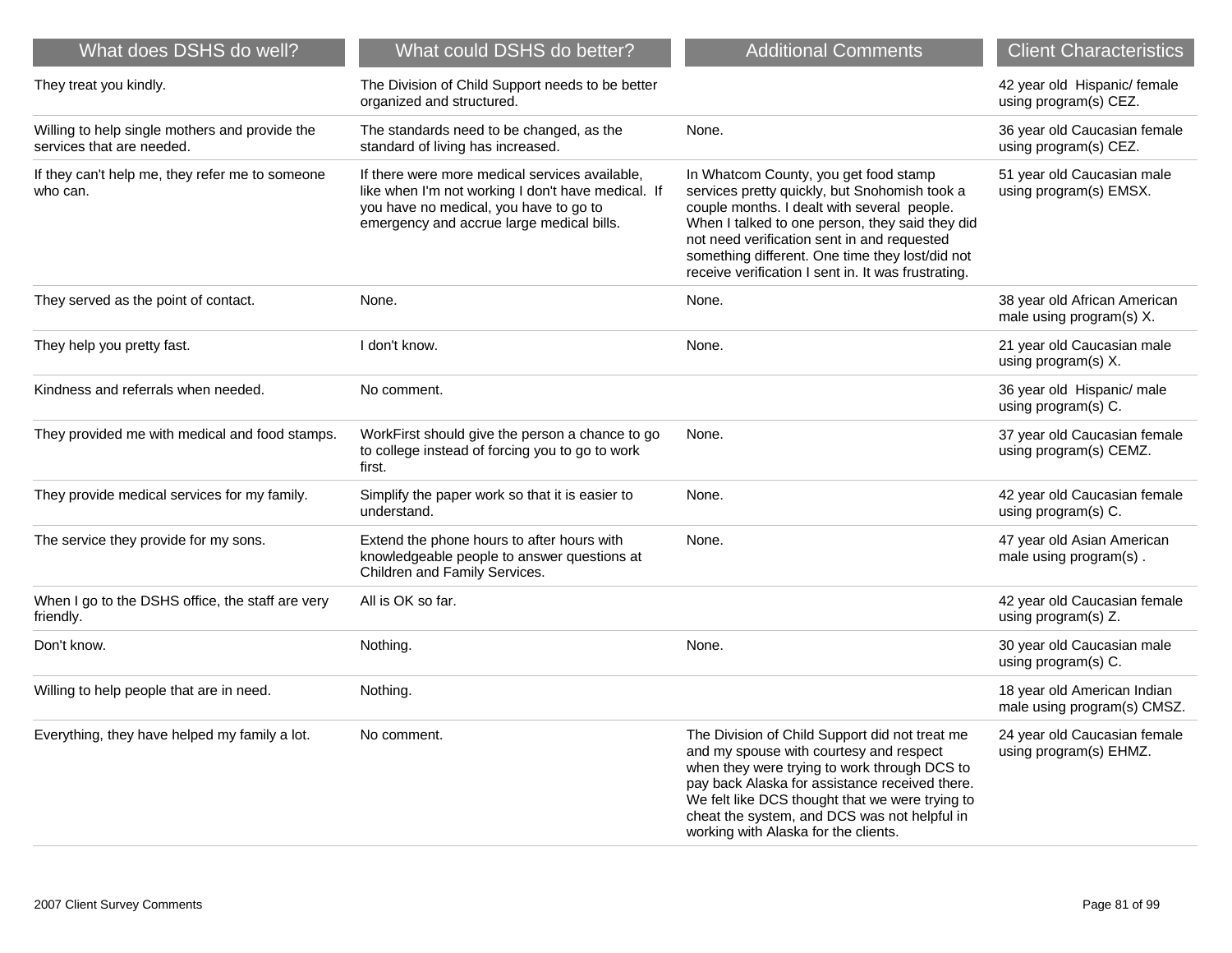| What does DSHS do well?                                                                                           | What could DSHS do better?                                                                                                                                                                                                                                                                                                                                                                                                                                  | <b>Additional Comments</b>                                                                                                                                 | <b>Client Characteristics</b>                                    |
|-------------------------------------------------------------------------------------------------------------------|-------------------------------------------------------------------------------------------------------------------------------------------------------------------------------------------------------------------------------------------------------------------------------------------------------------------------------------------------------------------------------------------------------------------------------------------------------------|------------------------------------------------------------------------------------------------------------------------------------------------------------|------------------------------------------------------------------|
| I like the whole automatic check thing when my<br>ex-husband pays DSHS and then DSHS pays<br>me. Very convenient. | It seemed that each DCS person had their own<br>area of responsibility and couldn't deal with<br>anything else. I would prefer to have one worker<br>rather than dealing with several different folks.<br>My ex-husband countersued regarding<br>overpayments and was lying about his salary.<br>They couldn't address any of that and only<br>wanted to know if I was getting paid or not. They<br>need to look at the big picture and the entire<br>case. | I really think they should really look at the<br>needs of the child and look more broadly at the<br>entire case. Consider the needs of the child<br>first. | 43 year old Caucasian female<br>using program(s) Z.              |
| The services that they provide.                                                                                   | When people call with complaints look at them<br>with a open mind.                                                                                                                                                                                                                                                                                                                                                                                          | None.                                                                                                                                                      | 39 year old Caucasian male<br>using program(s) CX.               |
| The help they provided.                                                                                           | Nothing.                                                                                                                                                                                                                                                                                                                                                                                                                                                    | None.                                                                                                                                                      | 51 year old Caucasian female<br>using program(s) Z.              |
| Nothing.                                                                                                          | Nothing.                                                                                                                                                                                                                                                                                                                                                                                                                                                    | None.                                                                                                                                                      | 49 year old Asian American<br>female using program(s) C.         |
| I like the fact that they really help poor people!<br>They are really good connections for medical<br>coupons.    | You guys are doing good.                                                                                                                                                                                                                                                                                                                                                                                                                                    | You are doing good!                                                                                                                                        | 19 year old Asian American<br>female using program(s) EM.        |
| Help is available when needed.                                                                                    | They need to return calls and understand the<br>clients' needs.                                                                                                                                                                                                                                                                                                                                                                                             | None.                                                                                                                                                      | 30 year old African American<br>female using program(s)<br>CEMB. |
| Their quick services - fast response to my needs.                                                                 | Make a representative available to each person<br>to address their personal needs if they need the<br>help.                                                                                                                                                                                                                                                                                                                                                 | I am just glad that DSHS is there to help<br>people that have health problems like I do.                                                                   | 45 year old Caucasian female<br>using program(s) EM.             |
| They help when I need it with services.                                                                           | Shorten the waiting time in the lobby.                                                                                                                                                                                                                                                                                                                                                                                                                      | None.                                                                                                                                                      | 29 year old Caucasian female<br>using program(s) CEMB.           |
| I like that I can have great medical coverage - I<br>have Group Health which I really like.                       | Everything works well. I go on-line to look for<br>information.                                                                                                                                                                                                                                                                                                                                                                                             | No - for me it has run smoothly.                                                                                                                           | 8 year old Hispanic/Other<br>Race male using program(s)<br>М.    |
| The do a good job in keeping me informed.                                                                         | Not require so much re-verification.                                                                                                                                                                                                                                                                                                                                                                                                                        | None.                                                                                                                                                      | 26 year old Caucasian male<br>using program(s) CEMX.             |
| I really don't like dealing with them.                                                                            | I think they should start listening to the guys,<br>instead of jumping to conclusion the guy doesn't<br>want to pay his child support.                                                                                                                                                                                                                                                                                                                      | I think they need to give the guy the benefit of<br>doubt.                                                                                                 | 41 year old African American<br>male using program(s) X.         |
| Nothing.                                                                                                          | Make sure the money is going for the kid.                                                                                                                                                                                                                                                                                                                                                                                                                   | None.                                                                                                                                                      | 54 year old Caucasian male<br>using program(s) X.                |
| Help you when you need help getting back on<br>your feet.                                                         | Get rid of the auto phone service in the CSO.<br>Rather, talk to a live person and then be<br>transferred to your worker.                                                                                                                                                                                                                                                                                                                                   | None.                                                                                                                                                      | 33 year old Hispanic/Other<br>Race male using program(s)<br>EX.  |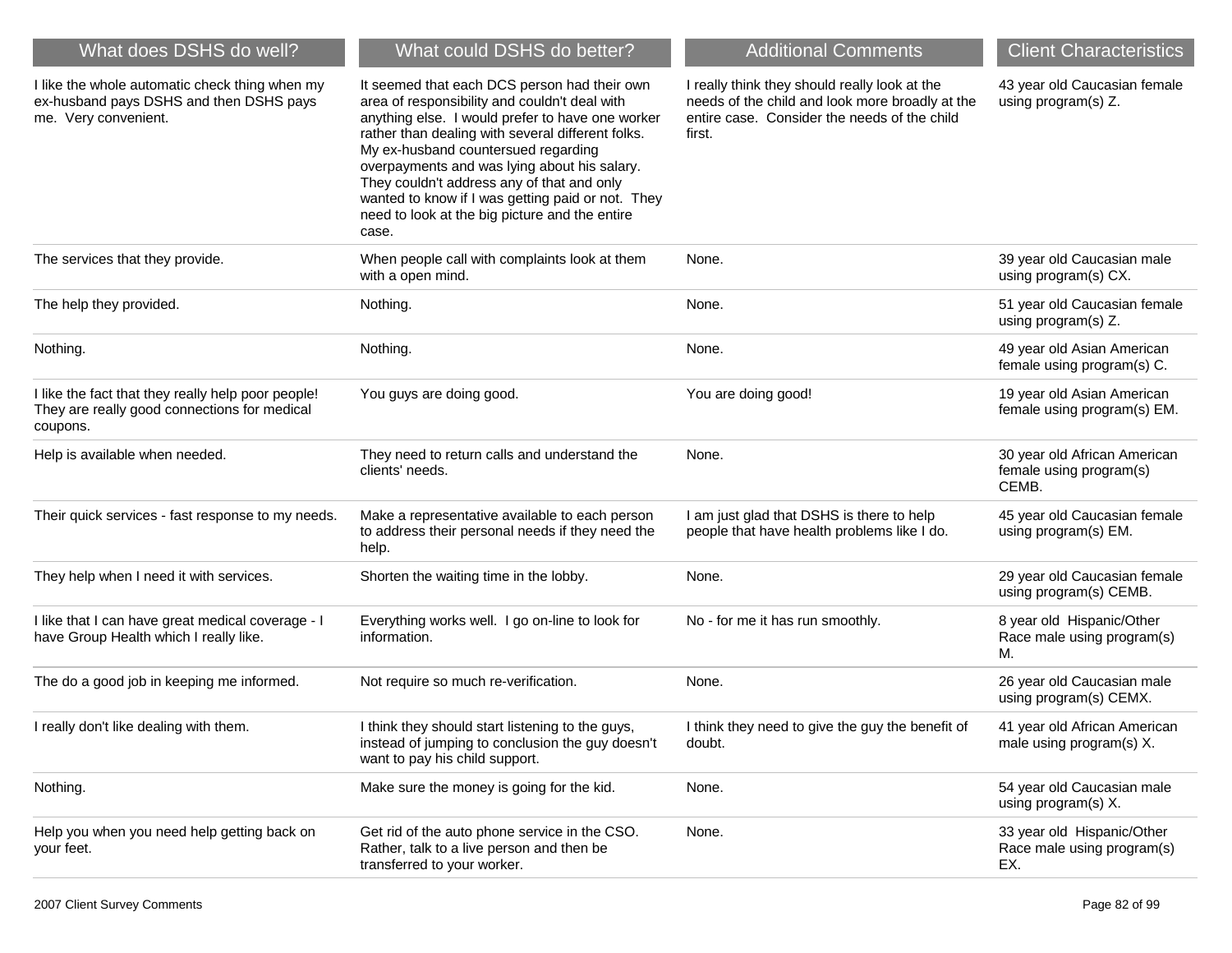| What does DSHS do well?                                                                                                    | What could DSHS do better?                                                                                                                                                                                                                                                                               | <b>Additional Comments</b>                                                                                                                                                                                                                                                                                          | <b>Client Characteristics</b>                                    |
|----------------------------------------------------------------------------------------------------------------------------|----------------------------------------------------------------------------------------------------------------------------------------------------------------------------------------------------------------------------------------------------------------------------------------------------------|---------------------------------------------------------------------------------------------------------------------------------------------------------------------------------------------------------------------------------------------------------------------------------------------------------------------|------------------------------------------------------------------|
| Nothing at all.                                                                                                            | Nothing.                                                                                                                                                                                                                                                                                                 | None.                                                                                                                                                                                                                                                                                                               | 42 year old Caucasian male<br>using program(s) X.                |
| The security of the programs.                                                                                              | Fire half the people who work in the Burien CSO.                                                                                                                                                                                                                                                         | None.                                                                                                                                                                                                                                                                                                               | 39 year old Caucasian female<br>using program(s) CEHMSZ.         |
| To be honest - not to have to pay son's medical<br>costs. DSHS coverage is secondary to my<br>husband's medical insurance. | Not have such frequent reviews at CSO - I have<br>four kids on the DSHS program - I just sent in<br>copies of my husband's paychecks, utility bills,<br>etc., in February 2007. Now, I have to do<br>another review!!<br>We had some confusion about wrong ID<br>numbers with Molina in the recent past. | When [Name Redacted] was 4 or 5 months<br>old, he was diagnosed with plagiocephaly and<br>DSHS wouldn't pay for a helmet. The doctor<br>didn't think it was a problem but other people<br>thought he should have a helmet. We finally<br>found a doctor who prescribed it and my<br>parents ended up paying for it. | 3 year old Caucasian male<br>using program(s) M.                 |
| They make it easy to pay the support.                                                                                      | Nothing.                                                                                                                                                                                                                                                                                                 | None.                                                                                                                                                                                                                                                                                                               | 26 year old Caucasian male<br>using program(s) X.                |
| That they will help you or give you a resource to<br>get the help that you need.                                           | Communication, and have workers from different<br>programs talk to one another.                                                                                                                                                                                                                          | None.                                                                                                                                                                                                                                                                                                               | 29 year old<br>Hispanic/Caucasian male<br>using program(s) CEMX. |
| It is easy.                                                                                                                | Nothing.                                                                                                                                                                                                                                                                                                 |                                                                                                                                                                                                                                                                                                                     | 36 year old Caucasian male<br>using program(s) X.                |
| It's wonderful to have medical insurance for the<br>children.                                                              | When I am looking for resources, I call around<br>and lots of doctors/dentists don't accept the<br>coupons.                                                                                                                                                                                              | Nope.                                                                                                                                                                                                                                                                                                               | 7 year old<br>Hispanic/Caucasian female<br>using program(s) M.   |
| It is easy to understand.                                                                                                  | Make it easier to get in touch of them. I need to<br>speak to CSO staff but continually get the<br>answering machine. I started calling about one<br>week ago and am still waiting for an answer.                                                                                                        | Nothing.                                                                                                                                                                                                                                                                                                            | 18 year old Hispanic/Other<br>Race female using program(s)<br>М. |
| They have provided me with the services that I<br>need and explained the different programs to me.                         | Not so much waiting at the local office.                                                                                                                                                                                                                                                                 | None.                                                                                                                                                                                                                                                                                                               | 4 year old Caucasian female<br>using program(s) EMZ.             |
| The workers are very human, and they provide<br>me with the services that I need.                                          | Get the paperwork processed in a more timely<br>matter.                                                                                                                                                                                                                                                  | They have been very helpful to me.                                                                                                                                                                                                                                                                                  | 10 year old Caucasian female<br>using program(s) EMZ.            |
| Don't have to worry where my next meal is<br>coming because I get food stamps.                                             | Increase the amount of food stamps. When I get<br>a raise in my Social Security, my food stamps go<br>down; the little raise that I get should not affect<br>my food stamps.                                                                                                                             | None.                                                                                                                                                                                                                                                                                                               | 80 year old Caucasian female<br>using program(s) EM.             |
| You don't have to jump through a dozen hoops to<br>get things done.                                                        | Nothing.                                                                                                                                                                                                                                                                                                 | None.                                                                                                                                                                                                                                                                                                               | 34 year old Caucasian male<br>using program(s) CEMX.             |
| Always treated me real good and provided me<br>with the services that I needed.                                            | Nothing.                                                                                                                                                                                                                                                                                                 | None.                                                                                                                                                                                                                                                                                                               | 37 year old<br>Hispanic/Caucasian female<br>using program(s) EM. |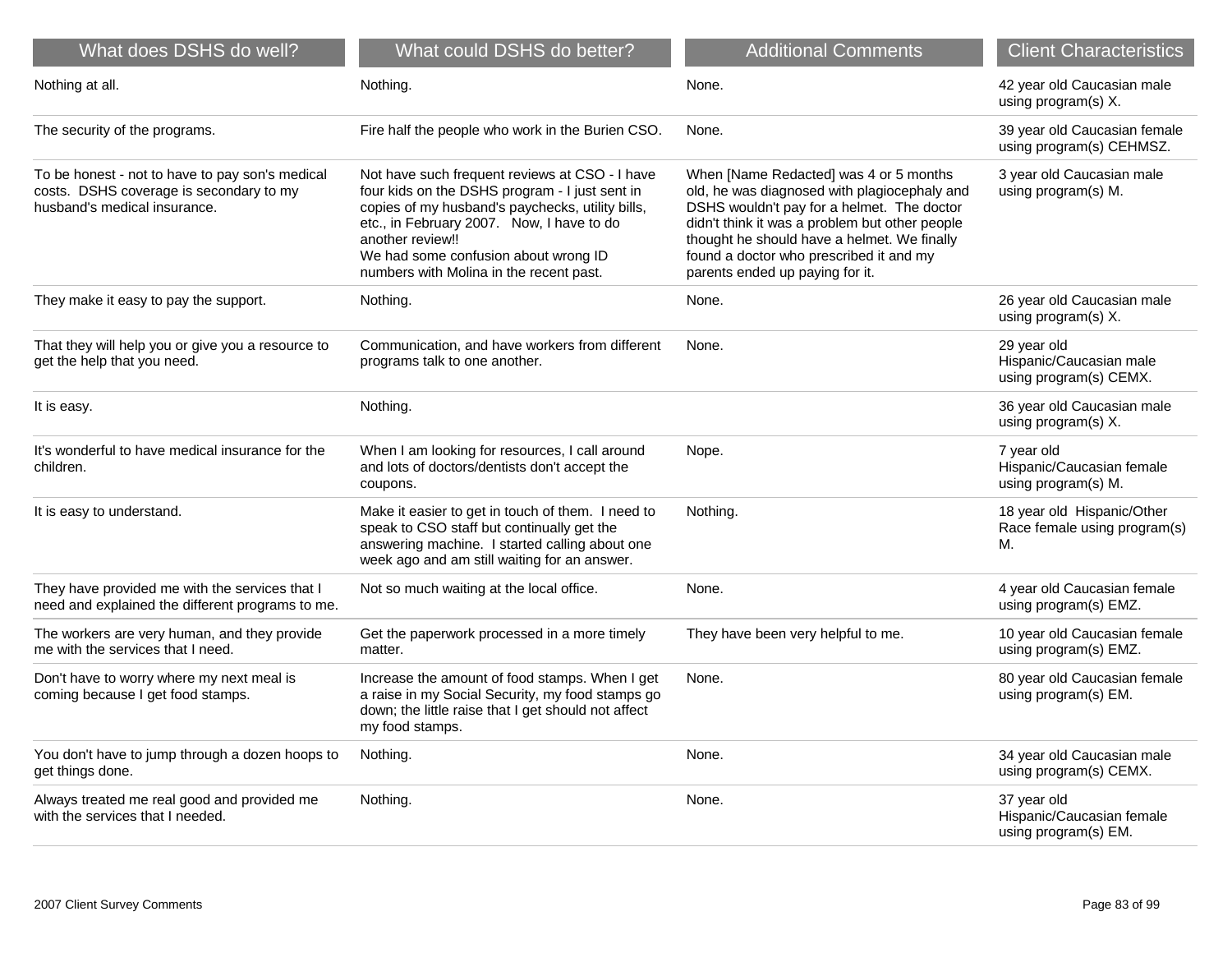| What does DSHS do well?                                                                                                                                             | What could DSHS do better?                                                                                   | <b>Additional Comments</b>                                                                                                                                                                                                                                                                                                                                         | <b>Client Characteristics</b>                                           |
|---------------------------------------------------------------------------------------------------------------------------------------------------------------------|--------------------------------------------------------------------------------------------------------------|--------------------------------------------------------------------------------------------------------------------------------------------------------------------------------------------------------------------------------------------------------------------------------------------------------------------------------------------------------------------|-------------------------------------------------------------------------|
| People treat me very nice when I use the medical<br>coupon.                                                                                                         | Nothing.                                                                                                     | None.                                                                                                                                                                                                                                                                                                                                                              | 33 year old Asian American<br>female using program(s) M.                |
| They are friendly & courteous and they help.                                                                                                                        | I think that there could be more drug and alcohol<br>treatment services available in the Bellingham<br>area. | No.                                                                                                                                                                                                                                                                                                                                                                | 6 year old Caucasian male<br>using program(s) M.                        |
| Needed help and it was easy to get it.                                                                                                                              | Nothing.                                                                                                     | Now living in Idaho, and no longer getting<br>assistance from the State of Washington.                                                                                                                                                                                                                                                                             | 30 year old Caucasian female<br>using program(s) E.                     |
| The medical coupons allow my son to go to<br>different doctors.                                                                                                     | When I call the CSO, it is difficult to get a live<br>person - just get the automated answering.             |                                                                                                                                                                                                                                                                                                                                                                    | 2 year old Other Race male<br>using program(s) M.                       |
| The amount of resources available for [Name<br>Redacted].                                                                                                           | Just be more aggressive with collection of<br>spousal child support.                                         | Most services for adults are really screwed up.<br>They told me to go to college - I went to the<br>college with an appointment. The college told<br>me to get off welfare and get a job. The college<br>said they were out of funds to help me.<br>Doctors are difficult to find that will accept<br>medical coupons and treated me as a second<br>class citizen. | 9 year old Caucasian female<br>using program(s) EMZ.                    |
| The workers were very friendly and helpful and<br>always explained what I needed to know.                                                                           | Nothing.                                                                                                     | None.                                                                                                                                                                                                                                                                                                                                                              | 5 year old Caucasian male<br>using program(s) EMZ.                      |
| They have always been courteous to me.                                                                                                                              | I do not feel qualified to answer this question.                                                             |                                                                                                                                                                                                                                                                                                                                                                    | 59 year old Caucasian male<br>using program(s) X.                       |
| That they provided us with medical coupons and<br>food stamps.                                                                                                      | Nothing.                                                                                                     | None.                                                                                                                                                                                                                                                                                                                                                              | 63 year old Caucasian female<br>using program(s) E.                     |
| Everybody was very easy to talk to.                                                                                                                                 | I had no problems.                                                                                           | No problems, sir.                                                                                                                                                                                                                                                                                                                                                  | 8 year old Hispanic/Other<br>Race female using program(s)<br>М.         |
| I like that they work around our schedule, they<br>help us when we need it and have been there for<br>my family. They are helping us get to where we<br>need to be. | Better explanation of what they need their clients<br>to do. Make sure that the requirements are clear.      |                                                                                                                                                                                                                                                                                                                                                                    | 11 year old Hispanic/African<br>American female using<br>program(s) EM. |
|                                                                                                                                                                     |                                                                                                              | It is hard to find a dentist who takes medical<br>coupons. Food stamps were processed<br>through the Social Security office.                                                                                                                                                                                                                                       | 33 year old<br>Hispanic/Caucasian male<br>using program(s) DEMV.        |
| It is easy to get assistance for medical and food<br>stamps.                                                                                                        | More medical coverage for people.                                                                            | None.                                                                                                                                                                                                                                                                                                                                                              | 30 year old Caucasian male<br>using program(s) E.                       |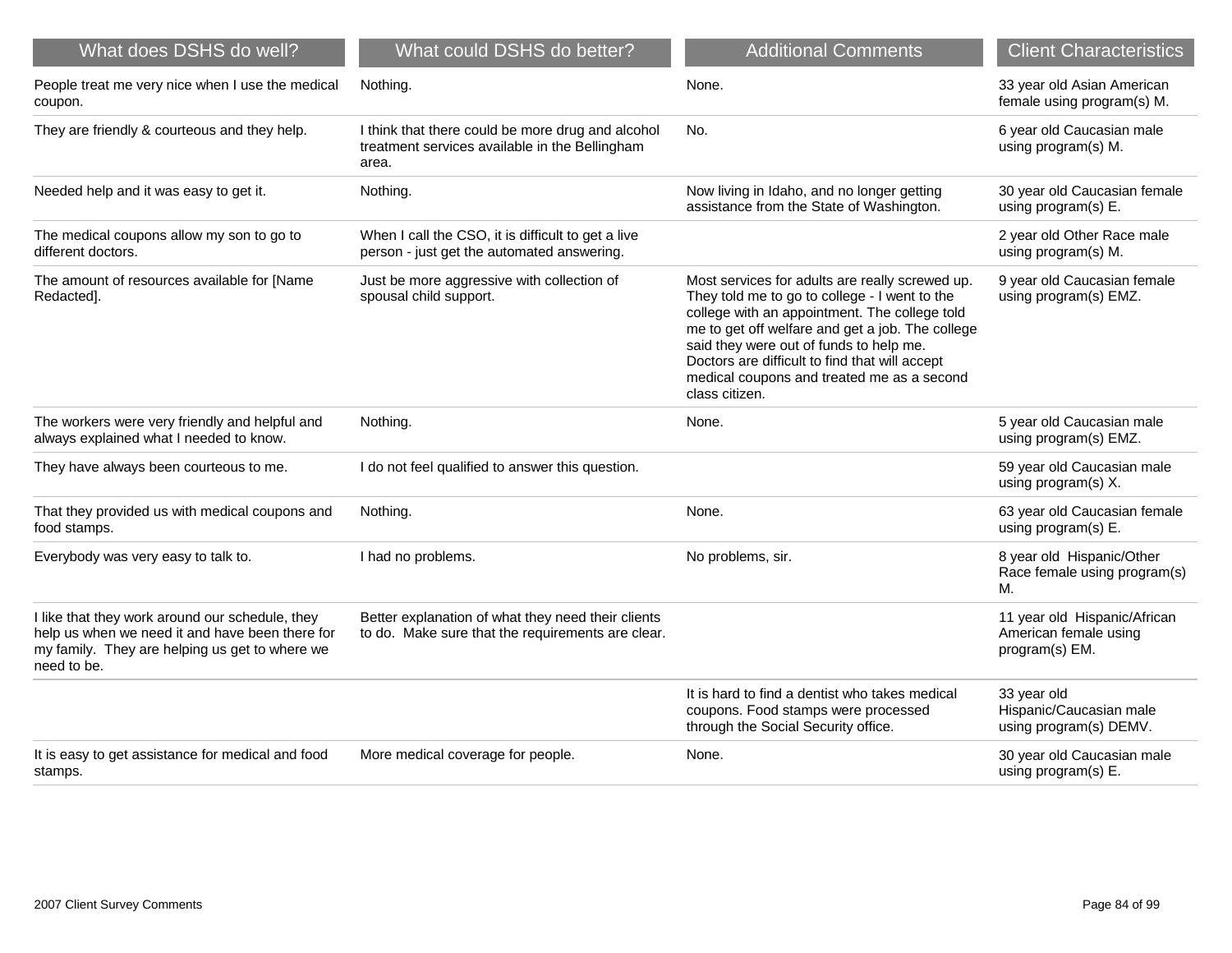| What does DSHS do well?                                                                                                                                 | What could DSHS do better?                                                                                            | <b>Additional Comments</b>                                                                                                                                                                                                                                                                                                                                                                                 | <b>Client Characteristics</b>                           |
|---------------------------------------------------------------------------------------------------------------------------------------------------------|-----------------------------------------------------------------------------------------------------------------------|------------------------------------------------------------------------------------------------------------------------------------------------------------------------------------------------------------------------------------------------------------------------------------------------------------------------------------------------------------------------------------------------------------|---------------------------------------------------------|
| I think for the most part they are pretty easy to<br>deal with.                                                                                         | Answer their phones in a timely manner. It is<br>very frustrating.                                                    | For us, it has been a real blessing to have<br>these services. Right now, they have kind of<br>suspended services - we actually need the<br>help and believe that DSHS should look closer<br>at income and resources in establishing<br>continuing eligibility. Sometimes we need<br>more time to get paperwork returned. I really<br>can't complain, and feel blessed with the help<br>DSHS has provided. | 11 year old Caucasian male<br>using program(s) M.       |
| I like the fact that they were able to put my<br>grandchildren on a program where I get financial<br>and medical assistance at the first of each month. | They can have better services for the mentally ill,<br>and more family services for the mentally ill.                 | When a person has mental health issues, they<br>seem to expect that person can follow through<br>with tasks and there is not support there for<br>them.                                                                                                                                                                                                                                                    | 43 year old Caucasian female<br>using program(s) EZ.    |
| I like the fact they are friendly and listen to what I<br>have to say.                                                                                  | I don't know.                                                                                                         |                                                                                                                                                                                                                                                                                                                                                                                                            | 36 year old Caucasian female<br>using program(s) EMV.   |
| Nothing, to tell you the truth. If I was not on<br>disability and was able to work, I would rather not<br>be on these programs.                         |                                                                                                                       | I wish that Social Security would use<br>something similar to Quest card. Slight income<br>change bumps me off medical. Lately, I have<br>had good luck reaching a live person, but in<br>the past at the CSO they said they had too<br>large of caseloads and that's why they were<br>not getting their calls.                                                                                            | 39 year old Caucasian male<br>using program(s) CEMZ.    |
| I wasn't made to feel like a loser when I applied<br>for assistance.                                                                                    | Nothing.                                                                                                              | Glad DSHS is to do what they do, and provide<br>the services to people who need them.                                                                                                                                                                                                                                                                                                                      | 44 year old Caucasian male<br>using program(s) E.       |
| They provide me with food stamps.                                                                                                                       | Get paperwork done a little quicker.                                                                                  | None.                                                                                                                                                                                                                                                                                                                                                                                                      | 49 year old Caucasian male<br>using program(s) E.       |
| They help me with my food stamps and medical.                                                                                                           | Better communications.                                                                                                | Glad that we are doing this survey.                                                                                                                                                                                                                                                                                                                                                                        | 56 year old Caucasian male<br>using program(s) EM.      |
| There always seems to be a way to get needed<br>medical care.                                                                                           | I don't know.                                                                                                         |                                                                                                                                                                                                                                                                                                                                                                                                            | 0 year old Caucasian female<br>using program(s) M.      |
| I have received help from very good workers,<br>they are concerned and they care.                                                                       |                                                                                                                       |                                                                                                                                                                                                                                                                                                                                                                                                            | 44 year old Caucasian female<br>using program(s) EMB.   |
| They are quick, overall, about helping you.                                                                                                             | Respect people who need the help.                                                                                     |                                                                                                                                                                                                                                                                                                                                                                                                            | 37 year old Caucasian female<br>using program(s) CEZ.   |
| I DON'T.                                                                                                                                                | MORE COVERAGE - MORE OPTIONS - MORE<br>MEDICAL COVERAGE.                                                              | More coverage.                                                                                                                                                                                                                                                                                                                                                                                             | 18 year old Caucasian female<br>using program(s) M.     |
| Not really.                                                                                                                                             | When we need a specialist, you cannot get in<br>right away because DSHS delays the process. It<br>takes way too long. |                                                                                                                                                                                                                                                                                                                                                                                                            | 2 year old African American<br>male using program(s) M. |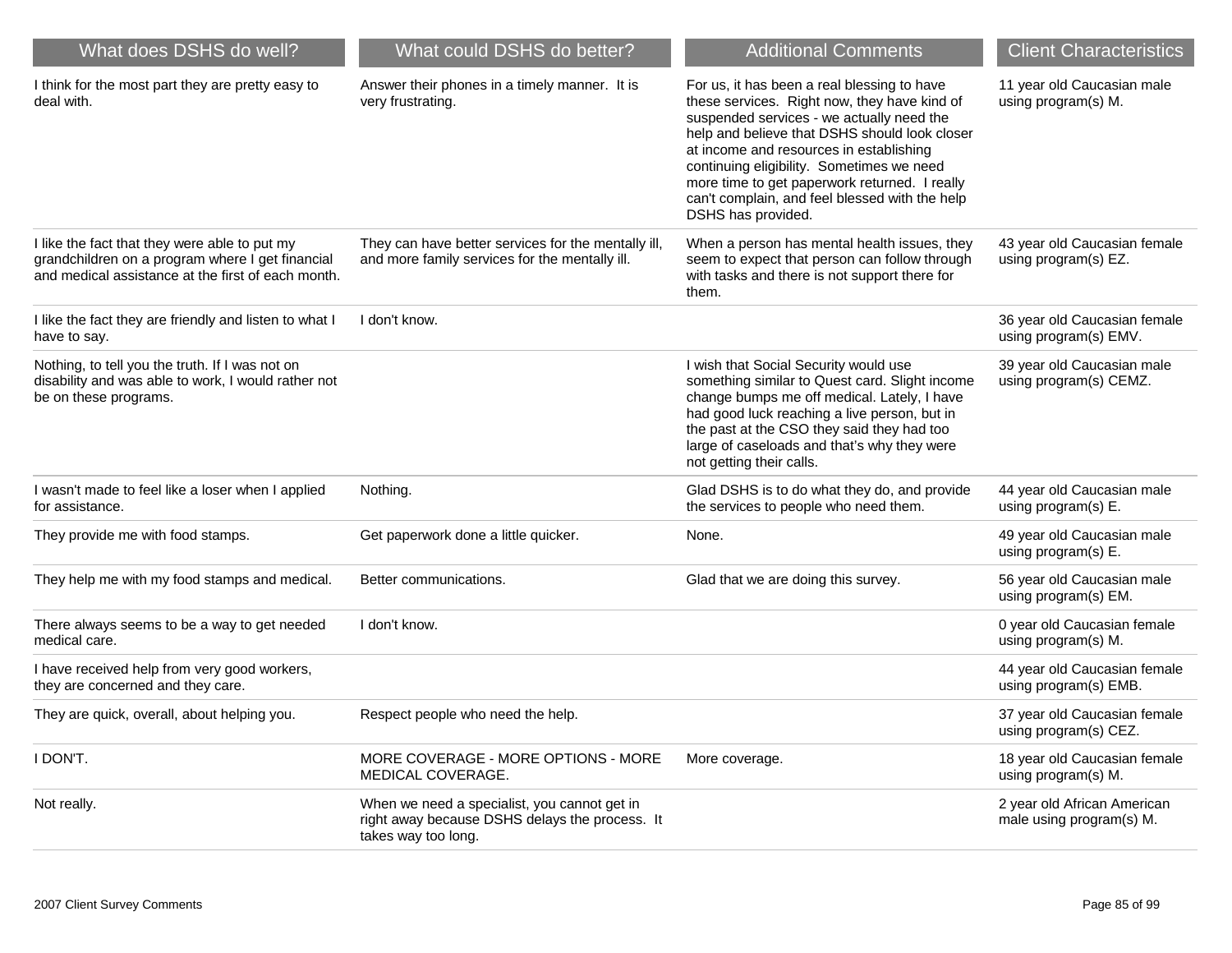| What does DSHS do well?                                                                                                                                                                               | What could DSHS do better?                                                                                                                                                                                                                                                                                                                                                                                                                                                                                                                                                                                        | <b>Additional Comments</b>                                                                                                                                                                                                  | <b>Client Characteristics</b>                                       |
|-------------------------------------------------------------------------------------------------------------------------------------------------------------------------------------------------------|-------------------------------------------------------------------------------------------------------------------------------------------------------------------------------------------------------------------------------------------------------------------------------------------------------------------------------------------------------------------------------------------------------------------------------------------------------------------------------------------------------------------------------------------------------------------------------------------------------------------|-----------------------------------------------------------------------------------------------------------------------------------------------------------------------------------------------------------------------------|---------------------------------------------------------------------|
| Just the fact that we can get help when we need<br>it.                                                                                                                                                |                                                                                                                                                                                                                                                                                                                                                                                                                                                                                                                                                                                                                   |                                                                                                                                                                                                                             | 80 year old Caucasian female<br>using program(s) M.                 |
| It works.                                                                                                                                                                                             | They should have a live person answering the<br>phone, instead of automation where you have to<br>wait for several minutes.                                                                                                                                                                                                                                                                                                                                                                                                                                                                                       |                                                                                                                                                                                                                             | 36 year old American Indian<br>male using program(s) X.             |
| It is simple and easy to get services.                                                                                                                                                                | Alterative medical coverage needs to be offered.                                                                                                                                                                                                                                                                                                                                                                                                                                                                                                                                                                  | None.                                                                                                                                                                                                                       | 10 year old<br>Hispanic/American Indian<br>male using program(s) M. |
| I like it because it's there for people. It's been<br>pretty tough raising 3 children with the economy<br>the way it is, and I was a single mom, with the<br>medical and financial pressures of life. | When they pin you to one provider in a rural area<br>like ours, it overloads the doctor and the patient<br>doesn't have a second choice to go to another<br>doctor, therefore it may take a while to get to see<br>a doctor. There are no specialist in our area i.e.<br>You can see a pediatrician out of the area until<br>the baby is born, then you can choose to keep<br>that provider however is it 60 miles away. If<br>emergency occurs you can't see local doctor. It<br>would be nice to be able to have a secondary<br>provider for the first 6 months. Some of the CSO<br>workers have bad attitudes. |                                                                                                                                                                                                                             | 45 year old Caucasian female<br>using program(s) EHM.               |
| I like how they are helpful when you ask.                                                                                                                                                             | Before garnishing one's check, send a notice<br>telling you the amount that will be taken out of<br>the check.                                                                                                                                                                                                                                                                                                                                                                                                                                                                                                    |                                                                                                                                                                                                                             | 45 year old Hispanic/Other<br>Race male using program(s)<br>X.      |
| I like the women who work behind the front<br>counter - Olympia CSO.                                                                                                                                  | Many times the information requested by CSO<br>staff is demeaning. I don't understand why I am<br>supposed to contact my ex-employer when I<br>apply for food stamps. Sometimes people don't<br>have good relationships with ex-employers!                                                                                                                                                                                                                                                                                                                                                                        | I would love for DSHS to have unlimited funds.                                                                                                                                                                              | 25 year old Caucasian female<br>using program(s) M.                 |
| All staff were courteous. We got help for [Name<br>Redacted] quickly                                                                                                                                  | It would help if client caregivers had phone<br>numbers for available rides and other programs<br>available to clients that we can access for them.                                                                                                                                                                                                                                                                                                                                                                                                                                                               | I really thank DSHS for listening to the two<br>caregivers asking for more help for [Name<br>Redacted].                                                                                                                     | 85 year old Caucasian male<br>using program(s) M.                   |
| I don't have an answer because I have never<br>really dealt with DSHS. I have never talked to<br>anyone.                                                                                              | Maybe I could talk to someone if I qualify for<br>something.                                                                                                                                                                                                                                                                                                                                                                                                                                                                                                                                                      |                                                                                                                                                                                                                             | 36 year old Other Race male<br>using program(s) S.                  |
| Able to provide me with the services that I<br>needed.                                                                                                                                                | Nothing. They are doing the best they can.                                                                                                                                                                                                                                                                                                                                                                                                                                                                                                                                                                        | Have moved to Texas, and the assistance that<br>was provided to me in Washington was much<br>better. It was easier to get food stamps and<br>medical coverage in Washington. Washington<br>also had better medical coverage | 33 year old African American<br>male using program(s) E.            |
| The best part is they are there to help you when<br>you need help.                                                                                                                                    | They need to work on getting people with the<br>right temperament for dealing with problems.                                                                                                                                                                                                                                                                                                                                                                                                                                                                                                                      | I don't think Child Support should be able to<br>take one's entire income tax return for back<br>support. It should be limited to 50%.                                                                                      | 36 year old Caucasian male<br>using program(s) EMX.                 |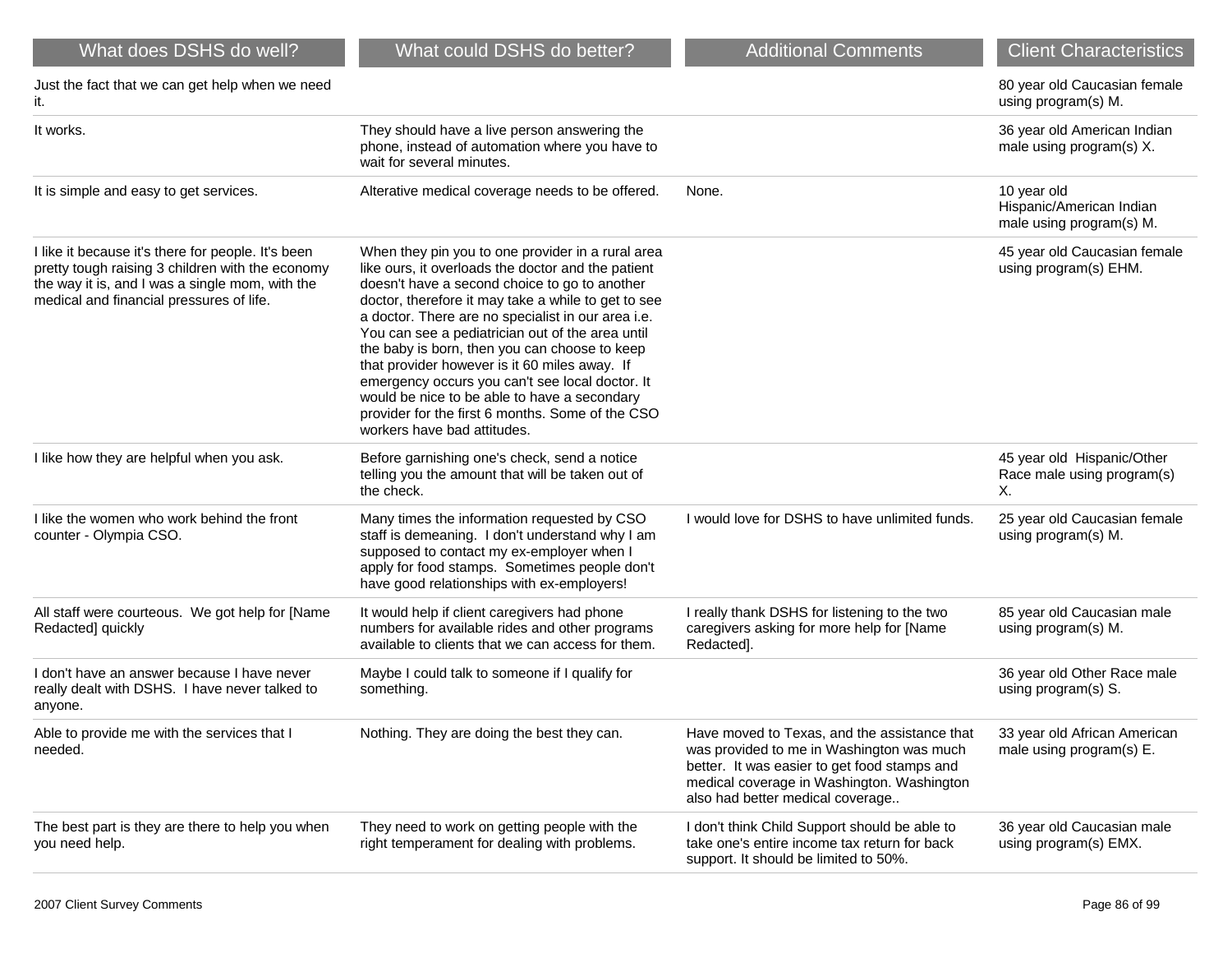| What does DSHS do well?                                                                                                    | What could DSHS do better?                                                                                                                                                       | <b>Additional Comments</b>                                                             | <b>Client Characteristics</b>                                |
|----------------------------------------------------------------------------------------------------------------------------|----------------------------------------------------------------------------------------------------------------------------------------------------------------------------------|----------------------------------------------------------------------------------------|--------------------------------------------------------------|
| Great to get the services when I needed them.                                                                              | Different guidelines for who they help and don't<br>help. It seems the harder you try to get your life<br>together the less they help.                                           | None.                                                                                  | 37 year old Caucasian female<br>using program(s) EHX.        |
| It is as organized as any other agency or<br>department that we deal with - we seem to get<br>answers in a timely fashion. | I wish DSHS would cover some sort of<br>chiropractic care such as general adjustments.                                                                                           | It would be nice if your introductory letter said<br>the survey takes 5 to 10 minutes. | 13 year old Caucasian female<br>using program(s) M.          |
| Depends on who I talk to as to the nature of the<br>service that I receive.                                                | Pay more attention to the caseworkers. Make<br>sure they don't get rude to the persons they are<br>working with.                                                                 | None.                                                                                  | 28 year old Caucasian male<br>using program(s) EZ.           |
| The fact the service is provided.                                                                                          | I think they could be more available for questions<br>and help.                                                                                                                  |                                                                                        | 28 year old Caucasian male<br>using program(s) X.            |
| I like that they do get back to you within 24 hours.                                                                       | They are bi-partisan to the parent who has<br>custody.                                                                                                                           |                                                                                        | 42 year old Caucasian male<br>using program(s) X.            |
| Very Helpful. Provided me with the services that<br>I needed during a stressful part of my life.                           | Shorten the waiting time to get the services.                                                                                                                                    | None.                                                                                  | 30 year old Caucasian male<br>using program(s) E.            |
| I like being able to get assistance when we don't<br>have medical insurance.                                               | It seems to be working pretty well                                                                                                                                               |                                                                                        | 17 year old Caucasian female<br>using program(s) M.          |
| Provide you with the services that I need.                                                                                 | Get people that are more understanding and<br>willing to deal of the problems that the clients<br>have.                                                                          | None.                                                                                  | 14 year old American Indian<br>male using program(s) EMZ.    |
| It is an available resource.                                                                                               | Not categorize people in need as people without<br>skills.                                                                                                                       | None.                                                                                  | 30 year old Caucasian female<br>using program(s) EM.         |
| There was nothing I liked about the experience.                                                                            | They need people skills and learn how to answer<br>questions that are asked; instead of, I don't<br>know. By the way they handled things they feed<br>the unpleasant experience. |                                                                                        | 42 year old Caucasian male<br>using program(s) X.            |
| In the paternity test they found I was not the<br>father.                                                                  | Nothing, everything went smoothly.                                                                                                                                               |                                                                                        | 26 year old Caucasian male<br>using program(s) X.            |
| The willingness to help people.                                                                                            | Shorten the waiting time in the CSO in order to<br>talk to a worker.                                                                                                             | None.                                                                                  | 5 year old Caucasian female<br>using program(s) EMZ.         |
| They were really nice to talk to which was<br>appreciated by me.                                                           | Not really.                                                                                                                                                                      |                                                                                        | 30 year old Caucasian male<br>using program(s) X.            |
| The appointments were very quick to get.                                                                                   | Provide assistance in learning how to budget on<br>\$150.00 worth of food stamps per month for one<br>person.                                                                    | None.                                                                                  | 24 year old Caucasian male<br>using program(s) E.            |
| The way they answer all questions.                                                                                         | Respond faster and grant more food stamp<br>benefits for people with one child and on<br>assistance.                                                                             |                                                                                        | 18 year old African American<br>female using program(s) EMZ. |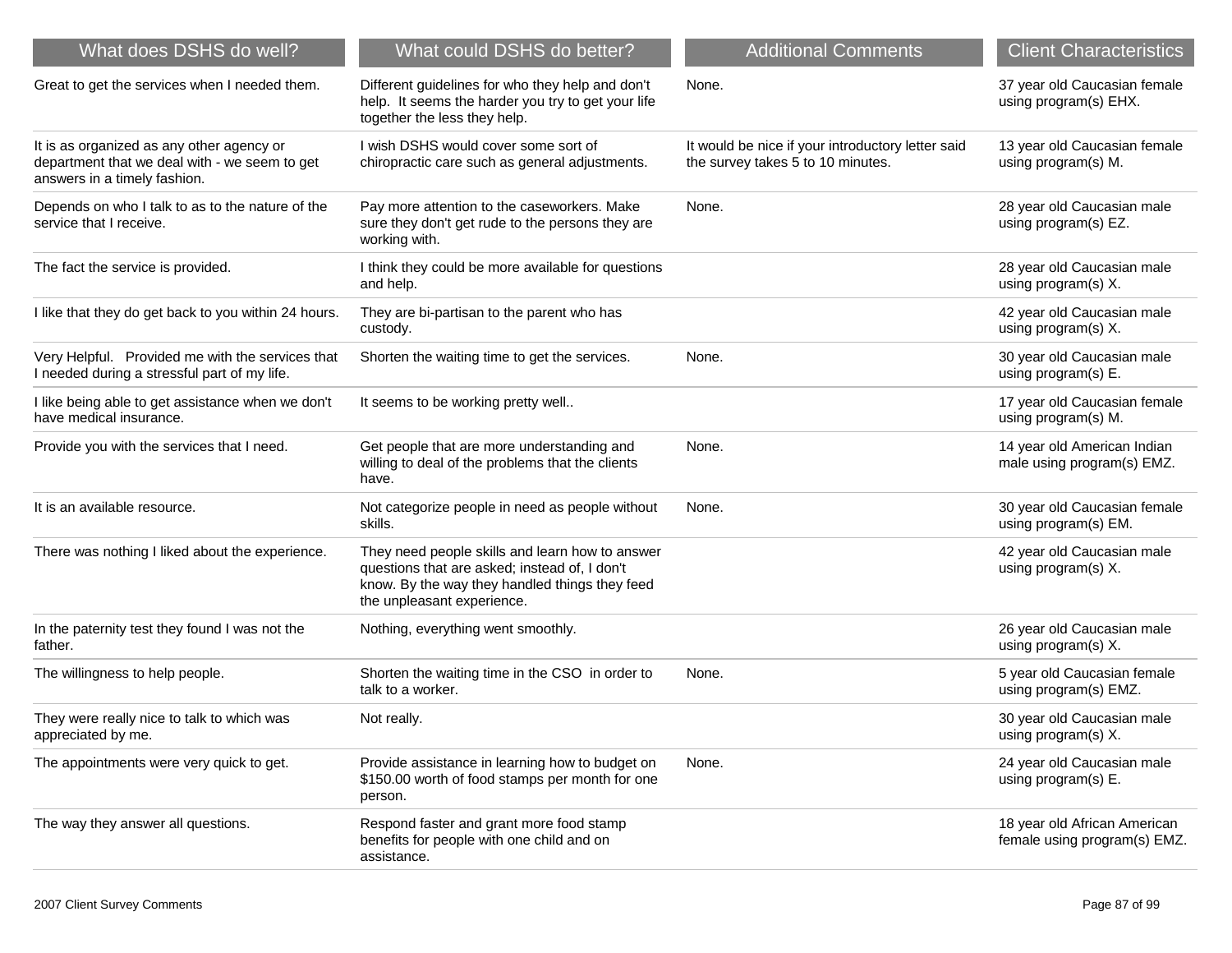| What does DSHS do well?                                                                               | What could DSHS do better?                                                                                                                                                                                        | <b>Additional Comments</b>                                                                                                                                                                                                                                                                          | <b>Client Characteristics</b>                                     |
|-------------------------------------------------------------------------------------------------------|-------------------------------------------------------------------------------------------------------------------------------------------------------------------------------------------------------------------|-----------------------------------------------------------------------------------------------------------------------------------------------------------------------------------------------------------------------------------------------------------------------------------------------------|-------------------------------------------------------------------|
| I don't like none of it.                                                                              | The child support place needs to treat the<br>parents equally.                                                                                                                                                    |                                                                                                                                                                                                                                                                                                     | 29 year old African American<br>male using program(s) CEX.        |
| Services are easy to access.                                                                          | If they could be more available for phone calls.                                                                                                                                                                  |                                                                                                                                                                                                                                                                                                     | 44 year old African American<br>male using program(s) EHM.        |
| We got the help that we needed.                                                                       |                                                                                                                                                                                                                   | Everything has been wonderful for us.                                                                                                                                                                                                                                                               | 23 year old Caucasian female<br>using program(s) E.               |
| I don't know.                                                                                         | They could change the law to provide for<br>assurance that the child support is spent on the<br>children.                                                                                                         |                                                                                                                                                                                                                                                                                                     | 46 year old Caucasian male<br>using program(s) X.                 |
| You don't have to go every month to get your<br>food stamps. They are automatically put on a<br>card. | Raise the amount of money and food stamps that<br>you are eligible for each month.                                                                                                                                | When applying for assistance, it was not told to<br>me that I could have been eligible for financial<br>as my income was not very high. The worker<br>did not even offer me this assistance when I<br>was getting food stamps and she knew what<br>my income was, which was way below<br>standards. | 42 year old Caucasian male<br>using program(s) E.                 |
| It is pretty easy to receive DSHS benefits once<br>you get an appointment.                            | Get more staff or open another office closer to<br>this area (Buckley). Some of the Buckley staff<br>work also at the Puyallup Office. Please have<br>full-time staff available five days per week in<br>Buckley. | DSHS could mail out items more quickly. The<br>local office said that I would be receiving some<br>papers soon and I still haven't gotten them.                                                                                                                                                     | 23 year old Hispanic/Other<br>Race female using program(s)<br>EM. |
| They provide me with food stamps when I<br>needed them.                                               | Helping the white people more often. Not so<br>much the Spanish people.                                                                                                                                           | None.                                                                                                                                                                                                                                                                                               | 55 year old Caucasian female<br>using program(s) E.               |
| They provide me with medical.                                                                         | The service is not as quick as it should be.                                                                                                                                                                      | None.                                                                                                                                                                                                                                                                                               | 47 year old Caucasian male<br>using program(s) EX.                |
| The one-on-one communications.                                                                        | Nothing.                                                                                                                                                                                                          | None.                                                                                                                                                                                                                                                                                               | 31 year old Caucasian female<br>using program(s) E.               |
| I could not have survived without them.                                                               | It would be nice to have a live person to answer<br>the phone at both the CSO and at DCS.                                                                                                                         |                                                                                                                                                                                                                                                                                                     | 9 year old Caucasian female<br>using program(s) MZ.               |
| Nothing.                                                                                              | Be more compassionate to the parent who is<br>paying support.                                                                                                                                                     |                                                                                                                                                                                                                                                                                                     | 48 year old Caucasian male<br>using program(s) X.                 |
| Understand what I need and help me out with my<br>medical problems.                                   | Sent the medical coupons earlier in the month.                                                                                                                                                                    | None.                                                                                                                                                                                                                                                                                               | 32 year old Caucasian male<br>using program(s) M.                 |
| I like that the coupons are there as soon as we<br>need them - if we need them. They are timely.      | Better access to dental care.                                                                                                                                                                                     |                                                                                                                                                                                                                                                                                                     | 8 year old Caucasian female<br>using program(s) M.                |
| We can apply on the phone and we don't have to<br>go into the local office.                           | Nothing.                                                                                                                                                                                                          | None.                                                                                                                                                                                                                                                                                               | 41 year old Caucasian male<br>using program(s) E.                 |
|                                                                                                       | We are satisfied with everything.                                                                                                                                                                                 |                                                                                                                                                                                                                                                                                                     | 14 year old Caucasian male<br>using program(s) M.                 |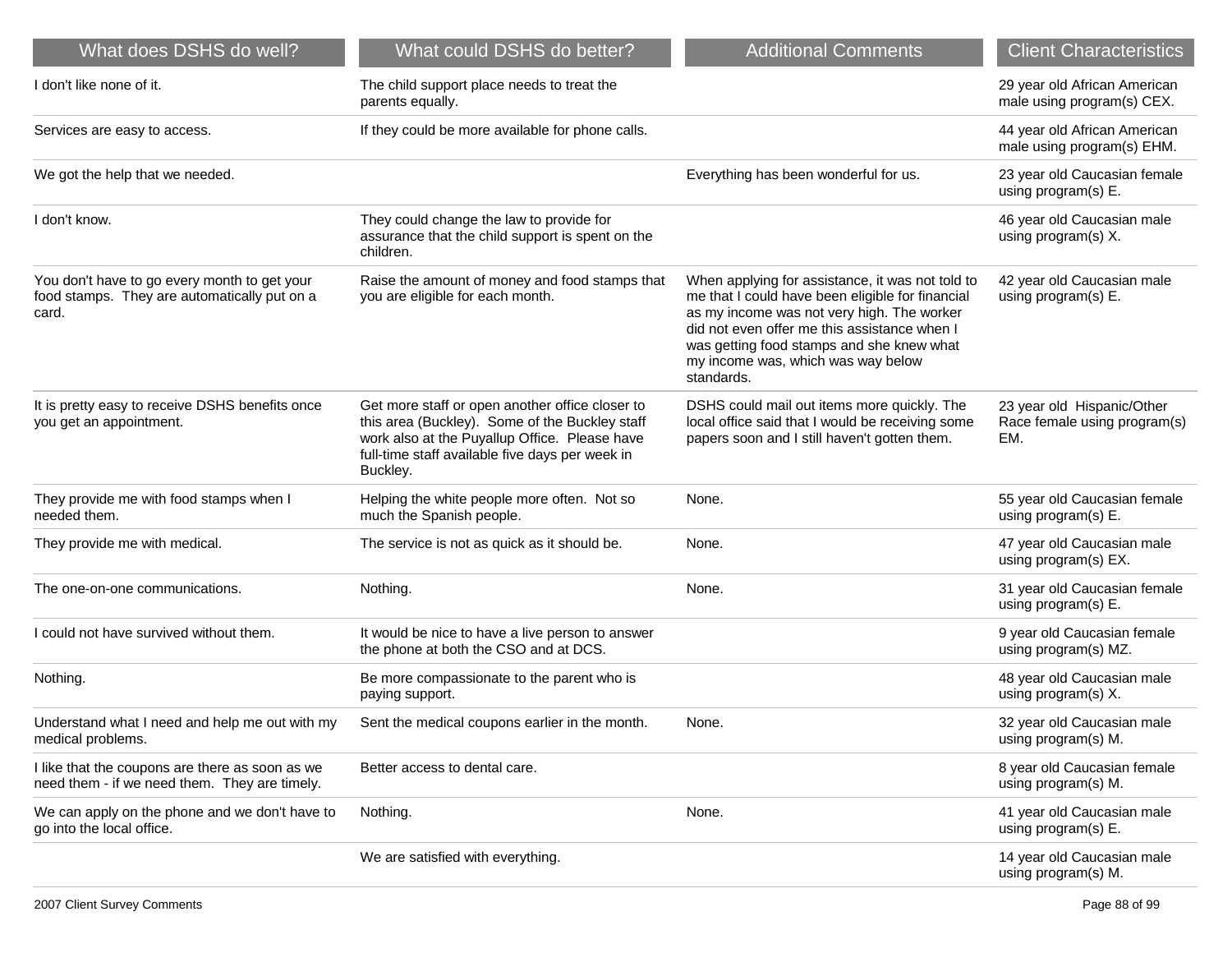| What does DSHS do well?                                                                                                                     | What could DSHS do better?                                                                                                                                                                                                                                                 | <b>Additional Comments</b>                                                                                                                                                | <b>Client Characteristics</b>                                       |
|---------------------------------------------------------------------------------------------------------------------------------------------|----------------------------------------------------------------------------------------------------------------------------------------------------------------------------------------------------------------------------------------------------------------------------|---------------------------------------------------------------------------------------------------------------------------------------------------------------------------|---------------------------------------------------------------------|
| When I was pregnant and first came to the U.S.,<br>someone from DSHS came to my house and<br>explained options to me.                       | I don't know.                                                                                                                                                                                                                                                              | When [Name Redacted] had medical coupons,<br>it was good. Thank you for the help.                                                                                         | 1 year old Caucasian male<br>using program(s) M.                    |
| They treated me very well and I got everything I<br>needed.                                                                                 | DSHS office was not good at calling me back.                                                                                                                                                                                                                               |                                                                                                                                                                           | 1 year old Asian American<br>female using program(s) M.             |
|                                                                                                                                             |                                                                                                                                                                                                                                                                            | They do a good job. I appreciate the<br>assistance that DSHS provides.                                                                                                    | 5 year old Caucasian female<br>using program(s) M.                  |
| Best of all, I like their understanding and<br>compassion. When we first arrived in U.S., we<br>really needed help and DSHS did a good job. |                                                                                                                                                                                                                                                                            | We used to receive medical coupons but now<br>we do not. If something happened such as a<br>serious illness or auto accident, it would be<br>nice if help were available. | 17 year old Caucasian female<br>using program(s) M.                 |
| The service is good - there is no complication or<br>anything.                                                                              | I have no complaints.                                                                                                                                                                                                                                                      |                                                                                                                                                                           | 12 year old Asian American<br>male using program(s) M.              |
| The staff is good.                                                                                                                          | They are fine.                                                                                                                                                                                                                                                             | No.                                                                                                                                                                       | 32 year old Hispanic/Other<br>Race female using program(s)<br>CEMZ. |
| Nothing.                                                                                                                                    | When I was in the Pasco CSO, I felt I was treated<br>very poorly by the staff. I felt that they deal with<br>lots of rude and inconsiderate people and then<br>the CSO staff behave in a defensive manner<br>expecting all of the clients to be rude and<br>inconsiderate! | No.                                                                                                                                                                       | 7 year old Caucasian female<br>using program(s) MZ.                 |
| We really do not like dealing with them.                                                                                                    | They (DCS) could be more punctual in returning<br>phone calls.                                                                                                                                                                                                             |                                                                                                                                                                           | 50 year old Caucasian male<br>using program(s) X.                   |
| The case manager at the CSO was very helpful.                                                                                               | I don't know.                                                                                                                                                                                                                                                              |                                                                                                                                                                           | 38 year old Caucasian male<br>using program(s) EX.                  |
| I like the fact that help is available and the staff<br>listens to your needs.                                                              | I have no comment.                                                                                                                                                                                                                                                         |                                                                                                                                                                           | 5 year old Hispanic/ male<br>using program(s) M.                    |
| They provide me with quick services.                                                                                                        | Extend medical until graduation from high school<br>instead of termination at age of 18.                                                                                                                                                                                   | Everything is just fine.                                                                                                                                                  | 17 year old Caucasian male<br>using program(s) M.                   |
| They pay the premiums on my healthcare.                                                                                                     |                                                                                                                                                                                                                                                                            |                                                                                                                                                                           | 83 year old Caucasian female<br>using program(s) M.                 |
| They keep an accounting record of my payments<br>each month.                                                                                | Nothing.                                                                                                                                                                                                                                                                   | None.                                                                                                                                                                     | 38 year old Caucasian male<br>using program(s) X.                   |
|                                                                                                                                             | DSHS should provide more access to mental<br>health services.                                                                                                                                                                                                              |                                                                                                                                                                           | 10 year old Caucasian male<br>using program(s) MZ.                  |
| I appreciate that medical help is available when<br>needed.                                                                                 | I believe that eligibility for medical assistance<br>should be more standardized for farm laborers or<br>low income folks.                                                                                                                                                 |                                                                                                                                                                           | 17 year old Hispanic/ female<br>using program(s) M.                 |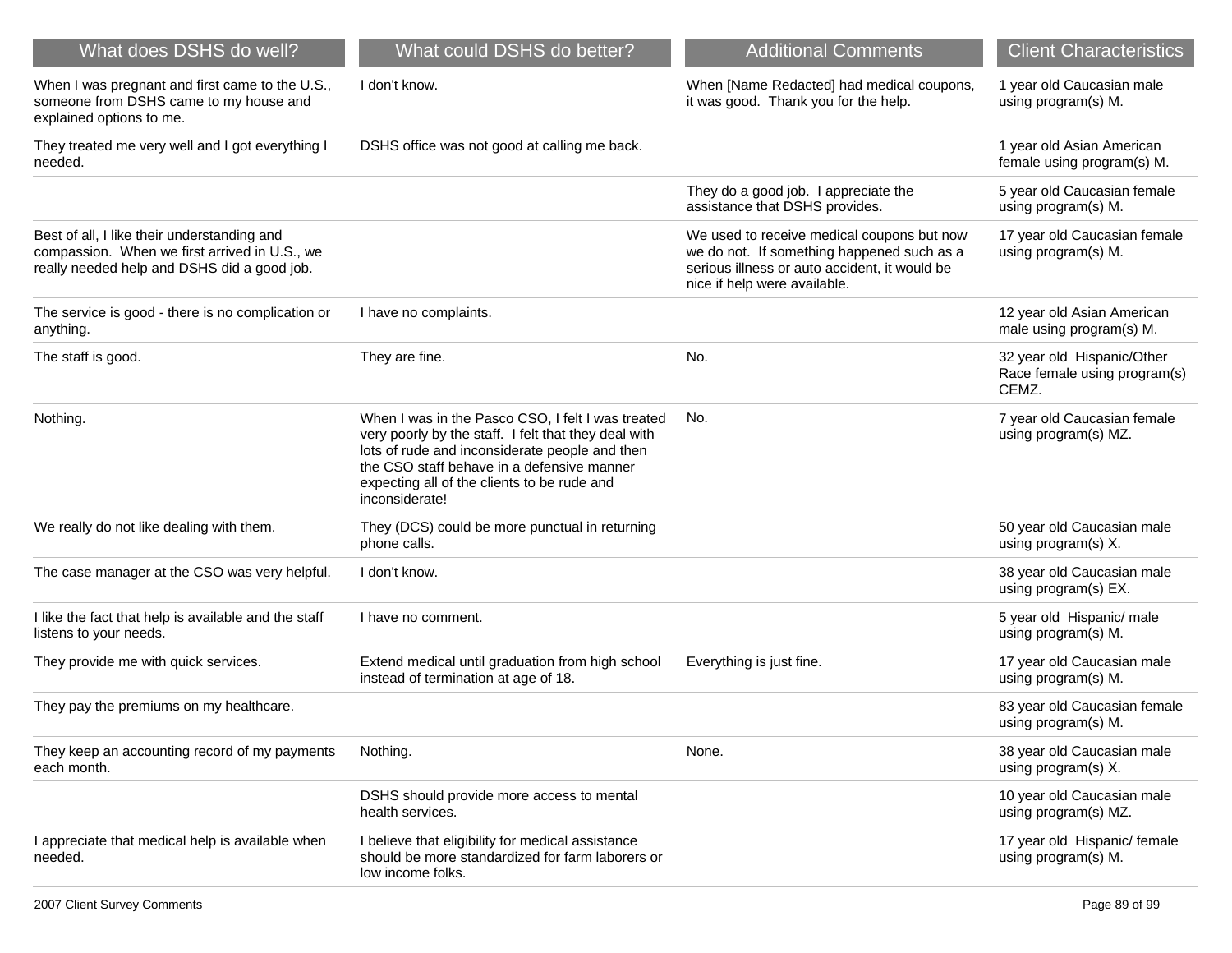| What does DSHS do well?                                                              | What could DSHS do better?                                                                                                                                                                                                                                                                                                  | <b>Additional Comments</b>                                                   | <b>Client Characteristics</b>                                |
|--------------------------------------------------------------------------------------|-----------------------------------------------------------------------------------------------------------------------------------------------------------------------------------------------------------------------------------------------------------------------------------------------------------------------------|------------------------------------------------------------------------------|--------------------------------------------------------------|
| They have provided me with medical.                                                  | Better workers, less paperwork.                                                                                                                                                                                                                                                                                             | None.                                                                        | 20 year old Caucasian female<br>using program(s) E.          |
| Like the caseworkers and they provide me with<br>the services that I need.           | Make it easier to get to get my child support on<br>the debit card.                                                                                                                                                                                                                                                         | None.                                                                        | 19 year old Caucasian female<br>using program(s) CEMZ.       |
|                                                                                      | DSHS staff could respect the people they serve<br>and don't treat them like they are below them. If<br>it weren't for we clients, the DSHS staff wouldn't<br>have a job.                                                                                                                                                    | Chuck is a pretty nice guy - if he calls again, I<br>will do another survey. | 2 year old Caucasian male<br>using program(s) M.             |
| I like that the child support goes direct deposit to<br>my bank.                     | I have had no problems.                                                                                                                                                                                                                                                                                                     |                                                                              | 37 year old Caucasian female<br>using program(s) Z.          |
|                                                                                      | They want me to come in every 1 to 2 months,<br>and sometimes I don't feel good. I have been<br>homeless and I have been in this place for less<br>than a month, I have a brain tumor, I have a<br>messed up back, and my left leg is messed up,<br>but they want me to come in every 2 months and<br>I have to take a bus. |                                                                              | 50 year old African American<br>female using program(s) EHM. |
| They help me out right away.                                                         |                                                                                                                                                                                                                                                                                                                             |                                                                              | 18 year old Caucasian male<br>using program(s) M.            |
| They treat me kindly and have always been able<br>to help with our needs.            | I am satisfied. I have no comment on<br>improvement.                                                                                                                                                                                                                                                                        |                                                                              | 44 year old Hispanic/ female<br>using program(s) M.          |
|                                                                                      | I haven't had any problems with them.                                                                                                                                                                                                                                                                                       |                                                                              | 2 year old Caucasian female<br>using program(s) M.           |
| They take interest in your needs and requests for<br>help.                           |                                                                                                                                                                                                                                                                                                                             |                                                                              | 5 year old Hispanic/ male<br>using program(s) M.             |
| I really like having just one contact person at<br>child support office.             | DSHS needs to speed up the process when you<br>call the 800#.                                                                                                                                                                                                                                                               |                                                                              | 25 year old Caucasian female<br>using program(s) Z.          |
| I liked the coverage for medical and the grant.                                      | No.                                                                                                                                                                                                                                                                                                                         |                                                                              | 22 year old Asian American<br>female using program(s) EMZ.   |
| If you are there enough, they kind of act like they<br>know you and try to help you. | It would be nice if DSHS had a sheet of options<br>available to new clients.                                                                                                                                                                                                                                                |                                                                              | 69 year old Caucasian female<br>using program(s) MZ.         |
| They are nice and helpful.                                                           | I am satisfied with DSHS service. I have no<br>comment on improvement.                                                                                                                                                                                                                                                      |                                                                              | 15 year old Hispanic/ female<br>using program(s) M.          |
| For the most part, it is cut and dried.                                              | I think DSHS should make it easier for self-<br>employed folks to apply because of all the<br>paperwork requirements. It is sort of crazy.                                                                                                                                                                                  | Nope, I am good.                                                             | 9 year old Caucasian female<br>using program(s) M.           |
| They are efficient and timely with appointments<br>and service.                      | They need to have a better eligibility standard for<br>temporary farm workers.                                                                                                                                                                                                                                              |                                                                              | 16 year old Hispanic/ male<br>using program(s) M.            |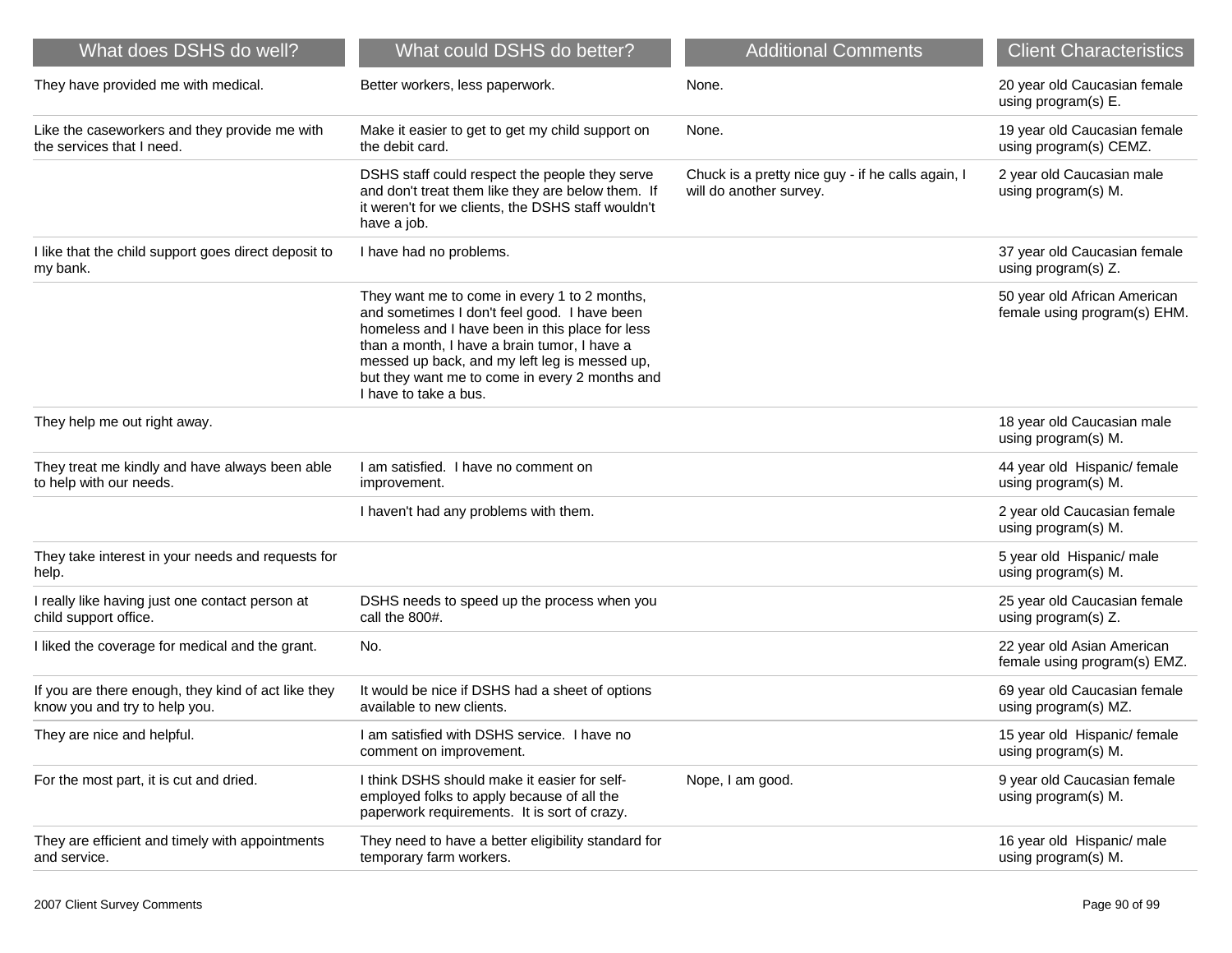| What does DSHS do well?                                                                    | What could DSHS do better?                                                                                                                                                                                                 | <b>Additional Comments</b>                                                                                                                          | <b>Client Characteristics</b>                                  |
|--------------------------------------------------------------------------------------------|----------------------------------------------------------------------------------------------------------------------------------------------------------------------------------------------------------------------------|-----------------------------------------------------------------------------------------------------------------------------------------------------|----------------------------------------------------------------|
| They are fair and timely.                                                                  | I would say for the DCS to provide for annual<br>reviews of the child support plan.                                                                                                                                        |                                                                                                                                                     | 33 year old Caucasian female<br>using program(s) Z.            |
| Nothing.                                                                                   | Nothing.                                                                                                                                                                                                                   | I was frustrated in paying child support, but I<br>had no personal problems with anyone.                                                            | 45 year old Caucasian male<br>using program(s) B.              |
| They try to help you in the best form possible.                                            |                                                                                                                                                                                                                            |                                                                                                                                                     | 17 year old Hispanic/ female<br>using program(s) M.            |
| All the staff were very friendly and very helpful<br>every time I needed help.             | It would be very helpful to have more<br>Vietnamese interpreters available at the CSO.                                                                                                                                     | I am very happy for this interview and to have<br>a chance to answer the questions. DSHS<br>should provide more and better interpreter<br>services. | 15 year old Asian American<br>female using program(s) M.       |
| They were able to collect the back support for me<br>when California wasn't able to.       | I really did not see anything that needed<br>improvement.                                                                                                                                                                  |                                                                                                                                                     | 50 year old Caucasian female<br>using program(s) Z.            |
| We don't have to deal with the ex.                                                         | No.                                                                                                                                                                                                                        |                                                                                                                                                     | 50 year old male using<br>program(s) Z.                        |
| Nothing really.                                                                            | The staff could be more respectful to clients<br>coming into the CSO. Spokane Valley CSO.                                                                                                                                  | Nope.                                                                                                                                               | 29 year old Caucasian female<br>using program(s) E.            |
| The fact that they listened to what I had to say<br>and followed up the response.          | Nothing.                                                                                                                                                                                                                   | None.                                                                                                                                               | 50 year old Caucasian male<br>using program(s) C.              |
| I appreciate the fact that the programs are<br>available.                                  | I think the income and resource levels are too<br>broad in what is counted; for example, cash<br>surrender of life insurance ought not be counted.                                                                         | There is a need for medical programs for<br>adults.                                                                                                 | 7 year old Caucasian female<br>using program(s) EM.            |
| They gave me good information.                                                             |                                                                                                                                                                                                                            |                                                                                                                                                     | 40 year old Caucasian female<br>using program(s) Z.            |
| Nothing.                                                                                   | Don't know that one.                                                                                                                                                                                                       |                                                                                                                                                     | 43 year old African American<br>female using program(s) Z.     |
| Quick service.                                                                             | Very helpful and everything went great, so I can't<br>think of anything that they can improve.                                                                                                                             | None.                                                                                                                                               | 62 year old Caucasian female<br>using program(s) Z.            |
| They account for my payments each month.                                                   | Check out the client that is receiving the<br>assistance as to additional income, and also<br>notify the absent parent of assistance being<br>received by the client immediately so that they<br>have a chance to respond. |                                                                                                                                                     | 47 year old American Indian<br>male using program(s) X.        |
| It is easy to deal with them and they answer my<br>questions to the fullest that they can. | DSHS could get more people to answer the<br>phones. I had to wait on hold for a long time.                                                                                                                                 |                                                                                                                                                     | 1 year old Caucasian female<br>using program(s) M.             |
| Prompt service.                                                                            | More staff.                                                                                                                                                                                                                |                                                                                                                                                     | 46 year old Hispanic/Other<br>Race male using program(s)<br>Х. |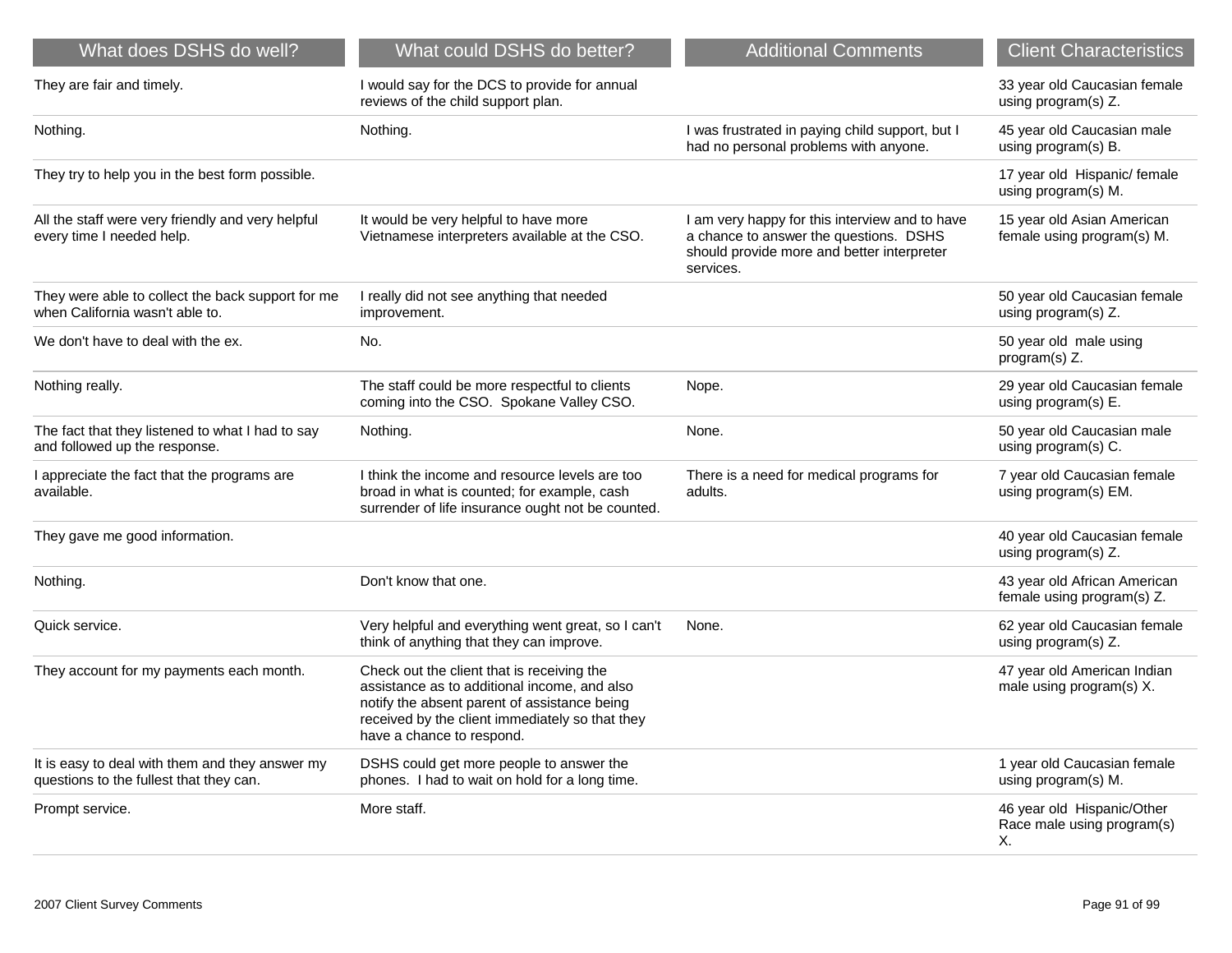| What does DSHS do well?                                                                                             | What could DSHS do better?                                                                                                                                                                                   | <b>Additional Comments</b>                                                                                                                                                    | <b>Client Characteristics</b>                                     |
|---------------------------------------------------------------------------------------------------------------------|--------------------------------------------------------------------------------------------------------------------------------------------------------------------------------------------------------------|-------------------------------------------------------------------------------------------------------------------------------------------------------------------------------|-------------------------------------------------------------------|
| I don't like to deal with DSHS very much.                                                                           | Sometimes DSHS staff doesn't listen to what you<br>have to say about certain things. DSHS currently<br>has wrong information on their computer system<br>and they are ready to cut me off of all assistance. | I don't have any.                                                                                                                                                             | 1 year old Caucasian female<br>using program(s) M.                |
| They have provided me with the services that I<br>need. I would be in bad shape if it wasn't for<br>these agencies. | Nothing. They have done great work.                                                                                                                                                                          | None.                                                                                                                                                                         | 45 year old Caucasian male<br>using program(s) EHMSX.             |
| Help me a lot. Great job.                                                                                           | Nothing.                                                                                                                                                                                                     |                                                                                                                                                                               | 24 year old Asian American<br>female using program(s) MZ.         |
|                                                                                                                     | When I got out of military in May 2006, I needed<br>a lot of help but DSHS said that I didn't qualify for<br>food stamps. It was really hard to get by when I<br>first got out of military.                  | My wife requested birth control assistance, but<br>DSHS refused since she had not been in the<br>U.S. long enough. She had to get them in<br>Germany during a vacation visit. | 4 year old Caucasian male<br>using program(s) M.                  |
| It is good for young people like myself and is very<br>helpful.                                                     |                                                                                                                                                                                                              |                                                                                                                                                                               | 18 year old Caucasian male<br>using program(s) M.                 |
| Go into the office and talk to a real person about<br>my situation.                                                 | Schedule meetings with the person face-to-face.                                                                                                                                                              | None.                                                                                                                                                                         | 27 year old<br>Hispanic/Caucasian male<br>using program(s) EHMSB. |
| I think that every aspect is good.                                                                                  | My younger daughter goes to the dentist for teeth<br>grinding together but the dentist says that<br>medical coupons don't cover that!                                                                        |                                                                                                                                                                               | 17 year old Asian American<br>female using program(s) M.          |
| Keep track of my support payments.                                                                                  | I don't know.                                                                                                                                                                                                | None.                                                                                                                                                                         | 37 year old Caucasian female<br>using program(s) Z.               |
| They have not helped me.                                                                                            | I think they need to be treating non-assistance<br>cases the same as assistance cases.                                                                                                                       |                                                                                                                                                                               | 40 year old Caucasian female<br>using program(s) Z.               |
| I liked the quickness of the response from the<br>Food Stamp program.                                               | The other DSHS programs need to respond<br>quicker.                                                                                                                                                          |                                                                                                                                                                               | 29 year old American Indian<br>female using program(s) EMZ.       |
| Their technology is up to date.                                                                                     | Maybe extend their hours in the evenings.                                                                                                                                                                    |                                                                                                                                                                               | 40 year old African American<br>female using program(s) B.        |
| They are willing to work with you.                                                                                  | Really keeping track of the absent parent, and<br>finding out if they have a job or not.                                                                                                                     |                                                                                                                                                                               | 39 year old Caucasian female<br>using program(s) Z.               |
| One worker went out of her way to try and help<br>me.                                                               | Be more accommodating with those who are<br>working.                                                                                                                                                         |                                                                                                                                                                               | 26 year old Caucasian female<br>using program(s) EMZ.             |
| I like how promptly the Child Support Department<br>responded to a request I made for information.                  | Make the medical program less daunting to the<br>client, as to whom to go to for medical attention<br>and what to expect from the doctors.                                                                   |                                                                                                                                                                               | 35 year old Other Race<br>female using program(s) EMZ.            |
| I like the services.                                                                                                | Provide more parking at the CSO.                                                                                                                                                                             |                                                                                                                                                                               | 21 year old Asian American<br>female using program(s) EMZ.        |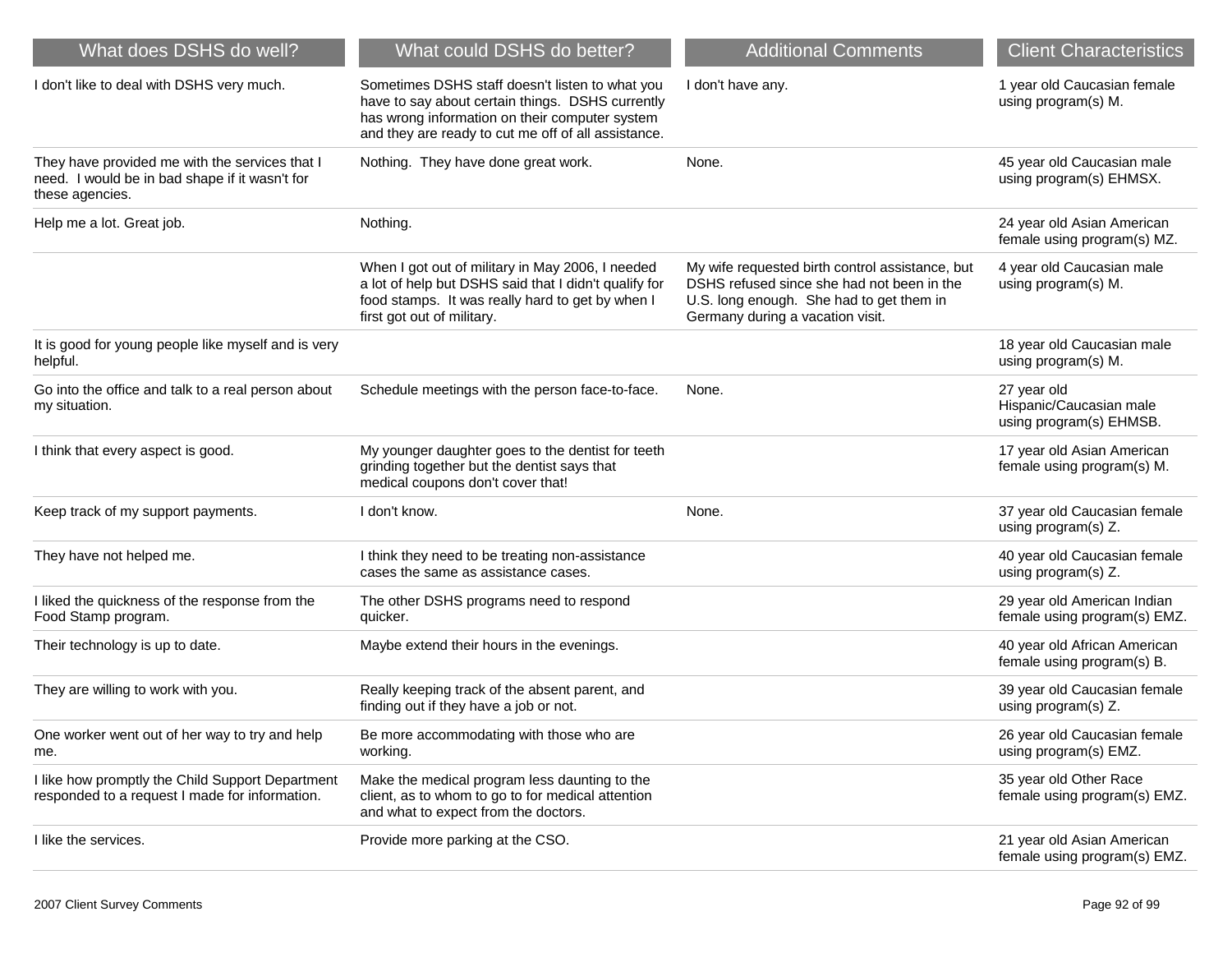| What does DSHS do well?                                                            | What could DSHS do better?                                                                                                                         | <b>Additional Comments</b>                                                                                                                                                                      | <b>Client Characteristics</b>                           |
|------------------------------------------------------------------------------------|----------------------------------------------------------------------------------------------------------------------------------------------------|-------------------------------------------------------------------------------------------------------------------------------------------------------------------------------------------------|---------------------------------------------------------|
| They actually care.                                                                | Maybe more contact via the phone making sure<br>that I am aware of appointments, obligations, due<br>to short term memory loss.                    |                                                                                                                                                                                                 | 34 year old Caucasian male<br>using program(s) EHMS.    |
| They provide me with the services that I need.                                     | Increase the amount of food stamps that I get,<br>because when I get a raise from SSI they take it<br>right back from me.                          | None.                                                                                                                                                                                           | 56 year old Caucasian female<br>using program(s) AEM.   |
| I think they provide the necessary help to enable<br>me to become self-sufficient. | I think DCS could keep closer tabs on the non-<br>custodial parent to ensure timely payments.                                                      |                                                                                                                                                                                                 | 36 year old Caucasian female<br>using program(s) EMZ.   |
| That you really don't have to go and talk to them,<br>that you can do it by mail.  | Give you more time on appointments. They<br>make them for the next day and sometimes it<br>isn't easy to make the appointment.                     | None.                                                                                                                                                                                           | 34 year old Caucasian male<br>using program(s) EMZ.     |
|                                                                                    | More workers, as I had to wait 2 to 3 hours to see<br>a worker at the Vancouver CSO.                                                               |                                                                                                                                                                                                 | 29 year old Caucasian female<br>using program(s) EMVZ.  |
| They are kind and answered my questions<br>satisfactorily.                         | I am satisfied - no comment.                                                                                                                       |                                                                                                                                                                                                 | 11 year old Hispanic/ female<br>using program(s) M.     |
| They are attentive and helpful.                                                    |                                                                                                                                                    |                                                                                                                                                                                                 | 37 year old Hispanic/ female<br>using program(s) MZ.    |
| Their efficiency.                                                                  | Be open until 6 pm.                                                                                                                                |                                                                                                                                                                                                 | 41 year old Caucasian female<br>using program(s) EMZ.   |
| They provide me with medical and food stamps<br>and services that I need.          | Increase the food stamp standards. We don't get<br>enough food stamps. The price of groceries is<br>going up but we get no additional food stamps. | No.                                                                                                                                                                                             | 57 year old Caucasian male<br>using program(s) AEMSX.   |
|                                                                                    | DSHS could make more doctors and dentists<br>available that would accept the medical coupons.                                                      |                                                                                                                                                                                                 | 4 year old Caucasian male<br>using program(s) M.        |
| I like that DSHS is available to help those<br>persons that apply and have needs.  | I believe that more programs are needed to train<br>and guide people to self-sufficiency.                                                          |                                                                                                                                                                                                 | 12 year old Hispanic/ male<br>using program(s) M.       |
| The fact that I don't have to go into the office and<br>deal with them.            | Increase the food stamps amounts.                                                                                                                  | None.                                                                                                                                                                                           | 41 year old Caucasian female<br>using program(s) AEHMV. |
| I like that they work together as a team.                                          | They could fix the birth date on my medical<br>coupons. [Date Redacted] is the correct date!                                                       |                                                                                                                                                                                                 | 48 year old Caucasian female<br>using program(s) AEM.   |
| I really don't deal with them; I just pay my bill<br>each month.                   | Nothing that I can see.                                                                                                                            |                                                                                                                                                                                                 | 35 year old Caucasian male<br>using program(s) CX.      |
| They ask us what kind of help we need and, if<br>they can, they help us.           |                                                                                                                                                    | It would be nice if they could pay more<br>attention and help people that need help. If<br>somebody needs medical help or some other<br>type of help - let the person know how to<br>obtain it. | 23 year old Caucasian male<br>using program(s) E.       |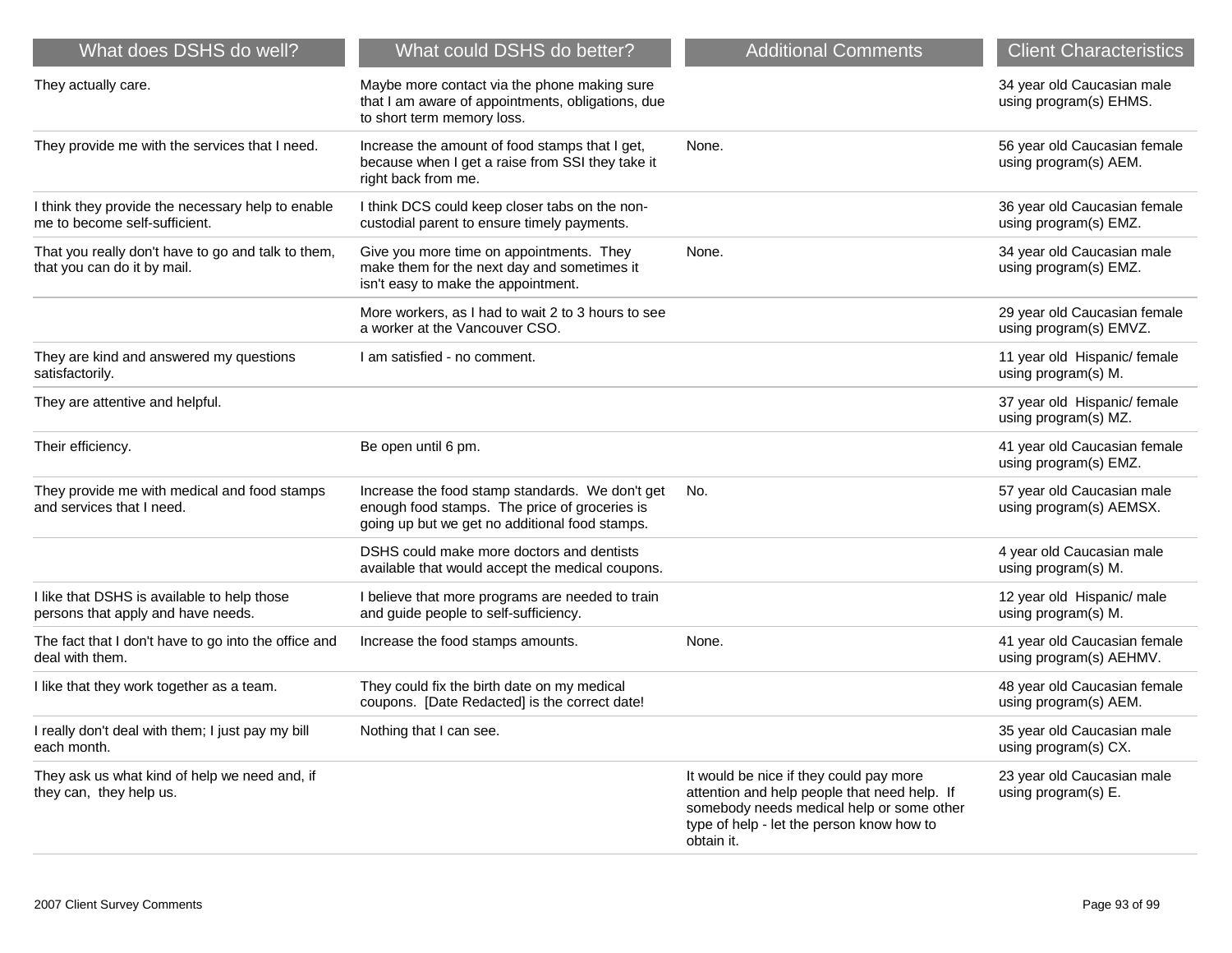| What does DSHS do well?                                                               | What could DSHS do better?                                                                                                                                                                                                                                                                                                                                                                                                                                                      | <b>Additional Comments</b>                                                                                                                                                                                                                     | <b>Client Characteristics</b>                                     |
|---------------------------------------------------------------------------------------|---------------------------------------------------------------------------------------------------------------------------------------------------------------------------------------------------------------------------------------------------------------------------------------------------------------------------------------------------------------------------------------------------------------------------------------------------------------------------------|------------------------------------------------------------------------------------------------------------------------------------------------------------------------------------------------------------------------------------------------|-------------------------------------------------------------------|
| They are attentive and kind.                                                          | The requirements are sometimes too complex<br>when applying for services.                                                                                                                                                                                                                                                                                                                                                                                                       |                                                                                                                                                                                                                                                | 31 year old Hispanic/ female<br>using program(s) M.               |
| I never had any problems with any of the<br>services.                                 | The process for me to prove that my other<br>children needed medical assistance (I am a local<br>business owner of coffee shops). It was very<br>difficult for me to prove that my other children<br>qualified for medical coverage. It got to the point<br>that my business needs overwhelmed me and I<br>couldn't take time to keep DSHS happy. The<br>eligibility process for a small business owner<br>such as me and my wife is way too complicated<br>and time consuming. | I think there is a degree of reverse<br>discrimination at DSHS. I got a distinct feeling<br>that they were thinking, "Why is a clean-<br>looking white guy who is educated at DSHS<br>seeking assistance?" It was an uncomfortable<br>feeling. | 6 year old Caucasian female<br>using program(s) M.                |
|                                                                                       | If they were all centralized and one application<br>could be used for all departments/anybody<br>involved, so I wouldn't have to complete the<br>same information on applications for every<br>different department.                                                                                                                                                                                                                                                            | The process was a nightmare, and DSHS/SSA<br>lost paperwork.                                                                                                                                                                                   | 44 year old Caucasian male<br>using program(s) DEMSX.             |
| The fact that they are there for us when we need<br>them.                             |                                                                                                                                                                                                                                                                                                                                                                                                                                                                                 | They have been a great service to us.                                                                                                                                                                                                          | 16 year old Asian American<br>female using program(s) M.          |
| They treat me well.                                                                   | I am satisfied - no comments.                                                                                                                                                                                                                                                                                                                                                                                                                                                   |                                                                                                                                                                                                                                                | 4 year old Hispanic/ female<br>using program(s) M.                |
| They were kind and readily offered information<br>when I asked them.                  | It was very difficult to get someone to answer or<br>return my phone calls at DCS. I had to make a<br>trip from California to Washington State to the<br>DCS office because they did not answer my calls<br>or offer any communication.                                                                                                                                                                                                                                         |                                                                                                                                                                                                                                                | 58 year old Hispanic/ male<br>using program(s) X.                 |
| They have provided me with the services that I<br>needed and they care.               | Speed up the process to get alcohol and drug<br>services.                                                                                                                                                                                                                                                                                                                                                                                                                       | No.                                                                                                                                                                                                                                            | 36 year old Caucasian male<br>using program(s) CEMSX.             |
| In your time of need they help you really quick<br>especially when you have children. | Not change workers so often. Have the same<br>worker during the time that you are on assistance.                                                                                                                                                                                                                                                                                                                                                                                | None.                                                                                                                                                                                                                                          | 36 year old Asian American<br>female using program(s) E.          |
| They explained everything so I could understand<br>it.                                | I really don't know.                                                                                                                                                                                                                                                                                                                                                                                                                                                            |                                                                                                                                                                                                                                                | 33 year old Hispanic/Other<br>Race female using program(s)<br>MZ. |
| The guy was pretty well up front with me.                                             | They take the same amount from me each month<br>regardless of how many hours I have worked,<br>which burns me.                                                                                                                                                                                                                                                                                                                                                                  |                                                                                                                                                                                                                                                | 38 year old Caucasian male<br>using program(s) X.                 |
| I like getting the free condoms when I go in there.                                   | Get rid of the reverse discrimination, for example,<br>if you were to go the WorkSource in Renton, you<br>would have some of each race there and you<br>would not feel different, but when you go to the<br>Rainier office, all the workers are black and you<br>feel discriminated against if you are not black.                                                                                                                                                               | It seems that it has been longer than 2 years<br>when I went to DVR. And I don't remember<br>participating in Economic Services.                                                                                                               | 38 year old Other Race male<br>using program(s) EV.               |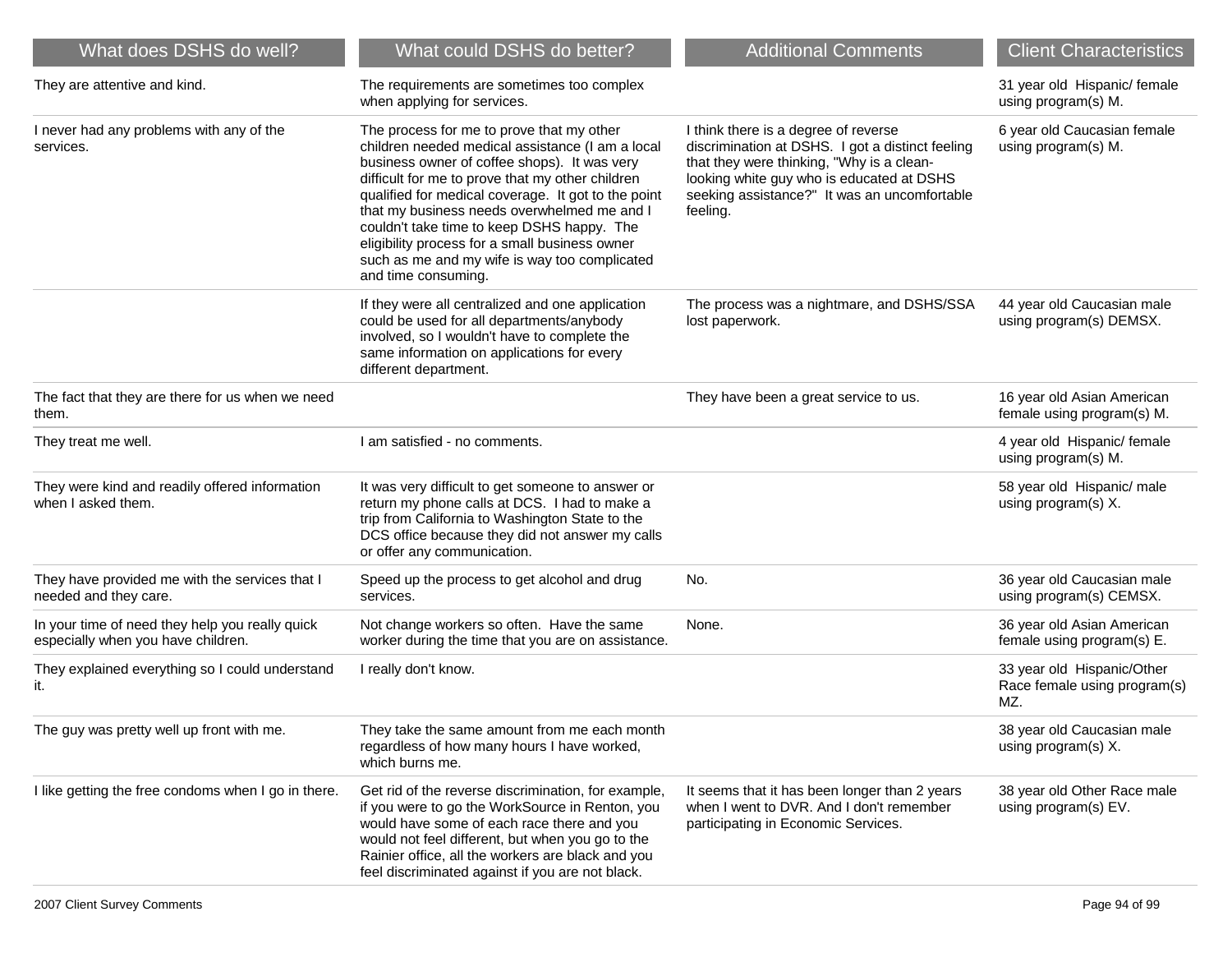| What does DSHS do well?                                                                     | What could DSHS do better?                                                                                                                                                      | <b>Additional Comments</b>                                                                                                                                                                                                                                                                                                                                  | <b>Client Characteristics</b>                                    |
|---------------------------------------------------------------------------------------------|---------------------------------------------------------------------------------------------------------------------------------------------------------------------------------|-------------------------------------------------------------------------------------------------------------------------------------------------------------------------------------------------------------------------------------------------------------------------------------------------------------------------------------------------------------|------------------------------------------------------------------|
| The prompt, courteous service that they give.                                               | Everything is fine, I have had no problems.                                                                                                                                     |                                                                                                                                                                                                                                                                                                                                                             | 39 year old African American<br>male using program(s) SX.        |
| They are able to help and have provided me with<br>services when I have needed them.        | More eligibility required.                                                                                                                                                      | None.                                                                                                                                                                                                                                                                                                                                                       | 29 year old Caucasian male<br>using program(s) CX.               |
| I am satisfied with the service. They try to help.                                          |                                                                                                                                                                                 |                                                                                                                                                                                                                                                                                                                                                             | 7 year old Hispanic/ female<br>using program(s) M.               |
| Like the medical coupon.                                                                    |                                                                                                                                                                                 |                                                                                                                                                                                                                                                                                                                                                             | 1 year old Asian American<br>female using program(s) M.          |
| I like that they treat me kindly.                                                           |                                                                                                                                                                                 |                                                                                                                                                                                                                                                                                                                                                             | 38 year old Hispanic/ female<br>using program(s) M.              |
| That it paid for my daughter's medicine.                                                    | Probably, have it easier to get ahold of<br>somebody.                                                                                                                           |                                                                                                                                                                                                                                                                                                                                                             | 22 year old Caucasian female<br>using program(s) M.              |
| There is no waiting in lines and the service is<br>quick.                                   | I am satisfied and have no comment.                                                                                                                                             |                                                                                                                                                                                                                                                                                                                                                             | 8 year old Hispanic/ female<br>using program(s) M.               |
| They have provided me with a great care<br>provider and a wonderful child support officer.  | Make sure that there is more live people to talk to<br>and return phone calls within 24 hours.                                                                                  | None.                                                                                                                                                                                                                                                                                                                                                       | 4 year old Caucasian female<br>using program(s) EMZ.             |
| They provided services when I really needed it.                                             | Some small businesses did not have appropriate<br>card readers so that I could utilize the QUEST<br>cash assistance card. People in the CSO treated<br>me very poorly at times. | I think that if people want to work at the CSO -<br>they should really care about working with<br>people in need. They seem like they don't like<br>their jobs and make me wonder why they are<br>there. They seem like they are on a power trip<br>and can treat us like they want. When you<br>finally get the service - they were a lifesaver for<br>me. | 55 year old Caucasian female<br>using program(s) EHMSV.          |
| I don't deal with them.                                                                     |                                                                                                                                                                                 |                                                                                                                                                                                                                                                                                                                                                             | 15 year old Hispanic/Other<br>Race female using program(s)<br>М. |
| They provided me with the food stamps.                                                      | I don't think that you should encourage people to<br>have to register to vote.                                                                                                  | Very nice lady, and thank you for listening to<br>me.                                                                                                                                                                                                                                                                                                       | 36 year old Caucasian male<br>using program(s) E.                |
| The fact that you can apply for services and find<br>out other information on the web site. | The morale of the staff needs to be improved.<br>Don't treat everyone the same. Not all situations<br>are equal.                                                                | None.                                                                                                                                                                                                                                                                                                                                                       | 30 year old Caucasian female<br>using program(s) CEMZ.           |
| I liked the rapid and timely assistance with high<br>professionalism.                       | I feel that DSHS should provide more information<br>about what people are eligible for.                                                                                         |                                                                                                                                                                                                                                                                                                                                                             | 37 year old Caucasian female<br>using program(s) E.              |
| They were there when I needed them.                                                         | I don't know.                                                                                                                                                                   | None.                                                                                                                                                                                                                                                                                                                                                       | 46 year old African American<br>male using program(s) E.         |
| They have provided me with the services that I<br>needed.                                   | Changing the way that they budget the gross<br>income. Use the net amount instead of the gross<br>amount.                                                                       | None.                                                                                                                                                                                                                                                                                                                                                       | 50 year old Caucasian female<br>using program(s) CEM.            |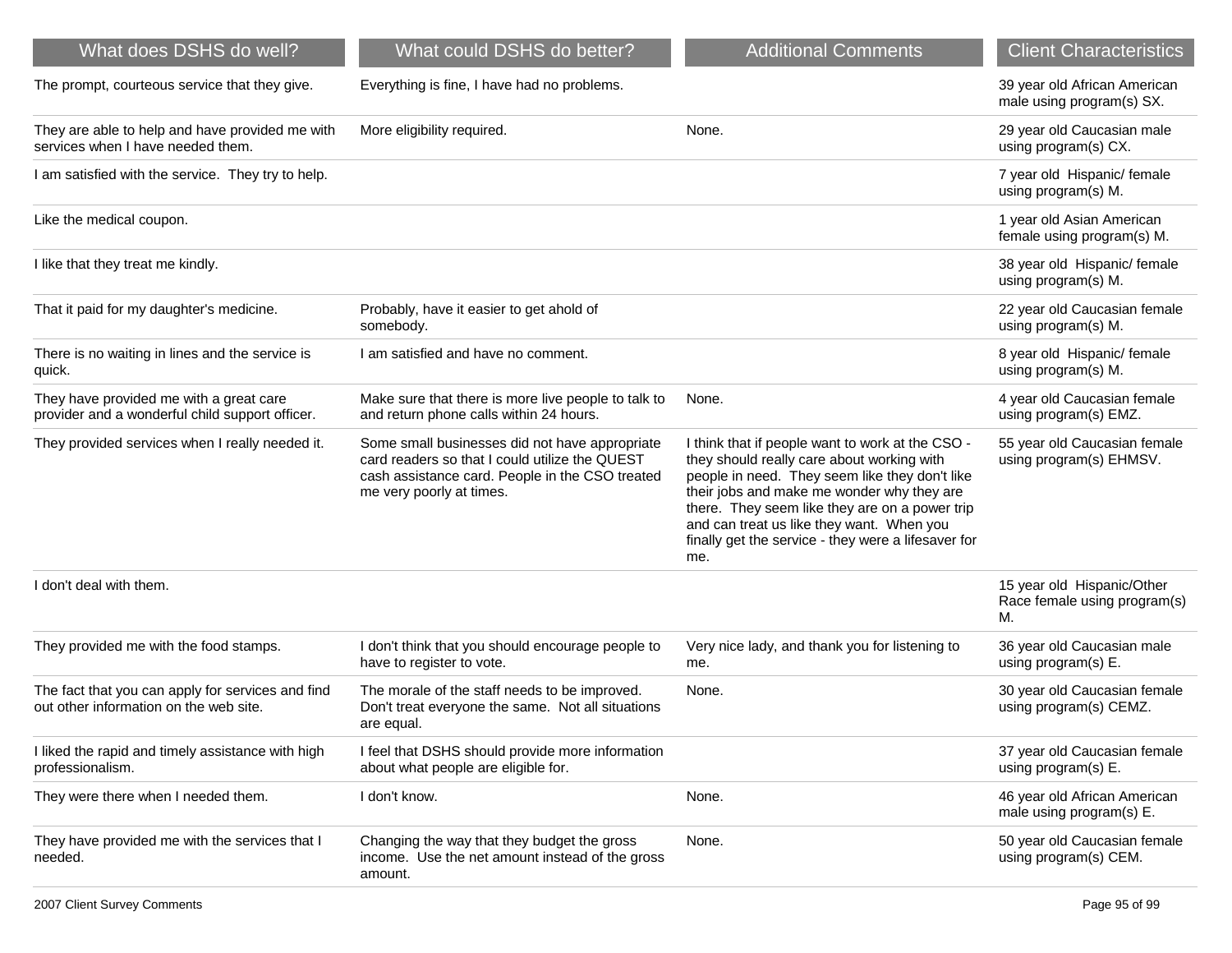| What does DSHS do well?                                                 | What could DSHS do better?                                                                                                                                                                                                                                                                    | <b>Additional Comments</b>                                      | <b>Client Characteristics</b>                                       |
|-------------------------------------------------------------------------|-----------------------------------------------------------------------------------------------------------------------------------------------------------------------------------------------------------------------------------------------------------------------------------------------|-----------------------------------------------------------------|---------------------------------------------------------------------|
| I like the exceptional professionalism of all<br>workers.               |                                                                                                                                                                                                                                                                                               |                                                                 | 15 year old Caucasian male<br>using program(s) M.                   |
| They give good information and referrals when<br>needed.                | It would be nice if clients could be helped to<br>cover the cost of prescribed medicine.                                                                                                                                                                                                      |                                                                 | 20 year old Hispanic/ male<br>using program(s) M.                   |
| Their service is swift and timely.                                      | Satisfied - no comments.                                                                                                                                                                                                                                                                      |                                                                 | 44 year old Hispanic/ male<br>using program(s) E.                   |
| I don't really like anything about DSHS.                                | The need to improve medical coverage for single<br>and two parent households.                                                                                                                                                                                                                 |                                                                 | 60 year old American Indian<br>female using program(s) Z.           |
| The medical coupon always gets there on time.                           | Everything is fine.                                                                                                                                                                                                                                                                           | None.                                                           | 29 year old<br>Hispanic/Caucasian female<br>using program(s) E.     |
| It is easy to use.                                                      | Make it easier to talk to someone when you call<br>the 800 number.                                                                                                                                                                                                                            |                                                                 | 7 year old Caucasian female<br>using program(s) M.                  |
| They provide services in a timely matter.                               | Need to be able to talk to a live person.                                                                                                                                                                                                                                                     | None.                                                           | 8 year old<br>Hispanic/Caucasian female<br>using program(s) EM.     |
| They were timely and easy to work with.                                 | Nothing needed to be changed from what I saw.                                                                                                                                                                                                                                                 |                                                                 | 26 year old Caucasian female<br>using program(s) M.                 |
| Kind, speedy service, informative.                                      | Satisfied.                                                                                                                                                                                                                                                                                    |                                                                 | 34 year old Hispanic/Other<br>Race female using program(s)<br>М.    |
|                                                                         | First of all, please don't ask for so much<br>documentation such as all of my check stubs. At<br>times, I lose some of the stubs. I think the<br>company provided documentation should be<br>good enough. After all, my employer was the<br>one that issued the pay stubs in the first place! |                                                                 | 35 year old<br>Hispanic/American Indian<br>male using program(s) S. |
| Kind and informative when I need to ask<br>questions.                   | Satisfied.                                                                                                                                                                                                                                                                                    |                                                                 | 16 year old Hispanic/ male<br>using program(s) M.                   |
| They provide me with medical for my children<br>and day care.           | Provide medical for a single parent with children.                                                                                                                                                                                                                                            | None.                                                           | 12 year old Caucasian female<br>using program(s) EM.                |
| I like they are able to help me with medical<br>coupon for my children. | Have someone at Child Support answer the<br>phone instead of using the automated system,<br>which is difficult to use. When a person is calling<br>them they usually need to talk to a person.                                                                                                |                                                                 | 34 year old Hispanic/Other<br>Race female using program(s)<br>EZ.   |
| They provide me with the services that I need.                          | Not much.                                                                                                                                                                                                                                                                                     | Thank you for all the medical that you have<br>provided for us. | 12 year old Caucasian female<br>using program(s) MZ.                |
| I liked how quickly they got me into treatment.                         | The Department of Child Support could be more<br>helpful on child visitation.                                                                                                                                                                                                                 |                                                                 | 30 year old Caucasian male<br>using program(s) EMSX.                |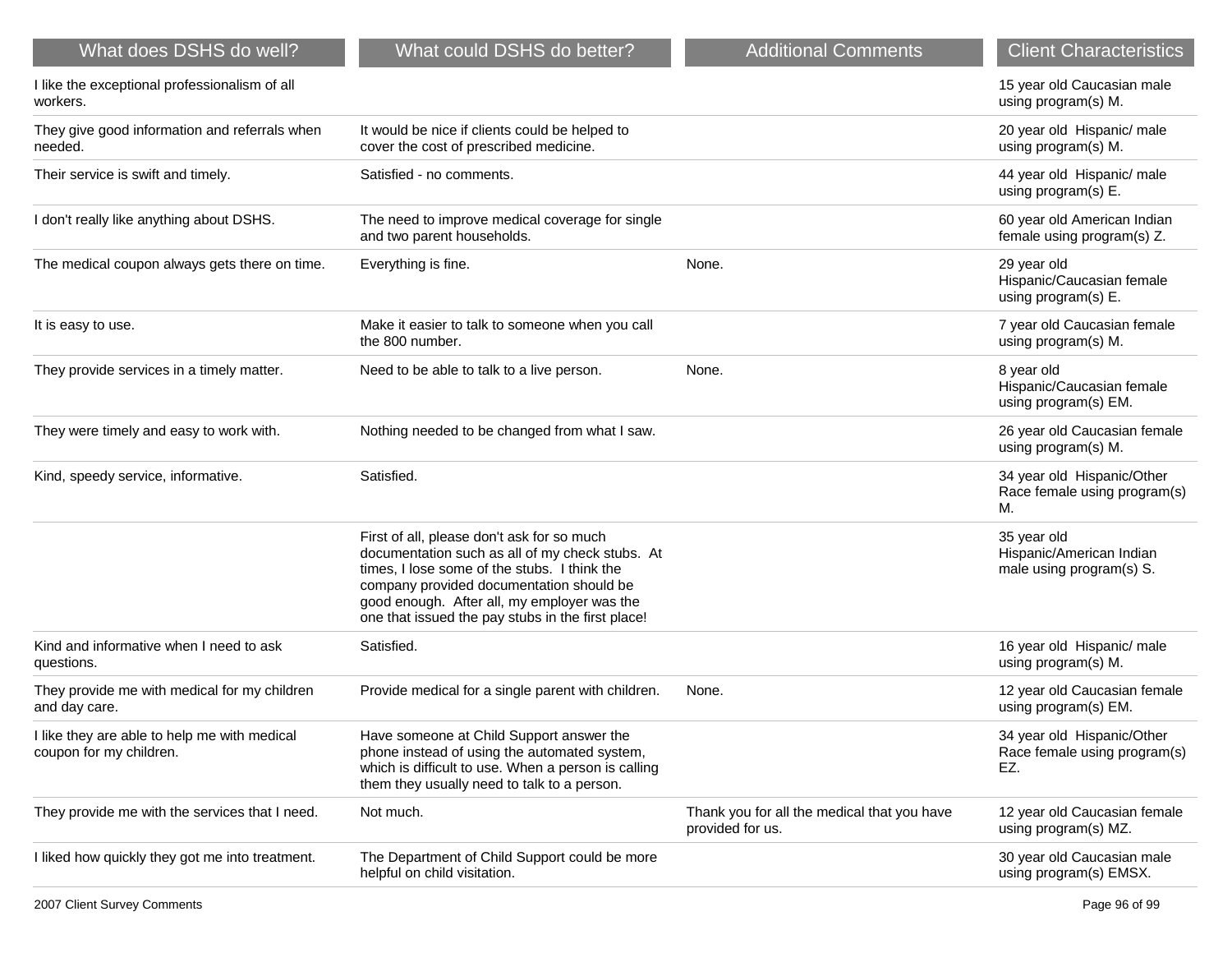| What does DSHS do well?                                                                          | What could DSHS do better?                                                                                                                                                                            | <b>Additional Comments</b>                                                                                                                                                                                                                                                                                                                                                                                                     | <b>Client Characteristics</b>                                   |
|--------------------------------------------------------------------------------------------------|-------------------------------------------------------------------------------------------------------------------------------------------------------------------------------------------------------|--------------------------------------------------------------------------------------------------------------------------------------------------------------------------------------------------------------------------------------------------------------------------------------------------------------------------------------------------------------------------------------------------------------------------------|-----------------------------------------------------------------|
| They provide me with information that I need to<br>get the services that I need.                 | Nothing that I know of.                                                                                                                                                                               | No, not at this time.                                                                                                                                                                                                                                                                                                                                                                                                          | 65 year old American Indian<br>male using program(s) MZ.        |
| I like the fact that it was more or less of a neutral<br>party.                                  | I would like to understand how the payment is<br>withheld from payroll and the length of<br>turnaround time before the money gets to me<br>from DCS. The time frames seem way too long.               | I think that parents working under the table is a<br>huge detriment (for those that it affects) to their<br>children. The children likely know the parent is<br>working under the table! I think that DCS<br>should have some sort of capability to help<br>change support amounts. DCS already works<br>directly with employers to collect support -<br>clients don't always have funds to go back to<br>court. We need help! | 40 year old Caucasian female<br>using program(s) Z.             |
| For the most part, the staff are really good.                                                    | The medical assistance program requires my<br>child to live in the house with me if I wish to get<br>medical coupons. I feel that is unfair. MY child<br>was back and forth between my ex and myself. |                                                                                                                                                                                                                                                                                                                                                                                                                                | 23 year old Caucasian female<br>using program(s) EMVZ.          |
|                                                                                                  | There are only two dentists who accept medical<br>coupons for dental work, and another dentist that<br>will only take us if we are in extreme pain.                                                   | I think the way DSHS looks at one's income<br>and establishes eligibility for food stamps is<br>messed up. They use gross income and not<br>net after taxes and after other necessities are<br>paid such as heat, electricity, phone bill,<br>diapers, etc.                                                                                                                                                                    | 23 year old Caucasian male<br>using program(s) MZ.              |
| I like the DSHS service package.                                                                 | I believe DSHS needs more staff.                                                                                                                                                                      |                                                                                                                                                                                                                                                                                                                                                                                                                                | 47 year old Caucasian female<br>using program(s) EM.            |
| I like the good medical coverage.                                                                |                                                                                                                                                                                                       | They are good and they help me and my son.                                                                                                                                                                                                                                                                                                                                                                                     | 18 year old African American<br>female using program(s) M.      |
|                                                                                                  | When my wife first signed up, it took a long time.<br>Then, once my daughter was born, DSHS had no<br>records which afforded my new daughter<br>absolutely no medical coverage.                       |                                                                                                                                                                                                                                                                                                                                                                                                                                | 2 year old Caucasian female<br>using program(s) M.              |
| Eligibility reviews can be mailed for continued<br>eligibility, instead of in-office interviews. | Satisfied.                                                                                                                                                                                            |                                                                                                                                                                                                                                                                                                                                                                                                                                | 2 year old Hispanic/ female<br>using program(s) M.              |
| They allow me to get care for my family.                                                         |                                                                                                                                                                                                       |                                                                                                                                                                                                                                                                                                                                                                                                                                | 21 year old Caucasian female<br>using program(s) M.             |
| Available programs for different needs.                                                          | Satisfied.                                                                                                                                                                                            |                                                                                                                                                                                                                                                                                                                                                                                                                                | 1 year old Hispanic/Other<br>Race female using program(s)<br>М. |
| The services were easy to get.                                                                   | I think they are doing just fine; nothing needs<br>improvement.                                                                                                                                       | They do a fine job.                                                                                                                                                                                                                                                                                                                                                                                                            | 4 year old Asian American<br>male using program(s) M.           |
| The public assistance help.                                                                      | I would like to skip this question.                                                                                                                                                                   |                                                                                                                                                                                                                                                                                                                                                                                                                                | 24 year old Hispanic/Other<br>Race male using program(s)<br>CX. |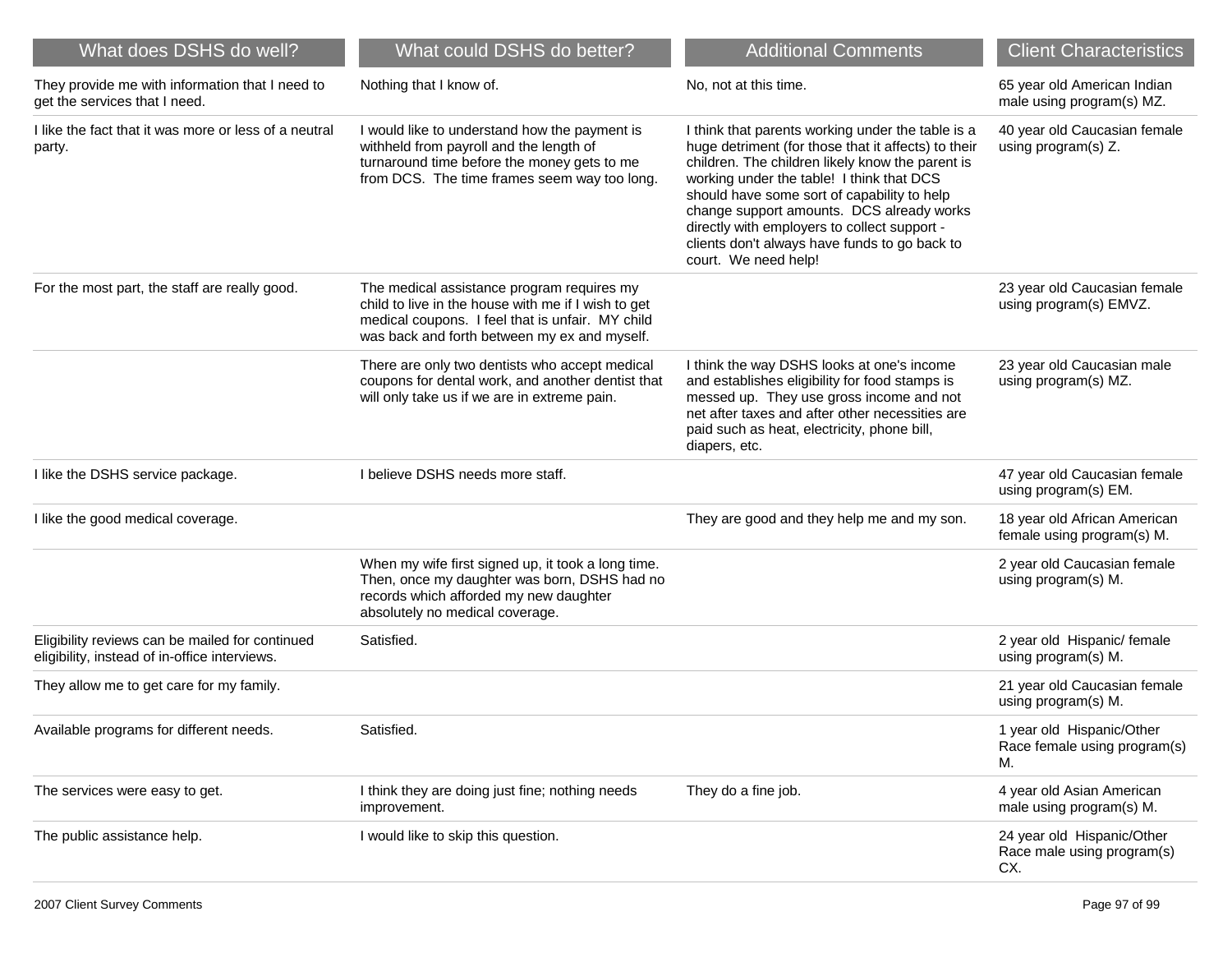| What does DSHS do well?                                   | What could DSHS do better?                                                                                                                                                                                                                                                                                                                                           | <b>Additional Comments</b>                                                                                                                                                                                                                                                                                                          | <b>Client Characteristics</b>                                     |
|-----------------------------------------------------------|----------------------------------------------------------------------------------------------------------------------------------------------------------------------------------------------------------------------------------------------------------------------------------------------------------------------------------------------------------------------|-------------------------------------------------------------------------------------------------------------------------------------------------------------------------------------------------------------------------------------------------------------------------------------------------------------------------------------|-------------------------------------------------------------------|
| The way they responded to our needs.                      |                                                                                                                                                                                                                                                                                                                                                                      |                                                                                                                                                                                                                                                                                                                                     | 19 year old Other Race male<br>using program(s) M.                |
| When they helped pay my deposit when I was<br>pregnant.   | Be more polite, some workers are rude. Maybe<br>hire more workers so they would answer the<br>phones, and return calls. I would like to have<br>option to get help or counseling from the Division<br>of Mental Health.                                                                                                                                              | Don't know what doctors, mostly dentists, take<br>coupons. I wish offices were open later, cause<br>I have children in school and it's hard to get in<br>and out of the office. Some workers treat you<br>like you are a hassle when you come in the<br>office, but that may be my own insecurities.                                | 27 year old Caucasian female<br>using program(s) EHMSVZ.          |
| I like about everything about DSHS.                       | A faster response from the staff at DSHS would<br>improve services.                                                                                                                                                                                                                                                                                                  |                                                                                                                                                                                                                                                                                                                                     | 9 year old Hispanic/Other<br>Race female using program(s)<br>М.   |
| I don't like much about the Mental Health<br>program.     | They could provide more help in the Food<br>Program.                                                                                                                                                                                                                                                                                                                 |                                                                                                                                                                                                                                                                                                                                     | 44 year old Caucasian male<br>using program(s) HM.                |
| They are very friendly.                                   | I would like more explanation on whom I am to<br>contact at the office.                                                                                                                                                                                                                                                                                              |                                                                                                                                                                                                                                                                                                                                     | 14 year old Caucasian female<br>using program(s) M.               |
| They made it easy to get help.                            | I cannot think of anything off-hand.                                                                                                                                                                                                                                                                                                                                 |                                                                                                                                                                                                                                                                                                                                     | 3 year old Caucasian male<br>using program(s) M.                  |
| The help.                                                 | I would rather see a live person answering the<br>phone; instead of, the call center automated<br>phone system.                                                                                                                                                                                                                                                      |                                                                                                                                                                                                                                                                                                                                     | 27 year old Asian American<br>female using program(s) E.          |
|                                                           | They should make qualification for food stamps<br>and other assistance easier. Make the allowable<br>income earned higher so that one still qualifies<br>for some assistance.                                                                                                                                                                                        |                                                                                                                                                                                                                                                                                                                                     | 8 year old Caucasian female<br>using program(s) MZ.               |
|                                                           | Better manners to the mother or the father. When<br>you are dealing with child support and you're the<br>father, you are automatically the dead beat father.                                                                                                                                                                                                         | These remarks are for all fathers, in general,<br>the fathers get the bad end of the stick.                                                                                                                                                                                                                                         | 32 year old Other Race male<br>using program(s) CX.               |
| The help with food stamps. I was homeless at<br>the time. | Provide medical for single individuals.                                                                                                                                                                                                                                                                                                                              |                                                                                                                                                                                                                                                                                                                                     | 48 year old Caucasian female<br>using program(s) EB.              |
| They always have the right answer and are very<br>nice.   | Have more information available in Spanish.                                                                                                                                                                                                                                                                                                                          |                                                                                                                                                                                                                                                                                                                                     | 26 year old Hispanic/Other<br>Race male using program(s)<br>S.    |
|                                                           | I think that there are unique situations, I think that<br>there are situations where you need their<br>assistance, and you cannot get it. (In my<br>situation I was placed in a domestic violence<br>residence and my child was placed temporarily<br>with my mother- in-law, which made me ineligible<br>to obtain the assistance I really needed at that<br>time.) | I have been trying to get my child back in the<br>last 6 to 8 months, and I make a little too much<br>to get food stamps, which is what I need in<br>order to make it financially in order to get my<br>son back. I am working and struggling to get<br>him back and just need a little help to make it<br>happen and can't get it. | 38 year old African American<br>female using program(s)<br>CEMSB. |